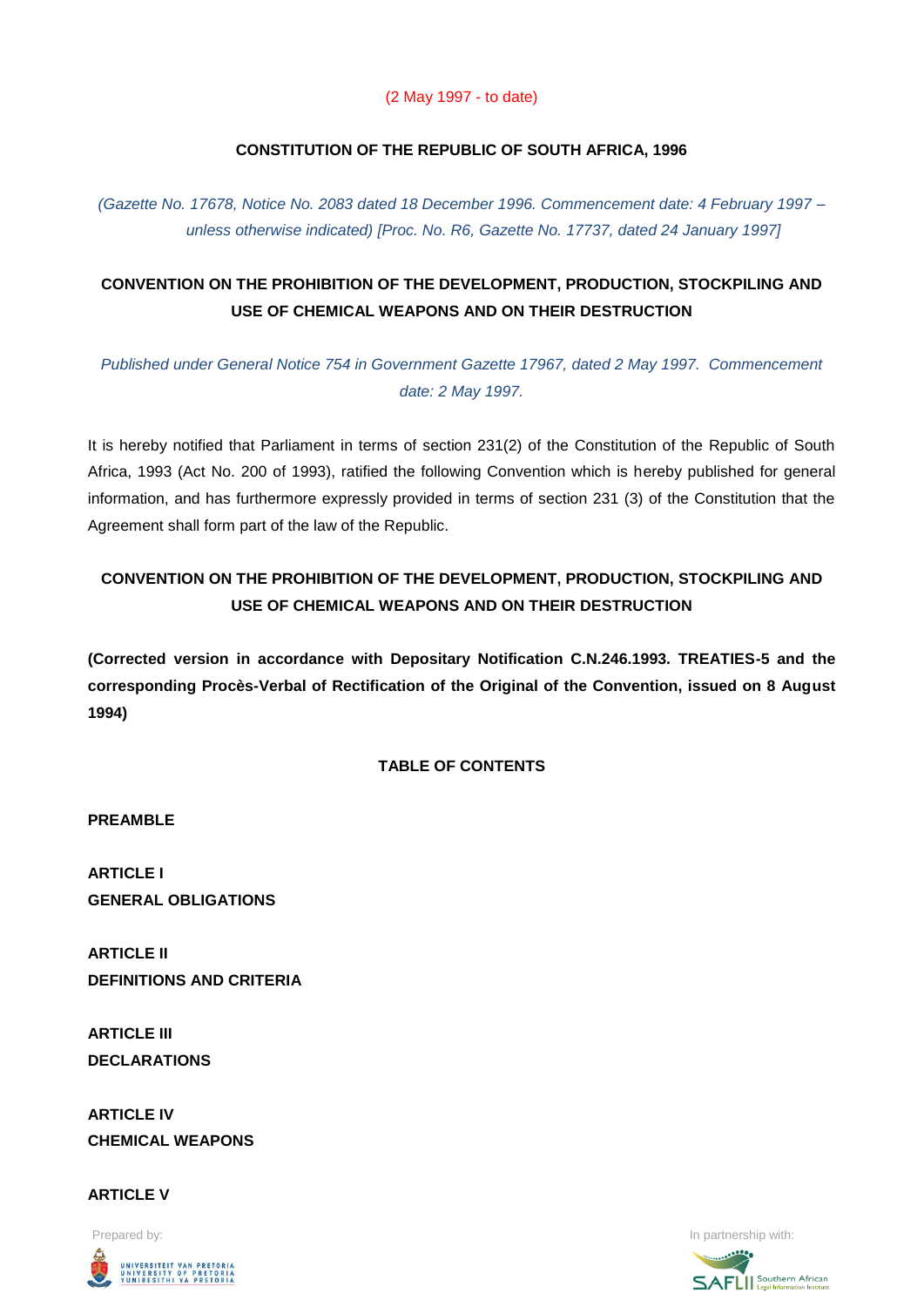### **CHEMICAL WEAPONS PRODUCTION FACILITIES**

### **ARTICLE VI**

**ACTIVITIES NOT PROHIBITED UNDER THIS CONVENTION**

### **ARTICLE VII**

### **NATIONAL IMPLEMENTATION MEASURES**

General undertakings Relations between the State Party and the Organization

# **ARTICLE VIII THE ORGANIZATION**

- A. GENERAL PROVISIONS
- B. THE CONFERENCE OF THE STATES PARTIES

Composition, procedures and decision-making Powers and functions

C. THE EXECUTIVE COUNCIL

Composition, procedure and decision-making Powers and functions

- D. THE TECHNICAL SECRETARIAT
- E. PRIVILEGES AND IMMUNITIES

#### **ARTICLE IX**

### **CONSULTATIONS, COOPERATION AND FACT-FINDING**

Procedure for requesting clarification Procedures for challenge inspections

# **ARTICLE X ASSISTANCE AND PROTECTION AGAINST CHEMICAL WEAPONS**

# **ARTICLE XI ECONOMIC AND TECHNOLOGICAL DEVELOPMENT**

### **ARTICLE XII**



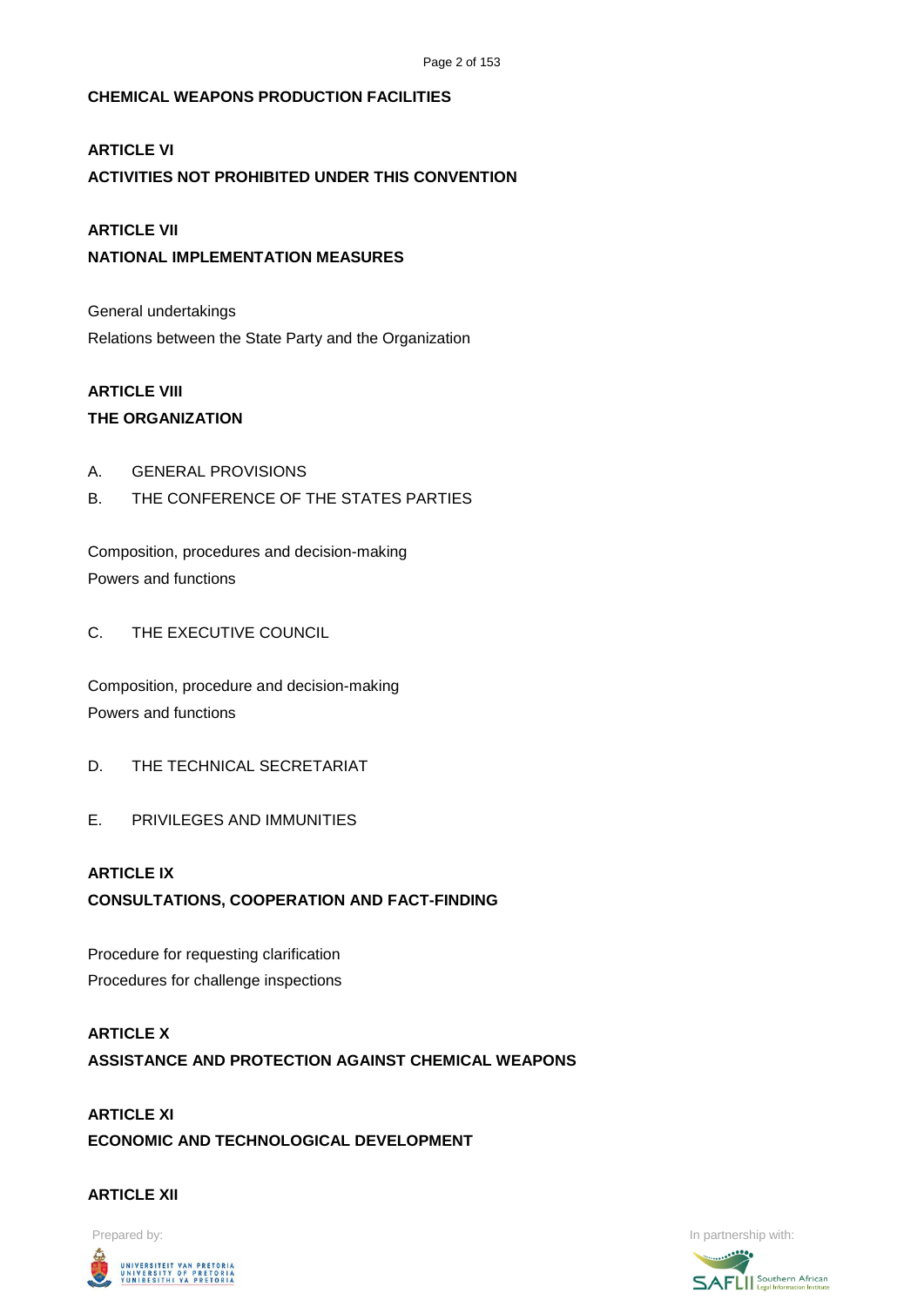#### Page 3 of 153

**MEASURES TO REDRESS A SITUATION AND TO ENSURE COMPLIANCE, INCLUDING SANCTIONS**

**ARTICLE XIII RELATION TO OTHER INTERNATIONAL AGREEMENTS**

**ARTICLE XIV SETTLEMENT OF DISPUTES**

**ARTICLE XV AMENDMENTS**

**ARTICLE XVI DURATION AND WITHDRAWAL**

**ARTICLE XVII STATUS OF THE ANNEXES**

**ARTICLE XVIII SIGNATURE**

**ARTICLE XIX RATIFICATION**

**ARTICLE XX ACCESSION**

**ARTICLE XXI ENTRY INTO FORCE**

**ARTICLE XXII RESERVATIONS**

**ARTICLE XXIII DEPOSITARY**

**ARTICLE XXIV AUTHENTIC TEXTS**

**ARTICLE XXI ENTRY INTO FORCE**

**ARTICLE XXII**

Prepared by: In partnership with: UNIVERSITEIT VAN PRETORIA<br>UNIVERSITY OF PRETORIA<br>YUNIBESITHI YA PRETORIA



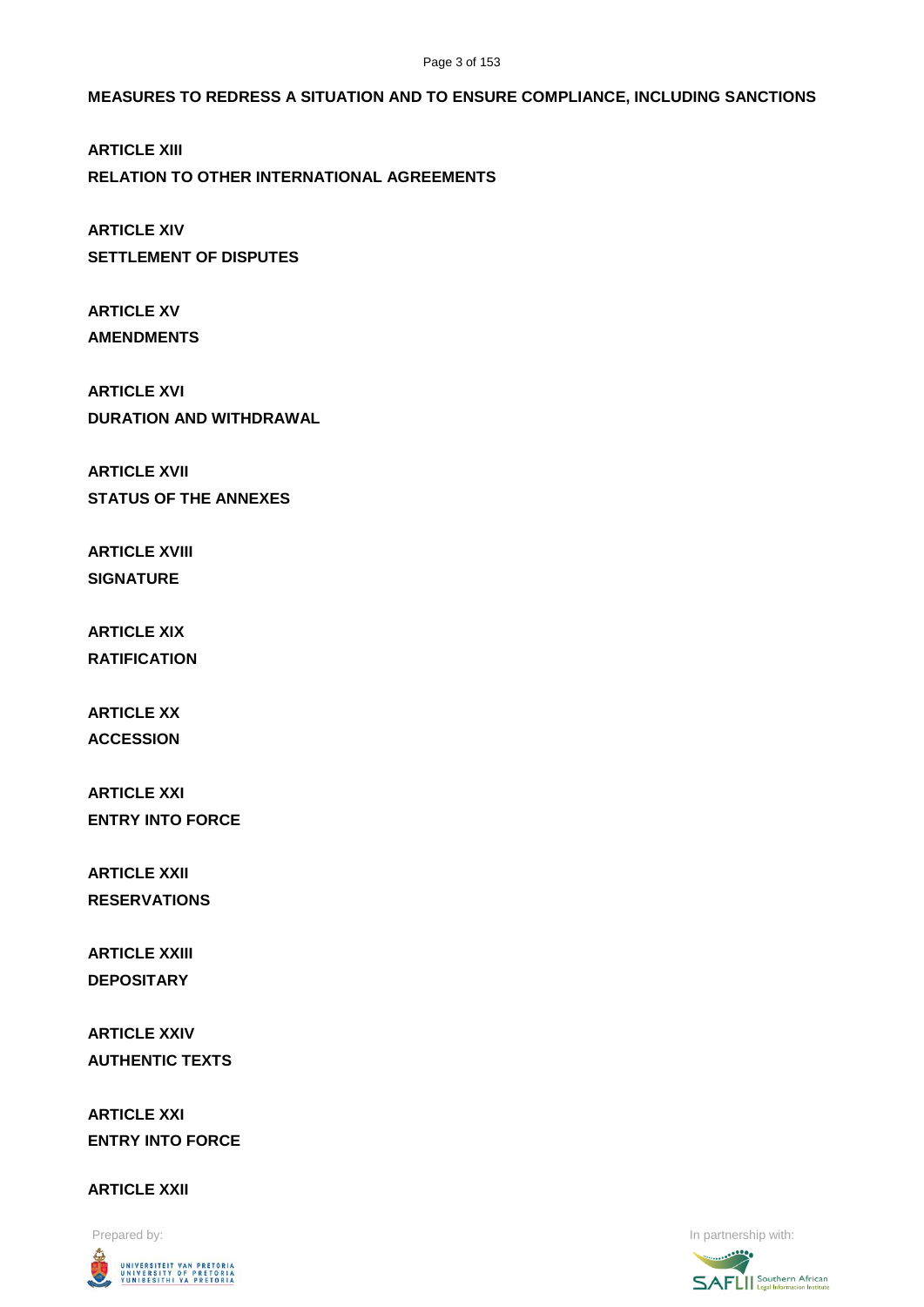### **RESERVATIONS**

**ARTICLE XXIII DEPOSITARY**

## **ARTICLE XXIV AUTHENTIC TEXTS**

### **ANNEX ON CHEMICALS**

### A. GUIDELINES FOR SCHEDULES OF CHEMICALS

Guidelines for Schedule 1 Guidelines for Schedule 2 Guidelines for Schedule 3

B. SCHEDULES OF CHEMICALS

#### **PREAMBLE**

The States Parties to this Convention,

Determined to act with a view to achieving effective progress towards general and complete disarmament under strict and effective international control, including the prohibition and elimination of all types of weapons of mass destruction,

Desiring to contribute to the realization of the purposes and principles of the Charter of the United Nations,

Recalling that the General Assembly of the United Nations has repeatedly condemned all actions contrary to the principles and objectives of the Protocol for the Prohibition of the Use in War of Asphyxiating, Poisonous or Other Gases, and of Bacteriological Methods of Warfare, signed at Geneva on 17 June 1925 (the Geneva Protocol of 1925),

Recognizing that this Convention reaffirms principles and objectives of and obligations assumed under the Geneva Protocol of 1925, and the Convention on the Prohibition of the Development, Production and Stockpiling of Bacteriological (Biological) and Toxin Weapons and on their Destruction signed at London, Moscow and Washington on 10 April 1972,

Bearing in mind the objective contained in Article IX of the Convention on the Prohibition of the Development, Production and Stockpiling of Bacteriological (Biological) and Toxin Weapons and on their Destruction,

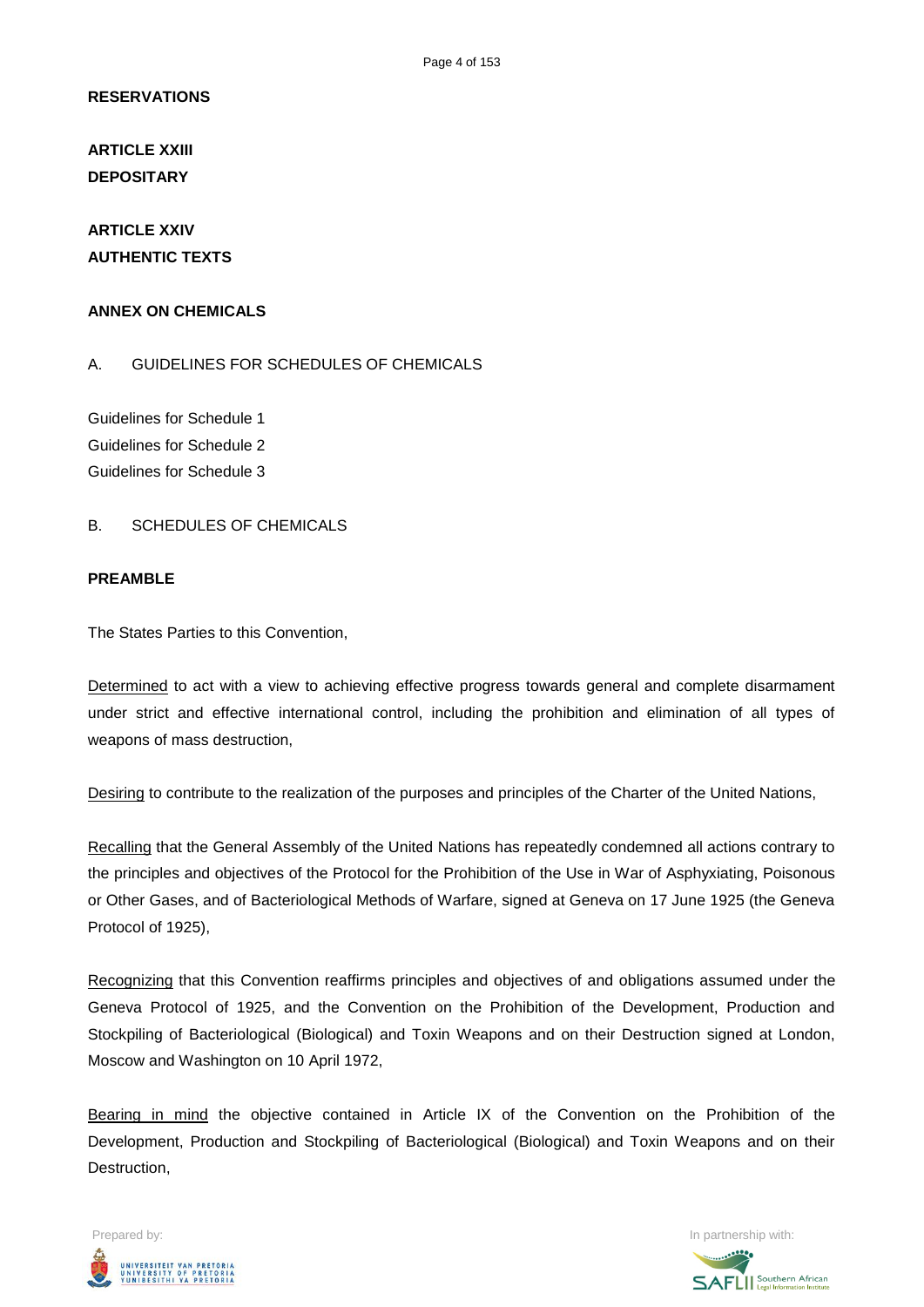#### Page 5 of 153

Determined for the sake of all mankind, to exclude completely the possibility of the use of chemical weapons, through the implementation of the provisions of this Convention, thereby complementing the obligations assumed under the Geneva Protocol of 1925,

Recognizing the prohibition, embodied in the pertinent agreements and relevant principles of international law, of the use of herbicides as a method of warfare,

Considering that achievements in the field of chemistry should be used exclusively for the benefit of mankind,

Desiring to promote free trade in chemicals as well as international cooperation and exchange of scientific and technical information in the field of chemical activities for purposes not prohibited under this Convention in order to enhance the economic and technological development of all States Parties,

Convinced that the complete and effective prohibition of the development, production, acquisition, stockpiling, retention, transfer and use of chemical weapons, and their destruction, represent a necessary step towards the achievement of these common objectives,

Have agreed as follows:

## **ARTICLE I GENERAL OBLIGATIONS**

- 1 Each State Party to this Convention undertakes never under any circumstances:
	- (a) To develop, produce, otherwise acquire, stockpile or retain chemical weapons, or transfer, directly or indirectly, chemical weapons to anyone;
	- (b) To use chemical weapons;
	- (c) To engage in any military preparations to use chemical weapons;
	- (d) To assist, encourage or induce, in any way, anyone to engage in any activity prohibited to a State Party under this Convention.
- 2. Each State Party undertakes to destroy chemical weapons it owns or possesses, or that are located in any place under its jurisdiction or control, in accordance with the provisions of this Convention,
- 3. Each State Party undertakes to destroy all chemical weapons it abandoned on the territory of another State Party, in accordance with the provisions of this Convention.

Prepared by: In partnership with:  $\blacksquare$  is the partnership with:  $\blacksquare$  is the partnership with:  $\blacksquare$ UNIVERSITEIT VAN PRETORIA<br>UNIVERSITY OF PRETORIA<br>YUNIBESITHI YA PRETORIA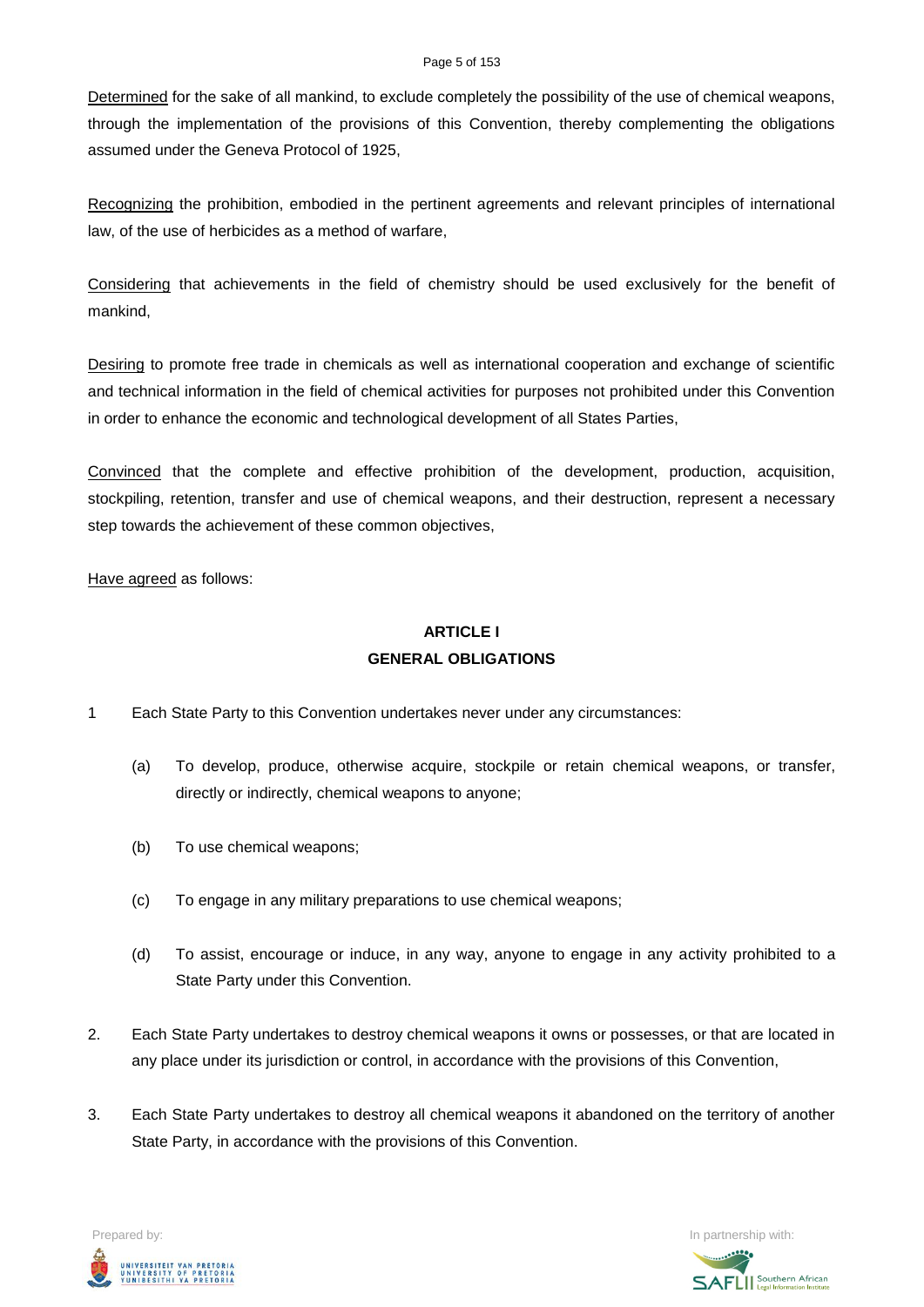- 4. Each State Party undertakes to destroy any chemical weapons production facilities it owns or possesses, or that are located in any place under its jurisdiction or control, in accordance with the provisions of this Convention.
- 5. Each State Party undertakes not to use riot control agents as a method of warfare.

## **ARTICLE II DEFINITIONS AND CRITERIA**

For the purposes of this Convention:

- 1. **"Chemical Weapons"** means the following, together or separately:
	- (a) Toxic chemicals and their precursors, except where intended for purposes not prohibited under this Convention, as long as the types and quantities are consistent with such purposes;
	- (b) Munitions and devices, specifically designed to cause death or other harm through the toxic properties of those toxic chemicals specified in subparagraph (a), which would be released as a result of the employment of such munitions and devices;
	- (c) Any equipment specifically designed for use directly in connection with the employment of munitions and devices specified in subparagraph (b).

## 2. **"Toxic Chemical"** means:

Any chemical which through its chemical action on life processes can cause death, temporary incapacitation or permanent harm to humans or animals. This includes all such chemicals, regardless of their origin or of their method of production, and regardless of whether they are produced in facilities, in munitions or elsewhere.

For the purpose of implementing this Convention, toxic chemicals which have been identified for the application of verification measures are listed in Schedules contained in the Annex on Chemicals.)

3. **"Precursor"** means:

Any chemical reactant which takes part at any stage in the production by whatever method of a toxic chemical. This includes any key component of a binary or multicomponent chemical system.

(For the purpose of implementing this Convention, precursors which have been identified for the application of verification measures are listed in Schedules contained in the Annex on Chemicals.)



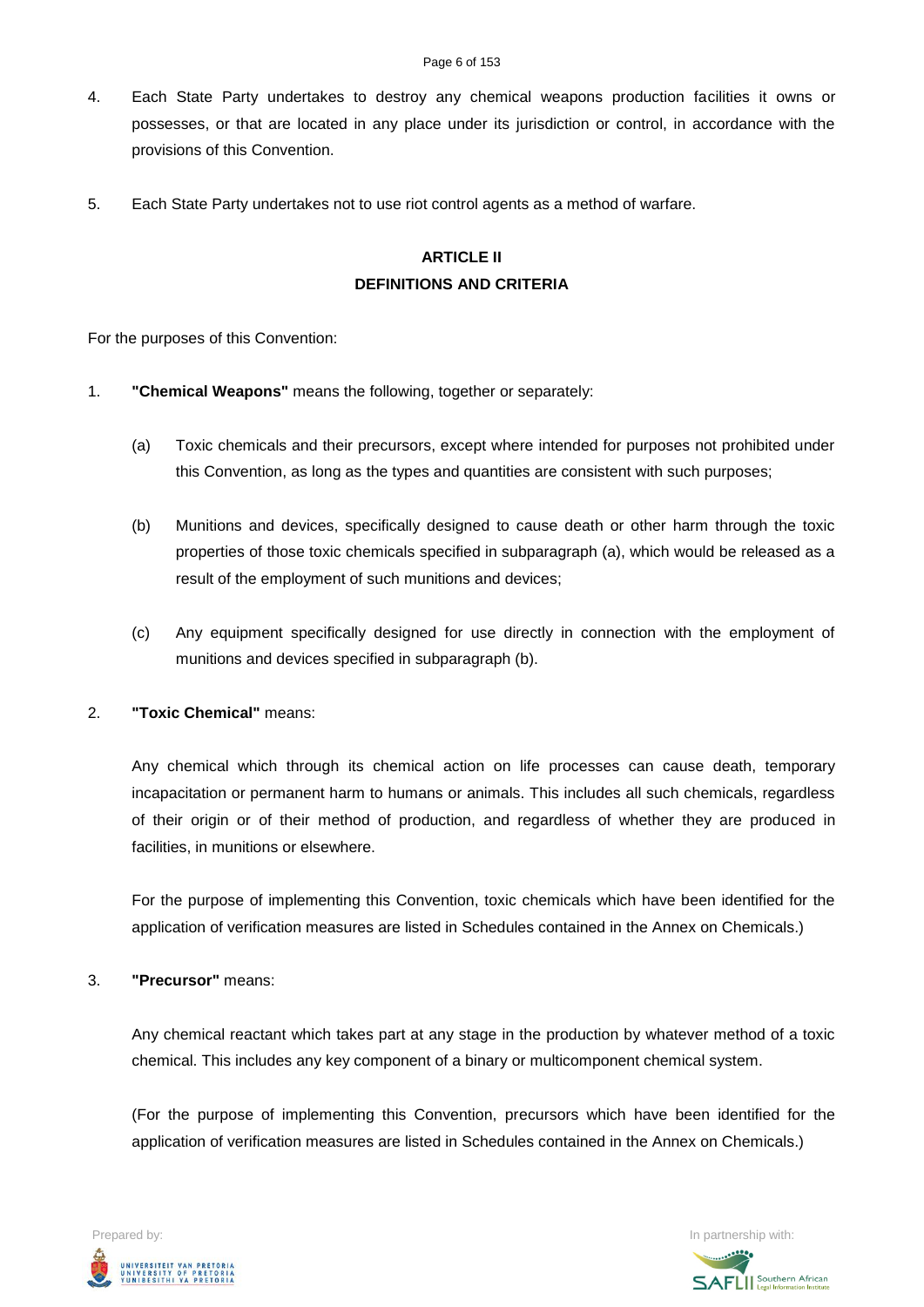# 4. **"Key Component of Binary or Multicomponent Chemical Systems"** (hereinafter referred to as "key component") means:

The precursor which plays the most important role in determining the toxic properties of the final product and reacts rapidly with other chemicals in the binary or multicomponent system.

### 5. **"Old Chemical Weapons"** means:

- (a) Chemical weapons which were produced before 1925; or
- (b) Chemical weapons produced in the period between 1925 and 1946 that have deteriorated to such extent that they can no longer be used as chemical weapons.

### 6. **"Abandoned Chemical Weapons"** means:

Chemical weapons, including old chemical weapons, abandoned by a State after 1 January 1925 on the territory of another State without the consent of the latter.

### 7. **"Riot Control Agent"** means:

Any chemical not listed in a Schedule, which can produce rapidly in humans sensory irritation or disabling physical effects which disappear within a short time following termination of exposure.

## 8. **"Chemical Weapons Production Facility"**:

- (a) Means any equipment, as well as any building housing such equipment, that was designed, constructed or used at any time since 1 January 1946:
	- (i) As part of the stage in the production of chemicals ("final technological stage") where the material flows would contain, when the equipment is in operation:
		- (1) Any chemical listed in Schedule 1 in the Annex on Chemicals; or
		- (2) Any other chemical that has no use, above 1 tonne per year on the territory of a State Party or in any other place under the jurisdiction or control of a State Party, for purposes not prohibited under this Convention, but can be used for chemical weapons purposes; or
	- (ii) For filling chemical weapons, including, *inter alia*, the filling of chemicals listed in Schedule 1 into munitions, devices or bulk storage containers; the filling of chemicals into containers that form part of assembled binary munitions and devices or into chemical

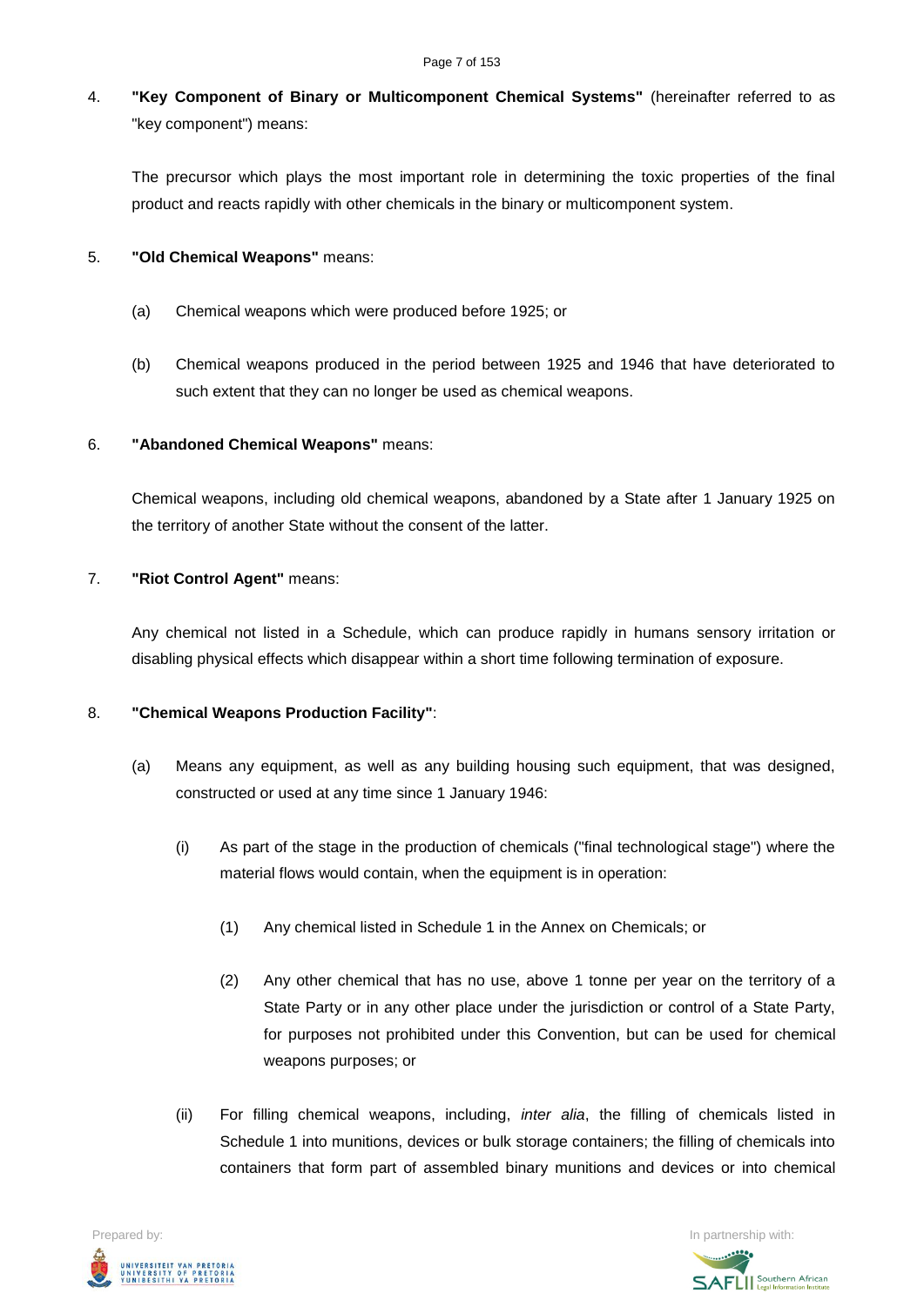#### Page 8 of 153

submunitions that form part of assembled unitary munitions and devices, and the loading of the containers and chemical submunitions into the respective munitions and devices;

- (b) Does not mean:
	- (i) Any facility having a production capacity for synthesis of chemicals specified in subparagraph (a) (i) that is less than 1 tonne;
	- (ii) Any facility in which a chemical specified in subparagraph (a) (i) is or was produced as an unavoidable by-product of activities for purposes not prohibited under this Convention, provided that the chemical does not exceed 3 per cent of the total product and that the facility is subject to declaration and inspection under the Annex on Implementation and Verification (hereinafter referred to as "Verification Annex"); or
	- (iii) The single small-scale facility for production of chemicals listed in Schedule 1 for purposes not prohibited under this Convention as referred to in Part VI of the Verification Annex.

### 9. **"Purposes Not Prohibited Under this Convention"** means:

- (a) Industrial, agricultural, research, medical, pharmaceutical or other peaceful purposes;
- (b) Protective purposes, namely those purposes directly related to protection against toxic chemicals and to protection against chemical weapons;
- (c) Military purposes not connected with the use of chemical weapons and not dependent on the use of the toxic properties of chemicals as a method of warfare;
- (d) Law enforcement including domestic riot control purposes.

### 10. **"Production Capacity"** means:

The annual quantitative potential for manufacturing a specific chemical based on the technological process actually used or, if the process is not yet operational, planned to be used at the relevant facility. It shall be deemed to be equal to the nameplate capacity or, if the nameplate capacity is not available, to the design capacity. The nameplate capacity is the product output under conditions optimized for maximum quantity for the production facility, as demonstrated by one or more test-runs. The design capacity is the corresponding theoretically calculated product output.

11. **"Organization"** means the Organization for the Prohibition of Chemical Weapons established pursuant to Article VIII of this Convention.



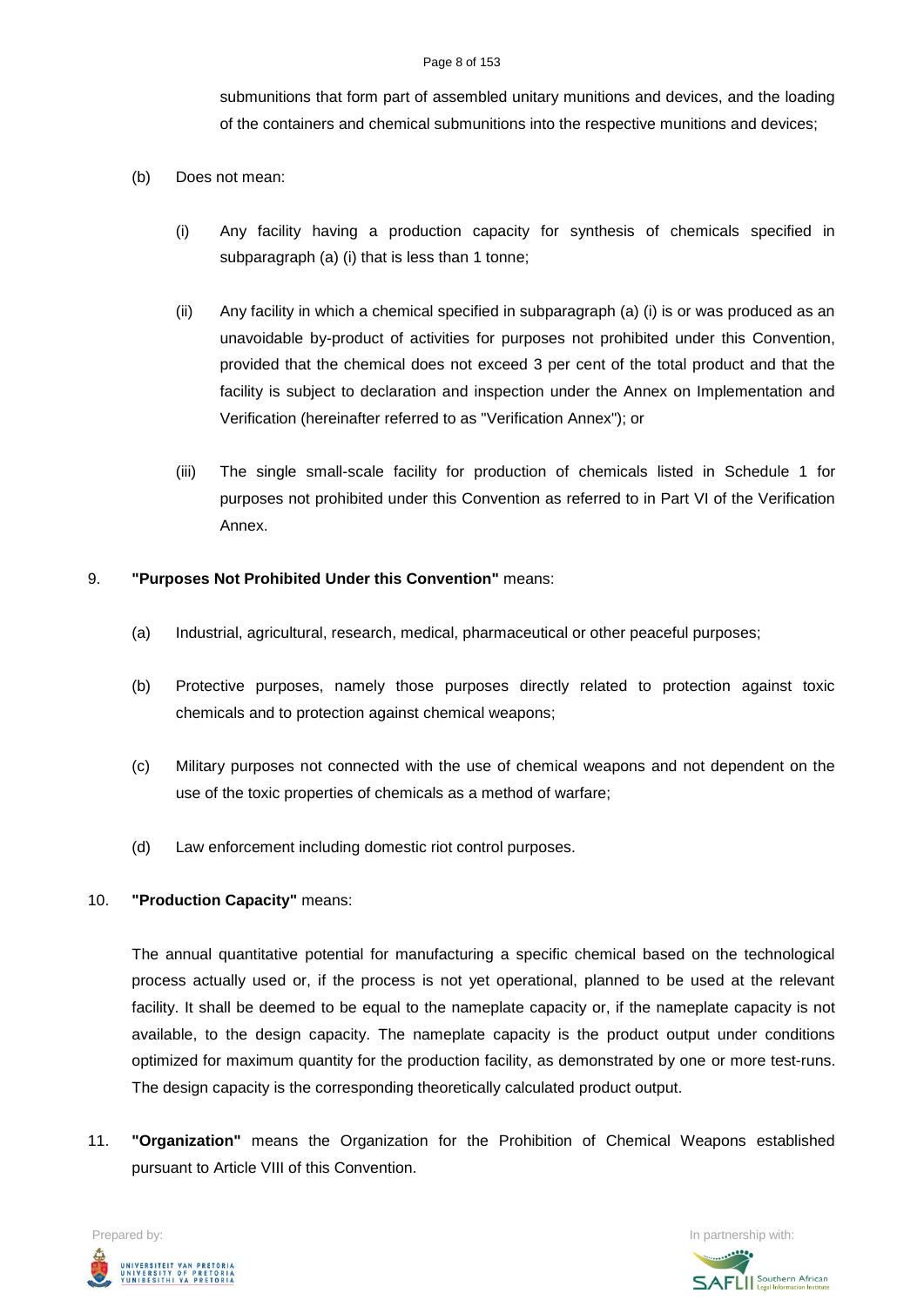- 12. For the purposes of Article VI:
	- (a) **"Production"** of a chemical means its formation through chemical reaction;
	- (b) **"Processing"** of a chemical means a physical process, such as formulation, extraction and purification, in which a chemical is not converted into another chemical;
	- (c) **"Consumption"** of a chemical means its conversion into another chemical via a chemical reaction.

## **ARTICLE III DECLARATIONS**

- 1. Each State Party shall submit to the Organization, not later than 30 days after this Convention enters into force for it, the following declarations, in which it shall:
	- (a) With respect to chemical weapons:
		- (i) Declare whether it owns or possesses any chemical weapons, or whether there are any chemical weapons located in any place under its jurisdiction or control;
		- (ii) Specify the precise location, aggregate quantity and detailed inventory of chemical weapons it owns or possesses, or that are located in any place under its jurisdiction or control, in accordance with Part IV (A), paragraphs 1 to 3, of the Verification Annex, except for those chemical weapons referred to in sub-subparagraph (iii);
		- (iii) Report any chemical weapons on its territory that are owned and possessed by another State and located in any place under the jurisdiction or control of another State, in accordance with Part IV (A), paragraph 4, of the Verification Annex;
		- (iv) Declare whether it has transferred or received, directly or indirectly, any chemical weapons since 1 January 1946 and specify the transfer or receipt of such weapons, in accordance with Part IV (A), paragraph 5, of the Verification Annex;
		- (v) Provide its general plan for destruction of chemical weapons that it owns or possesses, or that are located in any place under its jurisdiction or control, in accordance with Part IV (A), paragraph 6, of the Verification Annex;
	- (b) With respect to old chemical weapons and abandoned chemical weapons:
		- (i) Declare whether it has on its territory old chemical weapons and provide all available information in accordance with Part IV (B), paragraph 3, of the Verification Annex;

Prepared by: In partnership with:  $\blacksquare$  is the partnership with:  $\blacksquare$  is the partnership with:  $\blacksquare$ .<br>Iniversiteit van Pretori*i*<br>Yunibesithi ya Pretori*i* 

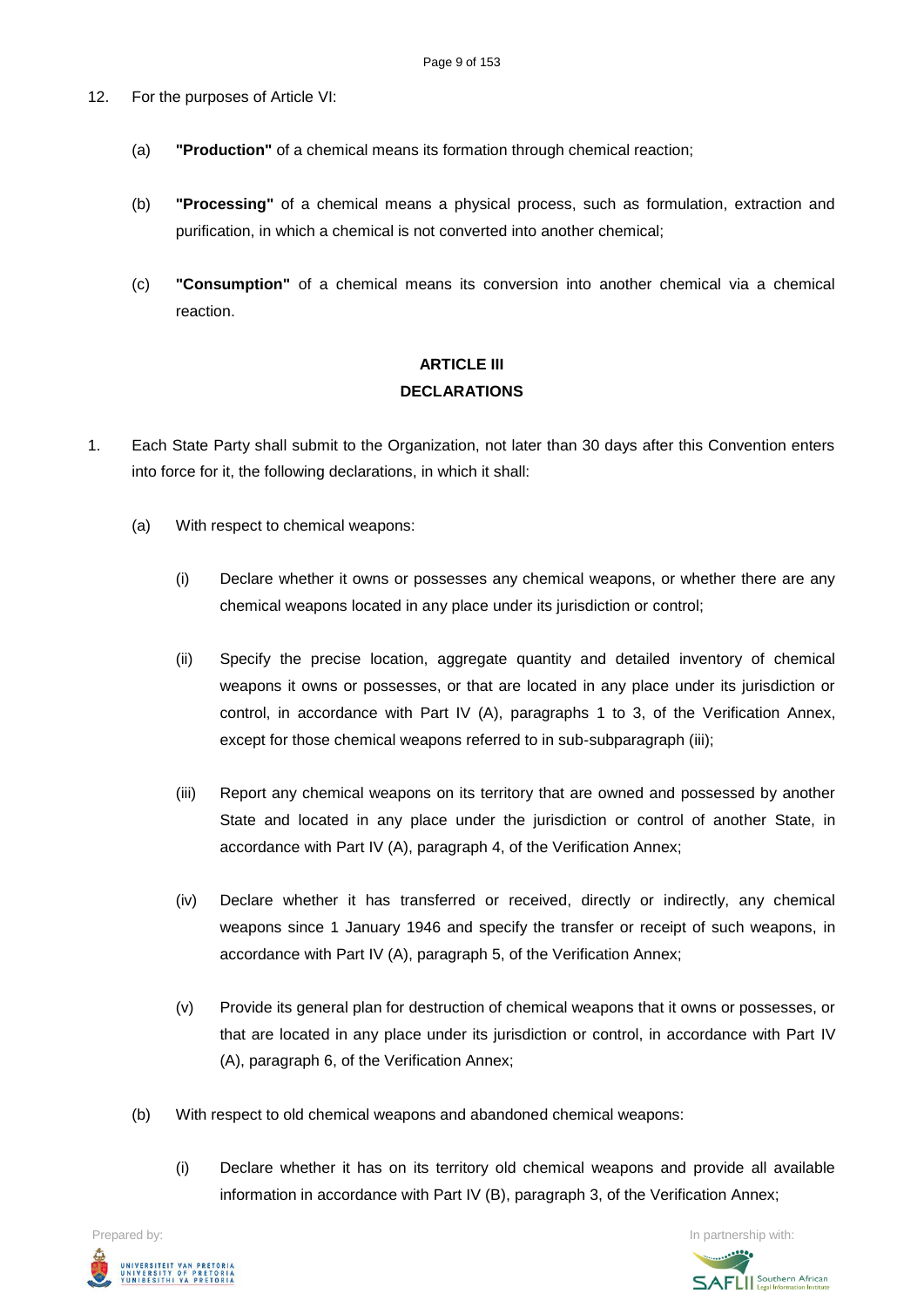- (ii) Declare whether there are abandoned chemical weapons on its territory and provide all available information in accordance with Part IV (B), paragraph 8, of the Verification Annex;
- (iii) Declare whether it has abandoned chemical weapons on the territory of other States and provide all available information in accordance with Part IV (B), paragraph 10, of the Verification Annex;
- (c) With respect to chemical weapons production facilities:
	- (i) Declare whether it has or has had any chemical weapons production facility under its ownership or possession, or that is or has been located in any place under its jurisdiction or control at any time since 1 January 1946;
	- (ii) Specify any chemical weapons production facility it has or has had under its ownership or possession or that is or has been located in any place under its jurisdiction or control at any time since 1 January 1946, in accordance with Part V, paragraph 1, of the Verification Annex, except for those facilities referred to in sub-subparagraph (iii);
	- (iii) Report any chemical weapons production facility on its territory that another State has or has had under its ownership and possession and that is or has been located in any place under the jurisdiction or control of another State at any time since 1 January 1946, in accordance with Part V, paragraph 2, of the Verification Annex;
	- (iv) Declare whether it has transferred or received, directly or indirectly, any equipment for the production of chemical weapons since 1 January 1946 and specify the transfer or receipt of such equipment, in accordance with Part V, paragraphs 3 to 5, of the Verification Annex;
	- (v) Provide its general plan for destruction of any chemical weapons production facility it owns or possesses, or that is located in any place under its jurisdiction or control, in accordance with Part V, paragraph 6, of the Verification Annex;
	- (vi) Specify actions to be taken for closure of any chemical weapons production facility it owns or possesses, or that is located in any place under its jurisdiction or control, in accordance with Part V, paragraph 1 (i), of the Verification Annex;
	- (vii) Provide its general plan for any temporary conversion of any chemical weapons production facility it owns or possesses, or that is located in any place under its jurisdiction or control, into a chemical weapons destruction facility, in accordance with Part V, paragraph 7, of the Verification Annex;

Prepared by: In partnership with:  $\blacksquare$  is the partnership with:  $\blacksquare$  is the partnership with:  $\blacksquare$ .<br>UNIVERSITY OF PRETORI<br>YUNIBESITHI YA PRETORI

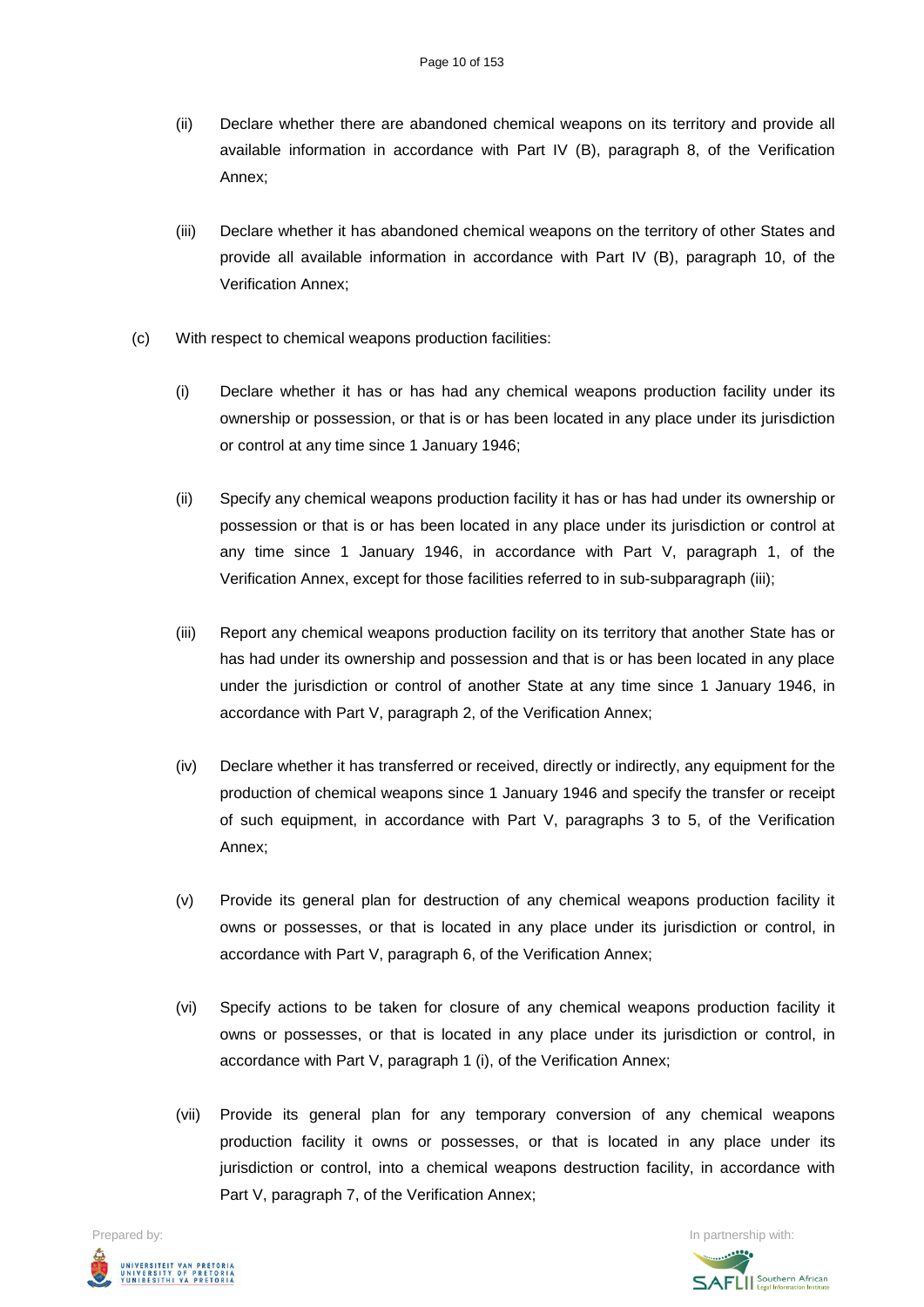(d) With respect to other facilities:

Specify the precise location, nature and general scope of activities of any facility or establishment under its ownership or possession, or located in any place under its jurisdiction or control, and that has been designed, constructed or used since 1 January 1946 primarily for development of chemical weapons. Such declaration shall include, *inter alia*, laboratories and test and evaluation sites;

- (e) With respect to hot control agents: Specify the chemical name, structural formula and Chemical Abstracts Service (CAS) registry number, if assigned, of each chemical it holds for riot control purposes. This declaration shall be updated not later than 30 days after any change becomes effective.
- 2. The provisions of this Article and the relevant provisions of Part IV of the Verification Annex shall not, at the discretion of a State Party, apply to chemical weapons buried on its territory before 1 January 1977 and which remain buried, or which had been dumped at sea before 1 January 1985.

## **ARTICLE IV CHEMICAL WEAPONS**

- 1 The provisions of this Article and the detailed procedures for its implementation shall apply to all chemical weapons owned or possessed by a State Party, or that are located in any place under its jurisdiction or control, except old chemical weapons and abandoned chemical weapons to which Part IV (B) of the Verification Annex applies.
- 2. Detailed procedures for the implementation of this Article are set forth in the Verification Annex.
- 3. All locations at which chemical weapons specified in paragraph 1 are stored or destroyed shall be subject to systematic verification through on-site inspection and monitoring with on-site instruments, in accordance with Part IV (A) of the Verification Annex.
- 4. Each State Party shall, immediately after the declaration under Article III, paragraph 1 (a), has been submitted, provide access to chemical weapons specified in paragraph 1 for the purpose of systematic verification of the declaration through on-site inspection. Thereafter, each State Party shall not remove any of these chemical weapons, except to a chemical weapons destruction facility. It shall provide access to such chemical weapons, for the purpose of systematic on-site verification.
- 5. Each State Party shall provide access to any chemical weapons destruction facilities and their storage areas, that it owns or possesses, or that are located in any place under its jurisdiction or control, for the purpose of systematic verification through on-site inspection and monitoring with on-site instruments.



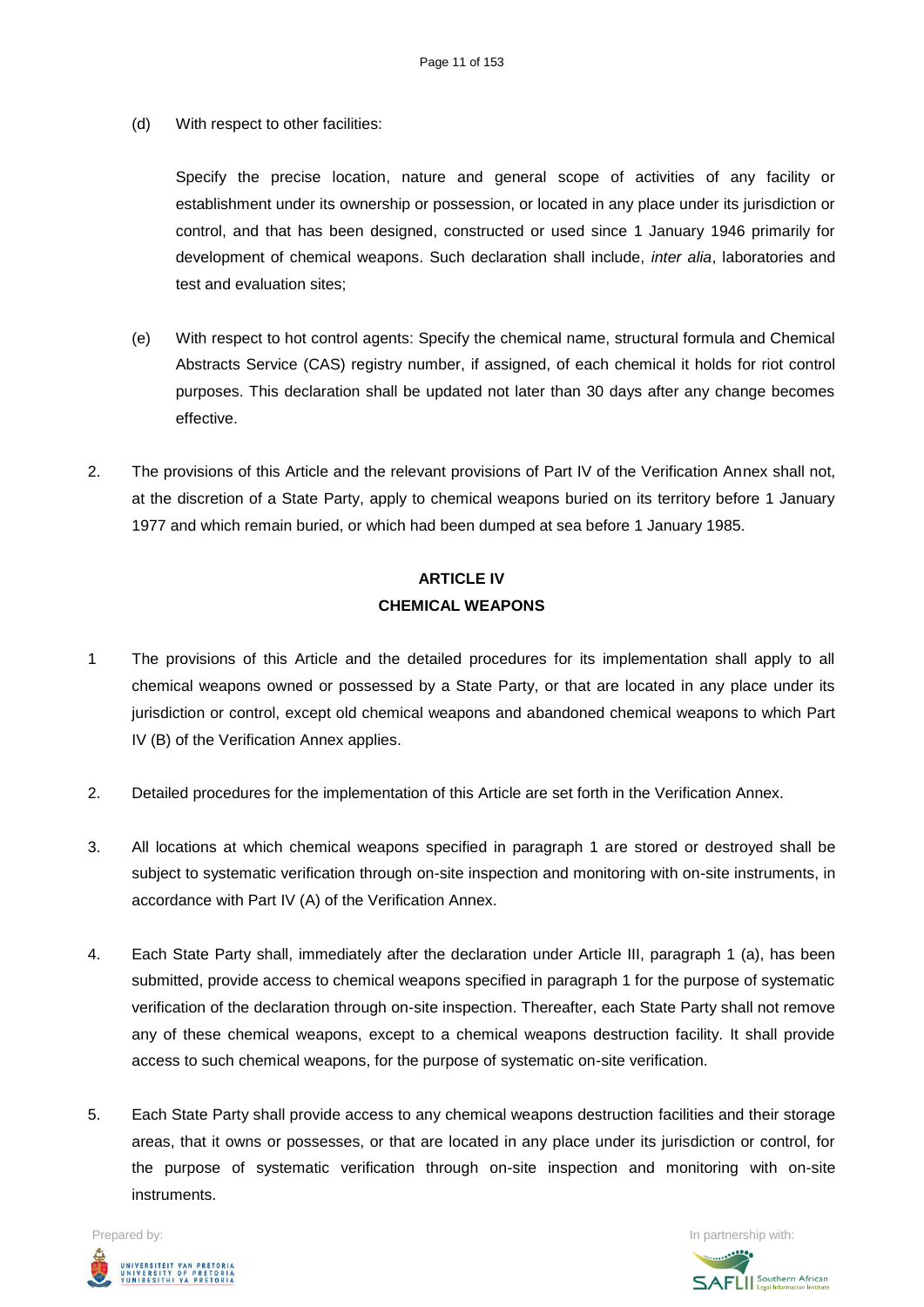- 6. Each State Party shall destroy all chemical weapons specified in paragraph 1 pursuant to the Verification Annex and in accordance with the agreed rate and sequence of destruction (hereinafter referred to as "order of destruction"). Such destruction shall begin not later than two years after this Convention enters into force for it and shall finish not later than 10 years after entry into force of this Convention. A State Party is not precluded from destroying such chemical weapons at a faster rate.
- 7. Each State Party shall:
	- (a) Submit detailed plans for the destruction of chemical weapons specified in paragraph 1 not later than 60 days before each annual destruction period begins, in accordance with Part IV (A), paragraph 29, of the Verification Annex; the detailed plans shall encompass all stocks to be destroyed during the next annual destruction period;
	- (b) Submit declarations annually regarding the implementation of its plans for destruction of chemical weapons specified in paragraph 1, not later than 60 days after the end of each annual destruction period; and
	- (c) Certify, not later than 30 days after the destruction process has been completed, that all chemical weapons specified in paragraph 1 have been destroyed.
- 8. If a State ratifies or accedes to this Convention after the 10 year period for destruction set forth in paragraph 6, it shall destroy chemical weapons specified in paragraph 1 as soon as possible. The order of destruction and procedures for stringent verification for such a State Party shall be determined by the Executive Council.
- 9. Any chemical weapons discovered by a State Party after the initial declaration of chemical weapons shall be reported, secured and destroyed in accordance with Part IV (A) of the Verification Annex.
- 10. Each State Party, during transportation, sampling, storage and destruction of chemical weapons, shall assign the highest priority to ensuring the safety of people and to protecting the environment. Each State Party shall transport, sample, store and destroy chemical weapons in accordance with its national standards for safety and emissions.
- 11. Any State Party which has on its territory chemical weapons that are owned or possessed by another State, or that are located in any place under the jurisdiction or control of another State, shall make the fullest efforts to ensure that these chemical weapons are removed from its territory not later than one year after this Convention enters into force for it. If they are not removed within one year, the State Party may request the Organization and other States Parties to provide assistance in the destruction of these chemical weapons.

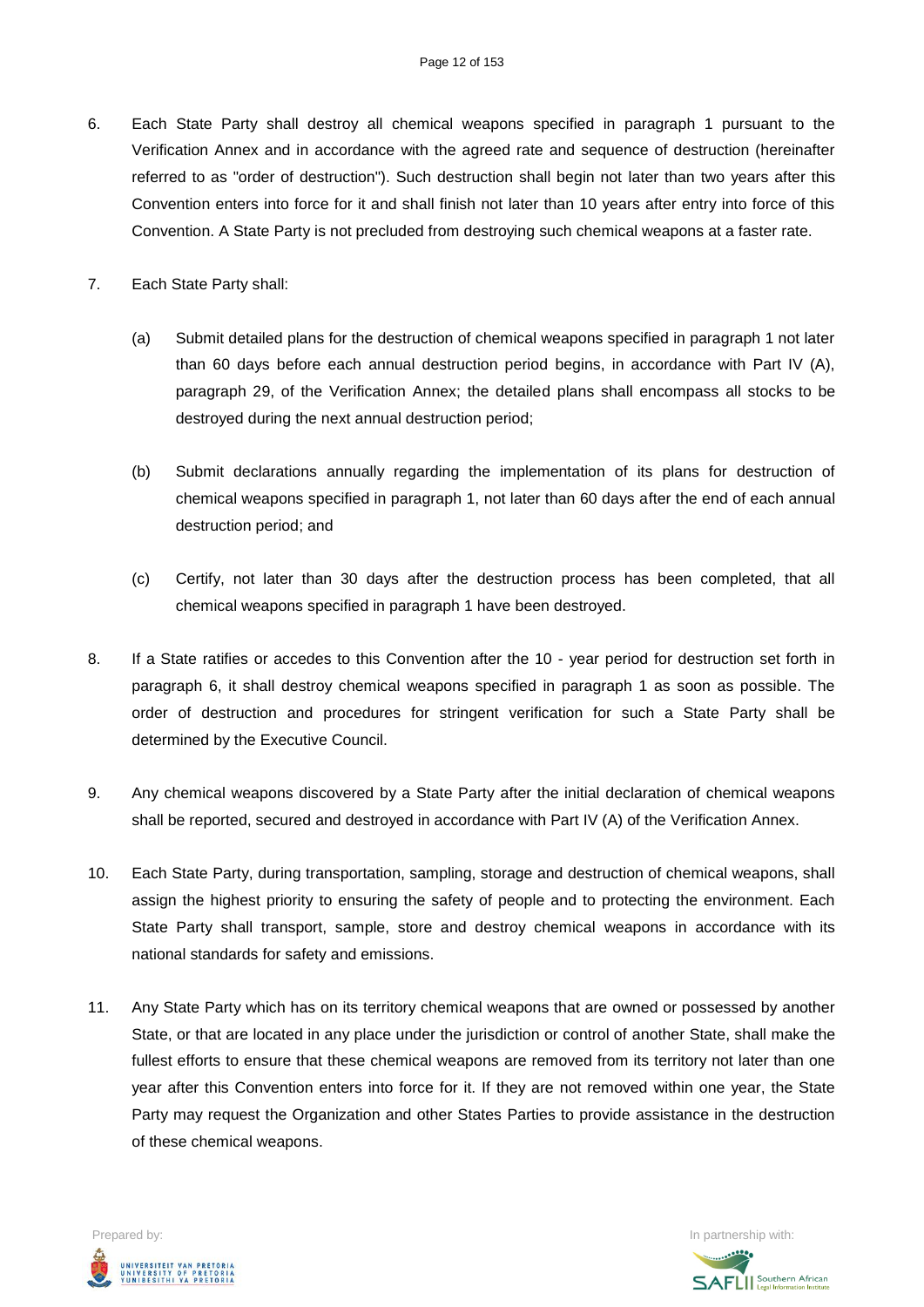#### Page 13 of 153

- 12. Each State Party undertakes to cooperate with other States Parties that request information or assistance on a bilateral basis or through the Technical Secretariat regarding methods and technologies for the safe and efficient destruction of chemical weapons.
- 13. In carrying out verification activities pursuant to this Article and Part IV (A) of the Verification Annex, the Organization shall consider measures to avoid unnecessary duplication of bilateral or multilateral agreements on verification of chemical weapons storage and their destruction among States Parties.

To this end, the Executive Council shall decide to limit verification to measures complementary to those undertaken pursuant to such a bilateral or multilateral agreement, if it considers that:

- (a) Verification provisions of such an agreement are consistent with the verification provisions of this Article and Part IV (A) of the Verification Annex;
- (b) Implementation of such an agreement provides for sufficient assurance of compliance with the relevant provisions of this Convention; and
- (c) Parties to the bilateral or multilateral agreement keep the Organization fully informed about their verification activities.
- 14. If the Executive Council takes a decision pursuant to paragraph 13, the Organization shall have the right to monitor the implementation of the bilateral or multilateral agreement.
- 15. Nothing in paragraphs 13 and 14 shall affect the obligation of a State Party to provide declarations pursuant to Article 111, this Article and Part IV (A) of the Verification Annex.
- 16. Each State Party shall meet the costs of destruction of chemical weapons it is obliged to destroy. It shall also meet the costs of verification of storage and destruction of these chemical weapons unless the Executive Council decides otherwise. If the Executive Council decides to limit verification measures of the Organization pursuant to paragraph 13, the costs of complementary verification and monitoring by the Organization shall be paid in accordance with the United Nations scale of assessment, as specified in Article VIII, paragraph 7.
- 17. The provisions of this Article and the relevant provisions of Part IV of the Verification Annex shall not, at the discretion of a State Party, apply to chemical weapons buried on its territory before 1 January 1977 and which remain buried, or which had been dumped at sea before 1 January 1985.

## **ARTICLE V CHEMICAL WEAPONS PRODUCTION FACILITIES**

Prepared by: In partnership with:  $\blacksquare$  is the partnership with:  $\blacksquare$  is the partnership with:  $\blacksquare$ UNIVERSITEIT VAN PRETORIA<br>UNIVERSITY OF PRETORIA<br>YUNIBESITHI YA PRETORIA

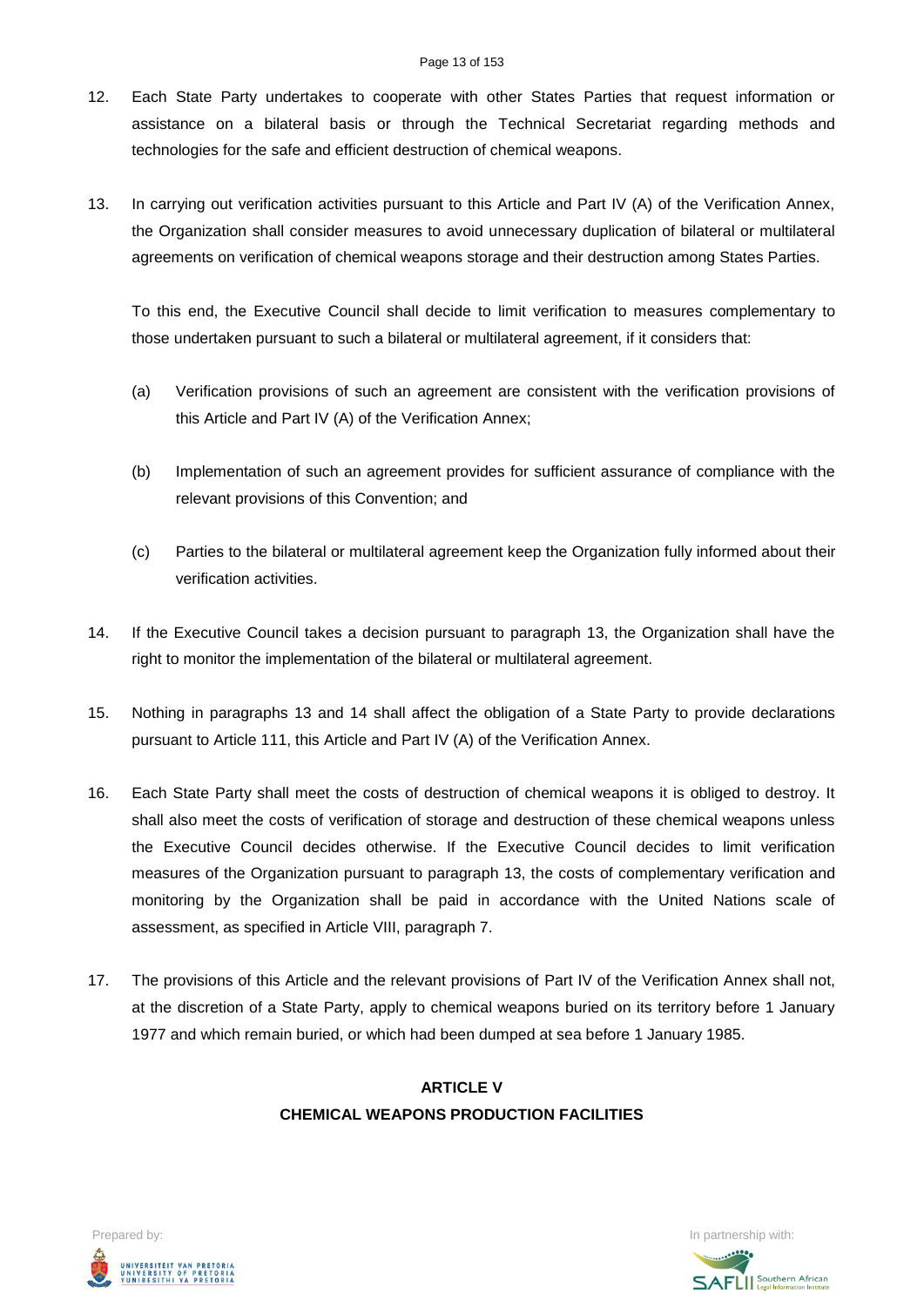- 1. The provisions of this Article and the detailed procedures for its implementation shall apply to any and all chemical weapons production facilities owned or possessed by a State Party, or that are located in any place under its jurisdiction or control.
- 2. Detailed procedures for the implementation of this Article are set forth in the Verification Annex.
- 3. All chemical weapons production facilities specified in paragraph 1 shall be subject to systematic verification through on-site inspection and monitoring with on-site instruments in accordance with Part V of the Verification Annex.
- 4. Each State Party shall cease immediately all activity at chemical weapons production facilities specified in paragraph 1, except activity required for closure.
- 5. No State Party shall construct any new chemical weapons production facilities or modify any existing facilities for the purpose of chemical weapons production or for any other activity prohibited under this **Convention**
- 6. Each State Party shall, immediately after the declaration under Article 111, paragraph 1 (c), has been submitted, provide access to chemical weapons production facilities specified in paragraph 1, for the purpose of systematic verification of the declaration through on-site inspection.
- 7. Each State Party shall:
	- (a) Close, not later than 90 days after this Convention enters into force for it, all chemical weapons production facilities specified in paragraph 1, in accordance with Part V of the Verification Annex, and give notice thereof; and
	- (b) Provide access to chemical weapons production facilities specified in paragraph 1, subsequent to closure, for the purpose of systematic verification through on-site inspection and monitoring with on-site instruments in order to ensure that the facility remains closed and is subsequently destroyed.
- 8. Each State Party shall destroy all chemical weapons production facilities specified in paragraph 1 and related facilities and equipment, pursuant to the Verification Annex and in accordance with an agreed rate and sequence of destruction (hereinafter referred to as '.order of destruction"). Such destruction shall begin not later than one year after this Convention enters into force for it, and shall finish not later than 10 years after entry into force of this Convention. A State Party is not precluded from destroying such facilities at a faster rate.
- 9. Each State Party shall:
	- (a) Submit detailed plans for destruction of chemical weapons production facilities specified in paragraph 1, not later than 180 days before the destruction of each facility begins;

Prepared by: **In partnership with:**  $\blacksquare$  **In partnership with:**  $\blacksquare$  **In partnership with:**  $\blacksquare$ UNIVERSITEIT VAN PRETORIA<br>UNIVERSITY OF PRETORIA<br>YUNIBESITHI YA PRETORIA

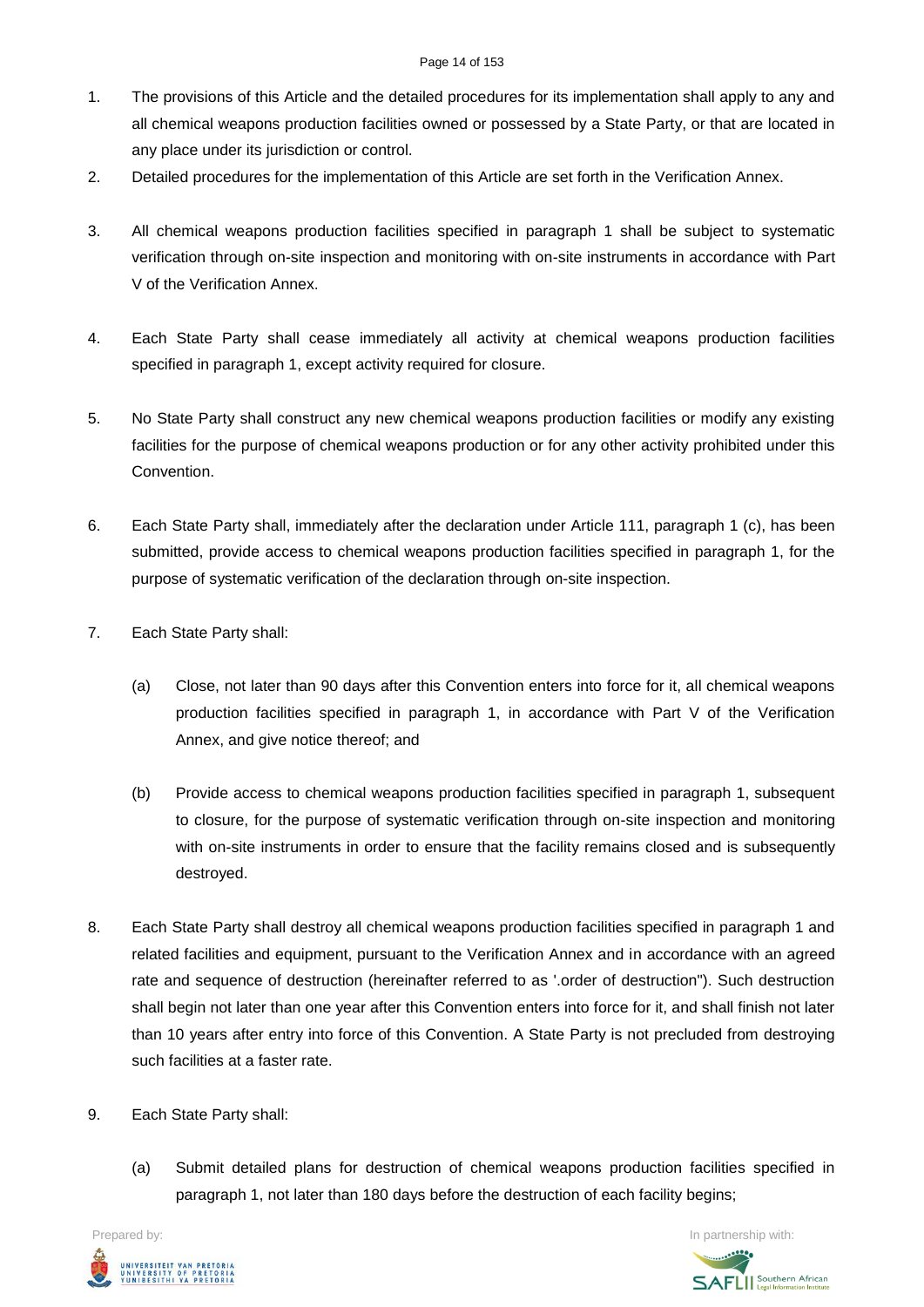- (b) Submit declarations annually regarding the implementation of its plans for the destruction of all chemical weapons production facilities specified in paragraph 1, not later than 90 days after the end of each annual destruction period; and
- (c) Certify, not later than 30 days after the destruction process has been completed, that all chemical weapons production facilities specified in paragraph 1 have been destroyed.
- 10. If a State ratifies or accedes to this Convention after the 10 year period for destruction set forth in paragraph 8, it shall destroy chemical weapons production facilities specified in paragraph 1 as soon as possible. The order of destruction and procedures for stringent verification for such a State Party shall be determined by the Executive Council.
- 11. Each State Party, during the destruction of chemical weapons production facilities, shall assign the highest priority to ensuring the safety of people and to protecting the environment. Each State Party shall destroy chemical weapons production facilities in accordance with its national standards for safety and emissions.
- 12. Chemical weapons production facilities specified in paragraph 1 may be temporarily converted for destruction of chemical weapons in accordance with Part V, paragraphs 18 to 25, of the Verification Annex. Such a converted facility must be destroyed as soon as it is no longer in use for destruction of chemical weapons but, in any case, not later than 10 years after entry into force of this Convention.
- 13. A State Party may request, in exceptional cases of compelling need, permission to use a chemical weapons production facility specified in paragraph 1 for purposes not prohibited under this Convention. Upon the recommendation of the Executive Council, the Conference of the States Parties shall decide whether or not to approve the request and shall establish the conditions upon which approval is contingent in accordance with Part V. Section D, of the Verification Annex.
- 14. The chemical weapons production facility shall be converted in such a manner that the converted facility is not more capable of being reconverted into a chemical weapons production facility than any other facility used for industrial, agricultural, research, medical, pharmaceutical or other peaceful purposes not involving chemicals listed in Schedule 1.
- 15. All converted facilities shall be subject to systematic verification through on-site inspection and monitoring with on-site instruments in accordance with Part V. Section D, of the Verification Annex.
- 16. In carrying out verification activities pursuant to this Article and Part V of the Verification Annex, the Organization shall consider measures to avoid unnecessary duplication of bilateral or multilateral agreements on verification of chemical weapons production facilities and their destruction among States Parties.

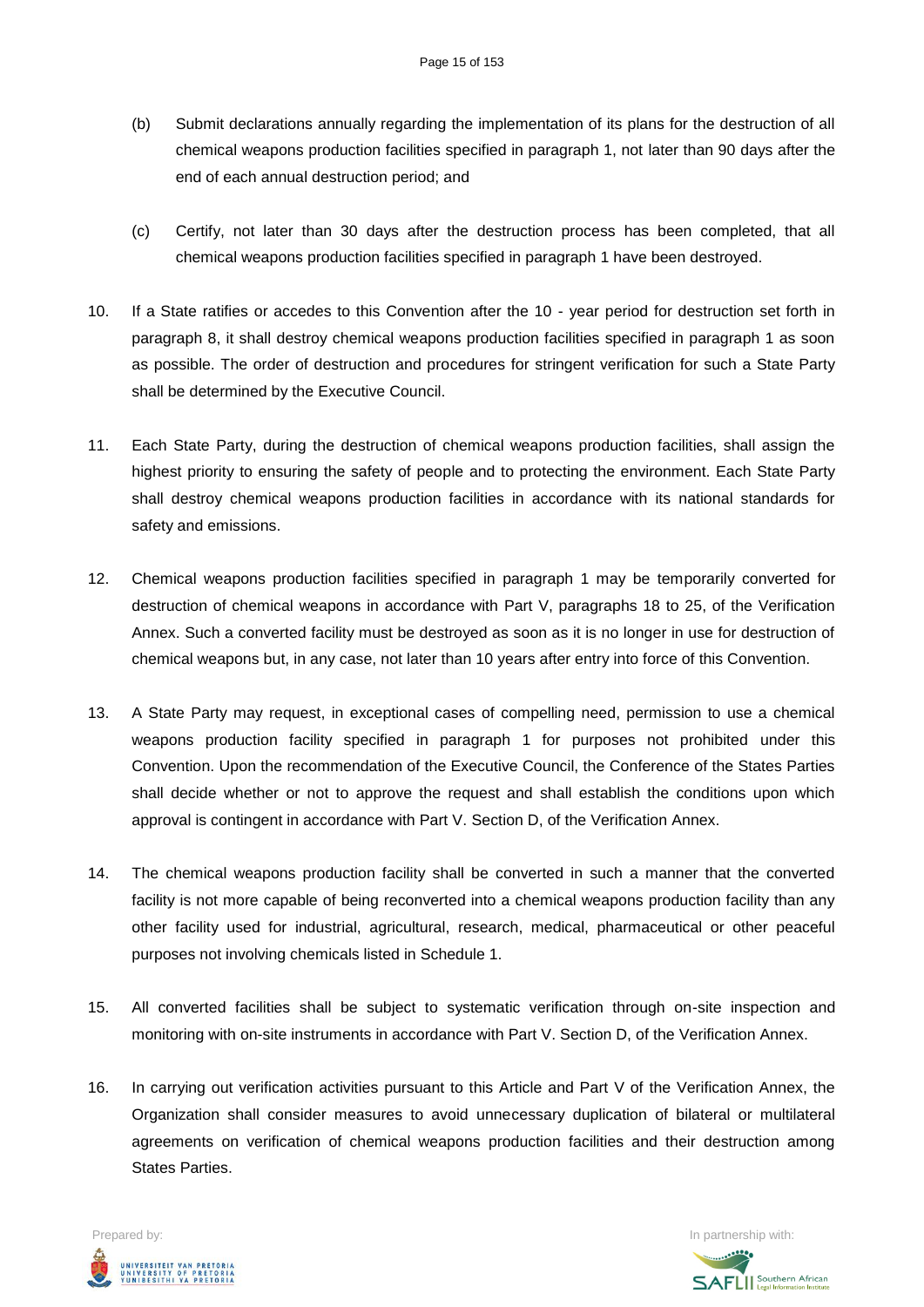#### Page 16 of 153

To this end, the Executive Council shall decide to limit the verification to measures complementary to those undertaken pursuant to such a bilateral or multilateral agreement, if it considers that:

- (a) Verification provisions of such an agreement are consistent with the verification provisions of this Article and Part V of the Verification Annex;
- (b) Implementation of the agreement provides for sufficient assurance of compliance with the relevant provisions of this Convention; and
- (c) Parties to the bilateral or multilateral agreement keep the Organization fully informed about their verification activities.
- 17. If the Executive Council takes a decision pursuant to paragraph 16, the Organization shall have the right to monitor the implementation of the bilateral or multilateral agreement.
- 18. Nothing in paragraphs 16 and 17 shall affect the obligation of a State Party to make declarations pursuant to Article III, this Article and Part V of the Verification Annex.
- 19. Each State Party shall meet the costs of destruction of chemical weapons production facilities it is obliged to destroy. It shall also meet the costs of verification under this Article unless the Executive Council decides otherwise. If the Executive Council decides to limit verification measures of the Organization pursuant to paragraph 16, the costs of complementary verification and monitoring by the Organization shall be paid in accordance with the United Nations scale of assessment, as specified in Article VIII, paragraph 7

#### **ARTICLE VI**

## **ACTIVITIES NOT PROHIBITED UNDER THIS CONVENTION**

- 1. Each State Party has the right, subject to the provisions of this Convention, to develop, produce, otherwise acquire, retain, transfer and use toxic chemicals and their precursors for purposes not prohibited under this Convention.
- 2. Each State Party shall adopt the necessary measures to ensure that toxic chemicals and their precursors are only developed, produced, otherwise acquired, retained, transferred, or used within its territory or in any other place under its jurisdiction or control for purposes not prohibited under this Convention. To this end, and in order to verify that activities are in accordance with obligations under this Convention, each State Party shall subject toxic chemicals and their precursors listed in Schedules 1, 2 and 3 of the Annex on Chemicals, facilities related to such chemicals, and other facilities as specified in the Verification Annex, that are located on its territory or in any other place under its jurisdiction or control, to verification measures as provided in the Verification Annex.

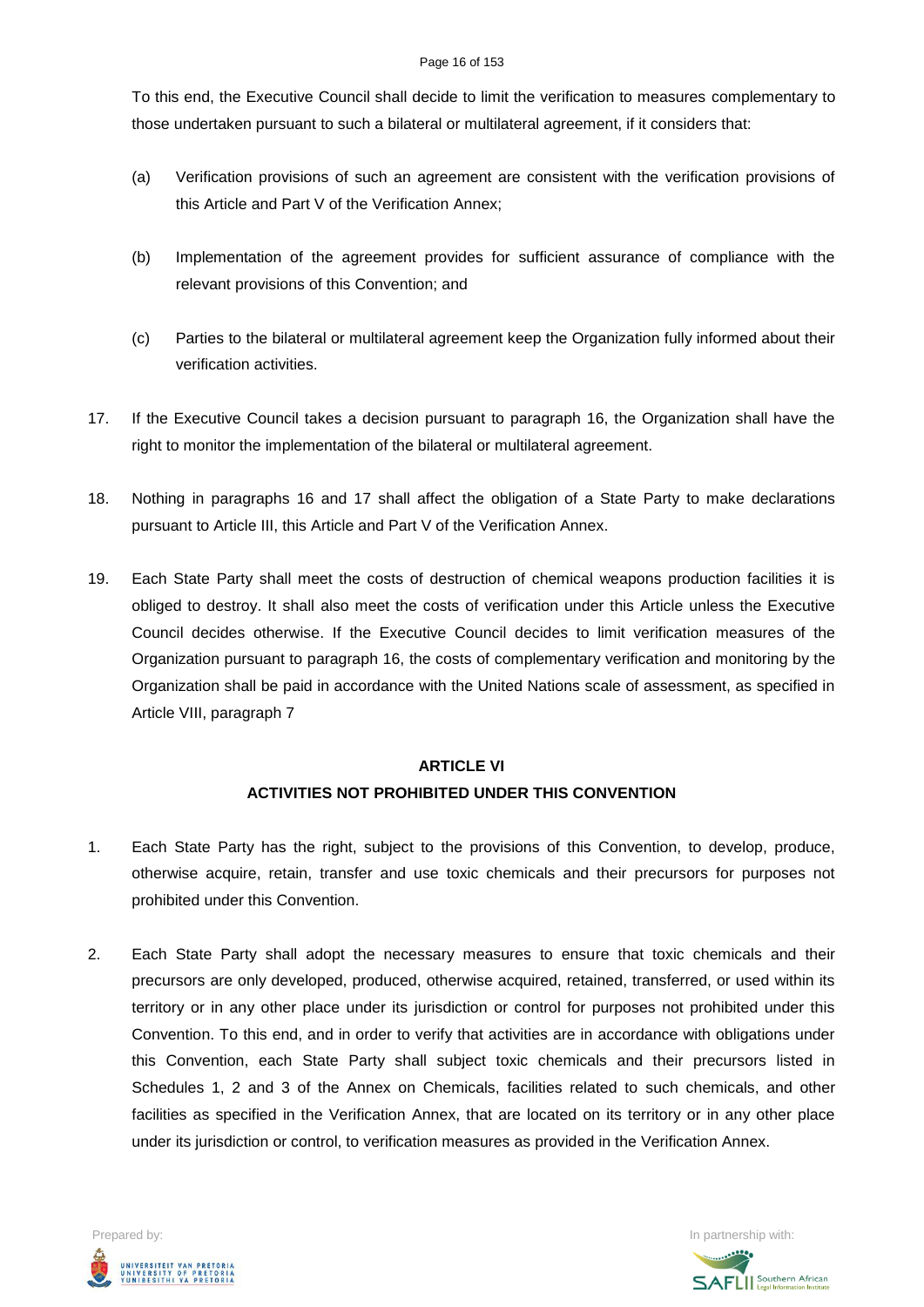- 3. Each State Party shall subject chemicals listed in Schedule 1 (hereinafter referred to as "Schedule 1 chemicals") to the prohibitions on production, acquisition, retention, transfer and use as specified in Part VI of the Verification Annex. It shall subject Schedule 1 chemicals and facilities specified in Part VI of the Verification Annex to systematic verification through on-site inspection and monitoring with on-site instruments in accordance with that Part of the Verification Annex.
- 4. Each State Party shall subject chemicals listed in Schedule 2 (hereinafter referred to as "Schedule 2 chemicals") and facilities specified in Part VII of the Verification Annex to data monitoring and on-site verification in accordance with that Part of the Verification Annex.
- 5. Each State Party shall subject chemicals listed in Schedule 3 (hereinafter referred to as "Schedule 3 chemicals") and facilities specified in Part VIII of the Verification Annex to data monitoring and on-site verification in accordance with that Part of the Verification Annex.
- 6. Each State Party shall subject facilities specified in Part IX of the Verification Annex to data monitoring and eventual on-site verification in accordance with that Part of the Verification Annex unless decided otherwise by the Conference of the States Parties pursuant to Part IX, paragraph 22, of the Verification Annex.
- 7. Not later than 30 days after this Convention enters into force for it, each State Party shall make an initial declaration on relevant chemicals and facilities in accordance with the Verification Annex.
- 8. Each State Party shall make annual declarations regarding the relevant chemicals and facilities in accordance with the Verification Annex.
- 9. For the purpose of on-site verification, each State Party shall grant to the inspectors access to facilities as required in the Verification Annex.
- 10. In conducting verification activities, the Technical Secretariat shall avoid undue intrusion into the State Party's chemical activities for purposes not prohibited under this Convention and, in particular, abide by the provisions set forth in the Annex on the Protection of Confidential Information (hereinafter referred to as "Confidentiality Annex").
- 11. The provisions of this Article shall be implemented in a manner which avoids hampering the economic or technological development of States Parties, and international cooperation in the field of chemical activities for purposes not prohibited under this Convention including the international exchange of scientific and technical information and chemicals and equipment for the production, processing or use of chemicals for purposes not prohibited under this Convention.

## **ARTICLE VII NATIONAL IMPLEMENTATION MEASURES**

UNIVERSITEIT VAN PRETORIA<br>UNIVERSITY OF PRETORIA<br>YUNIBESITHI YA PRETORIA

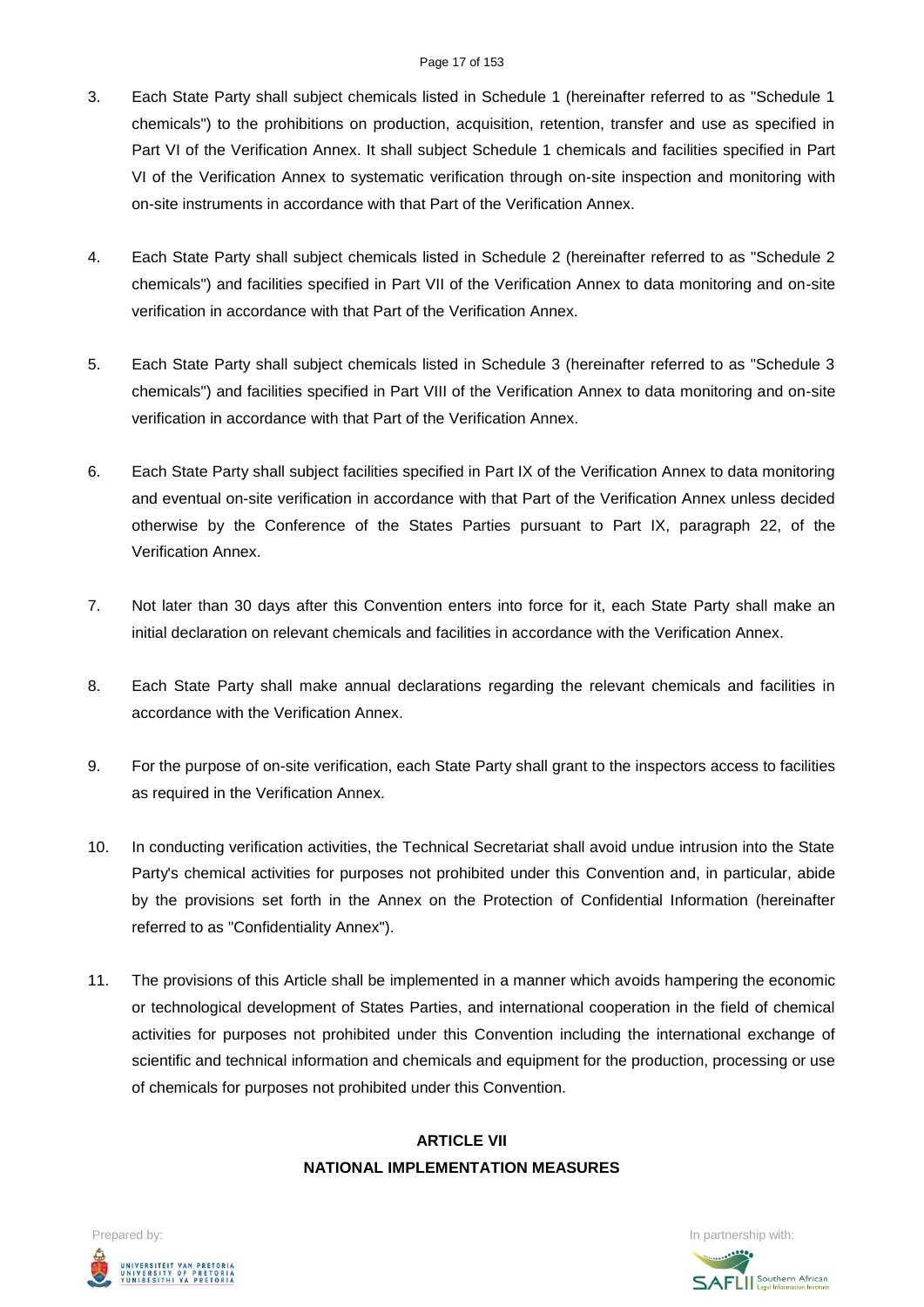### General undertakings

- 1. Each State Party shall, in accordance with its constitutional processes, adopt the necessary measures to implement its obligations under this Convention. In particular, it shall:
	- (a) Prohibit natural and legal persons anywhere on its territory or in any other place under its jurisdiction as recognized by international law from undertaking any activity prohibited to a State Party under this Convention, including enacting penal legislation with respect to such activity;
	- (b) Not permit in any place under its control any activity prohibited to a State Party under this Convention; and
	- (c) Extend its penal legislation enacted under subparagraph (a) to any activity prohibited to a State Party under this Convention undertaken anywhere by natural persons, possessing its nationality, in conformity with international law.
- 2. Each State Party shall cooperate with other States Parties and afford the appropriate form of legal assistance to facilitate the implementation of the obligations under paragraph 1.
- 3. Each State Party, during the implementation of its obligations under this Convention, shall assign the highest priority to ensuring the safety of people and to protecting the environment, and shall cooperate as appropriate with other States Parties in this regard.

### Relations between the State Party and the Organization

- 4. In order to fulfil its obligations under this Convention, each State Party shall designate or establish a National Authority to serve as the national focal point for effective liaison with the Organization and other States Parties. Each State Party shall notify the Organization of its National Authority at the time that this Convention enters into force for it.
- 5. Each State Party shall inform the Organization of the legislative and administrative measures taken to implement this Convention.
- 6. Each State Party shall treat as confidential and afford special handling to information and data that it receives in confidence from the Organization in connection with the implementation of this Convention.

It shall treat such information and data exclusively in connection with its rights and obligations under this Convention and in accordance with the provisions set forth in the Confidentiality Annex.

7. Each State Party undertakes to cooperate with the Organization in the exercise of all its functions and in particular to provide assistance to the Technical Secretariat.



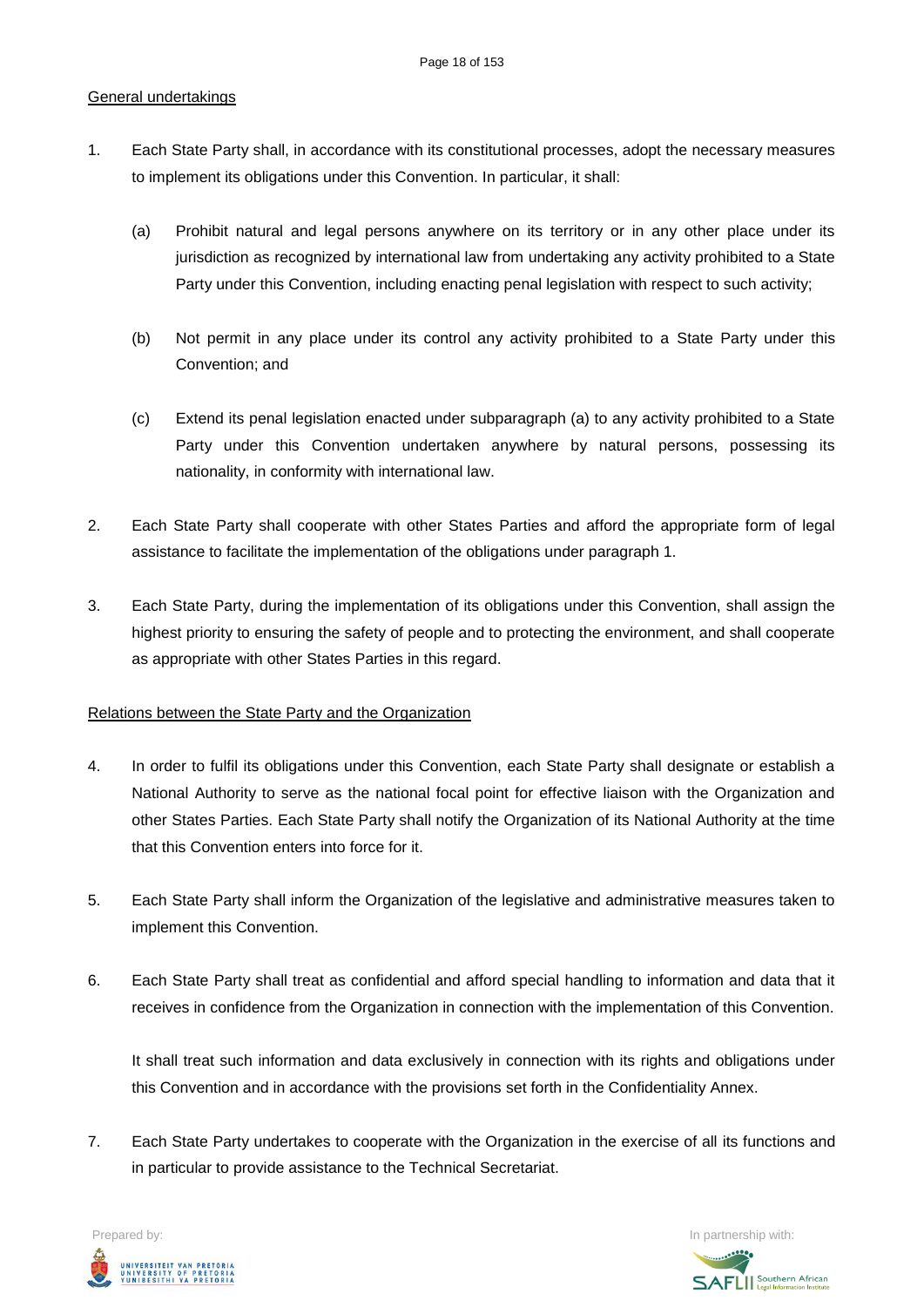## **ARTICLE VIII THE ORGANIZATION**

#### **A. GENERAL PROVISIONS**

- 1. The States Parties to this Convention hereby establish the Organization for the Prohibition of Chemical Weapons to achieve the object and purpose of this Convention, to ensure the implementation of its provisions, including those for international verification of compliance with it, and to provide a forum for consultation and cooperation among States Parties.
- 2. All States Parties to this Convention shall be members of the Organization. A State Party shall not be deprived of its membership in the Organization.
- 3. The seat of the Headquarters of the Organization shall be The Hague, Kingdom of the Netherlands.
- 4. There are hereby established as the organs of the Organization: the Conference of the States Parties, the Executive Council, and the Technical Secretariat.
- 5. The Organization shall conduct its verification activities provided for under this Convention in the least intrusive manner possible consistent with the timely and efficient accomplishment of their objectives. It shall request only the information and data necessary to fulfil its responsibilities under this Convention. It shall take every precaution to protect the confidentiality of information on civil and military activities and facilities coming to its knowledge in the implementation of this Convention and, in particular, shall abide by the provisions set forth in the Confidentiality Annex.
- 6. In undertaking its verification activities the Organization shall consider measures to make use of advances in science and technology.
- 7. The costs of the Organization's activities shall be paid by States Parties in accordance with the United Nations scale of assessment adjusted to take into account differences in membership between the United Nations and this Organization, and subject to the provisions of Articles IV and V. Financial contributions of States Parties to the Preparatory Commission shall be deducted in an appropriate way from their contributions to the regular budget. The budget of the Organization shall comprise two separate chapters, one relating to administrative and other costs, and one relating to verification costs.
- 8. A member of the Organization which is in arrears in the payment of its financial contribution to the Organization shall have no vote in the Organization if the amount of its arrears equals or exceeds the amount of the contribution due from it for the preceding two full years. The Conference of the States Parties may, nevertheless, permit such a member to vote if it is satisfied that the failure to pay is due to conditions beyond the control of the member.

### **B. THE CONFERENCE OF THE STATES PARTIES**

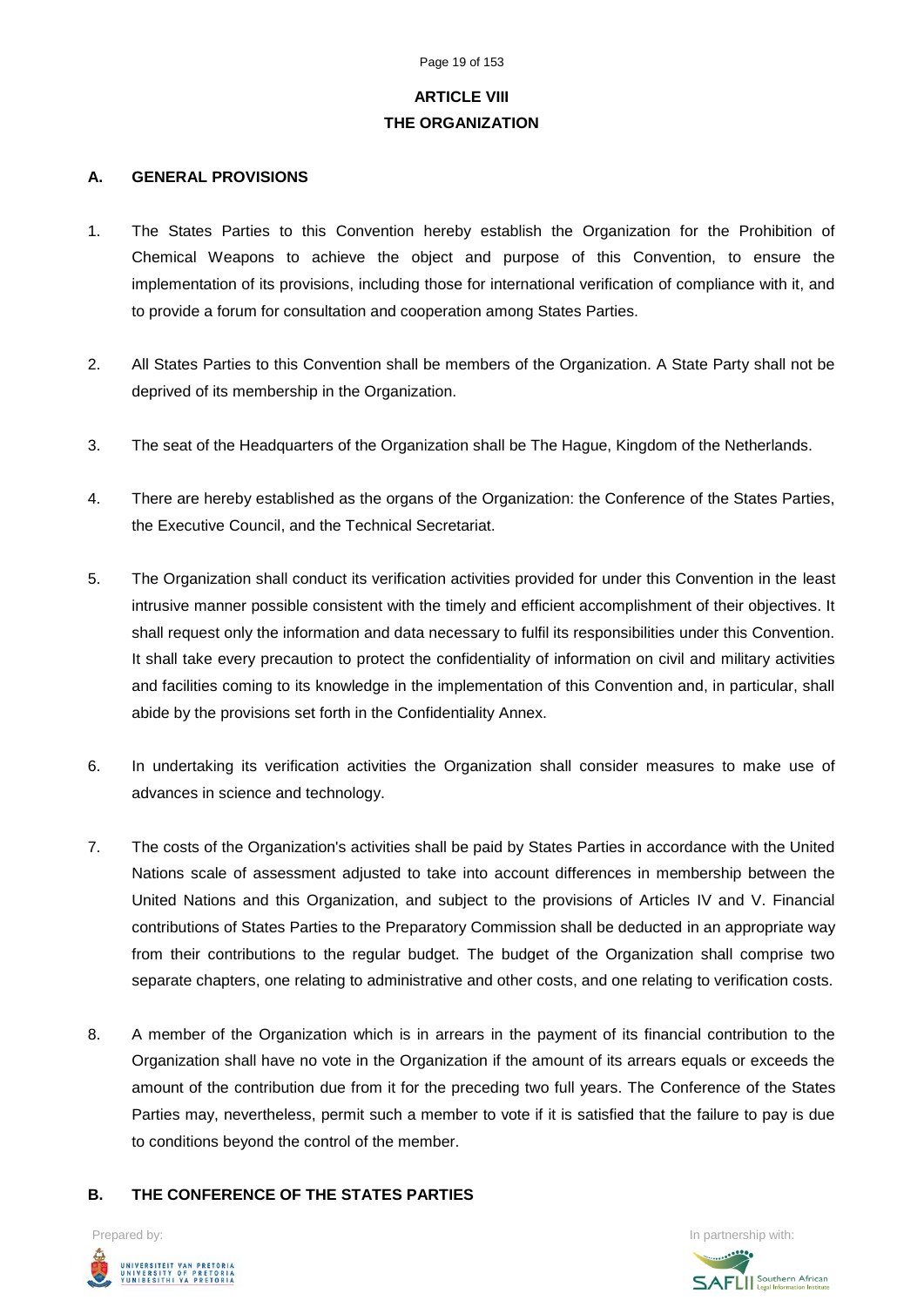### Composition, procedures and decision-making

- 9. The Conference of the States Parties (hereinafter referred to as "the Conference") shall be composed of all members of this Organization. Each member shall have one representative in the Conference, who may be accompanied by alternates and advisers.
- 10. The first session of the Conference shall be convened by the depositary not later than 30 days after the entry into force of this Convention.
- 11. The Conference shall meet in regular sessions which shall be held annually unless it decides otherwise.
- 12. Special sessions of the Conference shall be convened:
	- (a) When decided by the Conference;
	- (b) When requested by the Executive Council;
	- (c) When requested by any member and supported by one third of the members; or
	- (d) In accordance with paragraph 22 to undertake reviews of the operation of this Convention.

Except in the case of subparagraph (d), the special session shall be convened not later than 30 days after receipt of the request by the Director-General of the Technical Secretariat, unless specified otherwise in the request.

- 13. The Conference shall also be convened in the form of an Amendment Conference in accordance with Article XV, paragraph 2.
- 14. Sessions of the Conference shall take place at the seat of the Organization unless the Conference decides otherwise.
- 15. The Conference shall adopt its rules of procedure. At the beginning of each regular session, it shall elect its Chairman and such other officers as may be required. They shall hold office until a new Chairman and other officers are elected at the next regular session.
- 16. A majority of the members of the Organization shall constitute a quorum for the Conference.
- 17. Each member of the Organization shall have one vote in the Conference.



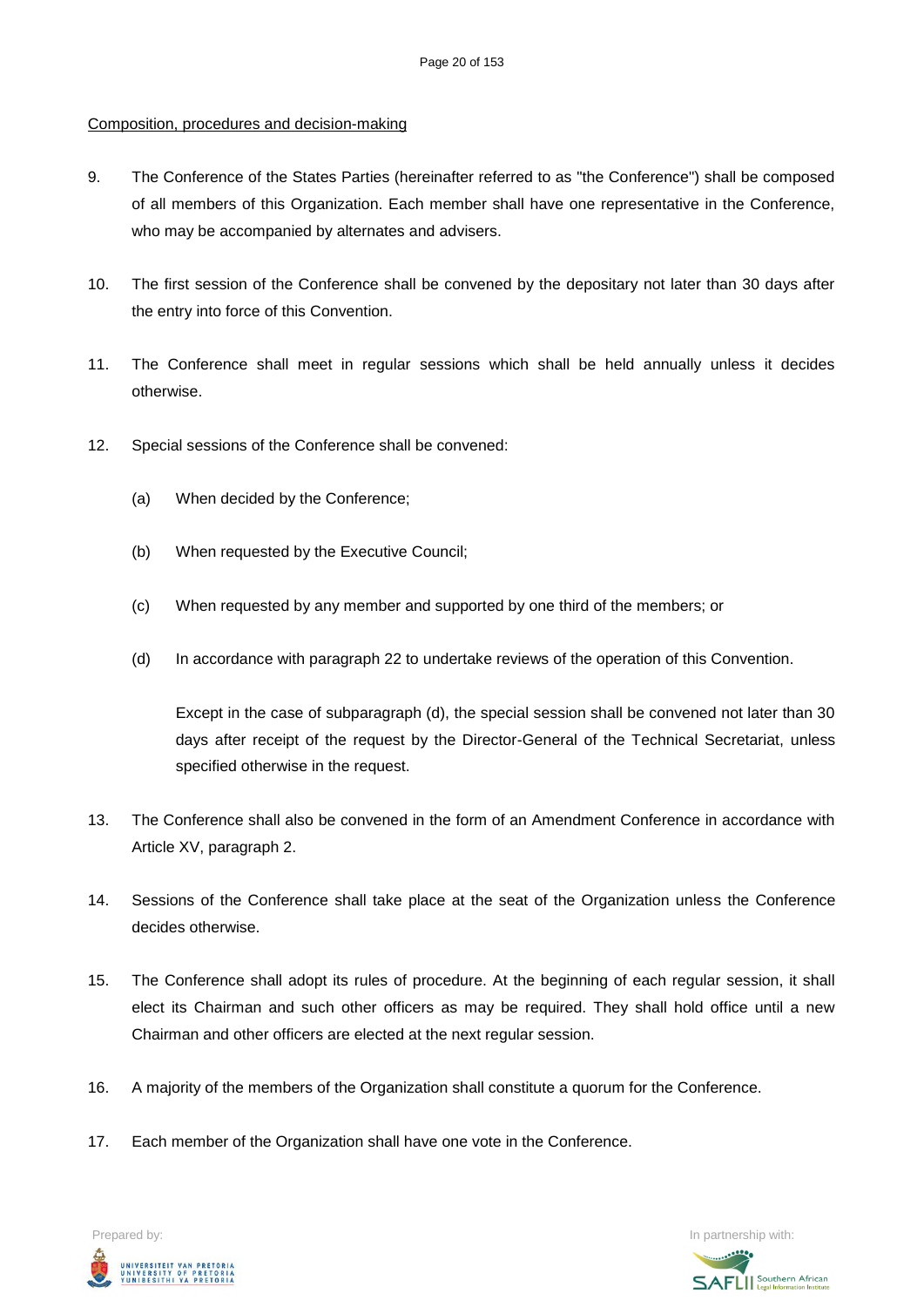18. The Conference shall take decisions on questions of procedure by a simple majority of the members present and voting. Decisions on matters of substance should be taken as far as possible by consensus. If consensus is not attainable when an issue comes up for decision, the Chairman shall defer any vote for 24 hours and during this period of deferment shall make every effort to facilitate achievement of consensus, and shall report to the Conference before the end of this period. If consensus is not possible at the end of 24 hours, the Conference shall take the decision by a twothirds majority of members present and voting unless specified otherwise in this Convention. When the issue arises as to whether the question is one of substance or not, that question shall be treated as a matter of substance unless otherwise decided by the Conference by the majority required for decisions on matters of substance.

#### Powers and functions

- 19. The Conference shall be the principal organ of the Organization. It shall consider any questions, matters or issues within the scope of this Convention, including those relating to the powers and functions of the Executive Council and the Technical Secretariat. It may make recommendations and take decisions on any questions, matters or issues related to this Convention raised by a State Party or brought to its attention by the Executive Council.
- 20. The Conference shall oversee the implementation of this Convention, and act in order to promote its object and purpose. The Conference shall review compliance with this Convention. It shall also oversee the activities of the Executive Council and the Technical Secretariat and may issue guidelines in accordance with this Convention to either of them in the exercise of their functions.
- 21. The Conference shall:
	- (a) Consider and adopt at its regular sessions the report, programme and budget of the Organization, submitted by the Executive Council, as well as consider other reports;
	- (b) Decide on the scale of financial contributions to be paid by States Parties in accordance with paragraph 7;
	- (c) Elect the members of the Executive Council;
	- (d) Appoint the Director-General of the Technical Secretariat (hereinafter referred to as "the Director-General" (e) Approve the rules of procedure of the Executive Council submitted by the latter;
	- (f) Establish such subsidiary organs as it finds necessary for the exercise of its functions in accordance with this Convention;
	- (g) Foster international cooperation for peaceful purposes in the field of chemical activities;

UNIVERSITEIT VAN PRETORIA<br>UNIVERSITY OF PRETORIA<br>YUNIBESITHI YA PRETORIA

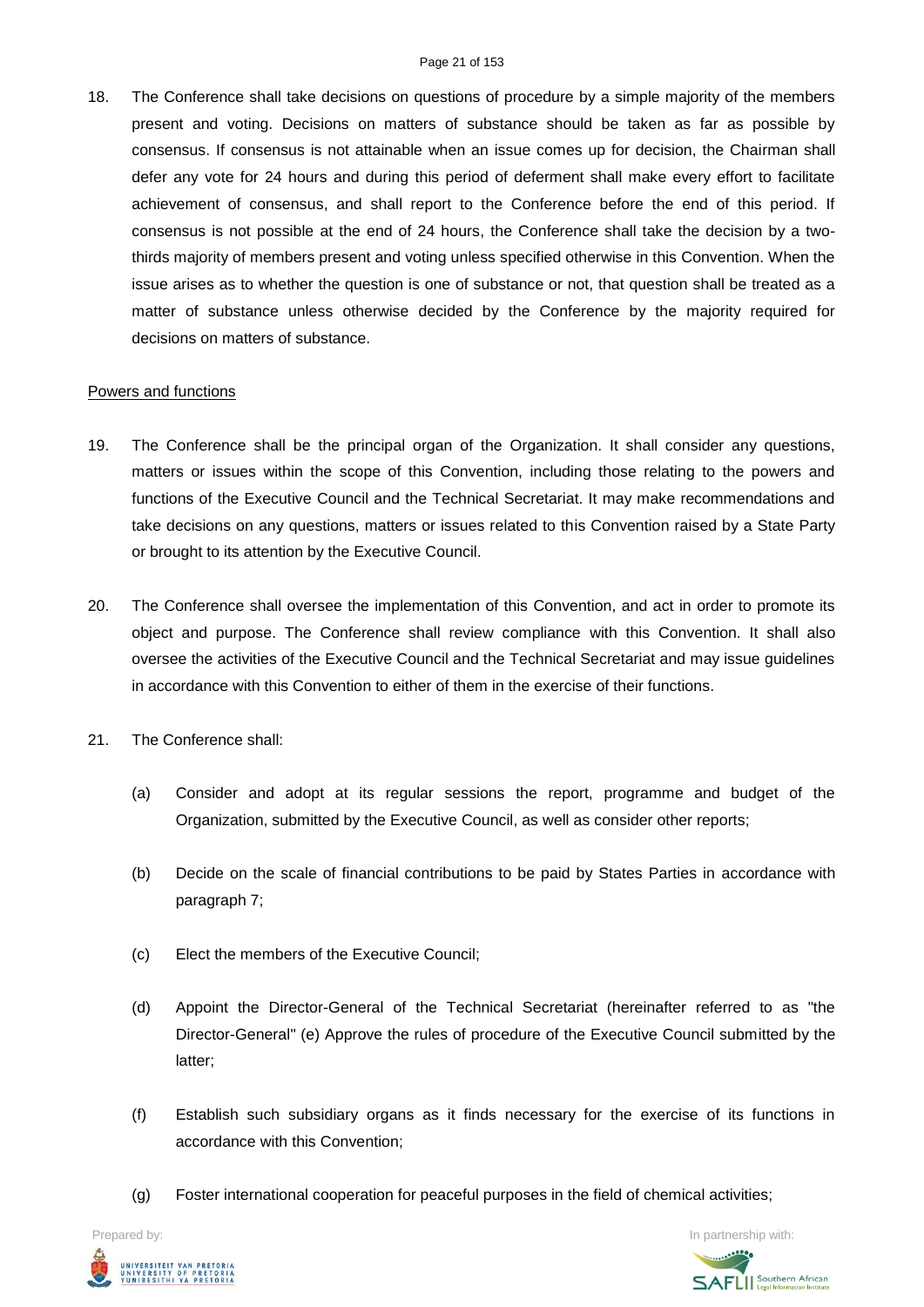- (h) Review scientific and technological developments that could affect the operation of this Convention and, in this context, direct the Director-General to establish a Scientific Advisory Board to enable him, in the performance of his functions, to render specialized advice in areas of science and technology relevant to this Convention, to the Conference, the Executive Council or States Parties. The Scientific Advisory Board shall be composed of independent experts appointed in accordance with terms of reference adopted by the Conference;
- (i) Consider and approve at its first session any draft agreements, provisions and guidelines developed by the Preparatory Commission;
- $(i)$  Establish at its first session the voluntary fund for assistance in accordance with Article X;
- (k) Take the necessary measures to ensure compliance with this Convention and to redress and remedy any situation which contravenes the provisions of this Convention, in accordance with Article XI I.
- 22. The Conference shall not later than one year after the expiry of the fifth and the tenth year after the entry into force of this Convention, and at such other times within that time period as may be decided upon, convene in special sessions to undertake reviews of the operation of this Convention. Such reviews shall take into account any relevant scientific and technological developments. At intervals of five years thereafter, unless otherwise decided upon, further sessions of the Conference shall be convened with the same objective.

### **C. THE EXECUTIVE COUNCIL**

#### Composition, procedure and decision-making

- 23. The Executive Council shall consist of 41 members. Each State Party shall have the right, in accordance with the principle of rotation, to serve on the Executive Council. The members of the Executive Council shall be elected by the Conference for a term of two years. In order to ensure the effective functioning of this Convention, due regard being specially paid to equitable geographical distribution, to the importance of chemical industry, as well as to political and security interests, the Executive Council shall be composed as follows:
	- (a) Nine States Parties from Africa to be designated by States Parties located in this region. As a basis for this designation it is understood that, out of these nine States Parties, three members shall, as a rule, be the States Parties with the most significant national chemical industry in the region as determined by internationally reported and published data; in addition, the regional group shall agree also to take into account other regional factors in designating these three members;

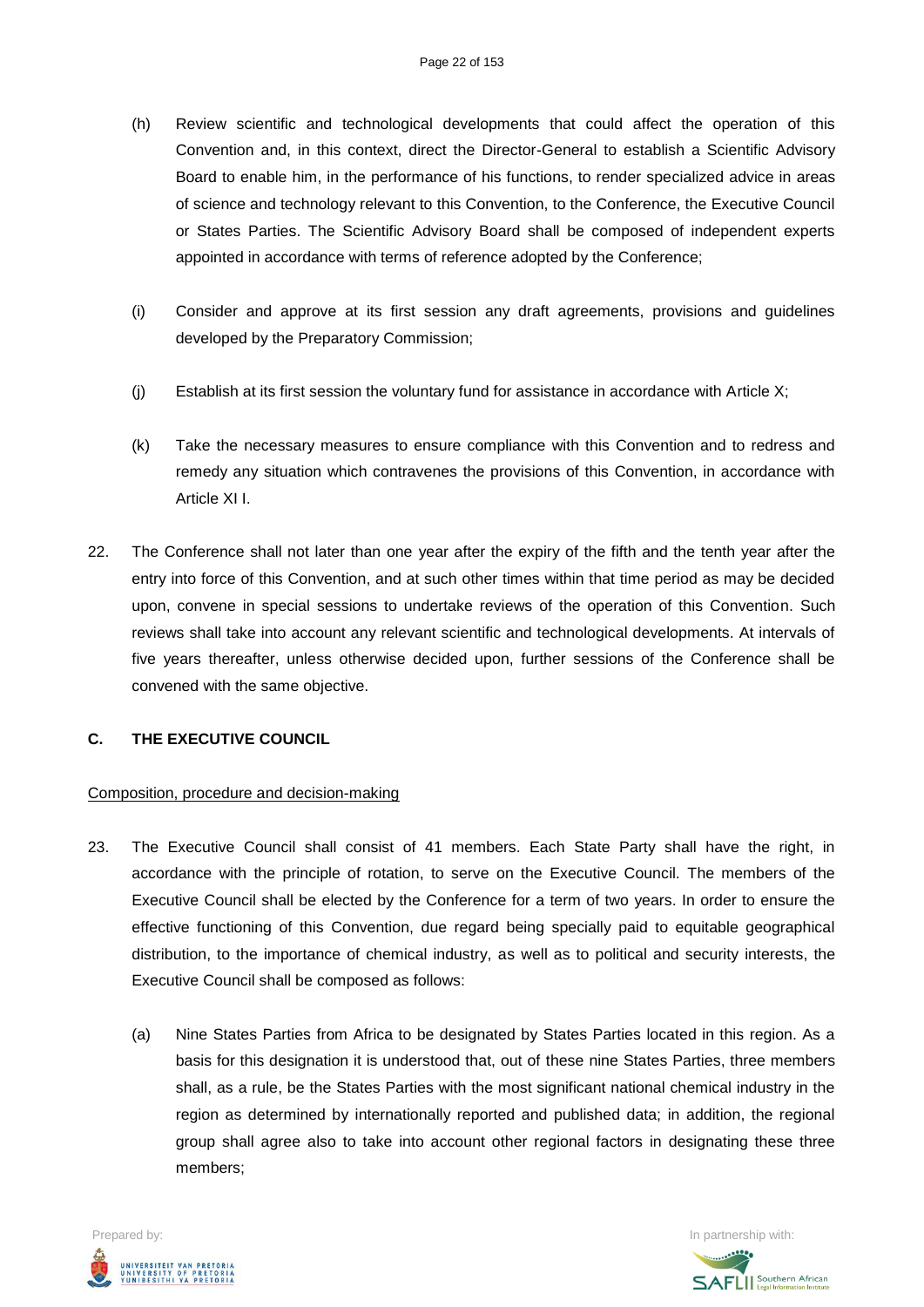- (b) Nine States Parties from Asia to be designated by States Parties located in this region. As a basis for this designation it is understood that, out of these nine States Parties, four members shall, as a rule, be the States Parties with the most significant national chemical industry in the region as determined by internationally reported and published data; in addition, the regional group shall agree also to take into account other regional factors in designating these four members;
- (c) Five States Parties from Eastern Europe to be designated by States Parties located in this region. As a basis for this designation it is understood that, out of these five States Parties, one member shall, as a rule, be the State Party with the most significant national chemical industry in the region as determined by internationally reported and published data; in addition, the regional group shall agree also to take into account other regional factors in designating this one member;
- (d) Seven States Parties from Latin America and the Caribbean to be designated by States Parties located in this region. As a basis for this designation it is understood that, out of these seven States Parties, three members shall, as a rule, be the States Parties with the most significant national chemical industry in the region as determined by internationally reported and published data; in addition, the regional group shall agree also to take into account other regional factors in designating these three members;
- (e) Ten States Parties from among Western European and other States to be designated by States Parties located in this region. As a basis for this designation it is understood that, out of these 10 States Parties, 5 members shall, as a rule, be the States Parties with the most significant national chemical industry in the region as determined by internationally reported and published data; in addition, the regional group shall agree also to take into account other regional factors in designating these five members:
- (f) One further State Party to be designated consecutively by States Parties located in the regions of Asia and Latin America and the Caribbean. As a basis for this designation it is understood that this State Party shall be a rotating member from these regions.
- 24. For the first election of the Executive Council 20 members shall be elected for a term of one year, due regard being paid to the established numerical proportions as described in paragraph 23.
- 25. After the full implementation of Articles IV and V the Conference may, upon the request of a majority of the members of the Executive Council, review the composition of the Executive Council taking into account developments related to the principles specified in paragraph 23 that are governing its composition.
- 26. The Executive Council shall elaborate its rules of procedure and submit them to the Conference for approval.



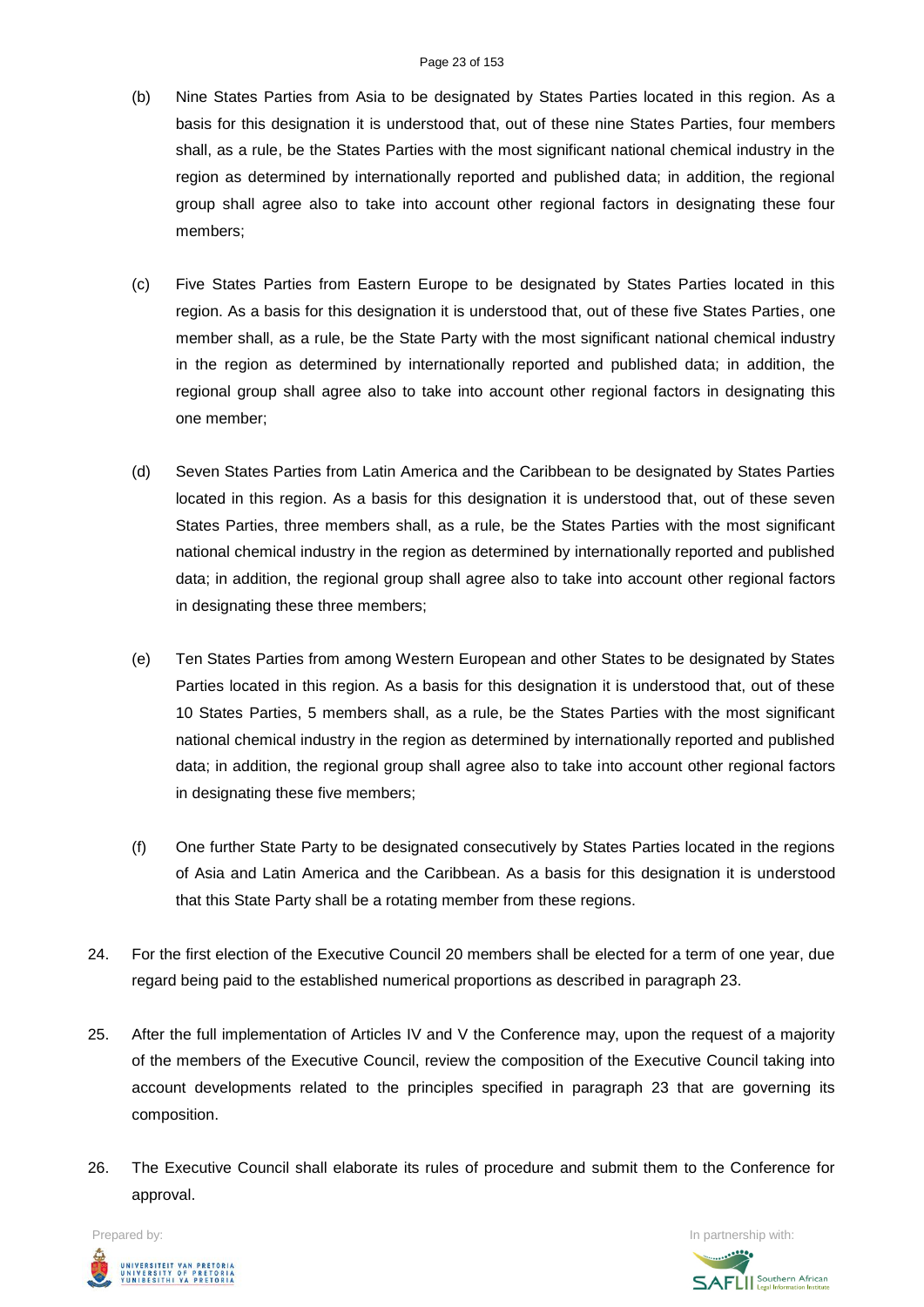- 27. The Executive Council shall elect its Chairman from among its members.
- 28. The Executive Council shall meet for regular sessions. Between regular sessions it shall meet as often as may be required for the fulfilment of its powers and functions.
- 29. Each member of the Executive Council shall have one vote. Unless otherwise specified in this Convention, the Executive Council shall take decisions on matters of substance by a two-thirds majority of all its members. The Executive Council shall take decisions on questions of procedure by a simple majority of all its members. When the issue arises as to whether the question is one of substance or not, that question shall be treated as a matter of substance unless otherwise decided by the Executive Council by the majority required for decisions on matters of substance.

### Powers and functions

- 30. The Executive Council shall be the executive organ of the Organization. It shall be responsible to the Conference. The Executive Council shall carry out the powers and functions entrusted to it under this Convention, as well as those functions delegated to it by the Conference. In so doing, it shall act in conformity with the recommendations, decisions and guidelines of the Conference and assure their proper and continuous implementation.
- 31. The Executive Council shall promote the effective implementation of, and compliance with, this Convention. It shall supervise the activities of the Technical Secretariat, cooperate with the National Authority of each State Party and facilitate consultations and cooperation among States Parties at their request.
- 32. The Executive Council shall:
	- (a) Consider and submit to the Conference the draft programme and budget of the Organization;
	- (b) Consider and submit to the Conference the draft report of the Organization on the implementation of this Convention, the report on the performance of its own activities and such special reports as it deems necessary or which the Conference may request;
	- (c) Make arrangements for the sessions of the Conference including the preparation of the draft agenda.
- 33. The Executive Council may request the convening of a special session of the Conference.
- 34. The Executive Council shall:



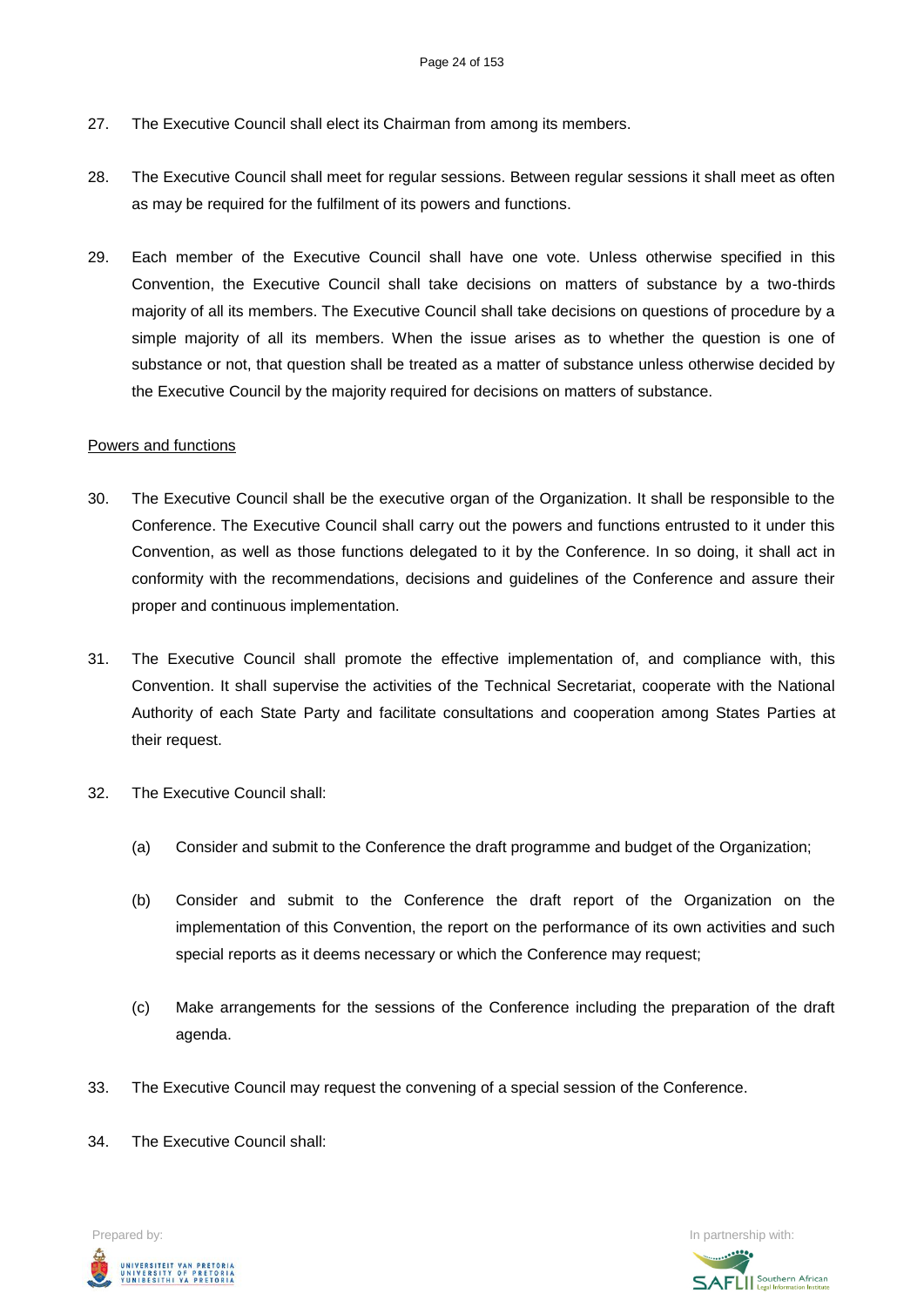- (a) Conclude agreements or arrangements with States and international organizations on behalf of the Organization, subject to prior approval by the Conference;
- (b) Conclude agreements with States Parties on behalf of the Organization in connection with Article X and supervise the voluntary fund referred to in Article X;
- (c) Approve agreements or arrangements relating to the implementation of verification activities, negotiated by the Technical Secretariat with States Parties.
- 35. The Executive Council shall consider any issue or matter within its competence affecting this Convention and its implementation, including concerns regarding compliance, and cases of noncompliance, and, as appropriate, inform States Parties and bring the issue or matter to the attention of the Conference.
- 36. In its consideration of doubts or concerns regarding compliance and cases of non-compliance, including, *inter alia*, abuse of the rights provided for under this Convention, the Executive Council shall consult with the States Parties involved and, as appropriate, request the State Party to take measures to redress the situation within a specified time. To the extent that the Executive Council considers further action to be necessary, it shall take, *inter alia*, one or more of the following measures:
	- (a) Inform all States Parties of the issue or matter;
	- (b) Bring the issue or matter to the attention of the Conference;
	- (c) Make recommendations to the Conference regarding measures to redress the situation and to ensure compliance.

The Executive Council shall, in cases of particular gravity and urgency, bring the issue or matter, including relevant information and conclusions, directly to the attention of the United Nations General Assembly and the United Nations Security Council. It shall at the same time inform all States Parties of this step.

## **D. THE TECHNICAL SECRETARIAT**

- 37. The Technical Secretariat shall assist the Conference and the Executive Council in the performance of their functions. The Technical Secretariat shall carry out the verification measures provided for in this Convention. It shall carry out the other functions entrusted to it under this Convention as well as those functions delegated to it by the Conference and the Executive Council.
- 38. The Technical Secretariat shall:



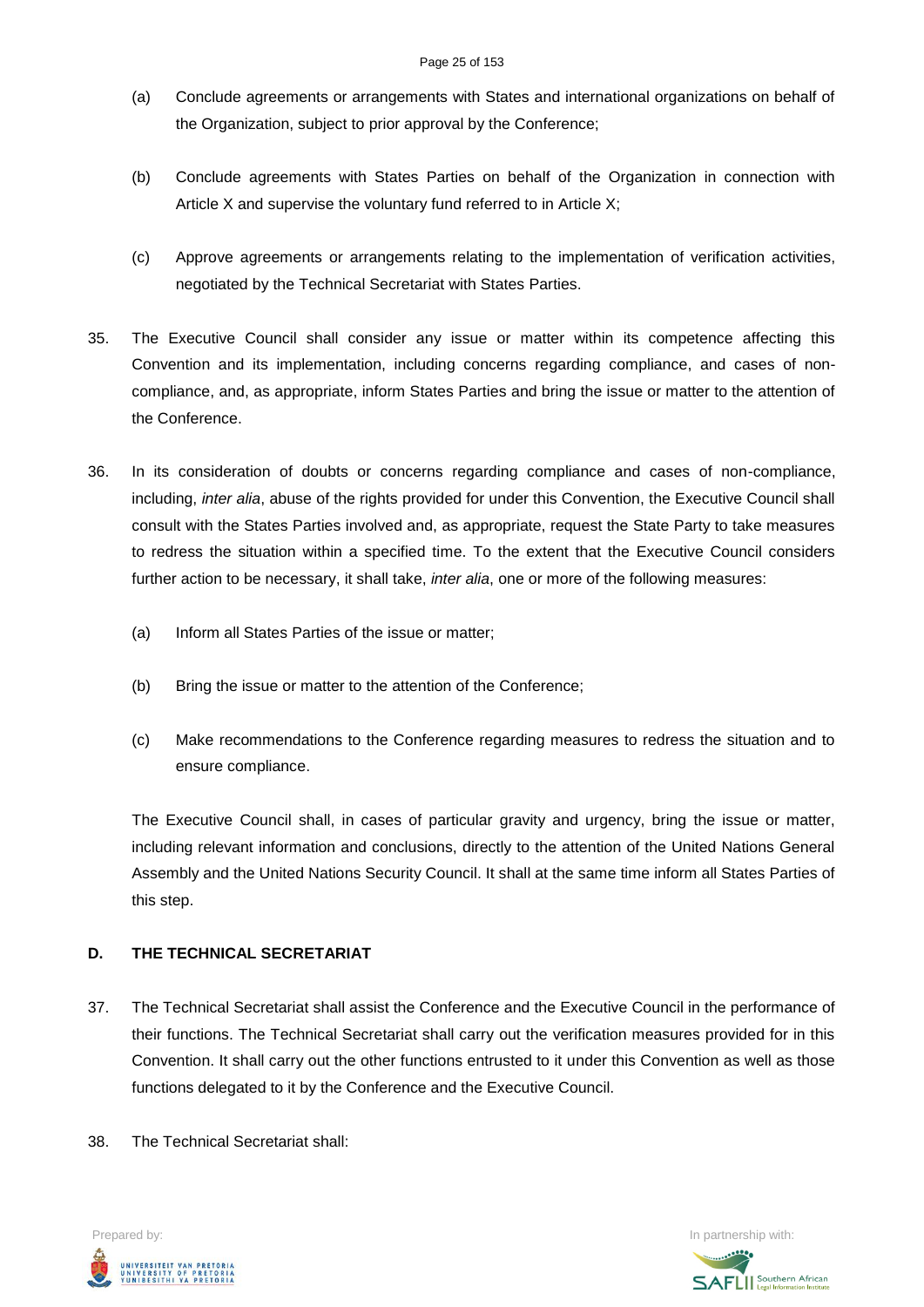- (a) Prepare and submit to the Executive Council the draft programme and budget of the Organization;
- (b) Prepare and submit to the Executive Council the draft report of the Organization on the implementation of this Convention and such other reports as the Conference or the Executive Council may request;
- (c) Provide administrative and technical support to the Conference, the Executive Council and subsidiary organs;
- (d) Address and receive communications on behalf of the Organization to and from States Parties on matters pertaining to the implementation of this Convention;
- (e) Provide technical assistance and technical evaluation to States Parties in the implementation of the provisions of this Convention, including evaluation of scheduled and unscheduled chemicals.
- 39. The Technical Secretariat shall:
	- (a) Negotiate agreements or arrangements relating to the implementation of verification activities with States Parties, subject to approval by the Executive Council;
	- (b) Not later than 180 days after entry into force of this Convention, coordinate the establishment and maintenance of permanent stockpiles of emergency and humanitarian assistance by States Parties in accordance with Article X, paragraphs 7 (b) and (c). The Technical Secretariat may inspect the items maintained for serviceability. Lists of items to be stockpiled shall be considered and approved by the Conference pursuant to paragraph 21 (i) above;
	- (c) Administer the voluntary fund referred to in Article X, compile declarations made by the States Parties and register, when requested, bilateral agreements concluded between States Parties or between a State Party and the Organization for the purposes of Article X.
- 40. The Technical Secretariat shall inform the Executive Council of any problem that has arisen with regard to the discharge of its functions, including doubts, ambiguities or uncertainties about compliance with this Convention that have come to its notice in the performance of its verification activities and that it has been unable to resolve or clarify through its consultations with the State Party concerned.
- 41. The Technical Secretariat shall comprise a Director-General, who shall be its head and chief administrative officer, inspectors and such scientific, technical and other personnel as may be required.

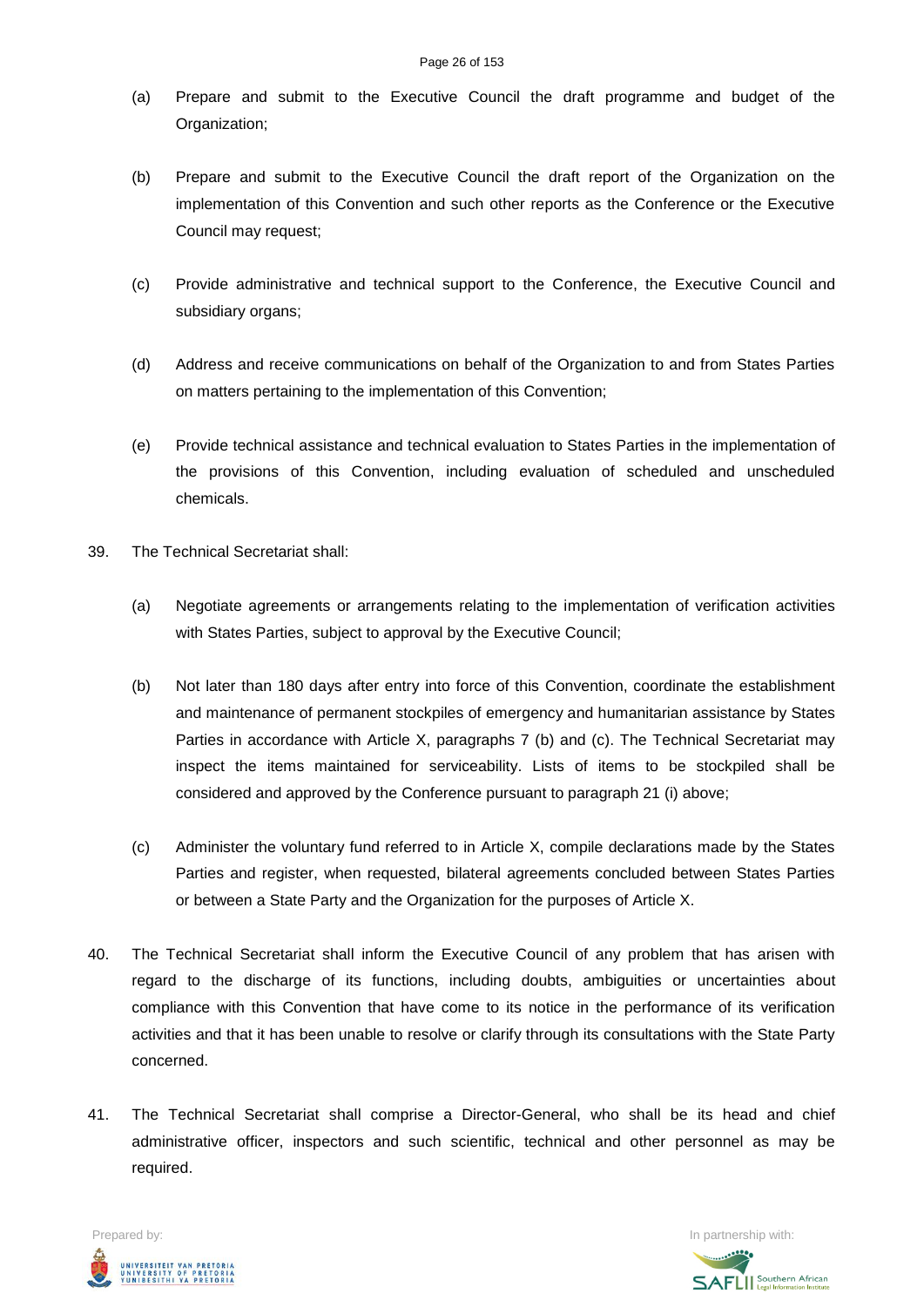- 42. The Inspectorate shall be a unit of the Technical Secretariat and shall act under the supervision of the Director-General.
- 43. The Director-General shall be appointed by the Conference upon the recommendation of the Executive Council for a term of four years, renewable for one further term, but not thereafter.
- 44. The Director-General shall be responsible to the Conference and the Executive Council for the appointment of the staff and the organization and functioning of the Technical Secretariat. The paramount consideration in the employment of the staff and in the determination of the conditions of service shall be the necessity of securing the highest standards of efficiency, competence and integrity. Only citizens of States Parties shall serve as the Director-General, as inspectors or as other members of the professional and clerical staff. Due regard shall be paid to the importance of recruiting the staff on as wide a geographical basis as possible. Recruitment shall be guided by the principle that the staff shall be kept to a minimum necessary for the proper discharge of the responsibilities of the Technical Secretariat.
- 45. The Director-General shall be responsible for the organization and functioning of the Scientific Advisory Board referred to in paragraph 21 (h). The Director-General shall, in consultation with States Parties, appoint members of the Scientific Advisory Board, who shall serve in their individual capacity. The members of the Board shall be appointed on the basis of their expertise in the particular scientific fields relevant to the implementation of this Convention. The Director-General may also, as appropriate, in consultation with members of the Board, establish temporary working groups of scientific experts to provide recommendations on specific issues. In regard to the above, States Parties may submit lists of experts to the Director-General.
- 46. In the performance of their duties, the Director-General, the inspectors and the other members of the staff shall not seek or receive instructions from any Government or from any other source external to the Organization. They shall refrain from any action that might reflect on their positions as international officers responsible only to the Conference and the Executive Council.
- 47. Each State Party shall respect the exclusively international character of the responsibilities of the Director-General, the inspectors and the other members of the staff and not seek to influence them in the discharge of their responsibilities.

## **E. PRIVILEGES AND IMMUNITIES**

- 48. The Organization shall enjoy on the territory and in any other place under the jurisdiction or control of a State Party such legal capacity and such privileges and immunities as are necessary for the exercise of its functions.
- 49. Delegates of States Parties, together with their alternates and advisers, representatives appointed to the Executive Council together with their alternates and advisers, the Director-General and the staff of



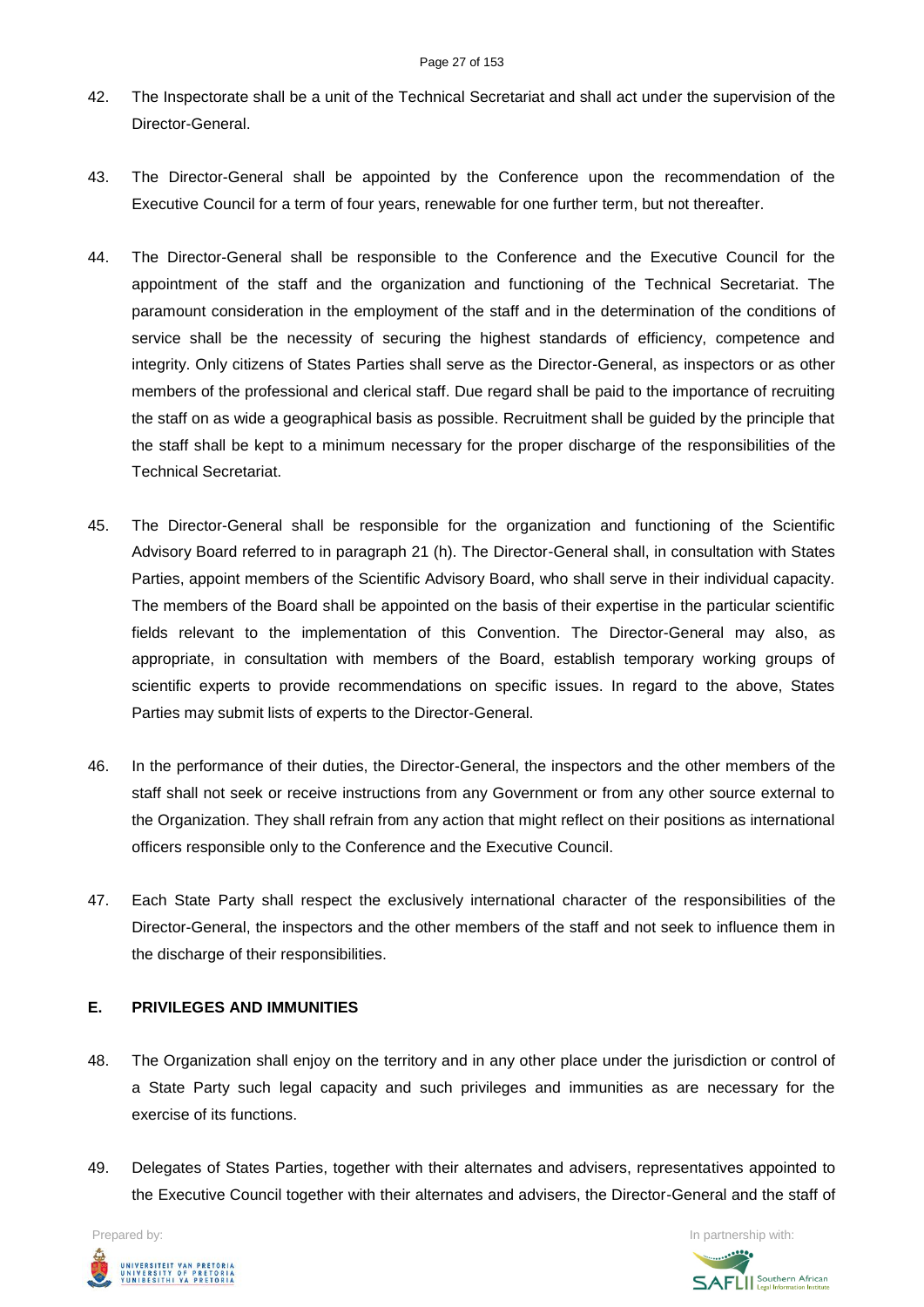the Organization shall enjoy such privileges and immunities as are necessary in the independent exercise of their functions in connection with the Organization.

- 50. The legal capacity, privileges, and immunities referred to in this Article shall be defined in agreements between the Organization and the States Parties as well as in an agreement between the Organization and the State in which the headquarters of the Organization is seated. These agreements shall be considered and approved by the Conference pursuant to paragraph 21 (i).
- 51. Notwithstanding paragraphs 48 and 49, the privileges and immunities enjoyed by the Director-General and the staff of the Technical Secretariat during the conduct of verification activities shall be those set forth in Part 11, Section B, of the Verification Annex.

# **ARTICLE IX CONSULTATIONS, COOPERATION AND FACT-FINDING**

- 1. States Parties shall consult and cooperate, directly among themselves, or through the Organization or other appropriate international procedures, including procedures within the framework of the United Nations and in accordance with its Charter, on any matter which may be raised relating to the object and purpose, or the implementation of the provisions, of this Convention.
- 2. Without prejudice to the right of any State Party to request a challenge inspection, States Parties should, whenever possible, first make every effort to clarify and resolve, through exchange of information and consultations among themselves, any matter which may cause doubt about compliance with this Convention, or which gives rise to concerns about a related matter which may be considered ambiguous. A State Party which receives a request from another State Party for clarification of any matter which the requesting State Party believes causes such a doubt or concern shall provide the requesting State Party as soon as possible, but in any case not later than 10 days after the request, with information sufficient to answer the doubt or concern raised along with an explanation of how the information provided resolves the matter. Nothing in this Convention shall affect the right of any two or more States Parties to arrange by mutual consent for inspections or any other procedures among themselves to clarify and resolve any matter which may cause doubt about compliance or gives rise to a concern about a related matter which may be considered ambiguous. Such arrangements shall not affect the rights and obligations of any State Party under other provisions of this Convention.

### Procedure for requesting clarification

3. A State Party shall have the right to request the Executive Council to assist in clarifying any situation which may be considered ambiguous or which gives rise to a concern about the possible noncompliance of another State Party with this Convention. The Executive Council shall provide appropriate information in its possession relevant to such a concern.



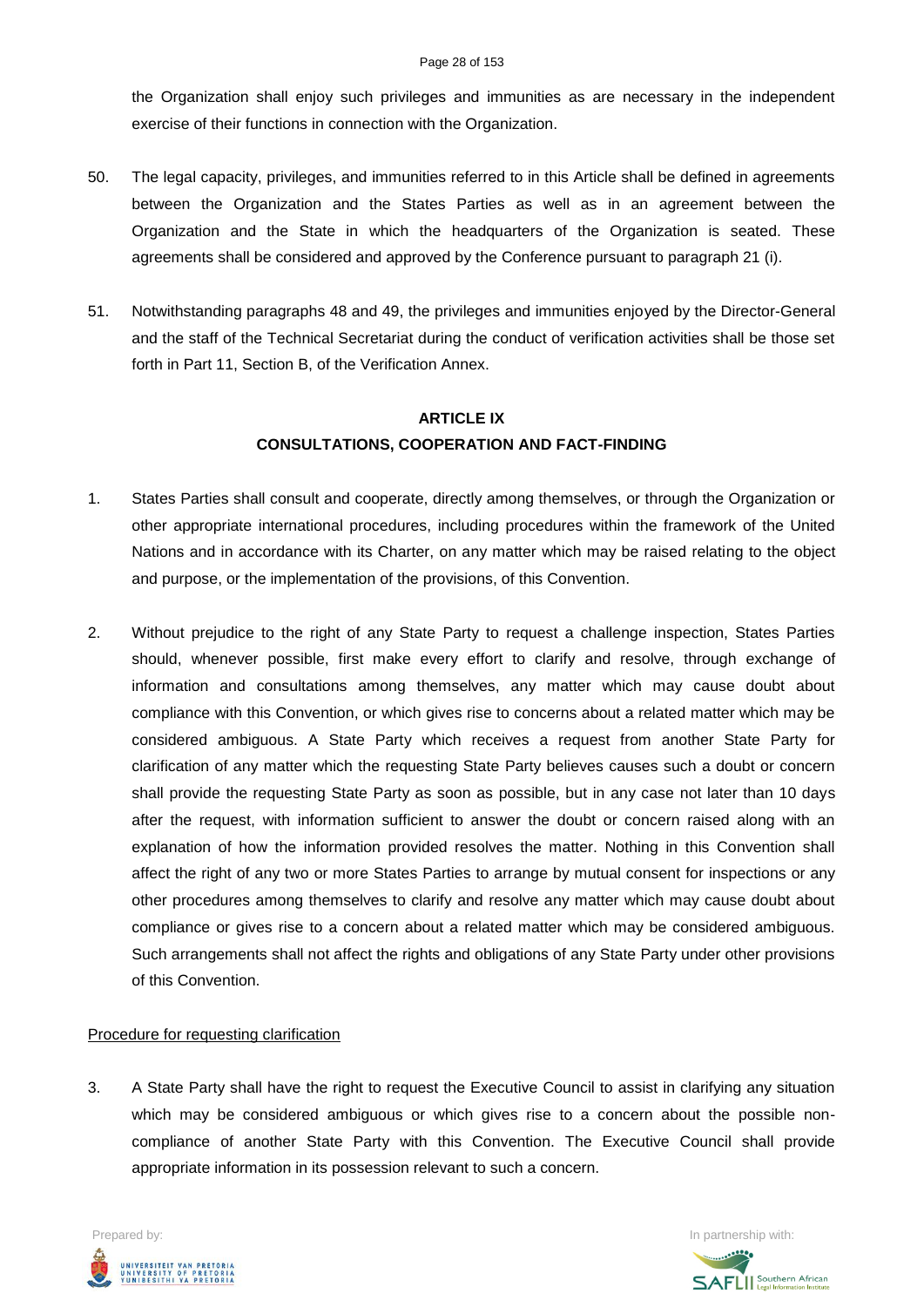#### Page 29 of 153

- 4. A State Party shall have the right to request the Executive Council to obtain clarification from another State Party on any situation which may be considered ambiguous or which gives rise to a concern about its possible non-compliance with this Convention. In such a case, the following shall apply:
	- (a) The Executive Council shall forward the request for clarification to the State Party concerned through the Director-General not later than 24 hours after its receipt;
	- (b) The requested State Party shall provide the clarification to the Executive Council as soon as possible, but in any case not later than 10 days after the receipt of the request;
	- (c) The Executive Council shall take note of the clarification and forward it to the requesting State Party not later than 24 hours after its receipt;
	- (d) If the requesting State Party deems the clarification to be inadequate, it shall have the right to request the Executive Council to obtain from the requested State Party further clarification;
	- (e) For the purpose of obtaining further clarification requested under subparagraph (d), the Executive Council may call on the Director-General to establish a group of experts from the Technical Secretariat, or if appropriate staff are not available in the Technical Secretariat, from elsewhere, to examine all available information and data relevant to the situation causing the concern. The group of experts shall submit a factual report to the Executive Council on its findings;
	- (f) If the requesting State Party considers the -clarification obtained under subparagraphs (d) and (e) to be unsatisfactory, it shall have the right to request a special session of the Executive Council in which States Parties involved that are not members of the Executive Council shall be entitled to take part. In such a special session, the Executive Council shall consider the matter and may recommend any measure it deems appropriate to resolve the situation.
- 5. A State Party shall also have the right to request the Executive Council to clarify any situation which has been considered ambiguous or has given rise to a concern about its possible non-compliance with this Convention. The Executive Council shall respond by providing such assistance as appropriate.
- 6. The Executive Council shall inform the States Parties about any request for clarification provided in this Article.
- 7. If the doubt or concern of a State Party about a possible non-compliance has not been resolved within 60 days after the submission of the request for clarification to the Executive Council, or it believes its doubts warrant urgent consideration, notwithstanding its right to request a challenge inspection, it may request a special session of the Conference in accordance with Article VIII, paragraph 12 (c). At such a special session, the Conference shall consider the matter and may recommend any measure it deems appropriate to resolve the situation.

UNIVERSITEIT VAN PRETORIA<br>UNIVERSITY OF PRETORIA<br>YUNIBESITHI YA PRETORIA

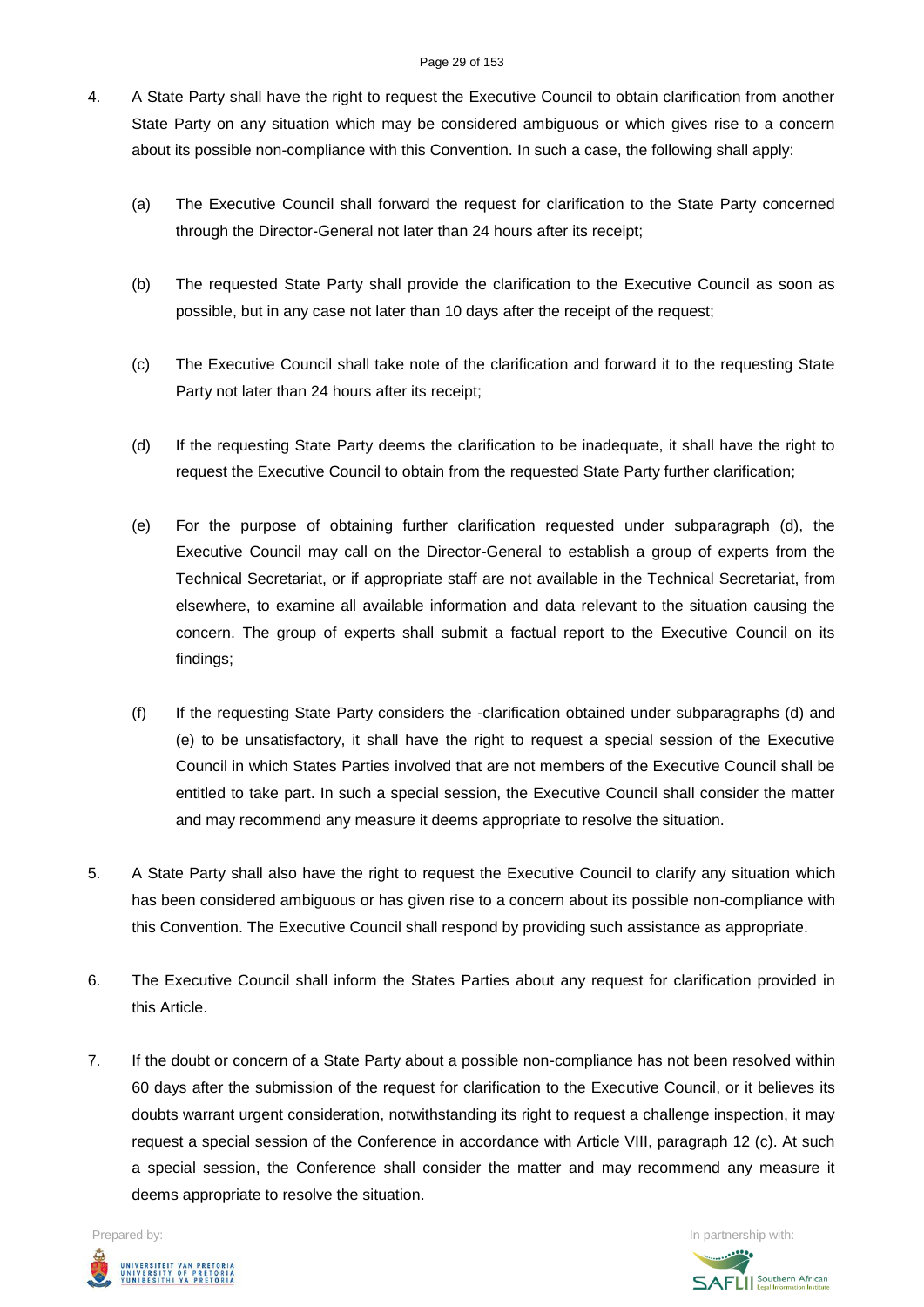### Procedures for challenge inspections

- 8. Each State Party has the right to request an on-site challenge inspection of any facility or location in the territory or in any other place under the jurisdiction or control of any other State Party for the sole purpose of clarifying and resolving any questions concerning possible non-compliance with the provisions of this Convention, and to have this inspection conducted anywhere without delay by an inspection team designated by the Director-General and in accordance with the Verification Annex.
- 9. Each State Party is under the obligation to keep the inspection request within the scope of this Convention and to provide in the inspection request all appropriate information on the basis of which a concern has arisen regarding possible non-compliance with this Convention as specified in the Verification Annex. Each State Party shall refrain from unfounded inspection requests, care being taken to avoid abuse. The challenge inspection shall be carried out for the sole purpose of determining facts relating to the possible non-compliance.
- 10. For the purpose of verifying compliance with the provisions of this Convention, each State Party shall permit the Technical Secretariat to conduct the on-site challenge inspection pursuant to paragraph 8.
- 11. Pursuant to a request for a challenge inspection of a facility or location, and in accordance with the procedures provided for in the Verification Annex, the inspected State Party shall have:
	- (a) The right and the obligation to make every reasonable effort to demonstrate its compliance with this Convention and, to this end, to enable the inspection team to fulfil its mandate;
	- (b) The obligation to provide access within the requested site for the sole purpose of establishing facts relevant to the concern regarding possible non-compliance; and
	- (c) The right to take measures to protect sensitive installations, and to prevent disclosure of confidential information and data, not related to this Convention.
- 12. With regard to an observer, the following shall apply:
	- (a) The requesting State Party may, subject to the agreement of the inspected State Party, send a representative who may be a national either of the requesting State Party or of a third State Party, to observe the conduct of the challenge inspection.
	- (b) The inspected State Party shall then grant access to the observer in accordance with the Verification Annex.
	- (c) The inspected State Party shall, as a rule, accept the proposed observer, but if the inspected State Party exercises a refusal, that fact shall be recorded in the final report.

Prepared by: **In partnership with:**  $\blacksquare$  **In partnership with:**  $\blacksquare$  **In partnership with:**  $\blacksquare$ UNIVERSITEIT VAN PRETORIA<br>UNIVERSITY OF PRETORIA<br>YUNIBESITHI YA PRETORIA

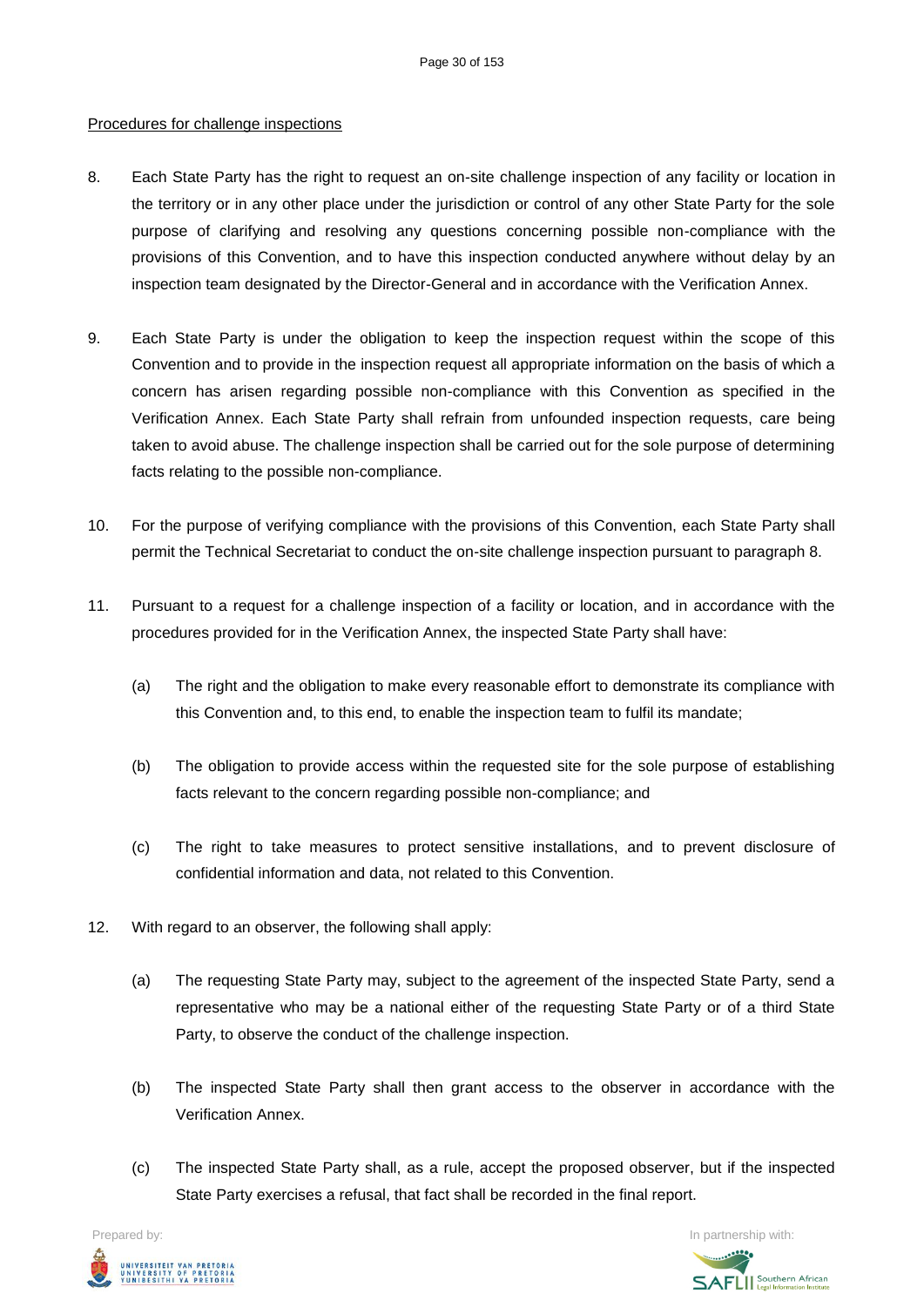- 13. The requesting State Party shall present an inspection request for an on-site challenge inspection to the Executive Council and at the same time to the Director-General for immediate processing.
- 14. The Director-General shall immediately ascertain that the inspection request meets the requirements specified in Part X, paragraph 4, of the Verification Annex, and, if necessary, assist the requesting State Party in filing the inspection request accordingly. When the inspection request fulfils the requirements, preparations for the challenge inspection shall begin.
- 15. The Director-General shall transmit the inspection request to the inspected State Party not less than 12 hours before the planned arrival of the inspection team at the point of entry.
- 16. After having received the inspection request, the Executive Council shall take cognizance of the Director-General's actions on the request and shall keep the case under its consideration throughout the inspection procedure. However, its deliberations shall not delay the inspection process.
- 17. The Executive Council may, not later than 12 hours after having received the inspection request, decide by a three-quarter majority of all its members against carrying out the challenge inspection, if it considers the inspection request to be frivolous, abusive or clearly beyond the scope of this Convention as described in paragraph 8. Neither the requesting nor the inspected State Party shall participate in such a decision. If the Executive Council decides against the challenge inspection, preparations shall be stopped, no further action on the inspection request shall be taken, and the States Parties concerned shall be informed accordingly.
- 18. The Director-General shall issue an inspection mandate for the conduct of the challenge inspection. The inspection mandate shall be the inspection request referred to in paragraphs 8 and 9 put into operational terms, and shall conform with the inspection request.
- 19. The challenge inspection shall be conducted in accordance with Part X or, in the case of alleged use, in accordance with Part Xi of the Verification Annex. The inspection team shall be guided by the principle of conducting the challenge inspection in the least intrusive manner possible, consistent with the effective and timely accomplishment of its mission.
- 20. The inspected State Party shall assist the inspection team throughout the challenge inspection and facilitate its task. If the inspected State Party proposes, pursuant to Part X. Section C, of the Verification Annex, arrangements to demonstrate compliance with this Convention, alternative to full and comprehensive access, it shall make every reasonable effort, through consultations with the inspection team, to reach agreement on the modalities for establishing the facts with the aim of demonstrating its compliance.
- 21. The final report shall contain the factual findings as well as an assessment by the inspection team of the degree and nature of access and cooperation granted for the satisfactory implementation of the

UNIVERSITEIT VAN PRETORIA<br>UNIVERSITY OF PRETORIA<br>YUNIBESITHI YA PRETORIA

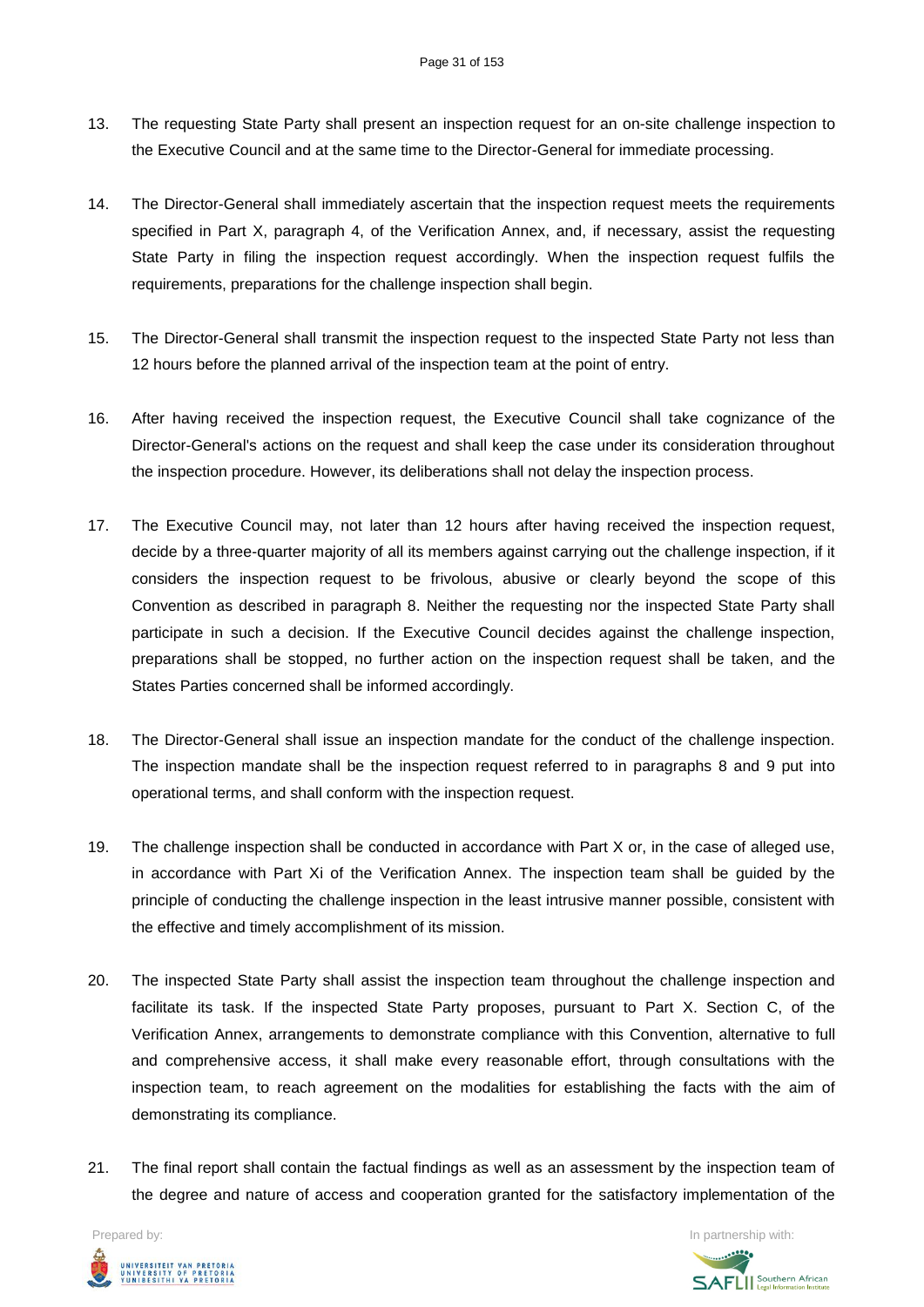#### Page 32 of 153

challenge inspection. The Director-General shall promptly transmit the final report of the inspection team to the requesting State Party, to the inspected State Party, to the Executive Council and to all other States Parties. The Director-General shall further transmit promptly to the Executive Council the assessments of the requesting and of the inspected States Parties, as well as the views of other States Parties which may be conveyed to the Director-General for that purpose, and then provide them to all States Parties.

- 22. The Executive Council shall, in accordance with its powers and functions, review the final report of the inspection team as soon as it is presented, and address any concerns as to:
	- (a) Whether any non-compliance has occurred;
	- (b) Whether the request had been within the scope of this Convention; and
	- (c) Whether the right to request a challenge inspection had been abused.
- 23. If the Executive Council reaches the conclusion, in keeping with its powers and functions, that further action may be necessary with regard to paragraph 22, it shall take the appropriate measures to redress the situation and to ensure compliance with this Convention, including specific recommendations to the Conference. In the case of abuse, the Executive Council shall examine whether the requesting State Party should bear any of the financial implications of the challenge inspection.
- 24. The requesting State Party and the inspected State Party shall have the right to participate in the review process. The Executive Council shall inform the States Parties and the next session of the Conference of the outcome of the process.
- 25. If the Executive Council has made specific recommendations to the Conference- the Conference shall consider action in accordance with Article XII.

### **ARTICLE X**

## **ASSISTANCE AND PROTECTION AGAINST CHEMICAL WEAPONS**

- 1. For the purposes of this Article, "Assistance" means the coordination and delivery to States Parties of protection against chemical weapons, including, *inter alia*, the following: detection equipment and alarm systems; protective equipment; decontamination equipment and decontaminants; medical antidotes and treatments; and advice on any of these protective measures.
- 2. Nothing in this Convention shall be interpreted as impeding the right of any State Party to conduct research into, develop, produce, acquire, transfer or use means of protection against chemical weapons, for purposes not prohibited under this Convention.



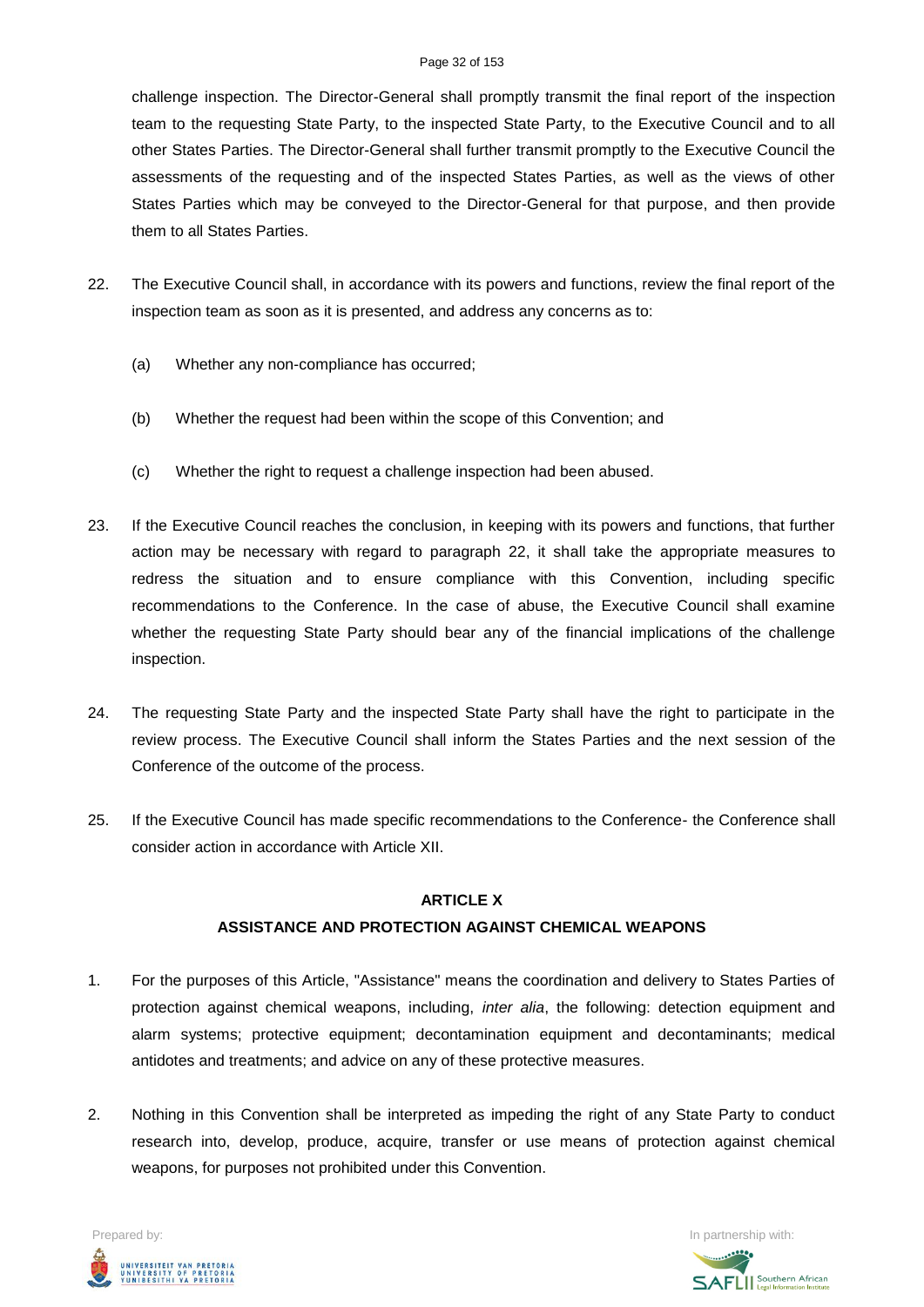- 3. Each State Party undertakes to facilitate, and shall have the right to participate in, the fullest possible exchange of equipment, material and scientific and technological information concerning means of protection against chemical weapons.
- 4. For the purposes of increasing the transparency of national programmes related to protective purposes, each State Party shall provide annually to the Technical Secretariat information on its programme, in accordance with procedures to be considered and approved by the Conference pursuant to Article VIII, paragraph 21 (i).
- 5. The Technical Secretariat shall establish, not later than 180 days after entry into force of this Convention and maintain, for the use of any requesting State Party, a data bank containing freely available information concerning various means of protection against chemical weapons as well as such information as may be provided by States Parties.

The Technical Secretariat shall also, within the resources available to it, and at the request of a State Party, provide expert advice and assist the State Party in identifying how its programmes for the development and improvement of a protective capacity against chemical weapons could be implemented.

- 6. Nothing in this Convention shall be interpreted as impeding the right of States Parties to request and provide assistance bilaterally and to conclude individual agreements with other States Parties concerning the emergency procurement of assistance.
- 7. Each State Party undertakes to provide assistance through the Organization and to this end to elect to take one or more of the following measures:
	- (a) To contribute to the voluntary fund for assistance to be established by the Conference at its first session;
	- (b) To conclude, if possible not later than 180 days after this Convention enters into force for it, agreements with the Organization concerning the procurement, upon demand, of assistance;
	- (c) To declare, not later than 180 days after this Convention enters into force for it, the kind of assistance it might provide in response to an appeal by the Organization. If, however, a State Party subsequently is unable to provide the assistance envisaged in its declaration, it is still under the obligation to provide assistance in accordance with this paragraph.
- 8. Each State Party has the right to request and, subject to the procedures set forth in paragraphs 9, 10 and 11, to receive assistance and protection against the use or threat of use of chemical weapons if it considers that:
	- (a) Chemical weapons have been used against it;

UNIVERSITEIT VAN PRETORIA<br>UNIVERSITY OF PRETORIA<br>YUNIBESITHI YA PRETORIA

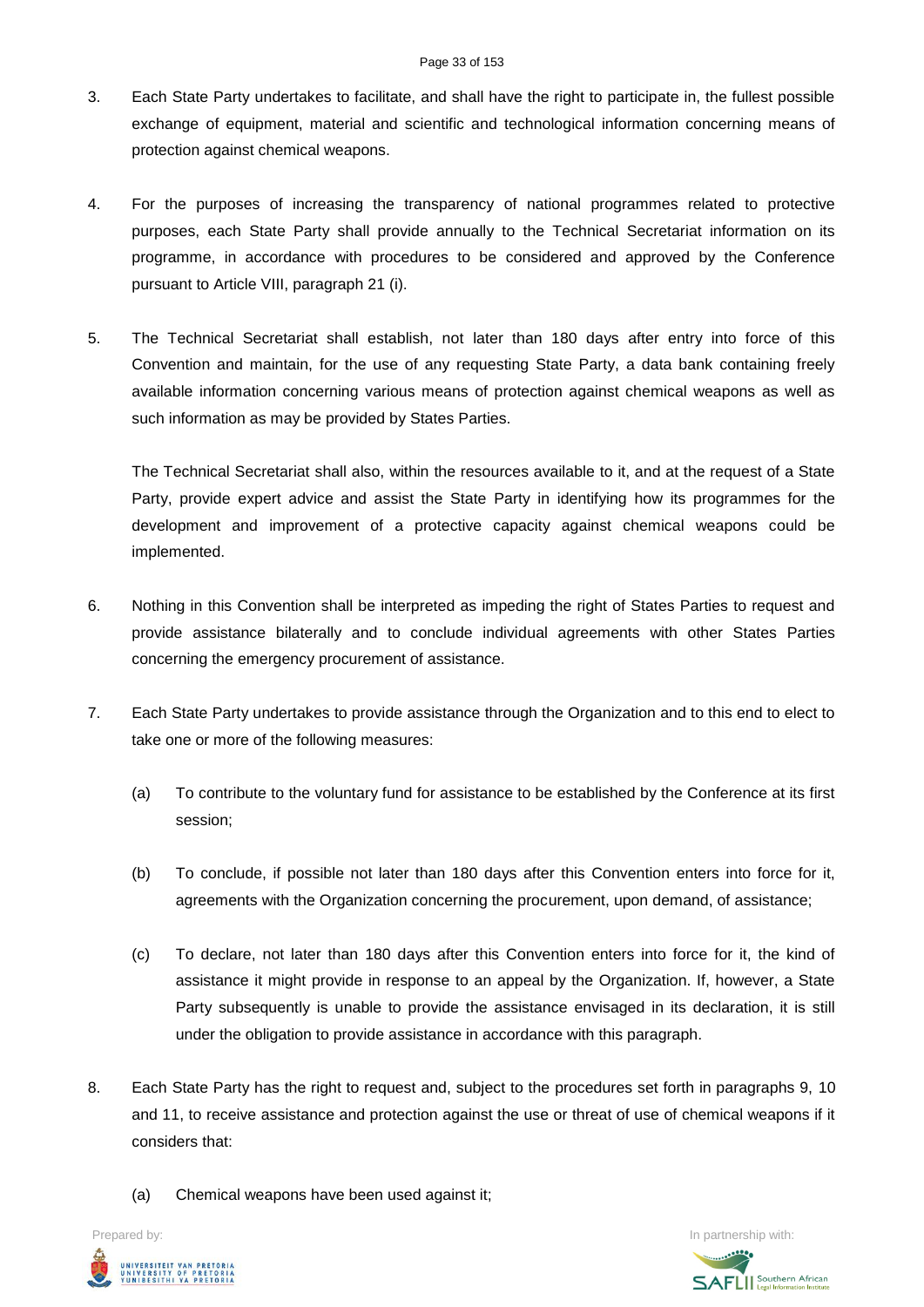- 10. The Executive Council shall meet not later than 24 hours after receiving an investigation report to consider the situation and shall take a decision by simple majority within the following 24 hours on whether to instruct the Technical Secretariat to provide supplementary assistance. The Technical Secretariat shall immediately transmit to all States Parties and relevant international organizations the investigation report and the decision taken by the Executive Council. When so decided by the Executive Council, the Director-General shall provide assistance immediately. For this purpose, the Director-General may cooperate with the requesting State Party, other States Parties and relevant international organizations. The States Parties shall make the fullest possible efforts to provide assistance.
- 11. If the information available from the ongoing investigation or other reliable sources would give sufficient proof that there are victims of use of chemical weapons and immediate action is indispensable, the Director-General shall notify all States Parties and shall take emergency measures of assistance, using the resources the Conference has placed at his disposal for such contingencies. The Director-General shall keep the Executive Council informed of actions undertaken pursuant to this paragraph.

# **ARTICLE XI ECONOMIC AND TECHNOLOGICAL DEVELOPMENT**

- 1 The provisions of this Convention shall be implemented in a manner which avoids hampering the economic or technological development of States Parties, and international cooperation in the field of chemical activities for purposes not prohibited under this Convention including the international exchange of scientific and technical information and chemicals and equipment for the production, processing or use of chemicals for purposes not prohibited under this Convention.
- 2. Subject to the provisions of this Convention and without prejudice to the principles and applicable rules of international law, the States Parties shall:
	- (a) Have the right, individually or collectively, to conduct research with, to develop, produce, acquire, retain, transfer, and use chemicals;
	- (b) Undertake to facilitate, and have the right to participate in, the fullest possible exchange of chemicals, equipment and scientific and technical information relating to the development and application of chemistry for purposes not prohibited under this Convention;
	- (c) Not maintain among themselves any restrictions, including those in any international agreements, incompatible with the obligations undertaken under this Convention, which would restrict or impede trade and the development and promotion of scientific and technological knowledge in the field of chemistry for industrial, agricultural, research, medical, pharmaceutical or other peaceful purposes;

Prepared by: **In partnership with:**  $\blacksquare$  **In partnership with:**  $\blacksquare$  **In partnership with:**  $\blacksquare$ UNIVERSITEIT VAN PRETORIA<br>UNIVERSITY OF PRETORIA<br>YUNIBESITHI YA PRETORIA

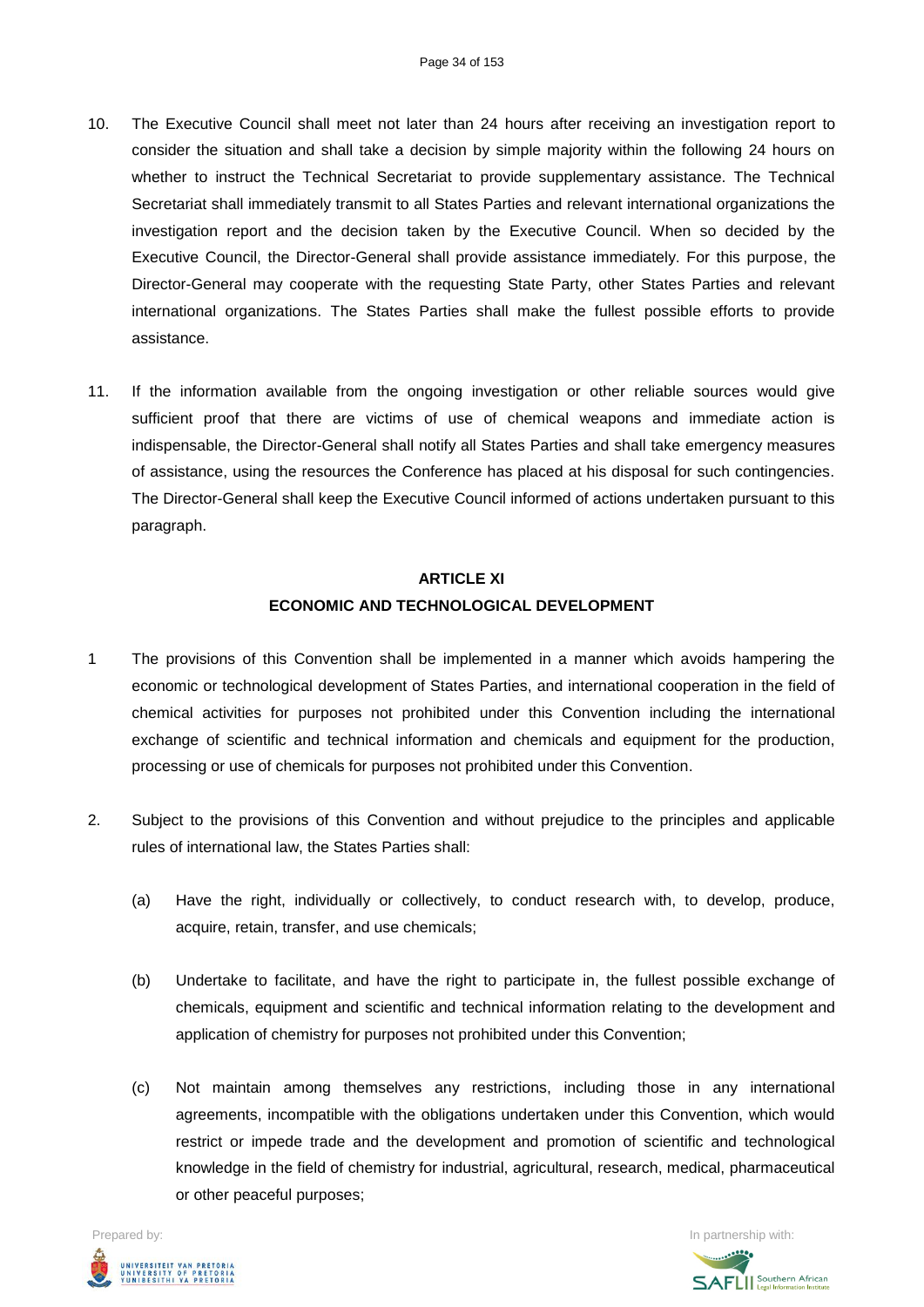- (d) Not use this Convention as grounds for applying any measures other than those provided for, or permitted, under this Convention nor use any other international agreement for pursuing an objective inconsistent with this Convention;
- (e) Undertake to review their existing national regulations in the field of trade in chemicals in order to render them consistent with the object and purpose of this Convention.

### **ARTICLE XII**

## **MEASURES TO REDRESS A SITUATION AND TO ENSURE COMPLIANCE, INCLUDING SANCTIONS**

- 1. The Conference shall take the necessary measures, as set forth in paragraphs 2, 3 and 4, to ensure compliance with this Convention and to redress and remedy any situation which contravenes the provisions of this Convention. In considering action pursuant to this paragraph, the Conference shall take into account all information and recommendations on the issues submitted by the Executive Council.
- 2. In cases where a State Party has been requested by the Executive Council to take measures to redress a situation raising problems with regard to its compliance, and where the State Party fails to fulfil the request within the specified time, the Conference may, *inter alia*, upon the recommendation of the Executive Council, restrict or suspend the State Party's rights and privileges under this Convention until it undertakes the necessary action to conform with its obligations under this Convention.
- 3. In cases where serious damage to the object and purpose of this Convention may result from activities prohibited under this Convention, in particular by Article 1, the Conference may recommend collective measures to States Parties in conformity with international law.
- 4. The Conference shall, in cases of particular gravity, bring the issue, including relevant information and conclusions, to the attention of the United Nations General Assembly and the United Nations Security Council.

## **ARTICLE XIII RELATION TO OTHER INTERNATIONAL AGREEMENTS**

Nothing in this Convention shall be interpreted as in any way limiting or detracting 000from the obligations assumed by any State under the Protocol for the Prohibition of the Use in War of Asphyxiating, Poisonous or Other Gases, and of Bacteriological Methods of Warfare, signed at Geneva on 17 June 1925, and under the Convention on the Prohibition of the Development, Production and Stockpiling of Bacteriological (Biological) and Toxin Weapons and on Their Destruction, signed at London, Moscow and Washington on 10 April 1972.

## **ARTICLE XIV SETTLEMENT OF DISPUTES**



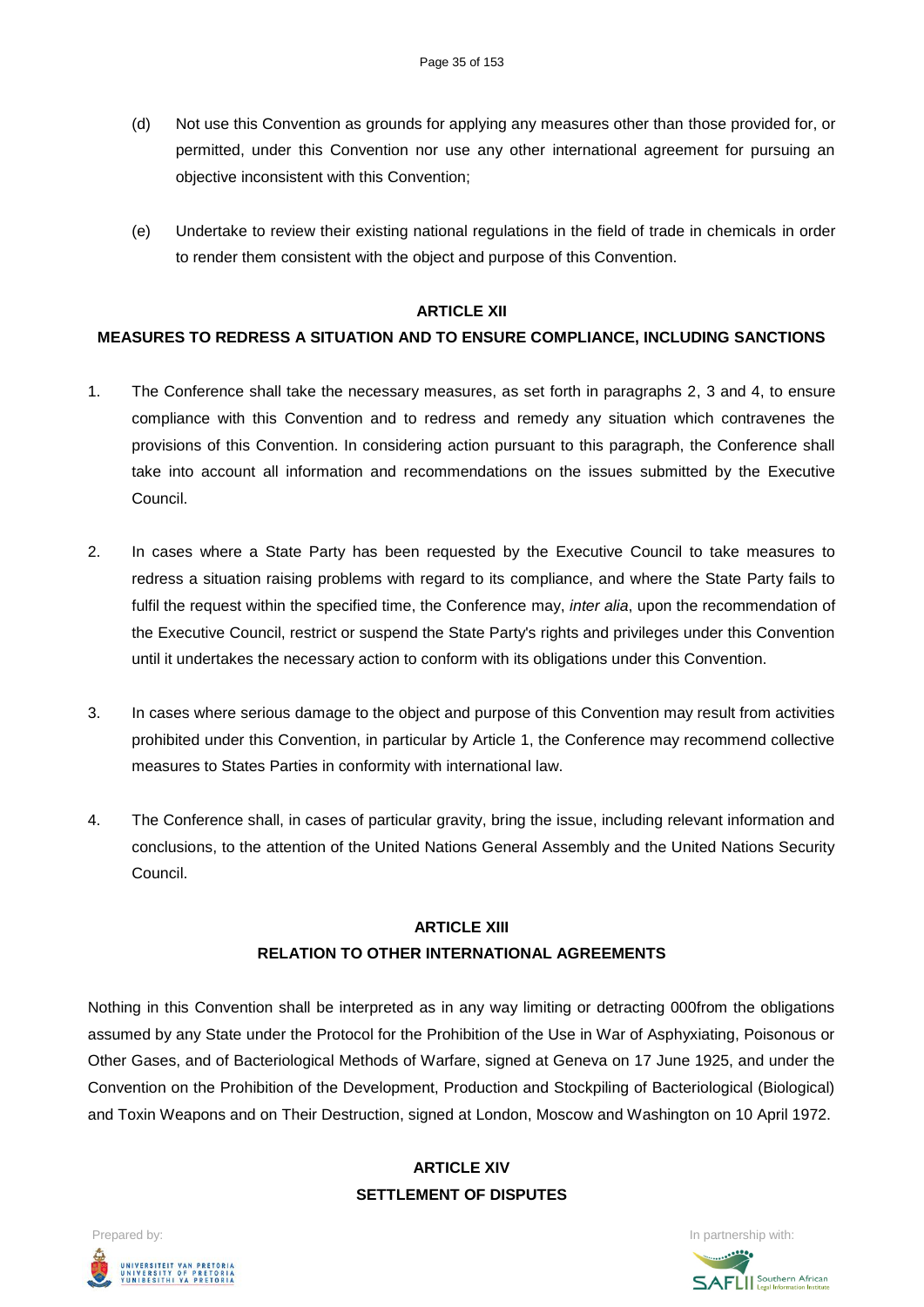- 1. Disputes that may arise concerning the application or the interpretation of this Convention shall be settled in accordance with the relevant provisions of this Convention and in conformity with the provisions of the Charter of the United Nations.
- 2. When a dispute arises between two or more States Parties, or between one or more States Parties and the Organization, relating to the interpretation or application of this Convention, the parties concerned shall consult together with a view to the expeditious settlement of the dispute by negotiation or by other peaceful means of the parties' choice, including recourse to appropriate organs of this Convention and, by mutual consent, referral to the International Court of Justice in conformity with the Statute of the Court. The States Parties involved shall keep the Executive Council informed of actions being taken.
- 3. The Executive Council may contribute to the settlement of a dispute by whatever means it deems appropriate, including offering its good offices, calling upon the States Parties to a dispute to start the settlement process of their choice and recommending a time-limit for any agreed procedure.
- 4. The Conference shall consider questions related to disputes raised by States Parties or brought to its attention by the Executive Council. The Conference shall, as it finds necessary, establish or entrust organs with tasks related to the settlement of these disputes in conformity with Article VIII, paragraph 21 (f).
- 5. The Conference and the Executive Council are separately empowered, subject to authorization from the General Assembly of the United Nations, to request the International Court of Justice to give an advisory opinion on any legal question arising within the scope of the activities of the Organization. An agreement between the Organization and the United Nations shall be concluded for this purpose in accordance with Article VI paragraph 34 (a).
- 6. This Article is without prejudice to Article IX or to the provisions on measures to redress a situation and to ensure compliance, including sanctions.

## **ARTICLE XV AMENDMENTS**

- 1. Any State Party may propose amendments to this Convention. Any State Party may also propose changes, as specified in paragraph 4, to the Annexes of this Convention. Proposals for amendments shall be subject to the procedures in paragraphs 2 and 3. Proposals for changes, as specified in paragraph 4, shall be subject to the procedures in paragraph 5.
- 2. The text of a proposed amendment shall be submitted to the Director-General for circulation to all States Parties and to the Depositary. The proposed amendment shall be considered only by an Amendment Conference. Such an Amendment Conference shall be convened if one third or more of

UNIVERSITEIT VAN PRETORIA<br>UNIVERSITY OF PRETORIA<br>YUNIBESITHI YA PRETORIA

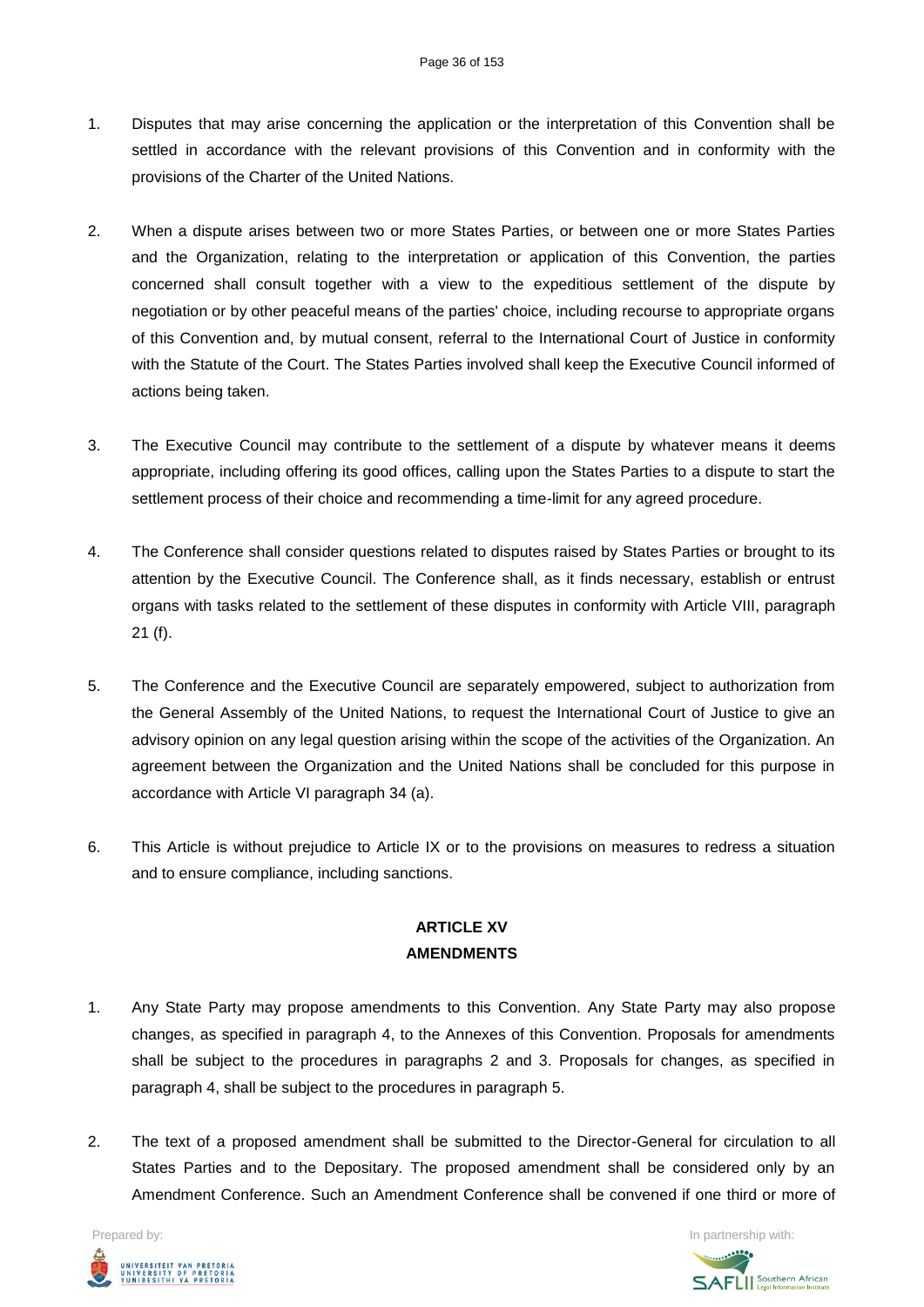#### Page 37 of 153

the States Parties notify the Director-General not later than 30 days after its circulation that they support further consideration of the proposal. The Amendment Conference shall be held immediately following a regular session of the Conference unless the requesting States Parties ask for an earlier meeting. In no case shall an Amendment Conference be held less than 60 days after the circulation of the proposed amendment.

- 3. Amendments shall enter into force for all States Parties 30 days after deposit of the instruments of ratification or acceptance by all the States Parties referred to under subparagraph (b) below:
	- (a) When adopted by the Amendment Conference by a positive vote of a majority of all States Parties with no State Party casting a negative vote; and
	- (b) Ratified or accepted by all those States Parties casting a positive vote at the Amendment Conference.
- 4. In order to ensure the viability and the effectiveness of this Convention, provisions in the Annexes shall be subject to changes in accordance with paragraph 5, if proposed changes are related only to matters of an administrative or technical nature. All changes to the Annex on Chemicals shall be made in accordance with paragraph 5. Sections A and C of the Confidentiality Annex, Part X of the Verification Annex, and those definitions in Part I of the Verification Annex which relate exclusively to challenge inspections, shall not be subject to changes in accordance with paragraph 5.
- 5. Proposed changes referred to in paragraph 4 shall be made in accordance with the following procedures:
	- (a) The text of the proposed changes shall be transmitted together with the necessary information to the Director-General. Additional information for the evaluation of the proposal may be provided by any State Party and the Director-General. The Director-General shall promptly communicate any such proposals and information to all States Parties, the Executive Council and the Depositary;
	- (b) Not later than 60 days after its receipt, the Director-General shall evaluate the proposal to determine all its possible consequences for the provisions of this Convention and its implementation and shall communicate any such information to all States Parties and the Executive Council;
	- (c) The Executive Council shall examine the proposal in the light of all information available to it, including whether the proposal fulfils the requirements of paragraph
- 4. Not later than 90 days after its receipt, the Executive Council shall notify its recommendation, with appropriate explanations, to all States Parties for consideration. States Parties shall acknowledge receipt within 10 days;



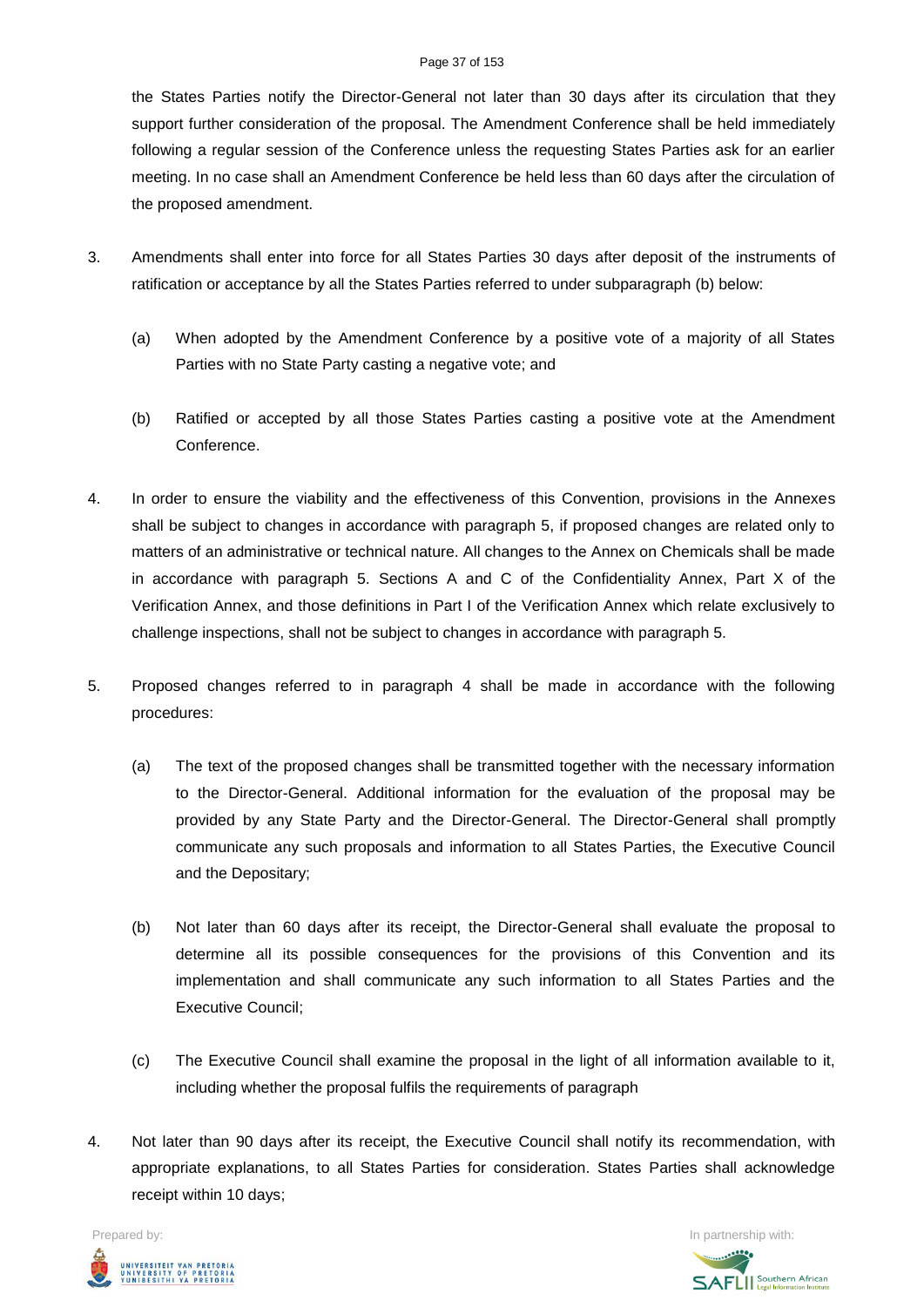- (d) If the Executive Council recommends to all States Parties that the proposal be adopted, it shall be considered approved if no State Party objects to it within 90 days after receipt of the recommendation. If the Executive Council recommends that the proposal be rejected, it shall be considered rejected if no State Party objects to the rejection within 90 days after receipt of the recommendation;
- (e) If a recommendation of the Executive Council does not meet with the acceptance required under subparagraph (d), a decision on the proposal, including whether it fulfils the requirements of paragraph 4, shall be taken as a matter of substance by the Conference at its next session;
- (f) The Director-General shall notify all States Parties and the Depositary of any decision under this paragraph-,
- (g) Changes approved under this procedure shall enter into force for all States Parties 180 days after the date of notification by the Director-General of their approval unless another time period is recommended by the Executive Council or decided by the Conference.

## **ARTICLE XVI DURATION AND WITHDRAWAL**

- 1 This Convention shall be of unlimited duration.
- 2. Each State Party shall, in exercising its national sovereignty, have the right to withdraw from this Convention if it decides that extraordinary events, related to the subject-matter of this Convention, have jeopardized the supreme interests of its country. It shall give notice of such withdrawal 90 days in advance to all other States Parties, the Executive Council, the Depositary and the United Nations Security Council. Such notice shall include a statement of the extraordinary events it regards as having jeopardized its supreme interests.
- 3. The withdrawal of a State Party from this Convention shall not in any way affect the duty of States to continue fulfilling the obligations assumed under any relevant rules of international law, particularly the Geneva Protocol of 1925.

# **ARTICLE XVII STATUS OF THE ANNEXES**

The Annexes form an integral part of this Convention. Any reference to this Convention includes the Annexes.

> **ARTICLE XVIII SIGNATURE**



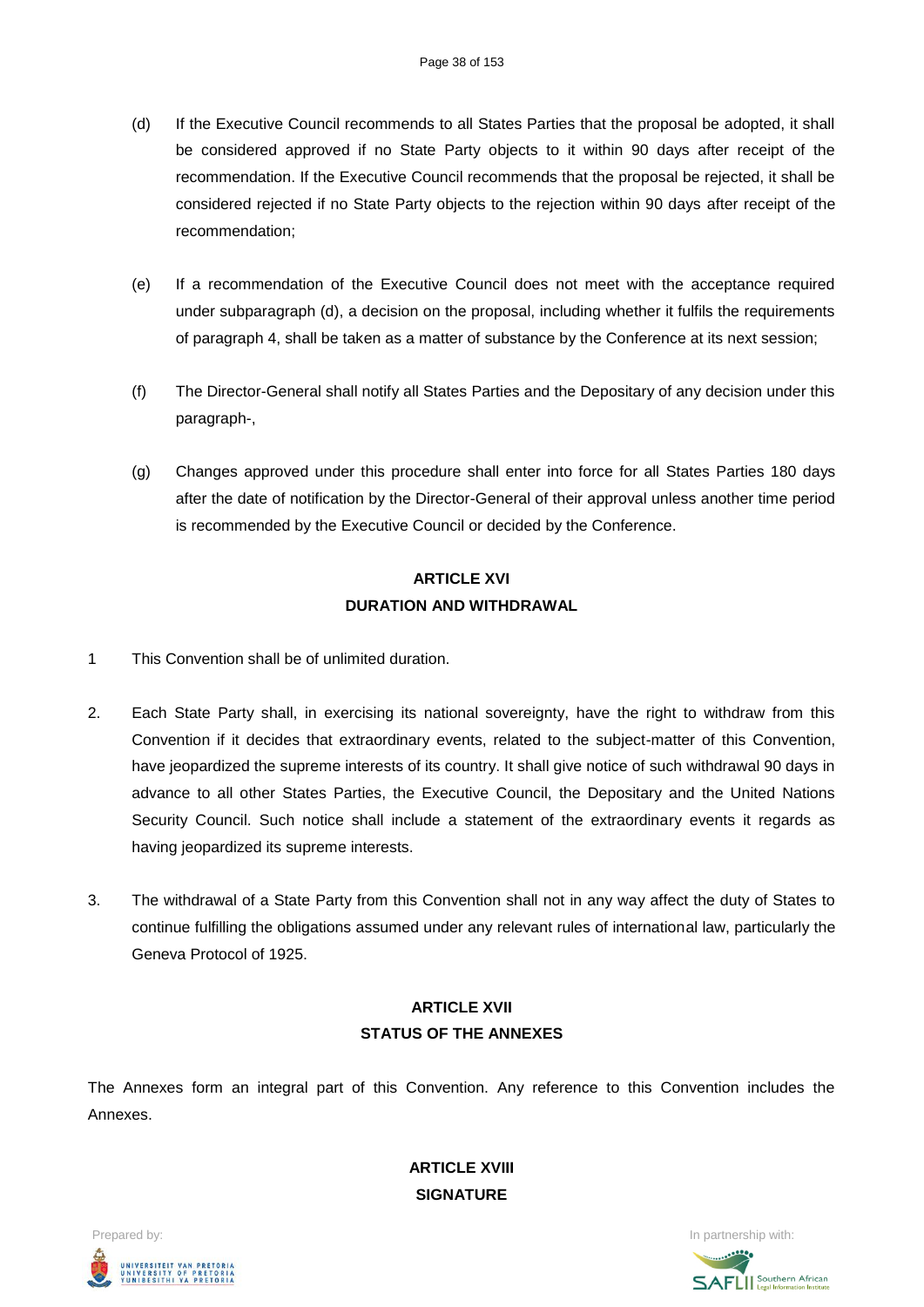This Convention shall be open for signature for all States before its entry into force.

# **ARTICLE XIX RATIFICATION**

This Convention shall be subject to ratification by States Signatories according to their respective constitutional processes.

# **ARTICLE XX ACCESSION**

Any State which does not sign this Convention before its entry into force may accede to it at any time thereafter.

# **ARTICLE XXI ENTRY INTO FORCE**

- 1 This Convention shall enter into force 180 days after the date of the deposit of the 65th instrument of ratification, but in no case earlier than two years after its opening for signature.
- 2. For States whose instruments of ratification or accession are deposited subsequent to the entry into force of this Convention, it shall enter into force on the 30th day following the date of deposit of their instrument of ratification or accession.

# **ARTICLE XXII RESERVATIONS**

The Articles of this Convention shall not be subject to reservations. The Annexes of this Convention shall not be subject to reservations incompatible with its object and purpose.

# **ARTICLE XXIII DEPOSITARY**

The Secretary-General of the United Nations is hereby designated as the Depositary of this Convention and shall, *inter alia*:

(a) Promptly inform all signatory and acceding States of the date of each signature, the date of deposit of each instrument of ratification or accession and the date of the entry into force of this Convention, and of the receipt of other notices;



**SAFLII** Southern African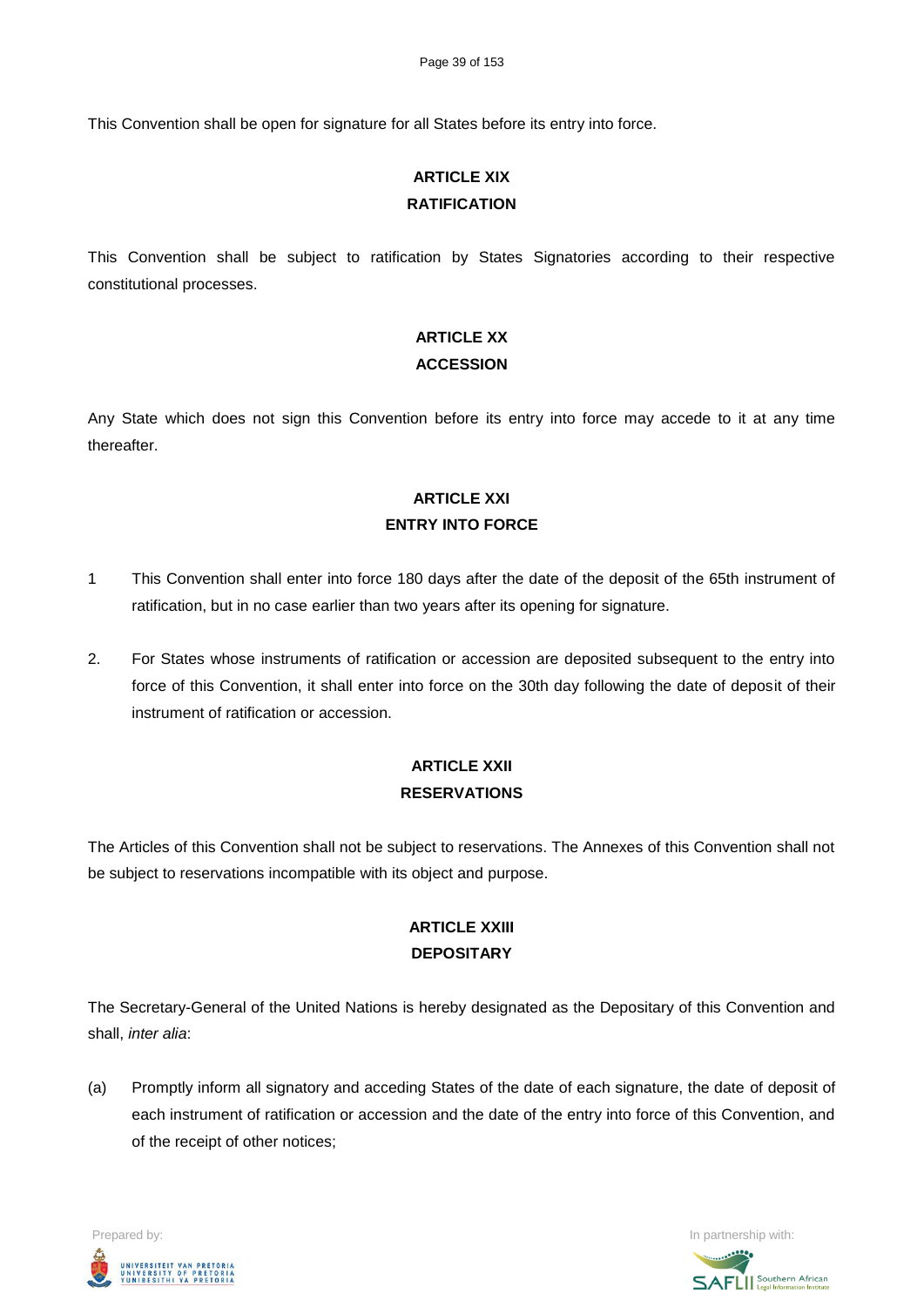- (b) Transmit duly certified copies of this Convention to the Governments of all signatory and acceding States; and
- (c) Register this Convention pursuant to Article 102 of the Charter of the United Nations.

# **ARTICLE XXIV AUTHENTIC TEXTS**

This Convention, of which the Arabic, Chinese, English, French, Russian and Spanish texts are equally authentic, shall be deposited with the Secretary-General of the United Nations.

IN WITNESS WHEREOF the undersigned, being duly authorized to that effect, have signed this Convention.

Done at Paris on the thirteenth day of January, one thousand nine hundred and ninety-three.

## **ARTICLE XXI ENTRY INTO FORCE**

- 1. This Convention shall enter into force 180 days after the date of the deposit of the 65th instrument of ratification, but in no case earlier than two years after its opening for signature.
- 2. For States whose instruments of ratification or accession are deposited subsequent to the entry into force of this Convention, it shall enter into force on the 30th day following the date of deposit of their instrument of ratification or accession.

# **ARTICLE XXII RESERVATIONS**

The Articles of this Convention shall not be subject to reservations. The Annexes of this Convention shall not be subject to reservations incompatible with its object and purpose.

# **ARTICLE XXIII DEPOSITARY**

The Secretary-General of the United Nations is hereby designated as the Depositary of this Convention and shall, *inter alia*:

(a) Promptly inform all signatory and acceding States of the date of each signature, the date of deposit of each instrument of ratification or accession and the date of the entry into force of this Convention, and of the receipt of other notices;



**SAFLII** Southern African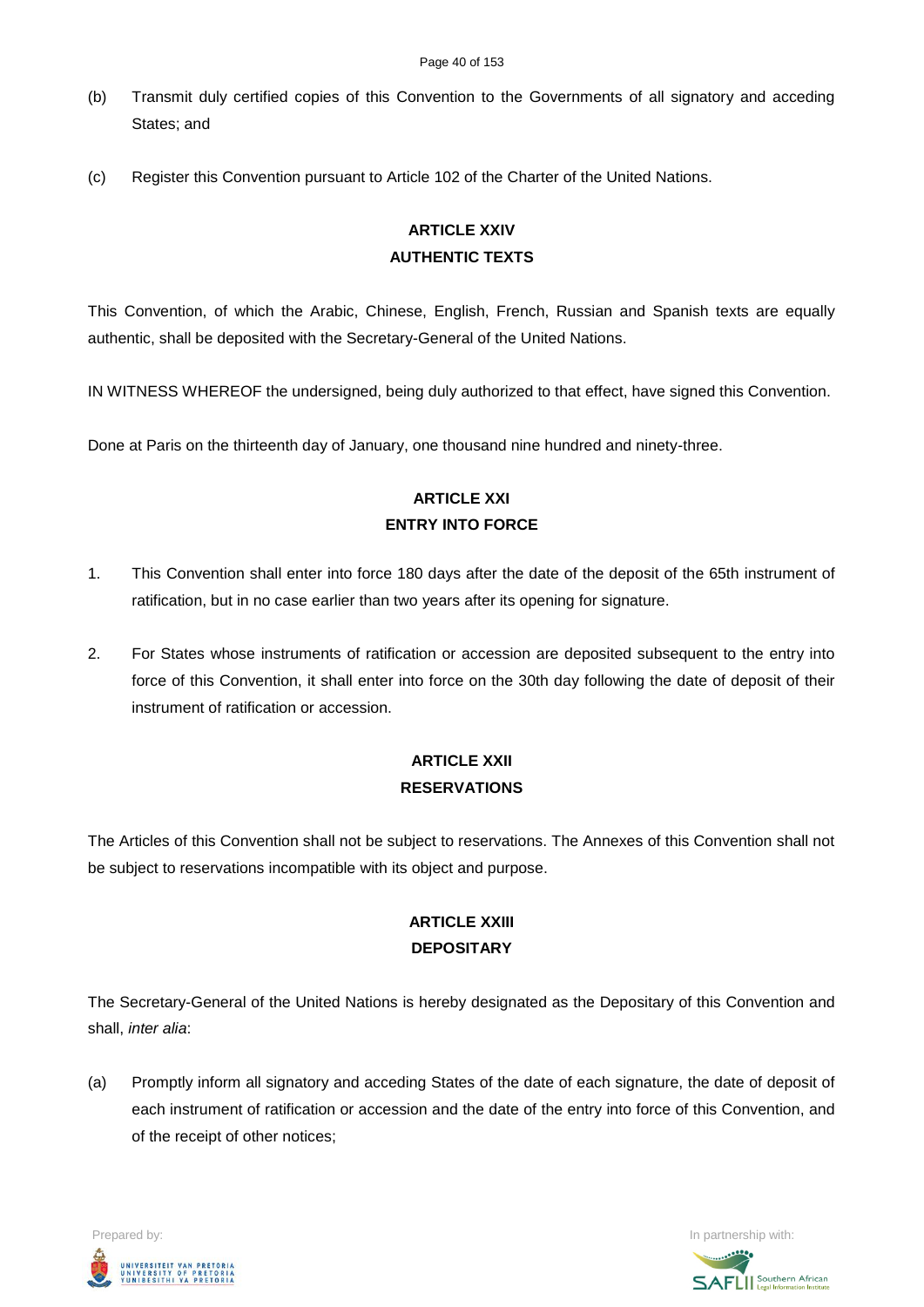- (b) Transmit duly certified copies of this Convention to the Governments of all signatory and acceding States; and
- (c) Register this Convention pursuant to Article 102 of the Charter of the United Nations.

# **ARTICLE XXIV AUTHENTIC TEXTS**

This Convention, of which the Arabic, Chinese, English, French, Russian and Spanish texts are equally authentic, shall be deposited with the Secretary-General of the United Nations.

IN WITNESS WHEREOF the undersigned, being duly authorized to that effect, have signed this Convention. Done at Paris on the thirteenth day of January, one thousand nine hundred and ninety-three.

#### **ANNEX ON CHEMICALS**

## **A. GUIDELINES FOR SCHEDULES OF CHEMICALS**

#### Guidelines for Schedule 1

- 1. The following criteria shall be taken into account in considering whether a toxic chemical or precursor should be included in Schedule 1:
	- (a) It has been developed, produced, stockpiled or used as a chemical weapon as defined in Article 11;
	- (b) It poses otherwise a high risk to the object and purpose of this Convention by virtue of its high potential for use in activities prohibited under this Convention because one or more of the following conditions are met:
		- (i) It possesses a chemical structure closely related to that of other toxic chemicals listed in Schedule 1, and has, or can be expected to have, comparable properties;
		- (ii) It possesses such lethal or incapacitating toxicity as well as other properties that would enable it to be used as a chemical weapon;
		- (iii) It may be used as a precursor in the final single technological stage of production of a toxic chemical listed in Schedule 1, regardless of whether this stage takes place in facilities, in munitions or elsewhere;
	- (c) It has little or no use for purposes not prohibited under this Convention.



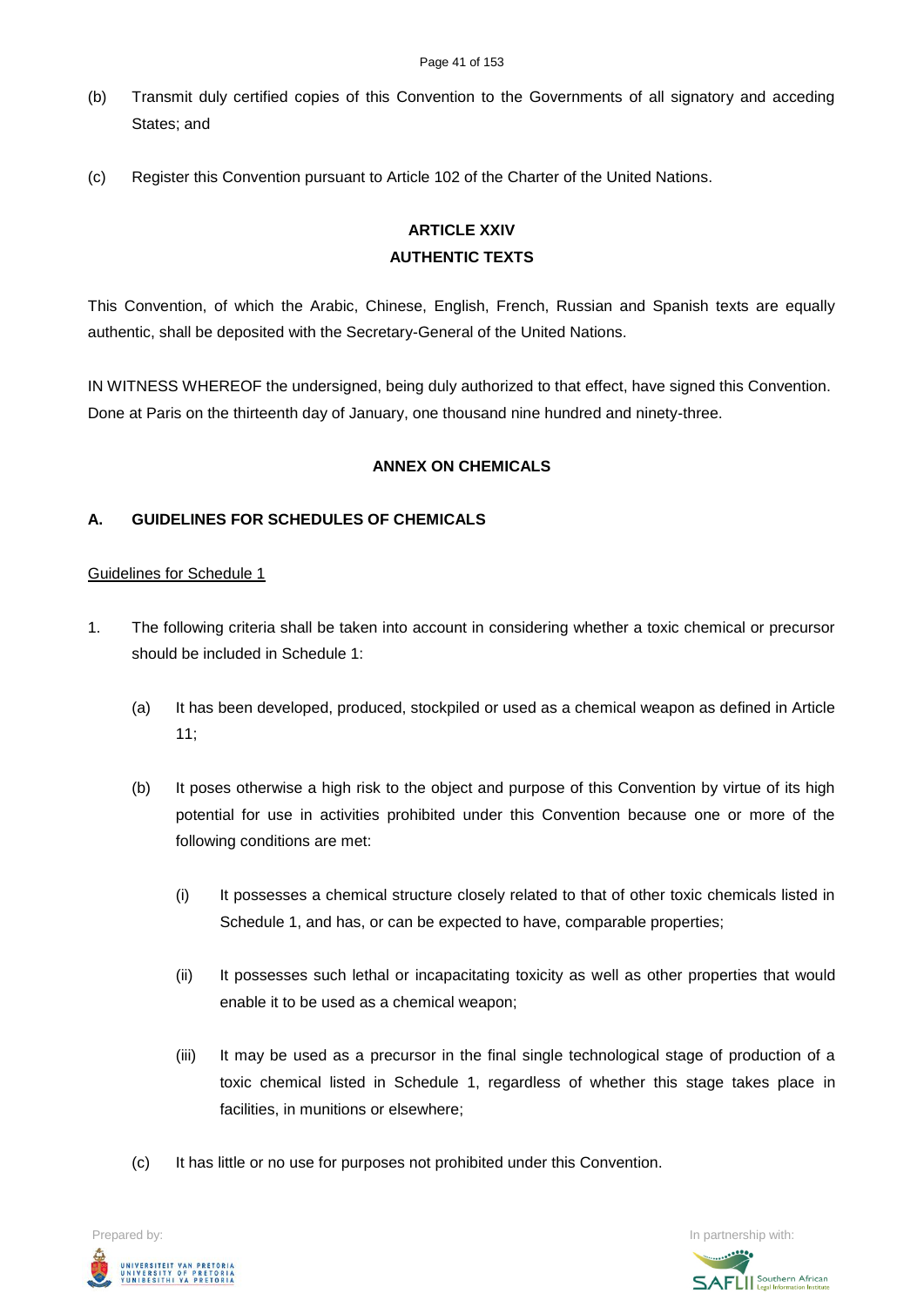#### Guidelines for Schedule 2

- 2. The following criteria shall be taken into account in considering whether a toxic chemical not listed in Schedule 1 or a precursor to a Schedule 1 chemical or to a chemical listed in Schedule 2, part A, should be included in Schedule 2:
	- (a) It poses a significant risk to the object and purpose of this Convention because it possesses such lethal or incapacitating toxicity as well as other properties that could enable it to be used as a chemical weapon;
	- (b) It may be used as a precursor in one of the chemical reactions at the final stage of formation of a chemical listed in Schedule 1 or Schedule 2, part A;
	- (c) It poses a significant risk to the object and purpose of this Convention by virtue of its importance in the production of a chemical listed in Schedule 1 or Schedule 2, part A;
	- (d) It is not produced in large commercial quantities for purposes not prohibited under this Convention.

#### Guidelines for Schedule 3

- 3. The following criteria shall be taken into account in considering whether a toxic chemical or precursor, not listed in other Schedules, should be included in Schedule 3:
	- (a) It has been produced, stockpiled or used as a chemical weapon;
	- (b) It poses otherwise a risk to the object and purpose of this Convention because it possesses such lethal or incapacitating toxicity as well as other properties that might enable it to be used as a chemical weapon;
	- (c) It poses a risk to the object and purpose of this Convention by virtue of its importance in the production of one or more chemicals listed in Schedule 1 or Schedule 2, part B;
	- (d) It may be produced in large commercial quantities for purposes not prohibited under this Convention.

## **B. SCHEDULES OF CHEMICALS**

The following Schedules list toxic chemicals and their precursors. For the purpose of implementing this Convention, these Schedules identify chemicals for the application of verification measures according to the provisions of the Verification Annex. Pursuant to Article 11, subparagraph 1 (a), these Schedules do not constitute a definition of chemical weapons.

Prepared by: **In partnership with:**  $\blacksquare$  **In partnership with:**  $\blacksquare$  **In partnership with:**  $\blacksquare$ UNIVERSITEIT VAN PRETORIA<br>UNIVERSITY OF PRETORIA<br>YUNIBESITHI YA PRETORIA

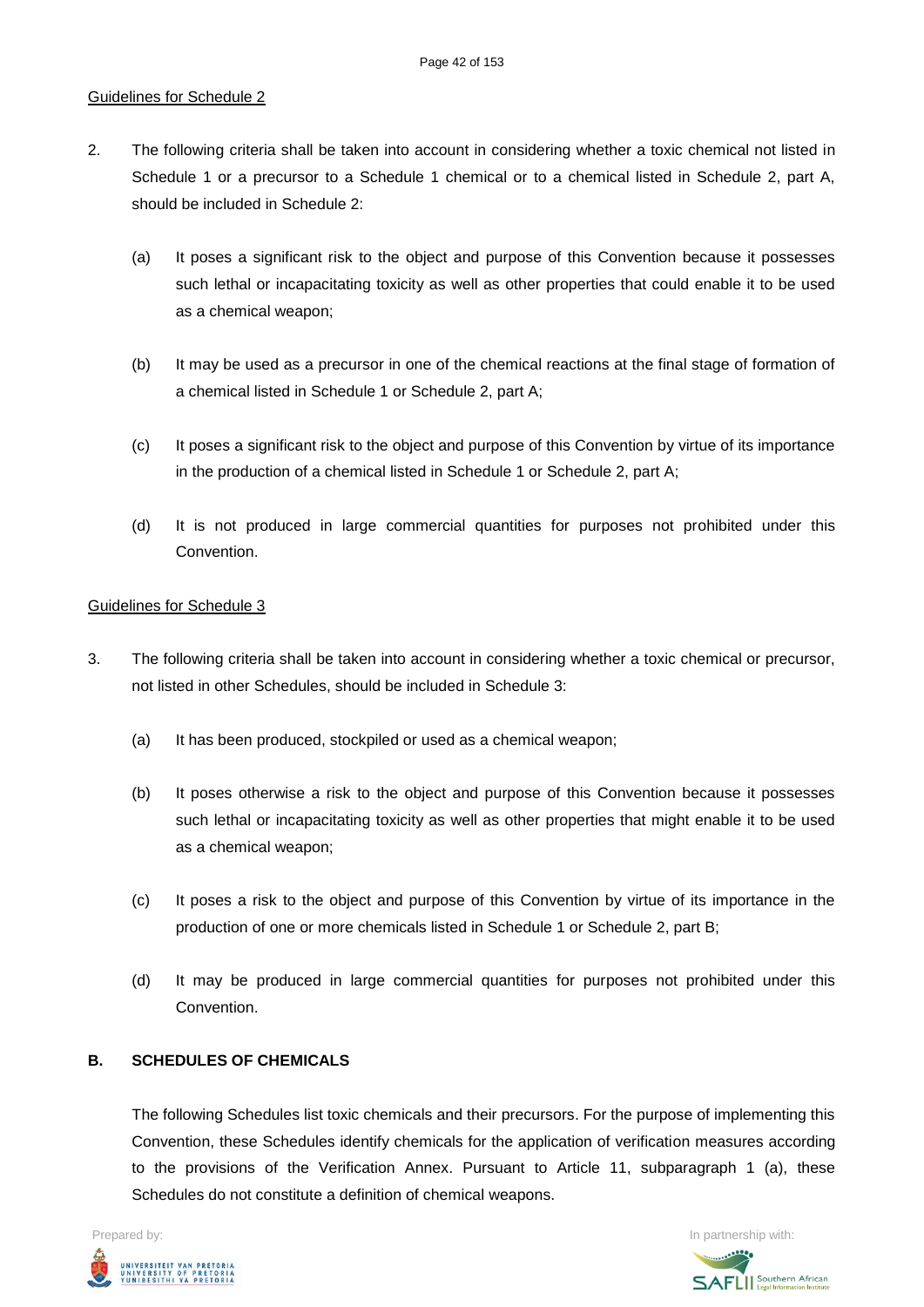(Whenever reference is made to groups of dialkylated chemicals, followed by a list of alkyl groups in parentheses, all chemicals possible by all possible combinations of alkyl groups listed in the parentheses are considered as listed in the respective Schedule as long as they are not explicitly exempted. A chemical marked "\*" on Schedule 2, part A, is subject to special thresholds for declaration and verification, as specified in Part VII of the Verification Annex.)

| <b>SCHEDULE 1</b> |                                                                                                                                                                                                                        |                             |
|-------------------|------------------------------------------------------------------------------------------------------------------------------------------------------------------------------------------------------------------------|-----------------------------|
|                   |                                                                                                                                                                                                                        | (CAS registry number)       |
| А.                | <b>Toxic chemicals:</b>                                                                                                                                                                                                |                             |
| (1)               | O-Alkyl ( <c10, alkyl<br="" cycloalkyl)="" incl.="">(Me, Et, n-Pr or i-Pr)-phosphonofluoridates</c10,>                                                                                                                 |                             |
|                   | Sarin: O-Isopropyl methylphosphonofluoridate<br>e.g.<br>Soman: O-Pinacolyl methylphosphonofluoridate                                                                                                                   | $(107-44-8)$<br>$(96-64-0)$ |
| (2)               | O-Alkyl (< C10, incl. cycloalkyl) N, N-dialkyl<br>(Me, Et, n-Pr or i-Pr) phosphoramidocyanidates                                                                                                                       |                             |
|                   | Tabun: O-Ethyl N, N-dimethyl<br>e.g.<br>phosphoramidocyanidate                                                                                                                                                         | $(77-81-6)$                 |
| (3)               | O-Alkyl (H or <c10, -="" cycloalkyl)="" dialkyl<br="" incl.="" s-2="">(Me, Et, n-Pr or i-Pr)-aminoethyl alkyl<br/>(Me, Et, n-Pr or i-Pr) phosphonothiolates and<br/>corresponding alkylated or protonated salts</c10,> |                             |
|                   | VX: O-Ethyl S-2 - diisopropylaminoethyl<br>e.g.<br>methyl phosphonothiolate                                                                                                                                            | $(50782 - 69 - 9)$          |
| (4)               | Sulfur mustards:                                                                                                                                                                                                       |                             |
|                   | 2 - Chloroethylchloromethylsulfide                                                                                                                                                                                     | $(2625 - 76 - 5)$           |
|                   | Mustard gas: Bis(2 - chloroethyl) sulphide                                                                                                                                                                             | $(505-60-2)$                |
|                   | Bis(2 - chloroethylthio) methane                                                                                                                                                                                       | $(63869-13-6)$              |
|                   | Sesquimustard: 1,2 - Bis(2 - chloroethylthio)ethane                                                                                                                                                                    | $(3563 - 36 - 8)$           |
|                   | 1,3 - Bis(2 - chloroethylthio)-n-propane                                                                                                                                                                               | $(63905-10-2)$              |
|                   | 1,4 - Bis(2 - chloroethylthio)-n-butane                                                                                                                                                                                | $(142868-93-7)$             |
|                   | 1,5 - Bis(2 - chloroethylthio)-n-pentane                                                                                                                                                                               | $(142868-94-8)$             |
|                   | Bis(2 - chloroethylthiomethyl) ether                                                                                                                                                                                   | $(63918-90-1)$              |



**Prepared by:** In partnership with:  $\blacksquare$  In partnership with:  $\blacksquare$ 

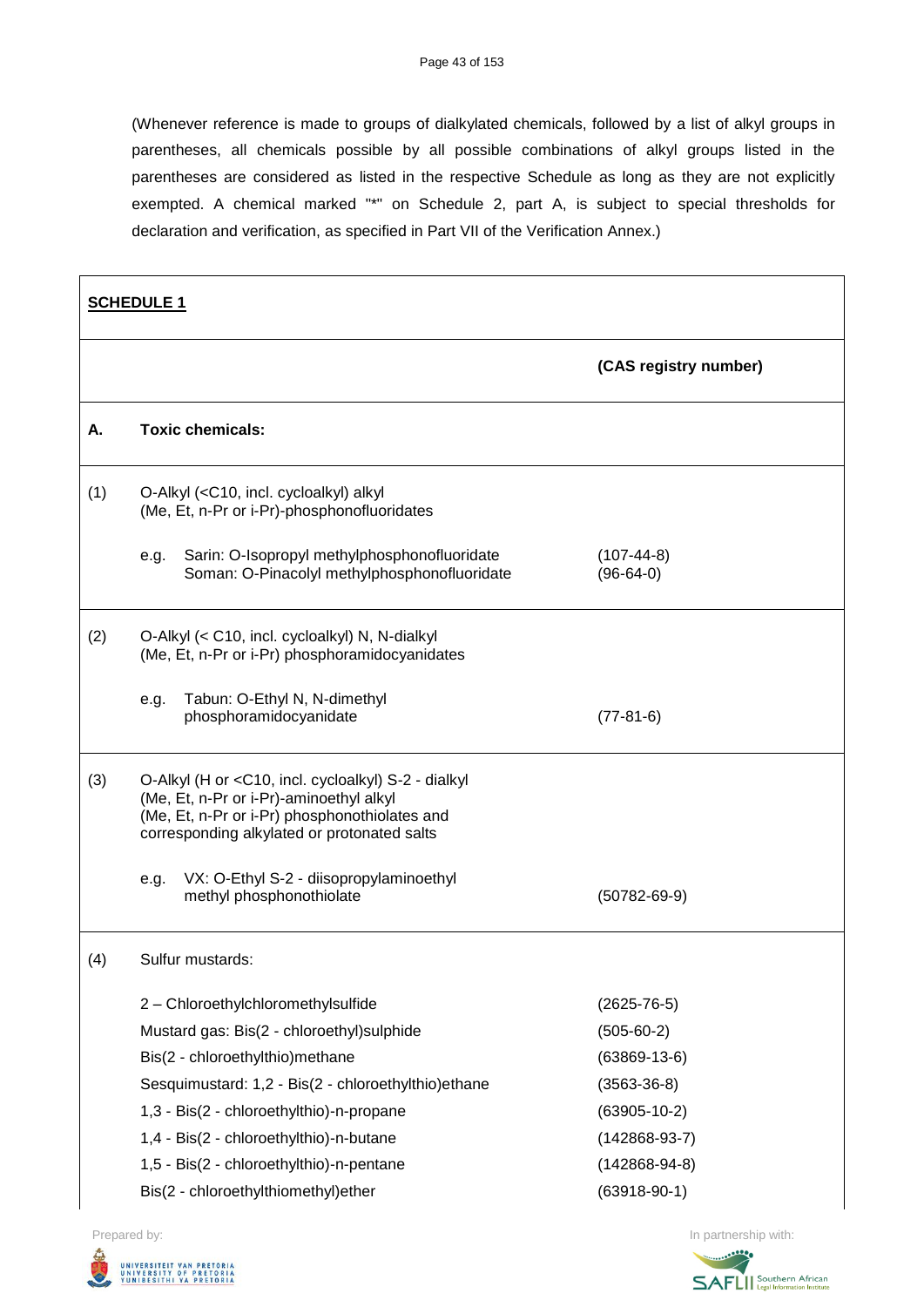#### Page 44 of 153

|      | O - Mustard: Bis(2 - chloroethylthioethyl) ether                                           | $(63918-89-8)$     |
|------|--------------------------------------------------------------------------------------------|--------------------|
| (5)  | Lewisites:                                                                                 |                    |
|      | Lewisite 1: 2 - Chlorovinyldichloroarsine                                                  | $(541 - 25 - 3)$   |
|      | Lewisite 2: Bis(2-chlorovinyl)chloroarsine                                                 | $(40334 - 69 - 8)$ |
|      | Lewisite 3: Tris(2-chlorovinyl)arsine                                                      | $(40334 - 70 - 1)$ |
| (6)  | Nitrogen mustards:                                                                         |                    |
|      | HN1: Bis(2-chloroethyl)ethylamine                                                          | $(538-07-8)$       |
|      | HN2: Bis(2-chloroethyl)methylamine                                                         | $(51 - 75 - 2)$    |
|      | HN3: Tris(2-chloroethyl)amine                                                              | $(555 - 77 - 1)$   |
| (7)  | Saxitoxin                                                                                  | $(35523 - 89 - 8)$ |
| (8)  | Ricin                                                                                      | $(9009-86-3)$      |
|      |                                                                                            |                    |
| В.   | Precursors:                                                                                |                    |
| (9)  | Alkyl (Me, Et, n-Pr or i-Pr) phosphonyldifluorides                                         |                    |
|      | e.g. DF Methylphosphonyldifluoride                                                         | $(676-99-3)$       |
| (10) | O-Alkyl (H or <c10, -="" 0-2="" cycloalkyl)="" dialkyl<="" incl.="" td=""><td></td></c10,> |                    |
|      | (Me, Et, n-Pr or i-Pr)-aminoethyl alkyl                                                    |                    |
|      | (Me, Et, n-Pr or i-Pr) phosphonites and<br>corresponding alkylated or protonated salts     |                    |
|      | QL.: O-Ethyl 0-2 - diisopropylaminoethyl<br>e.g.<br>methylphosphonite                      | $(57856 - 11 - 8)$ |
| (11) | Chlorosann: O - Isopropyl methylphosphonochloridate                                        | $(1445 - 76 - 7)$  |

# **SCHEDULE 2 A. Toxic chemicals:**



Prepared by: In partnership with:

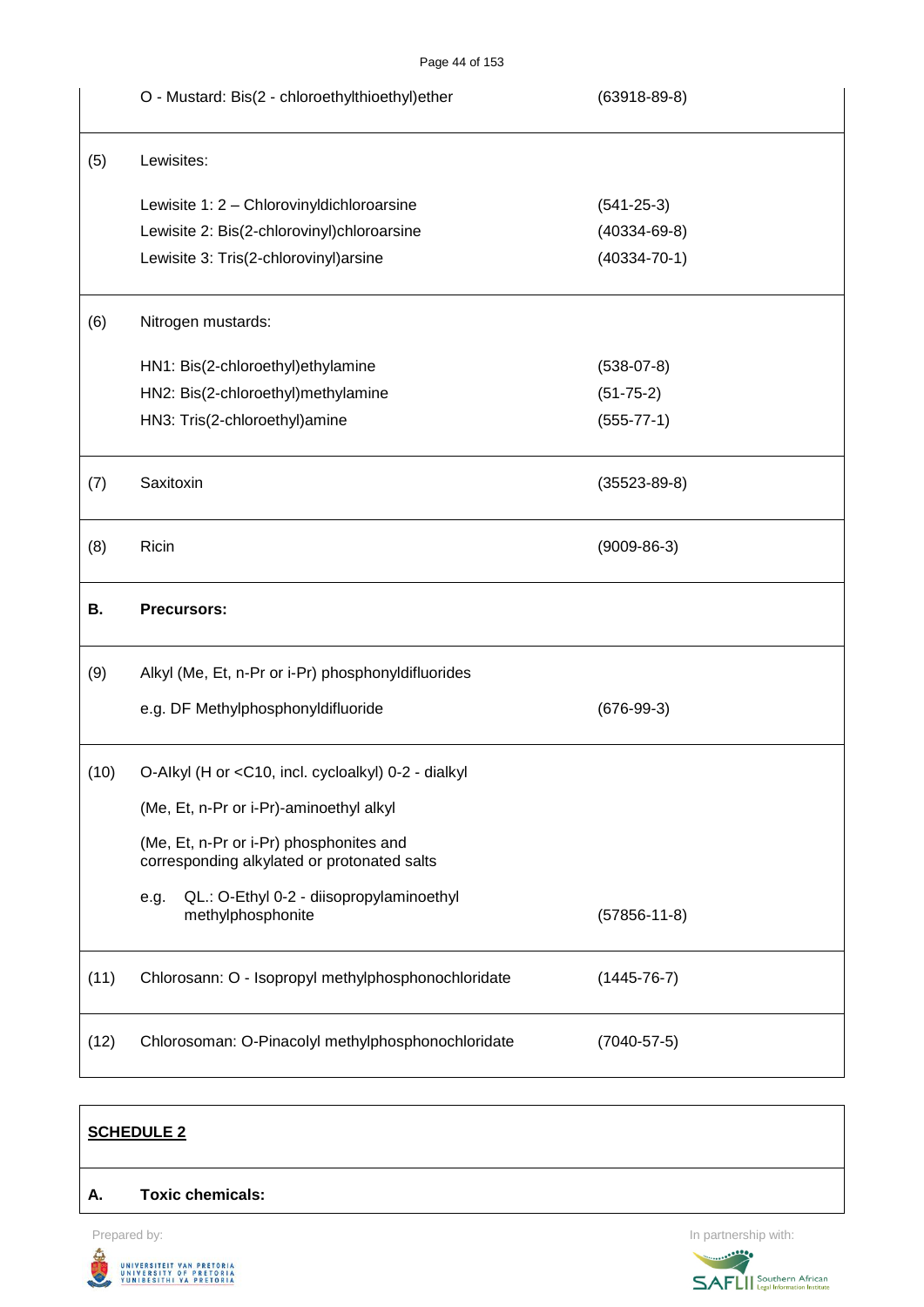| (1)  | Amiton: O, O-Diethyl S-[2-(diethylamino)ethyl]<br>Phosphorothiolate<br>and corresponding alkylated or protonated salts                                                                                                                                          | $(78-53-5)$                  |
|------|-----------------------------------------------------------------------------------------------------------------------------------------------------------------------------------------------------------------------------------------------------------------|------------------------------|
| (2)  | PFIB: 1,1,3,3,3 - Pentafluoro - 2-(trifluoromethyl)-l-propene                                                                                                                                                                                                   | $(382 - 21 - 8)$             |
| (3)  | BZ: 3 - Quinuclidinyl benzilate                                                                                                                                                                                                                                 | $(6581 - 06 - 2)$            |
| В.   | <b>Precursors:</b>                                                                                                                                                                                                                                              |                              |
| (4)  | Chemicals, except for those listed in Schedule 1,<br>containing a phosphorus atom to which is bonded<br>one methyl, ethyl or propyl (normal or iso) group<br>but not further carbon atoms,<br>Methylphosphonyl dichloride<br>e.g.<br>Dimethyl methylphosphonate | $(676-97-1)$<br>$(756-79-6)$ |
|      | Exemption: Fonofos:<br>O-Ethyl S-phenyl<br>ethylphosphonothiolothionate                                                                                                                                                                                         | $(944-22-9)$                 |
| (5)  | N, N-Dialkyl (Me, Et, n-Pr or i-Pr) phosphoramidic dihalides                                                                                                                                                                                                    |                              |
| (6)  | Dialkyl (Me, Et, n-Pr or i-Pr) N, N-dialkyl<br>(Me, Et, n-Pr or i-Pr)-phosphoramidates                                                                                                                                                                          |                              |
| (7)  | Arsenic trichloride                                                                                                                                                                                                                                             | $(7784 - 34 - 1)$            |
| (8)  | 2,2-Diphenyl-2-hydroxyacetic acid                                                                                                                                                                                                                               | $(76-93-7)$                  |
| (9)  | Quinuclidin-3-ol                                                                                                                                                                                                                                                | $(1619-34-7)$                |
| (10) | N, N-Dialkyl (Me, Et, n-Pr or i-Pr) aminoethyl - 2 - chlorides<br>and corresponding protonated salts                                                                                                                                                            |                              |
| (11) | N, N-Dialkyl(Me, Et, n-Prori-Pr)aminoethane - 2 - ols<br>and corresponding protonated salts                                                                                                                                                                     |                              |
|      | Exemptions: N, N-Dimethylaminoethanol<br>and corresponding protonated salts                                                                                                                                                                                     | $(108-01-0)$                 |
|      | N, N-Diethylaminoethanol                                                                                                                                                                                                                                        | $(100-37-8)$                 |

Prepared by: In partnership with:

ľ



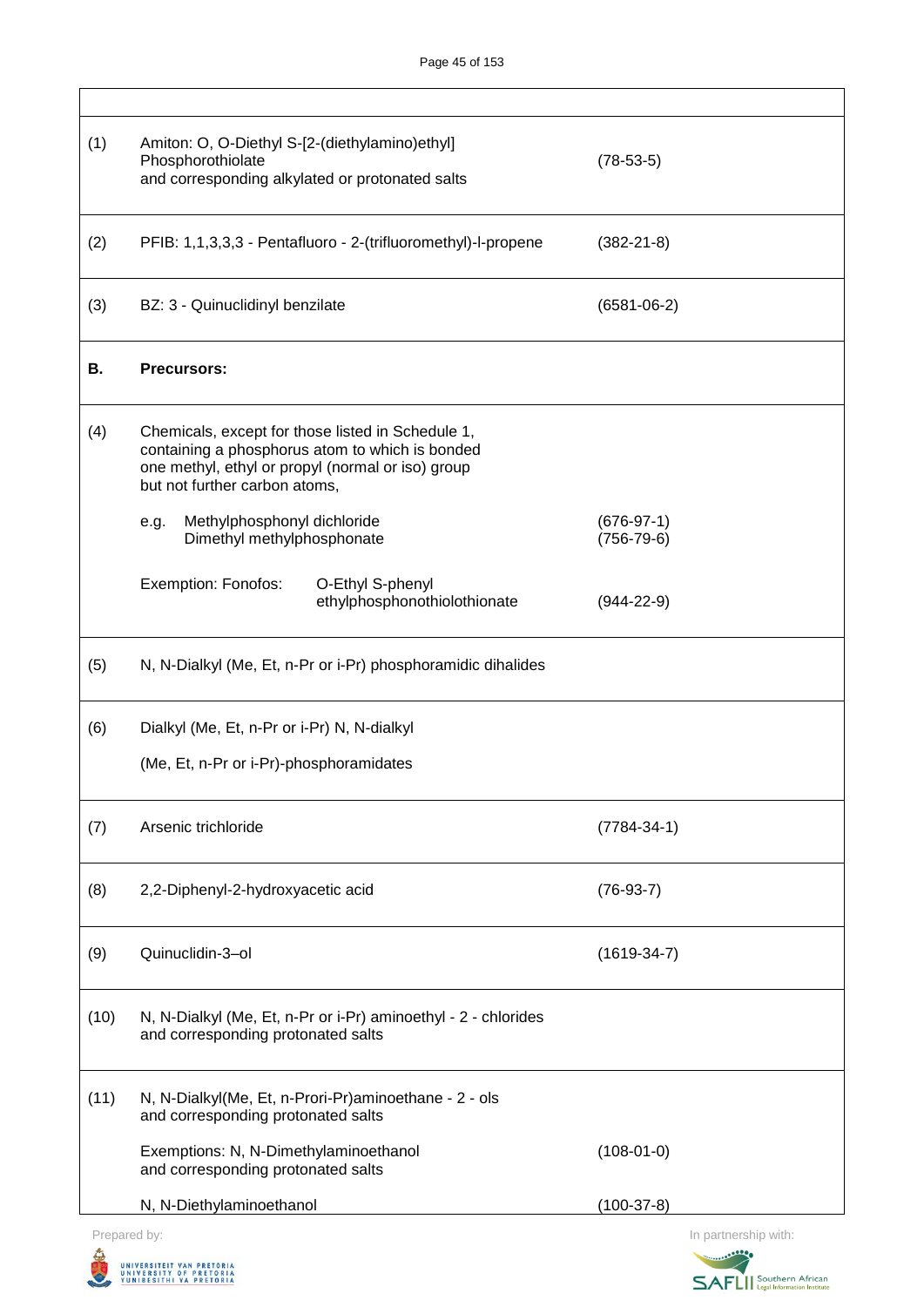|      | and corresponding protonated salts                                                                 |              |
|------|----------------------------------------------------------------------------------------------------|--------------|
| (12) | N, N-Dialkyl (Me, Et, n-Pr or i-Pr) aminoethane - 2 - thiols<br>and corresponding protonated salts |              |
| (13) | Thiodiglycol: Bis(2-hydroxyethyl)sulphide                                                          | $(111-48-8)$ |
| (14) | Pinacolyl alcohol: 3,3-Dimethylbutan-2-ol                                                          | $(464-07-3)$ |

| <b>SCHEDULE 3</b> |                                     |                    |
|-------------------|-------------------------------------|--------------------|
| А.                | <b>Toxic chemicals:</b>             |                    |
| (1)               | Phosgene: Carbonyl dichloride       | $(75-44-5)$        |
| (2)               | Cyanogen chloride                   | $(506-77-4)$       |
| (3)               | Hydrogen cyanide                    | $(74-90-8)$        |
| (4)               | Chloropicrin: Trichloronitromethane | $(76-06-2)$        |
| В.                | Precursors:                         |                    |
| (5)               | Phosphorus oxychloride              | $(10025 - 87 - 3)$ |
| (6)               | Phosphorus trichloride              | $(7719-12-2)$      |
| (7)               | Phosphorus pentachloride            | $(10026 - 13 - 8)$ |
| (8)               | Trimethyl phosphate                 | $(121 - 45 - 9)$   |
| (9)               | Triethyl phosphate                  | $(122 - 52 - 1)$   |
| (10)              | Dimethyl phosphate                  | $(868 - 85 - 9)$   |



Prepared by: In partnership with:

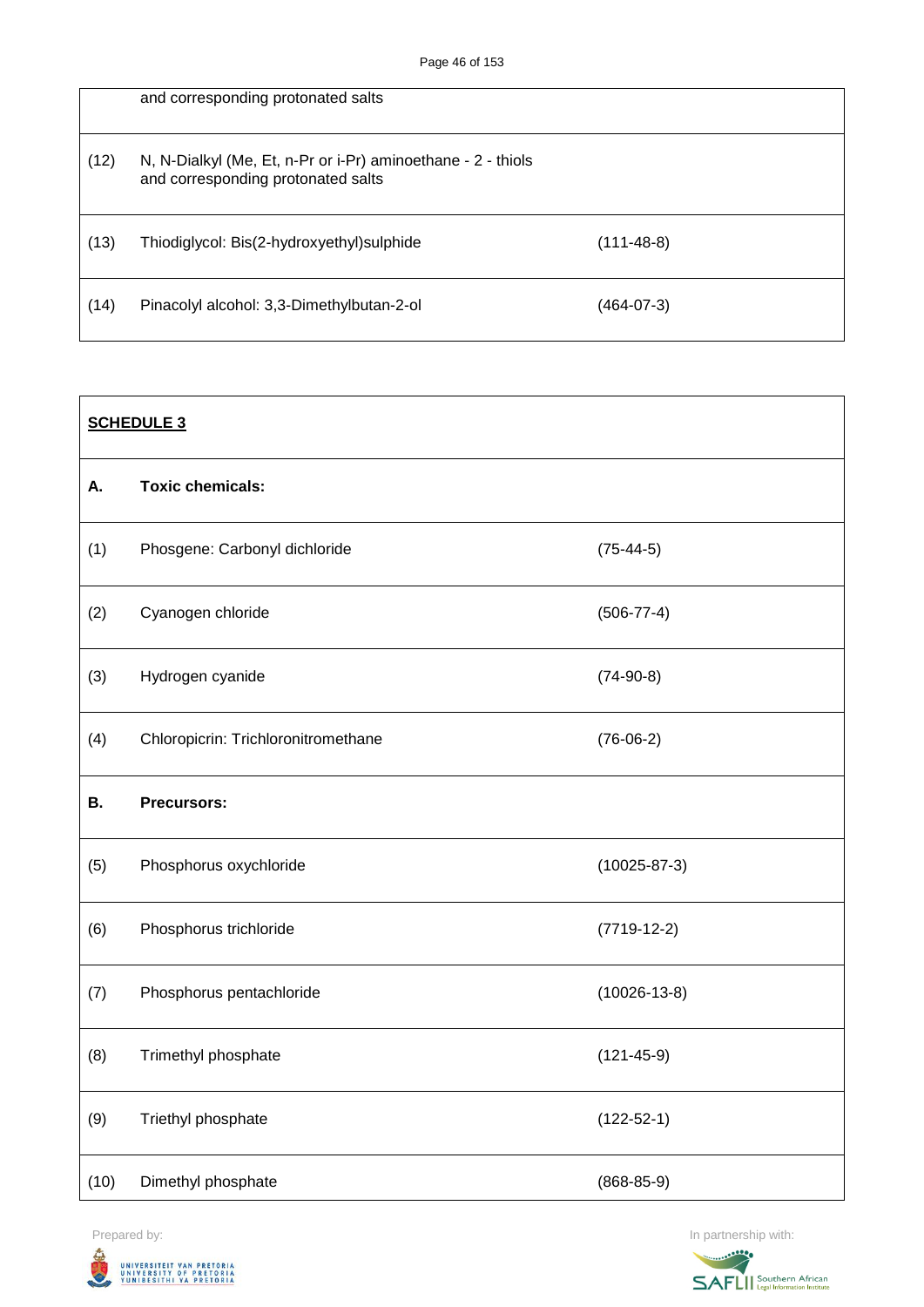| (11) | Diethyl phosphate    | $(762 - 04 - 9)$   |
|------|----------------------|--------------------|
| (12) | Sulfur monochloride  | $(10025 - 67 - 9)$ |
| (13) | Sulfur dichloride    | $(10545-99-0)$     |
| (14) | Thionyl chloride     | $(7719-09-7)$      |
| (15) | Ethyldiethanolamine  | $(139-87-7)$       |
| (16) | Methyldiethanolamine | $(105-59-9)$       |
| (17) | Triethanolamine      | $(102 - 71 - 6)$   |

# **ANNEX ON IMPLEMENTATION AND VERIFICATION ("VERIFICATION ANNEX")**

## **CONTENTS**

## **PART I: DEFINITIONS**

## **PART II: GENERAL RULES OF VERIFICATION**

- A. DESIGNATION OF INSPECTORS AND INSPECTION ASSISTANTS
- B. PRIVILEGES AND IMMUNITIES
- C. STANDING ARRANGEMENTS

Points of entry Arrangements for use of non-scheduled aircraft Administrative arrangements Approved equipment

## D. PRE-INSPECTION ACTIVITIES

Notification



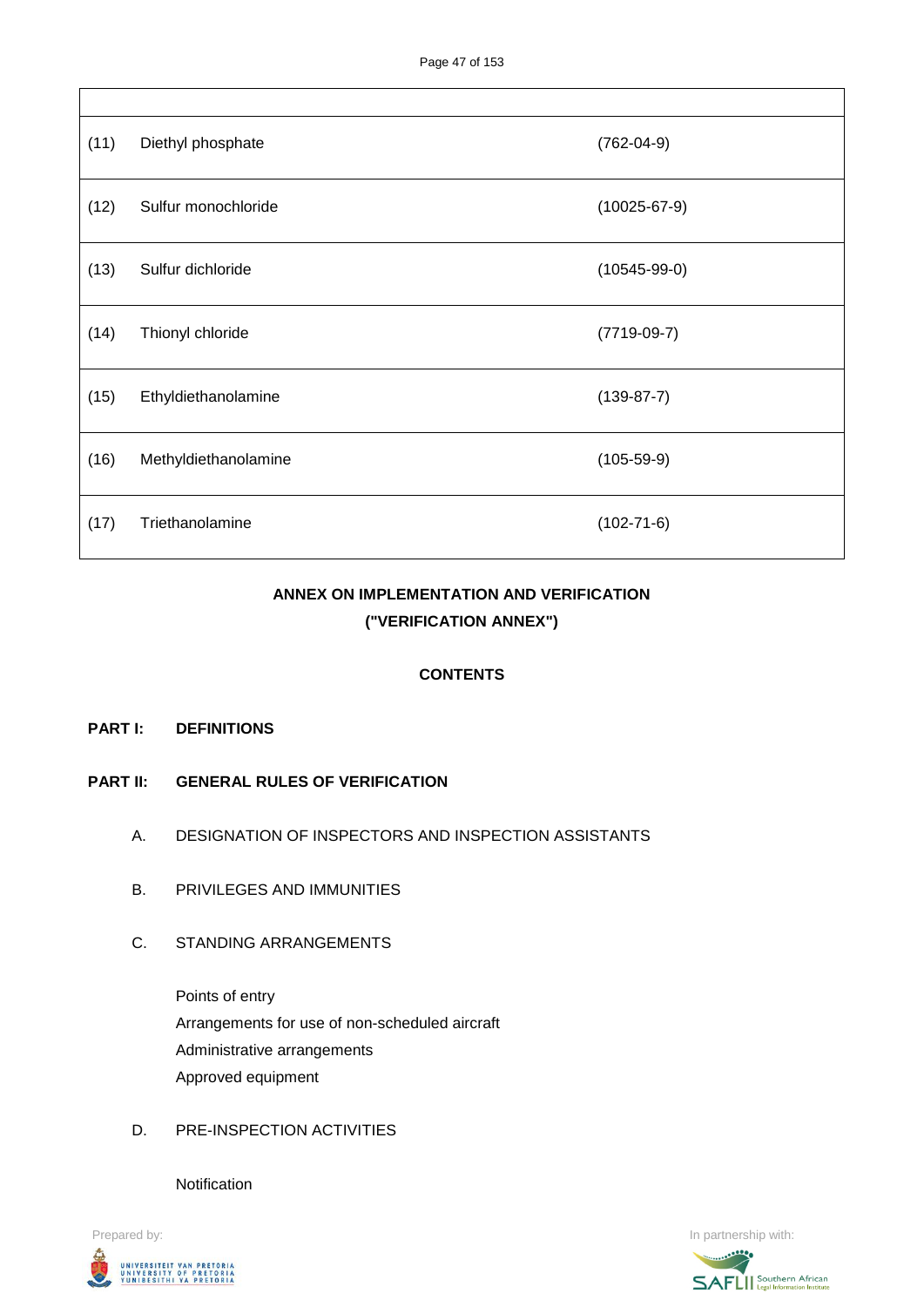#### Page 48 of 153

Entry into the territory of the inspected State Party or Host State and transfer to the inspection site

Pre-inspection briefing

## E. CONDUCT OF INSPECTIONS

General rules Safety **Communications** Inspection team and inspected State Party rights Collection, handling and analysis of samples Extension of inspection duration **Debriefing** 

- F. DEPARTURE
- G. REPORTS
- H. APPLICATION OF GENERAL PROVISIONS

# **PART III: GENERAL PROVISIONS FOR VERIFICATION MEASURES PURSUANT TO ARTICLES IV, V AND VI, PARAGRAPH 3**

- A. INITIAL INSPECTIONS AND FACILITY AGREEMENTS
- B. STANDING ARRANGEMENTS
- C PRE-INSPECTION ACTIVITIES

# **PART IV(A):DESTRUCTION OF CHEMICAL WEAPONS AND ITS VERIFICATION PURSUANT TO ARTICLE IV**

A. DECLARATIONS

Chemical weapons Declarations of chemical weapons pursuant to Article III, paragraph I (a) Declarations of past transfers and receipts Submission of the general plan for destruction of chemical weapons

B. MEASURES TO SECURE THE STORAGE FACILITY AND STORAGE FACILITY PREPARATION

Prepared by: In partnership with: UNIVERSITEIT VAN PRETORIA<br>UNIVERSITY OF PRETORIA<br><u>YUNIBESITHI YA PRETORIA</u>

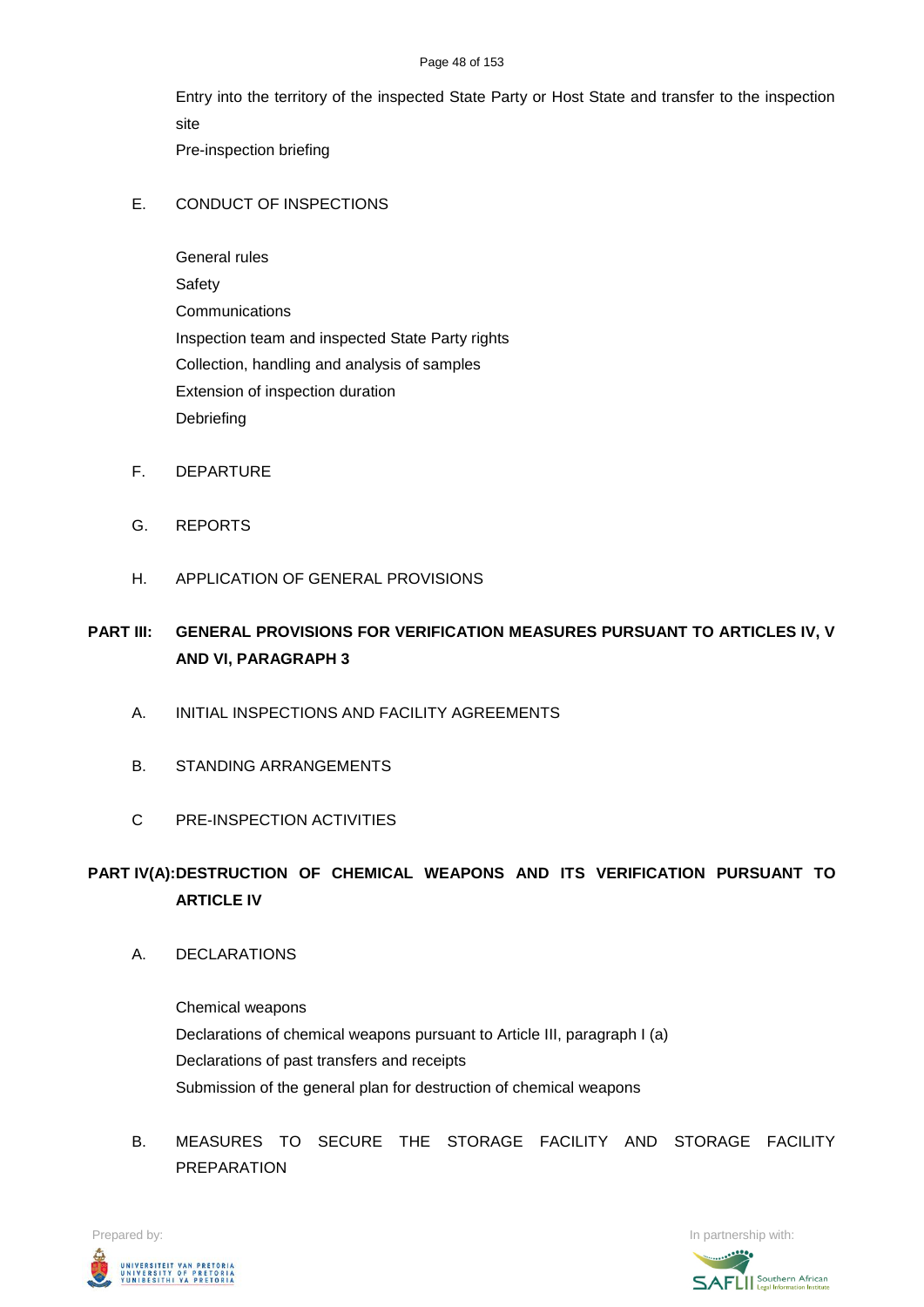## C. DESTRUCTION

Principles and methods for destruction of chemical weapons Order of destruction Modification of intermediate destruction deadlines Extension of the deadline for completion of destruction Detailed annual plans for destruction Annual reports on destruction

## D. VERIFICATION

Verification of declarations of chemical weapons through on-site inspection Systematic verification of storage facilities Inspections and visits Systematic verification of the destruction of chemical weapons Chemical weapons storage facilities at chemical weapons destruction facilities Systematic on-site verification measures at chemical weapons destruction facilities

#### **PART IV(B):OLD CHEMICAL WEAPONS AND ABANDONED CHEMICAL WEAPONS**

- A. GENERAL
- B. REGIME FOR OLD CHEMICAL WEAPONS
- C. REGIME FOR ABANDONED CHEMICAL WEAPONS

# **PART V: DESTRUCTION OF CHEMICAL WEAPONS PRODUCTION FACILITIES AND ITS VERIFICATION PURSUANT TO ARTICLE V**

A. DECLARATIONS

Declarations of chemical weapons production facilities Declarations of chemical weapons production facilities pursuant to Article III, paragraph 1 (c) (iii) Declarations of past transfers and receipts Submission of general plans for destruction Submission of annual plans for destruction and annual reports on destruction

B. DESTRUCTION

General principles for destruction of chemical weapons production facilities Principles and methods for closure of a chemical weapons production facility Technical maintenance of chemical weapons production facilities prior to their destruction

Prepared by: In partnership with:  $\blacksquare$  is the partnership with:  $\blacksquare$  is the partnership with:  $\blacksquare$ UNIVERSITEIT VAN PRETORIA<br>UNIVERSITY OF PRETORIA<br>YUNIBESITHI YA PRETORIA

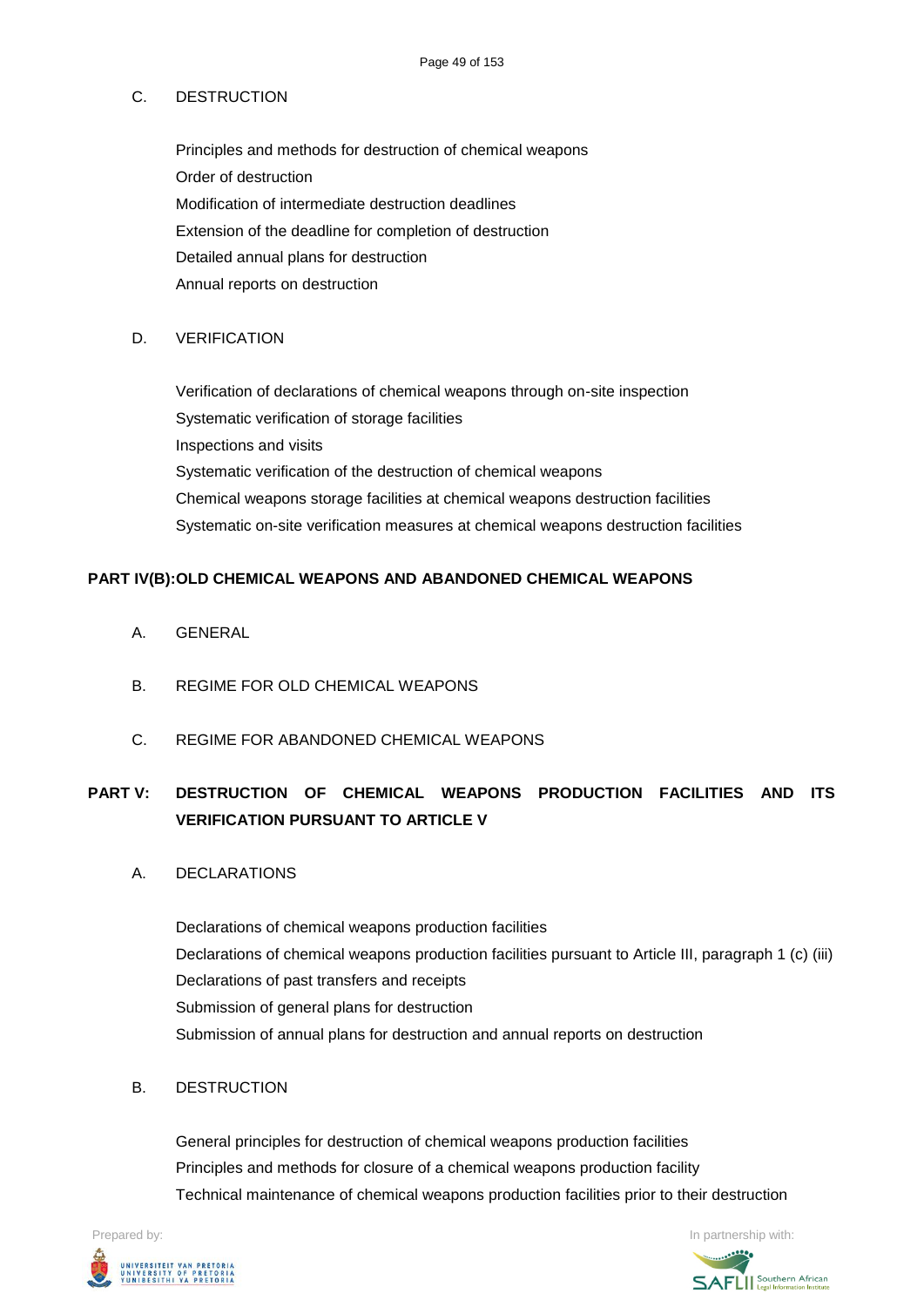#### Page 50 of 153

Principles and methods for temporary conversion of chemical weapons production facilities into a chemical weapons destruction facilities Principles and methods related to destruction of a chemical weapons production facility Order of destruction Detailed plans for destruction Review of detailed plans

#### C. VERIFICATION

Verification of declarations of chemical weapons production facilities through on-site inspection Systematic verification of chemical weapons production facilities and cessation of their activities Verification of destruction of chemical weapons production facilities Verification of temporary conversion of a chemical weapons production facility into a chemical weapons destruction facility

## D. CONVERSION OF CHEMICAL WEAPONS PRODUCTION FACILITIES TO PURPOSES NOT PROHIBITED UNDER THIS CONVENTION

Procedures for requesting conversion Actions pending a decision Conditions for conversion Decisions by the Executive Council and the Conference Detailed plans for conversion Review of detailed plans

# **PART VI: ACTIVITIES NOT PROHIBITED UNDER THIS CONVENTION IN ACCORDANCE WITH ARTICLE VI:**

**REGIME FOR SCHEDULE I CHEMICALS AND FACILITIES RELATED TO SUCH CHEMICALS**

- A. GENERAL PROVISIONS
- B. TRANSFERS
- C. PRODUCTION

General principles for production Single small-scale facility Other facilities

D. DECLARATIONS

Prepared by: **In partnership with:**  $\blacksquare$  **In partnership with:**  $\blacksquare$  **In partnership with:**  $\blacksquare$ UNIVERSITEIT VAN PRETORIA<br>UNIVERSITY OF PRETORIA<br>YUNIBESITHI YA PRETORIA

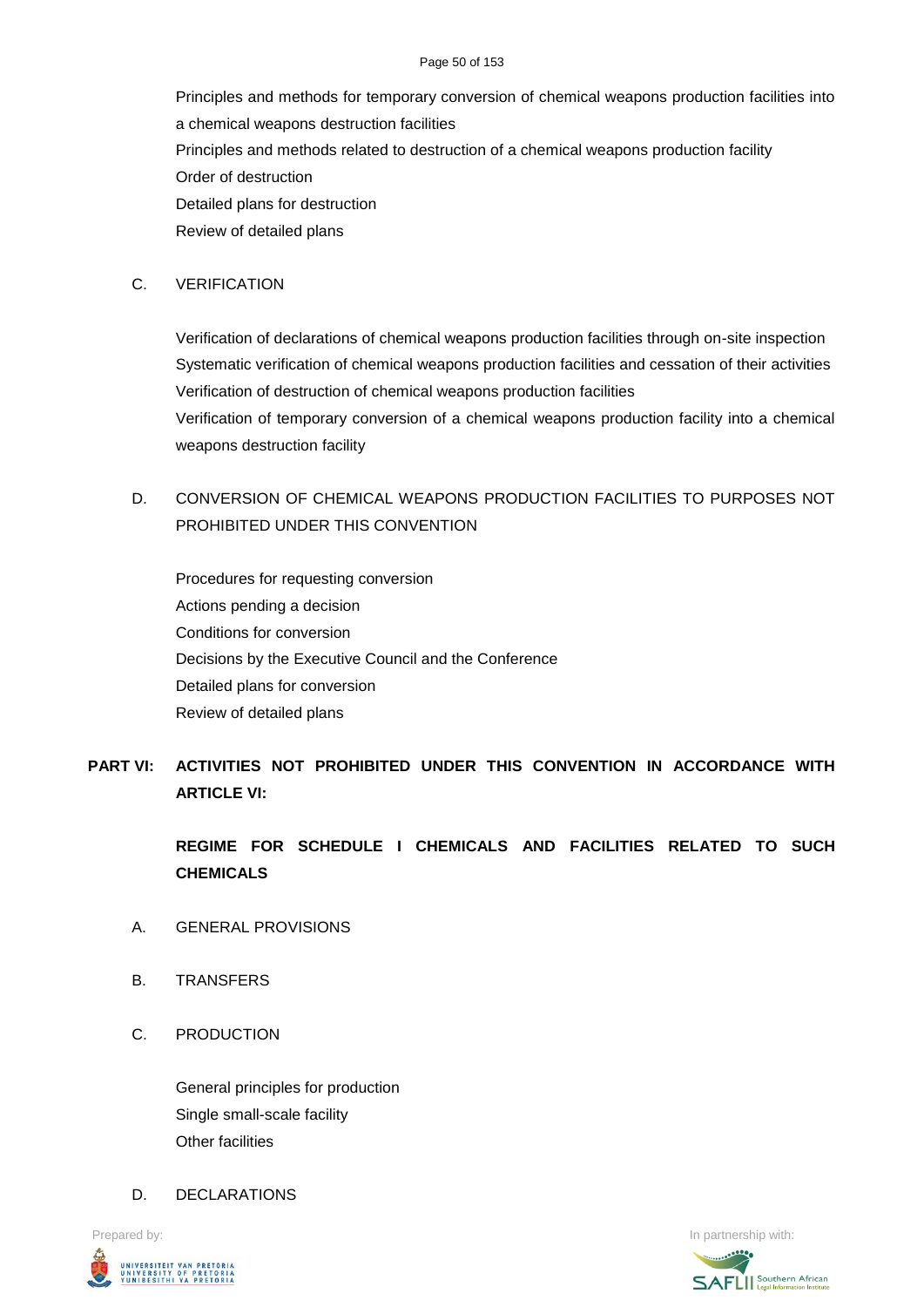Single small-scale facility Other facilities referred to in paragraphs 10 and 11

E. VERIFICATION

Single small-scale facility Other facilities referred to in paragraphs 10 and 11

**PART VII: ACTIVITIES NOT PROHIBITED UNDER THIS CONVENTION IN ACCORDANCE NTH ARTICLE VI:**

# **REGIME FOR SCHEDULE 2 CHEMICALS AND FACILITIES RELATED TO SUCH CHEMICALS**

#### A. DECLARATIONS

Declarations of aggregate national data Declarations of plant sites producing, processing or consuming Schedule 2 chemicals Declarations on past production of Schedule 2 chemicals for chemical weapons purposes Information to States Parties

#### B. VERIFICATION

**General** Inspection aims Initial inspections Inspections Inspection procedures Notification of inspection

- C. TRANSFERS TO STATES NOT PARTY TO THIS CONVENTION
- **PART VIII: ACTIVITIES NOT PROHIBITED UNDER THIS CONVENTION IN ACCORDANCE WITH ARTICLE VI:**

**REGIME FOR SCHEDULE 3 CHEMICALS AND FACILITIES RELATED TO SUCH CHEMICALS**

A. DECLARATIONS

Declarations of aggregate national data

Prepared by: **In partnership with:**  $\blacksquare$  **In partnership with:**  $\blacksquare$  **In partnership with:**  $\blacksquare$ UNIVERSITEIT VAN PRETORIA<br>UNIVERSITY OF PRETORIA<br>YUNIBESITHI YA PRETORIA

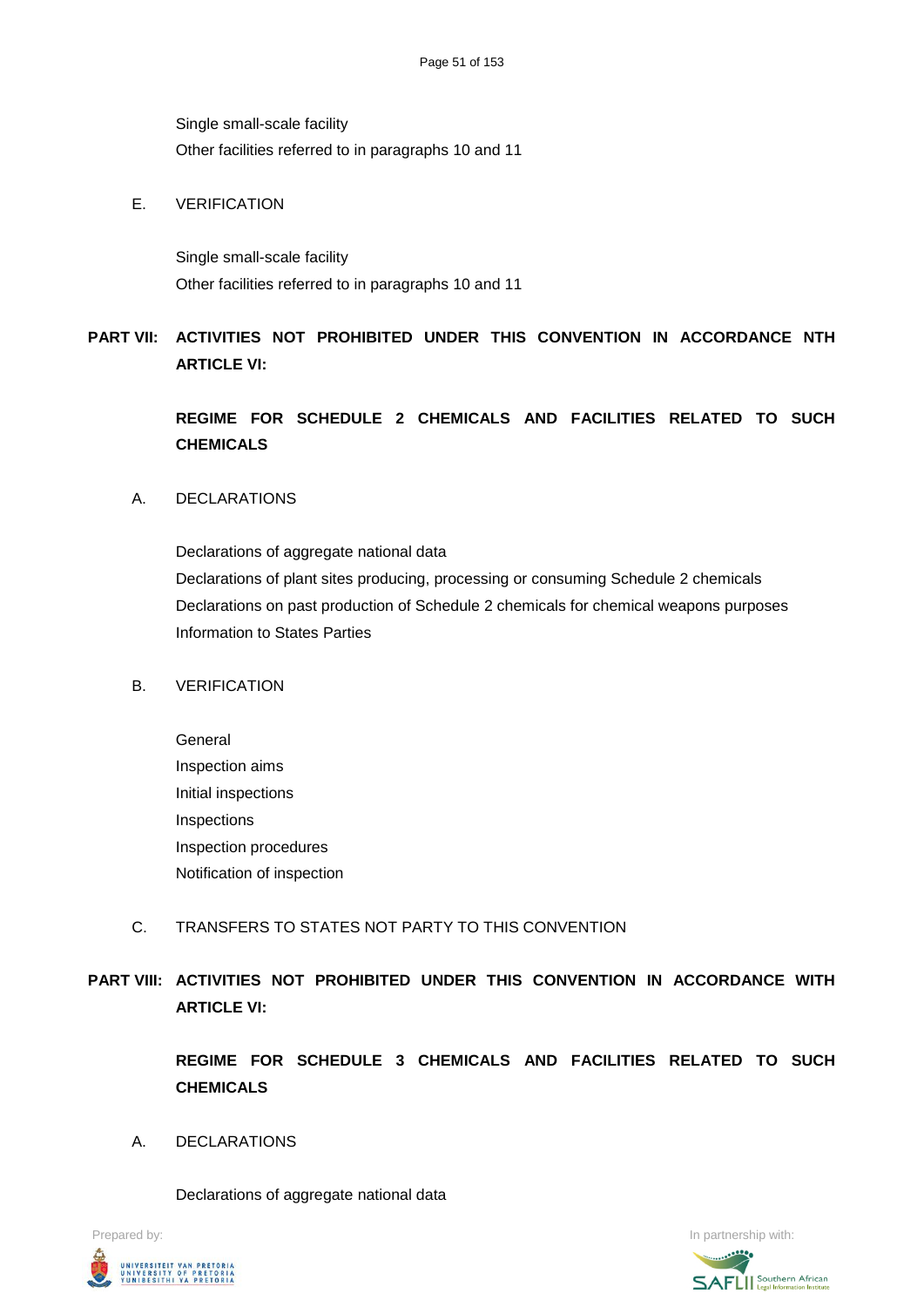#### Page 52 of 153

Declarations of plant sites producing Schedule 3 chemicals Declarations on past production of Schedule 3 chemicals for chemical weapons purposes Information to States Parties

B. VERIFICATION

General Inspection aims Inspection procedures Notification of inspection

#### C. TRANSFERS TO STATES NOT PARTY TO THIS CONVENTION

# **PART IX: ACTIVITIES NOT PROHIBITED UNDER THIS CONVENTION IN ACCORDANCE NTH ARTICLE VI:**

#### **REGIME FOR OTHER CHEMICAL PRODUCTION FACILITIES**

#### A. DECLARATIONS

List of other chemical production facilities Assistance by the Technical Secretariat Information to States Parties

## B. VERIFICATION

General Inspection aims Inspection procedures Notification of inspection

## C. IMPLEMENTATION AND REVIEW OF SECTION B

Implementation Review

## **PART X: CHALLENGE INSPECTIONS PURSUANT TO ARTICLE IX**

## A. DESIGNATION AND SELECTION OF INSPECTORS AND INSPECTION ASSISTANTS

B. PRE-INSPECTION ACTIVITIES

Prepared by: **In partnership with:**  $\blacksquare$  **In partnership with:**  $\blacksquare$  **In partnership with:**  $\blacksquare$ UNIVERSITEIT VAN PRETORIA<br>UNIVERSITY OF PRETORIA<br><u>YUNIBESITHI YA PRETORIA</u>

**SAFLI** Southern African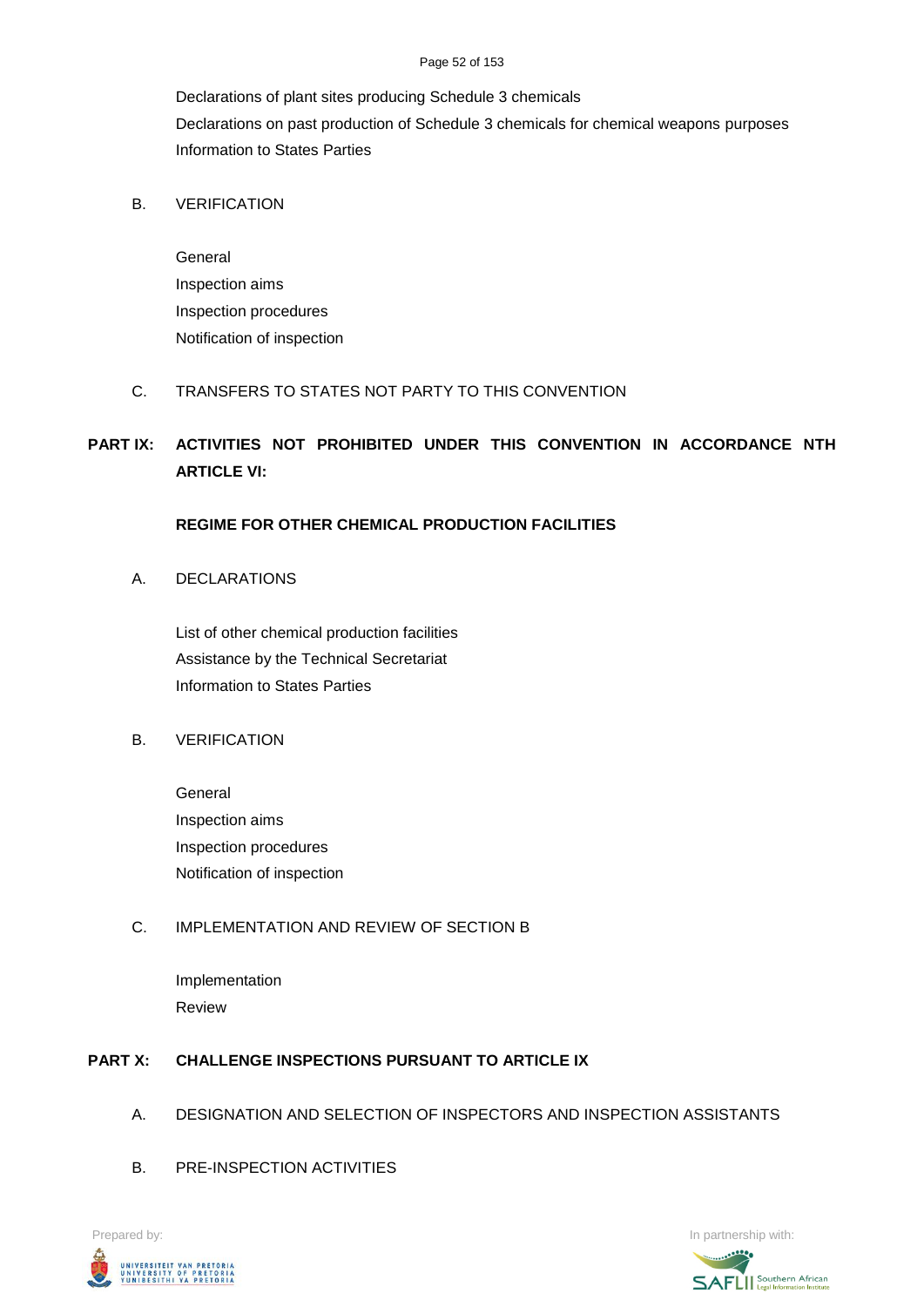**Notification** Entry into the territory of the inspected State Party or the Host State Alternative determination of final perimeter Verification of location Securing the site, exit monitoring Pre-inspection briefing and inspection plan Perimeter activities

#### C. CONDUCT OF INSPECTIONS

General rules Managed access **Observer** Duration of inspection

#### D. POST-INSPECTION ACTIVITIES

Departure Reports

#### **PART XI: INVESTIGATIONS IN CASES OF ALLEGED USE OF CHEMICAL WEAPONS**

A. GENERAL

## B. PRE-INSPECTION ACTIVITIES

Request for an investigation Notification Assignment of inspection team Dispatch of inspection team **Briefings** 

#### C. CONDUCT OF INSPECTIONS

Access Sampling Extension of inspection site Extension of inspection duration Interviews

D. REPORTS



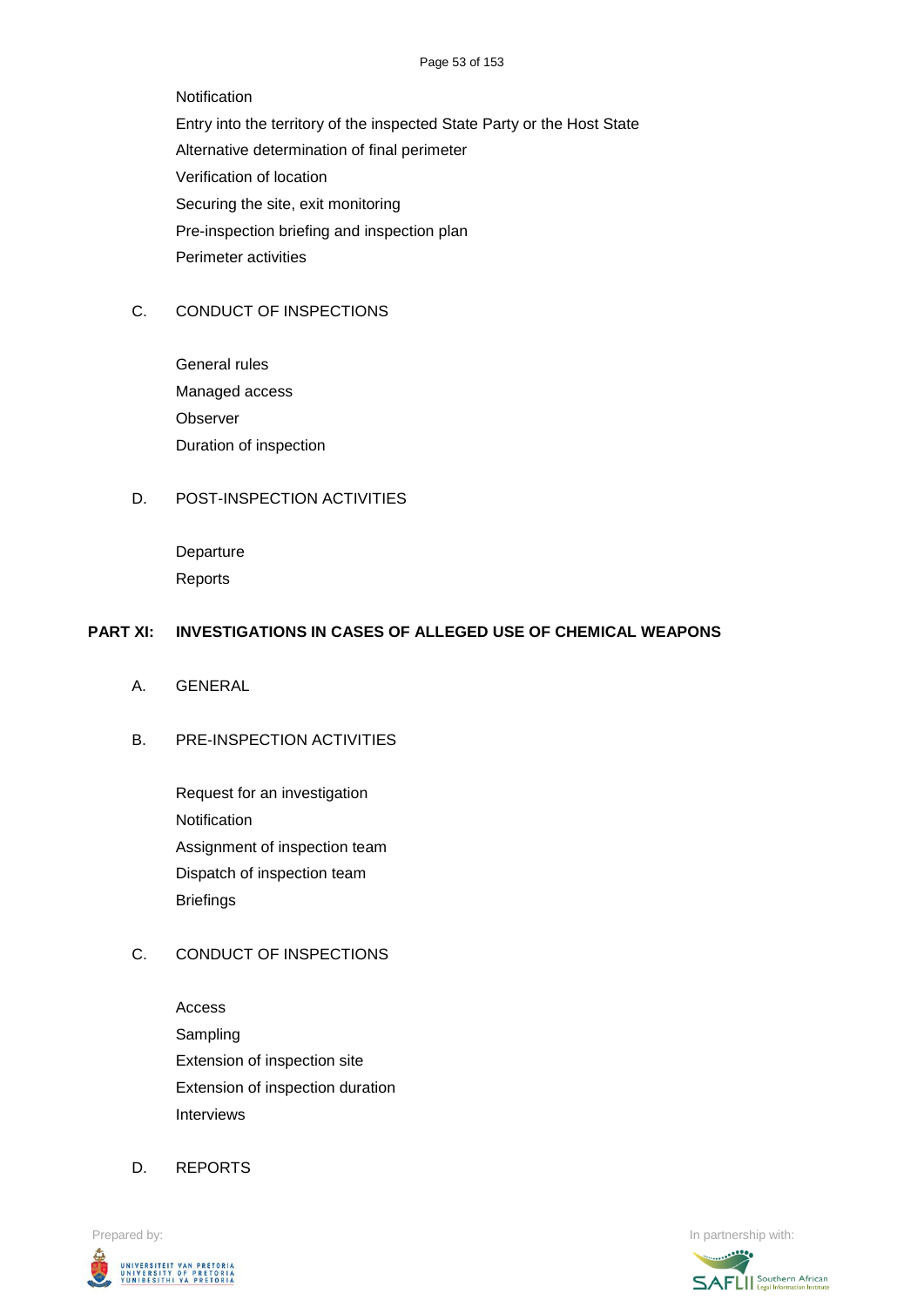# Procedures **Contents**

#### E. STATES NOT PARTY TO THIS CONVENTION

#### **PART I**

#### **DEFINITIONS**

- 1 **"Approved Equipment"** means the devices and instruments necessary for the performance of the inspection team's duties that have been certified by the Technical Secretariat in accordance with regulations prepared by the Technical Secretariat pursuant to Part II, paragraph 27 of this Annex. Such equipment may also refer to the administrative supplies or recording materials that would be used by the inspection team.
- 2. **"Building"** as referred to in the definition of chemical weapons production facility in Article II comprises specialized buildings and standard buildings.
	- (a) **"Specialized Building"** means:
		- (i) Any building, including underground structures, containing specialized equipment in a production or filling configuration;
		- (ii) Any building, including underground structures, which has distinctive features which distinguish it from buildings normally used for chemical production or filling activities not prohibited under this Convention.
	- (b) **"Standard Building"** means any building, including underground structures, constructed to prevailing industry standards for facilities not producing any chemical specified in Article II, paragraph 8 (a) (i), or corrosive chemicals.
- 3. **"Challenge Inspection"** means the inspection of any facility or location in the territory or in any other place under the jurisdiction or control of a State Party requested by another State Party pursuant to Article IX, paragraphs 8 to 25.
- 4. **"Discrete Organic Chemical"** means any chemical belonging to the class of chemical compounds consisting of all compounds of carbon except for its oxides, sulfides and metal carbonates, identifiable by chemical name, by structural formula, if known, and by Chemical Abstracts Service registry number, if assigned.
- 5. **"Equipment"** as referred to in the definition of chemical weapons production facility in Article II comprises specialized equipment and standard equipment.

UNIVERSITEIT VAN PRETORIA<br>UNIVERSITY OF PRETORIA<br>YUNIBESITHI YA PRETORIA

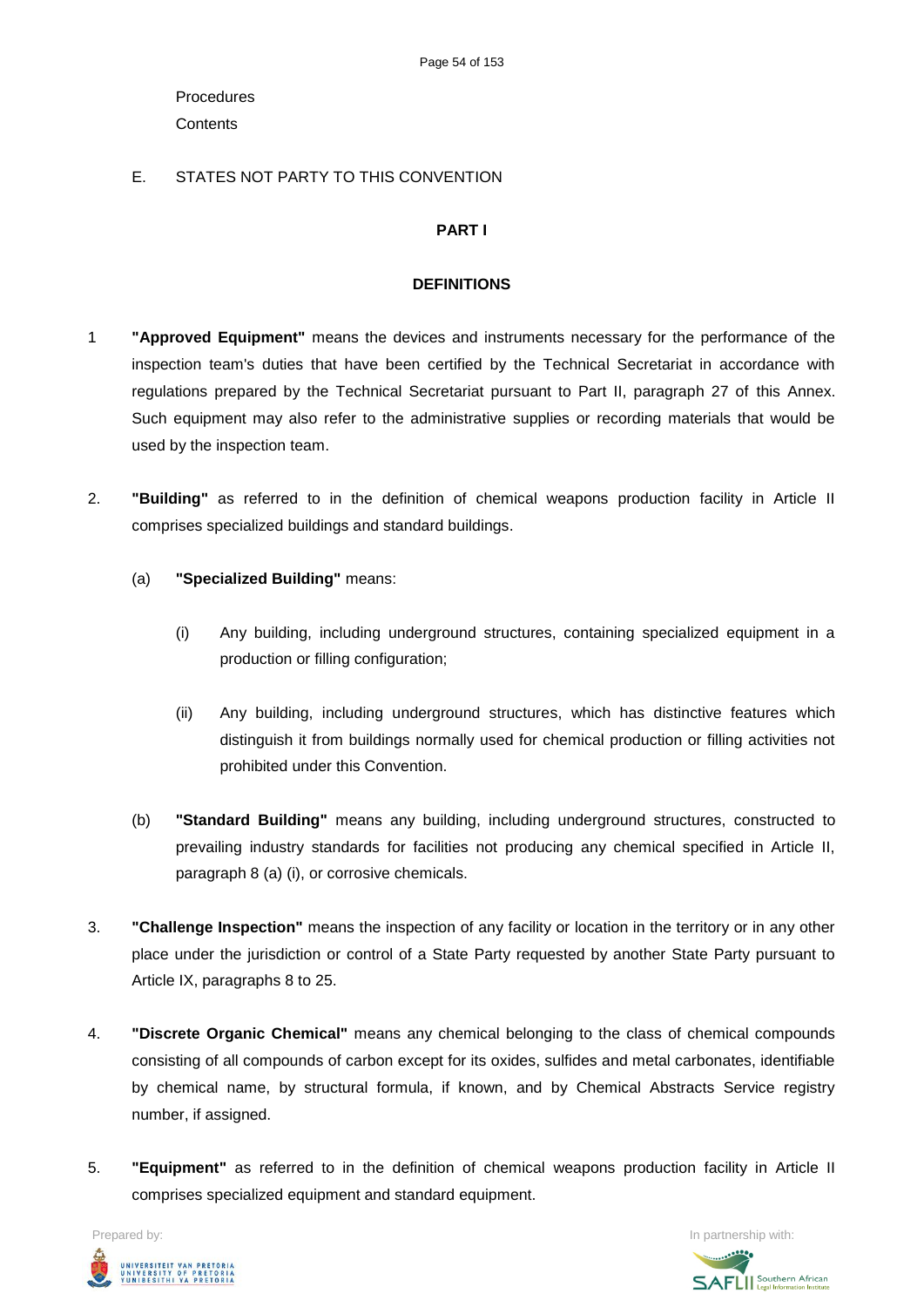#### (a) **"Specialized Equipment"** means:

- (i) The main production train, including any reactor or equipment for product synthesis, separation or purification, any equipment used directly for heat transfer in the final technological stage, such as in reactors or in product separation, as well as any other equipment which has been in contact with any chemical specified in Article II, paragraph 8 (a) (i), or would be in contact with such a chemical if the facility were operated;
- (ii) Any chemical weapon filling machines;
- (iii) Any other equipment specially designed, built or installed for the operation of the facility as a chemical weapons production facility, as distinct from a facility constructed according to prevailing commercial industry standards for facilities not producing any chemical specified in Article II, paragraph 8 (a) (i), or corrosive chemicals, such as: equipment made of high-nickel alloys or other special corrosion-resistant material; special equipment for waste control, waste treatment, air filtering, or solvent recovery; special containment enclosures and safety shields; non-standard laboratory equipment used to analyse toxic chemicals for chemical weapons purposes; custom-designed process control panels; or dedicated spares for specialized equipment.
- (b) **"Standard Equipment"** means:
	- (i) Production equipment which is generally used in the chemical industry and is not included in the types of specialized equipment;
	- (ii) Other equipment commonly used in the chemical industry, such as: fire-fighting equipment; guard and security/safety surveillance equipment; medical facilities, laboratory facilities; or communications equipment.
- 6. **"Facility"** in the context of Article VI means any of the industrial sites as defined below ("plant site", "plant" and "unit").
	- (a) **"Plant Site"** (Works, Factory) means the local integration of one or more plants, with any intermediate administrative levels, which are under one operational control, and includes common infrastructure, such as:
		- (i) Administration and other offices;
		- (ii) Repair and maintenance shops;
		- (iii) Medical centre;

.<br>UNIVERSITEIT VAN PRETORIA<br>YUNIBESITHI YA PRETORIA

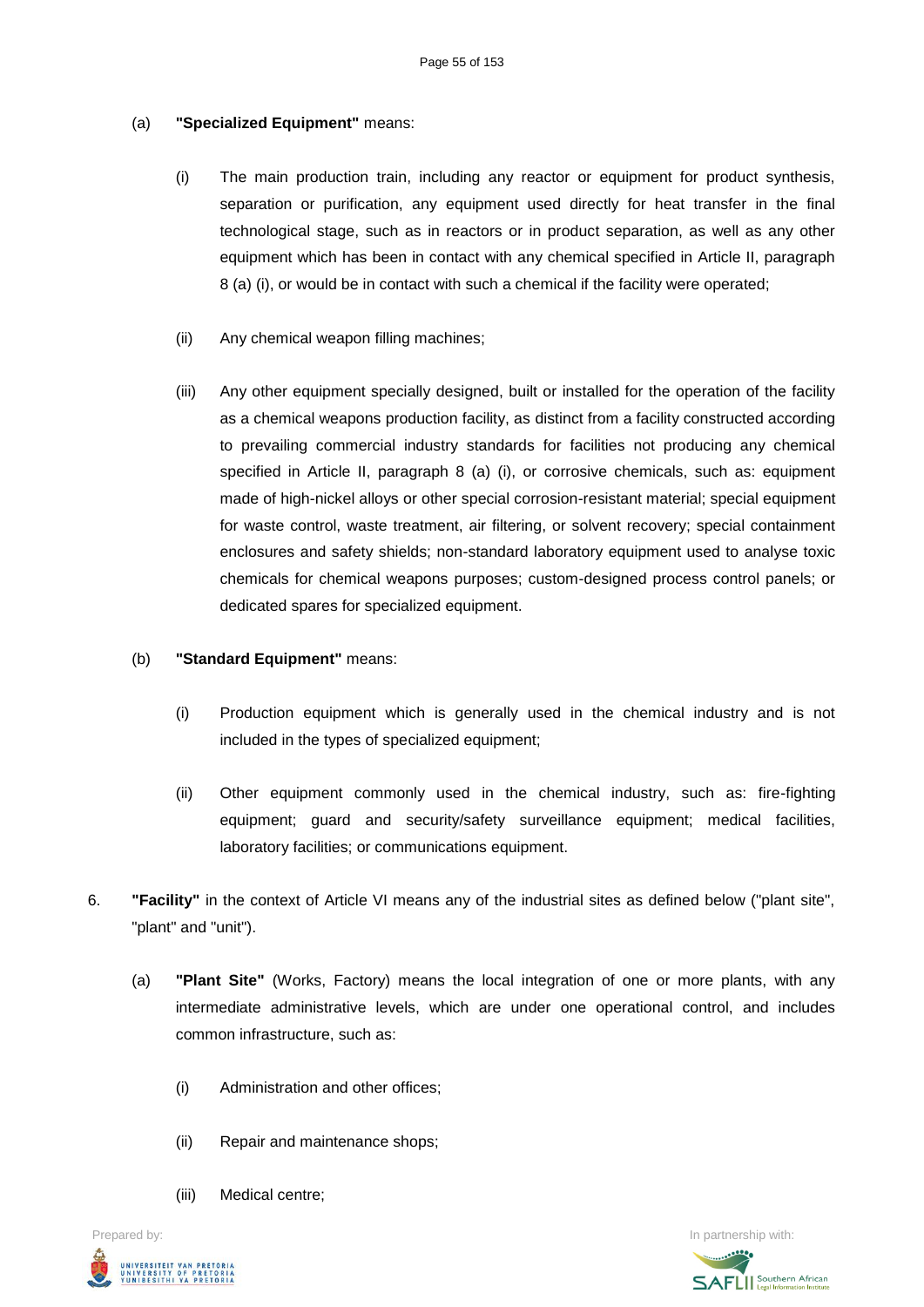- (iv) Utilities;
- (v) Central analytical laboratory;
- (vi) Research and development laboratories;
- (vii) Central effluent and waste treatment area; and
- (viii) Warehouse storage.
- (b) **"Plant"** (Production facility, Workshop) means a relatively self-contained area, structure or building containing one or more units with auxiliary and associated infrastructure, such as:
	- (i) Small administrative section;
	- (ii) Storage/handling areas for feedstock and products;
	- (iii) Effluent/waste handling/treatment area;
	- (iv) Control/analytical laboratory;
	- (v) First aid service/related medical section; and
	- (vi) Records associated with the movement into, around and from the site, of declared chemicals and their feedstock or product chemicals formed from them, as appropriate.
- (c) **"Unit"** (Production unit, Process unit) means the combination of those items of equipment, including vessels and vessel set up, necessary for the production, processing or consumption of a chemical.
- 7. **"Facility Agreement"** means an agreement or arrangement between a State Party and the Organization relating to a specific facility subject to on-site verification pursuant to Articles IV, V and VI.
- 8. **"Host State"** means the State on whose territory lie facilities or areas of another State, Party to this Convention, which are subject to inspection under this Convention.
- 9. **"in-Country Escort"** means individuals specified by the inspected State Party and, if appropriate, by the Host State, if they so wish, to accompany and assist the inspection team during the in-country period.



**SAFLI** Southern African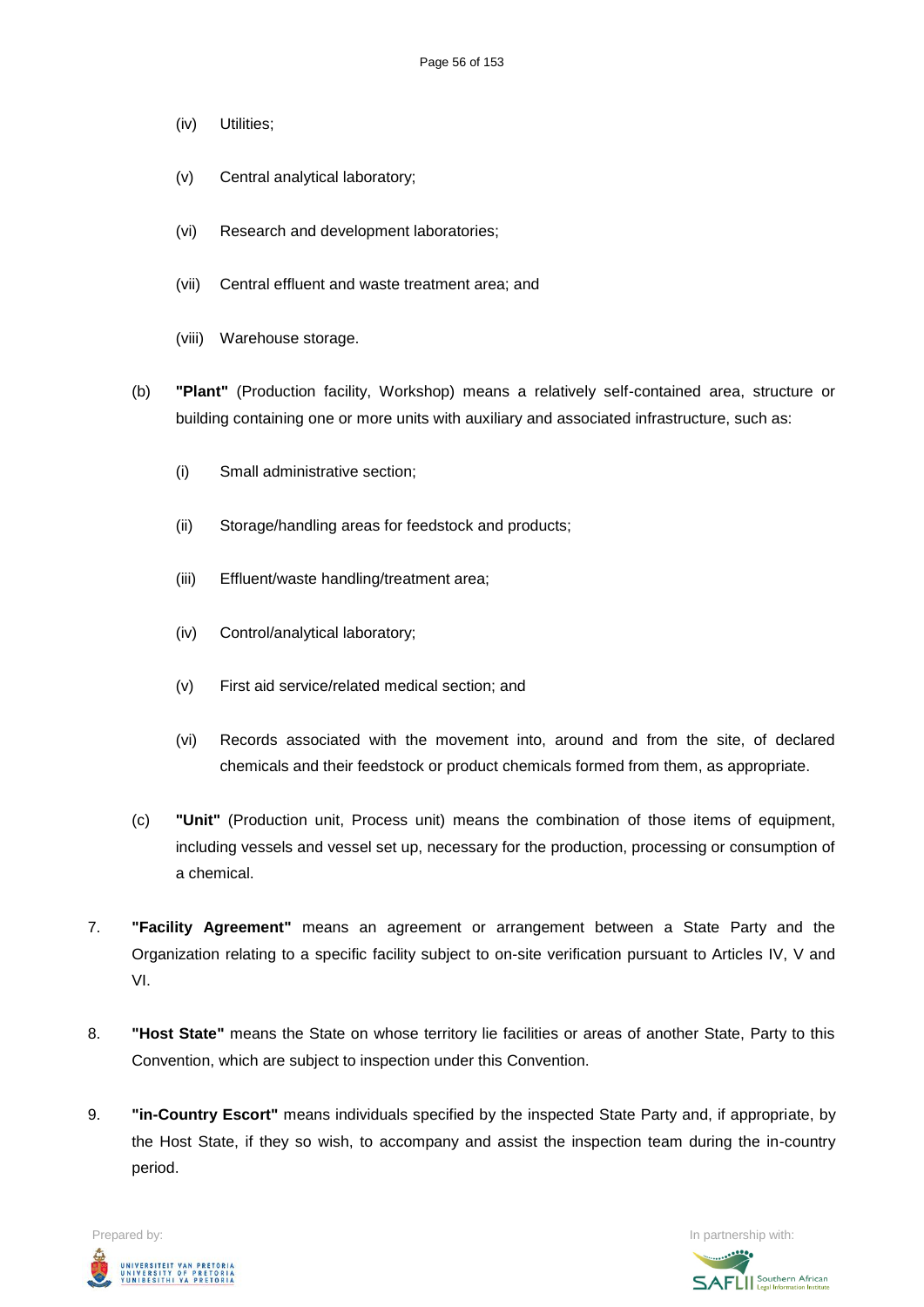- 10. **"in-Country Period"** means the period from the arrival of the inspection team at a point of entry until its departure from the State at a point of entry.
- 11. **"Initial Inspection"** means the first on-site inspection of facilities to verify declarations submitted pursuant to Articles III, IV, V and VI and this Annex.
- 12. **"Inspected State Party"** means the State Party on whose territory or in any other place under its jurisdiction or control an inspection pursuant to this Convention takes place, or the State Party whose facility or area on the territory of a Host State is subject to such an inspection; it does not, however, include the State Party specified in Part II, paragraph 21 of this Annex.
- 13. **"Inspection Assistant"** means an individual designated by the Technical Secretariat as set forth in Part II, Section A, of this Annex to assist inspectors in an inspection or visit, such as medical, security and administrative personnel and interpreters.
- 14. **"Inspection Mandate"** means the instructions issued by the Director-General to the inspection team for the conduct of a particular inspection.
- 15. **"Inspection Manual"** means the compilation of additional procedures for the conduct of inspections developed by the Technical Secretariat.
- 16. **"Inspection Site"** means any facility or area at which an inspection is carried out and which is specifically defined in the respective facility agreement or inspection request or mandate or inspection request as expanded by the alternative or final perimeter.
- 17. **"Inspection Team"** means the group of inspectors and inspection assistants assigned by the Director-General to conduct a particular inspection.
- 18. **"Inspector"** means an individual designated by the Technical Secretariat according to the procedures as set forth in Part II, Section A, of this Annex, to carry out an inspection or visit in accordance with this Convention.
- 19. **"Model Agreement"** means a document specifying the general form and content for an agreement concluded between a State Party and the Organization for fulfilling the verification provisions specified in this Annex.
- 20. **"Observer"** means a representative of a requesting State Party or a third State Party to observe a challenge inspection.
- 21. **"Perimeter"** in case of challenge inspection means the external boundary of the inspection site, defined by either geographic coordinates or description on a map.



**SAFLI** Southern African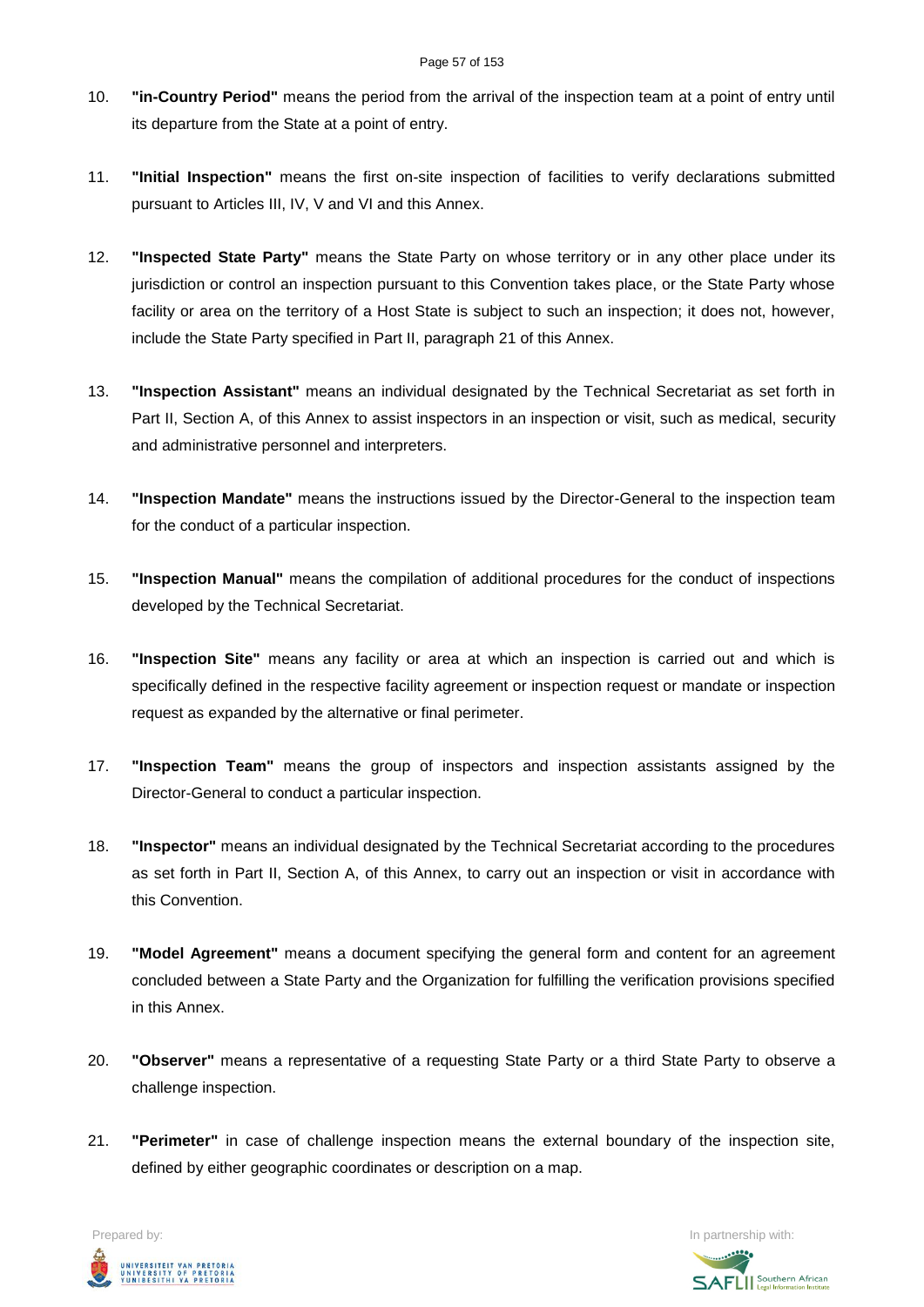- (a) **"Requested Perimeter"** means the inspection site perimeter as specified in conformity with Part X, paragraph 8, of this Annex;
- (b) **"Alternative Perimeter"** means the inspection site perimeter as specified, alternatively to the requested perimeter, by the inspected State Party; it shall conform to the requirements specified in Part X, paragraph 17, of this Annex;
- (c) **"Final Perimeter"** means the final inspection site perimeter as agreed in negotiations between the inspection team and the inspected State Party, in accordance with Part X, paragraphs 16 to 21, of this Annex;
- (d) **"Declared Perimeter"** means the external boundary of the facility declared pursuant to Articles III, IV, V and VI.
- 22. **"Period of Inspection"**, for the purposes of Article IX, means the period of time from provision of access to the inspection team to the inspection site until its departure from the inspection site, exclusive of time spent on briefings before and after the verification activities.
- 23. **"Period of Inspection"**, for the purposes of Articles IV, V and VI, means the period of time from arrival of the inspection team at the inspection site until its departure from the inspection site, exclusive of time spent on briefings before and after the verification activities.
- 24. **"Point of Entry"/"Point of Exit"** means a location designated for the in-country arrival of inspection teams for inspections pursuant to this Convention or for their departure after completion of their mission.
- 25. **"Requesting State Party"** means a State Party which has requested a challenge inspection pursuant to Article IX
- 26. **"Tonne"** means metric ton, i.e. 1,000 kg.

## **PART II**

## **GENERAL RULES OF VERIFICATION**

## **A. DESIGNATION OF INSPECTORS AND INSPECTION ASSISTANTS**

1. Not later than 30 days after entry into force of this Convention the Technical Secretariat shall communicate, in writing, to all States Parties the names, nationalities and ranks of the inspectors and inspection assistants proposed for designation, as well as a description of their qualifications and professional experiences.



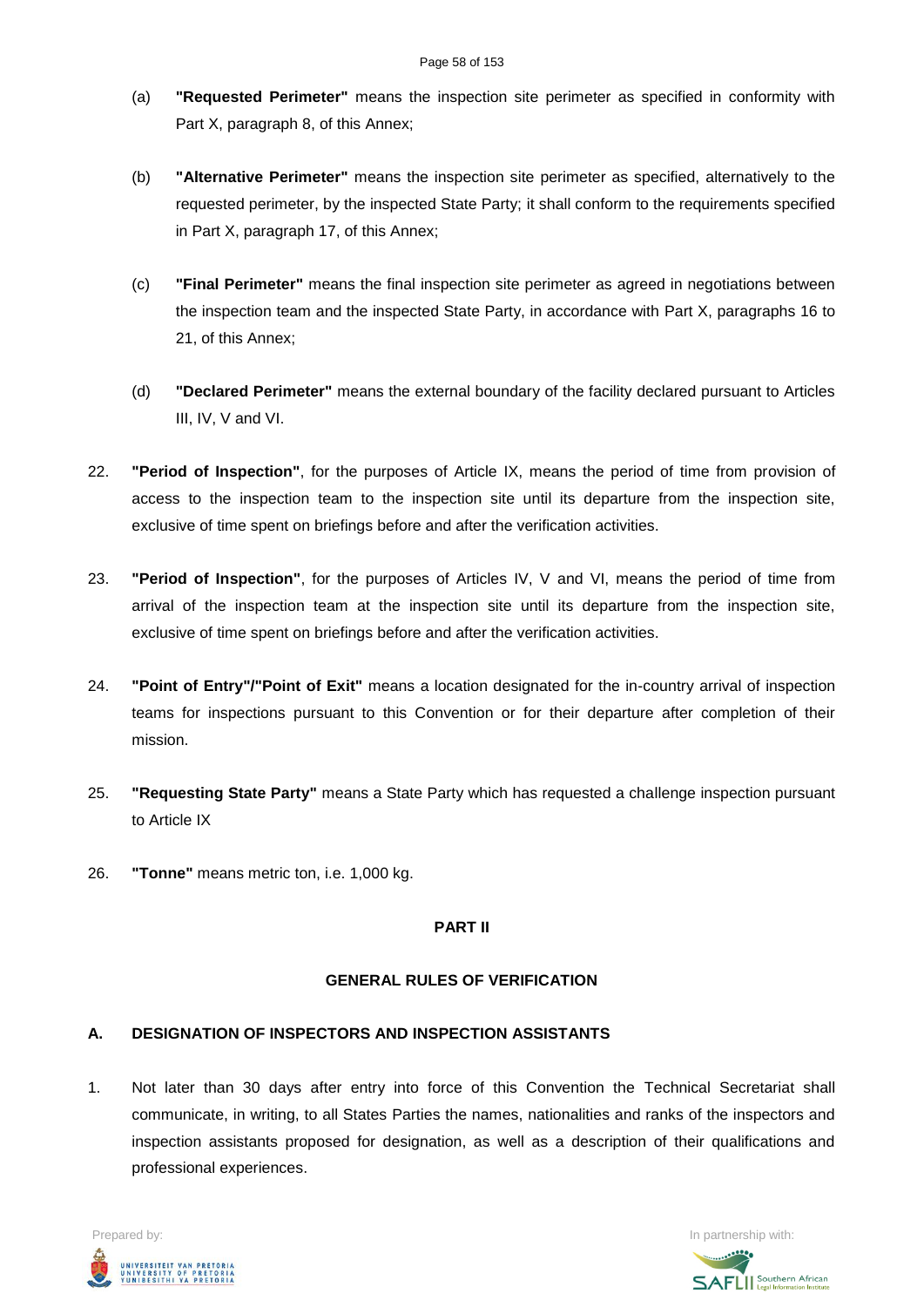2. Each State Party shall immediately acknowledge receipt of the list of inspectors and inspection assistants, proposed for designation communicated to it. The State Party shall inform the Technical Secretariat in writing of its acceptance of each inspector and inspection assistant, not later than 30 days after acknowledgement of receipt of the list. Any inspector and inspection assistant included in this list shall be regarded as designated unless a State Party, not later than 30 days after acknowledgement of receipt of the list, declares its non-acceptance in writing. The State Party may include the reason for the objection.

In the case of non-acceptance, the proposed inspector or inspection assistant shall not undertake or participate in verification activities on the territory or in any other place under the jurisdiction or control of the State Party which has declared its non-acceptance. The Technical Secretariat shall, as necessary, submit further proposals in addition to the original list.

- 3. Verification activities under this Convention shall only be performed by designated inspectors and inspection assistants.
- 4. Subject to the provisions of paragraph 5, a State Party has the right at any time to object to an inspector or inspection assistant who has already been designated. It shall notify the Technical Secretariat of its objection in writing and may include the reason for the objection. Such objection shall come into effect 30 days after receipt by the Technical Secretariat. The Technical Secretariat shall immediately inform the State Party concerned of the withdrawal of the designation of the inspector or inspection assistant.
- 5. A State Party that has been notified of an inspection shall not seek to have removed from the inspection team for that inspection any of the designated inspectors or inspection assistants named in the inspection team list.
- 6. The number of inspectors or inspection assistants accepted by and designated to a State Party must be sufficient to allow for availability and rotation of appropriate numbers of inspectors and inspection assistants.
- 7. If, in the opinion of the Director-General, the non-acceptance of proposed inspectors or inspection assistants impedes the designation of a sufficient number of inspectors or inspection assistants or otherwise hampers the effective fulfilment of the tasks of the Technical Secretariat, the Director-General shall refer the issue to the Executive Council.
- 8. Whenever amendments to the above-mentioned lists of inspectors and inspection assistants are necessary or requested, replacement inspectors and inspection assistants shall be designated in the same manner as set forth with respect to the initial list.



**SAFLI** Southern African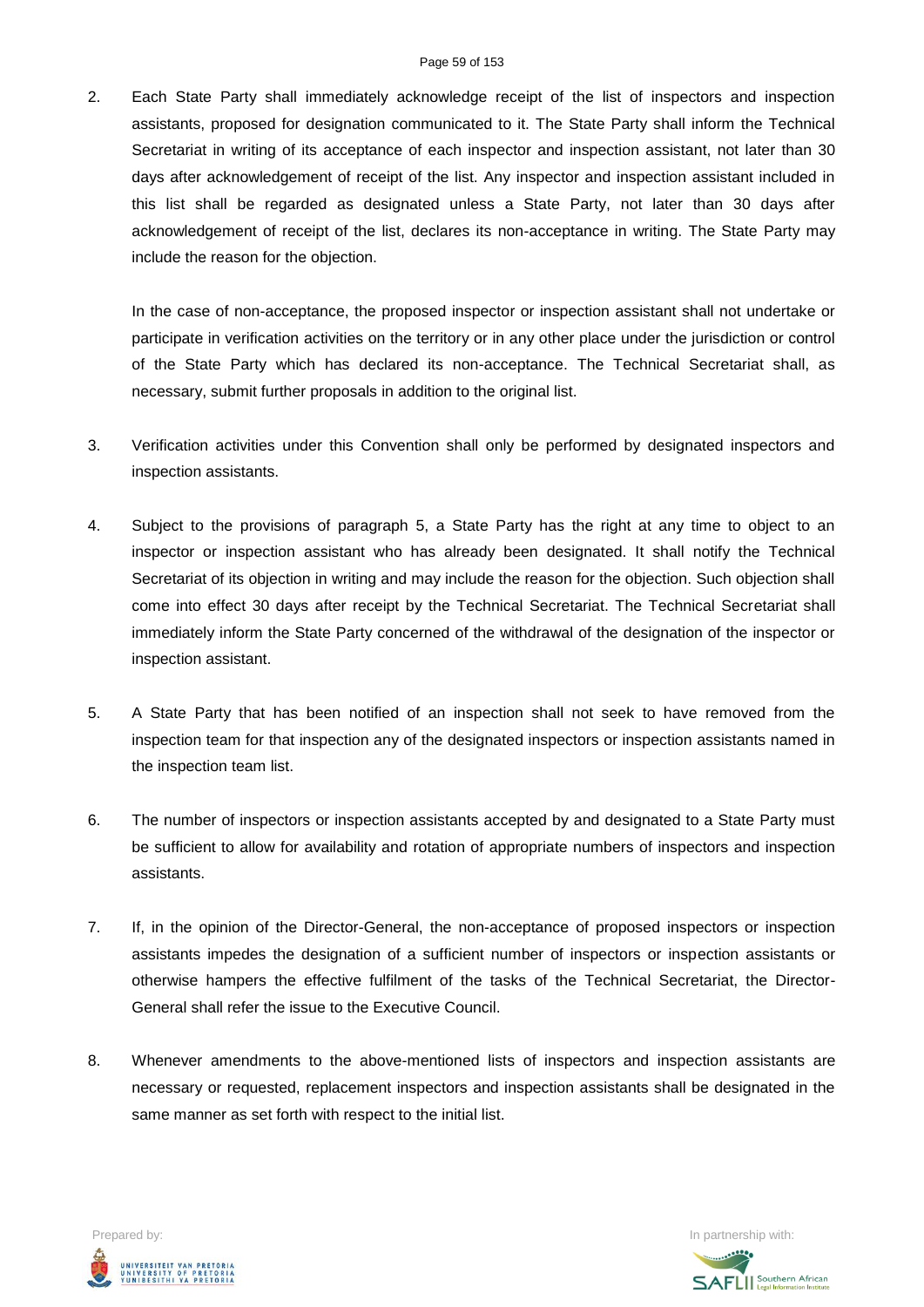9. The members of the inspection team carrying out an inspection of a facility of a State Party located on the territory of another State Party shall be designated in accordance with the procedures set forth in this Annex as applied both to the inspected State Party and the Host State Party.

#### **B. PRIVILEGES AND IMMUNITIES**

- 10. Each State Party shall, not later than 30 days after acknowledgement of receipt of the list of inspectors and inspection assistants or of changes thereto, provide multiple entry/exit and/or transit visas and other such documents to enable each inspector or inspection assistant to enter and to remain on the territory of that State Party for the purpose of carrying out inspection activities. These documents shall be valid for at least two years after their provision to the Technical Secretariat.
- 11. To exercise their functions effectively, inspectors and inspection assistants shall be accorded privileges and immunities as set forth in subparagraphs (a) to (i). Privileges and immunities shall be granted to members of the inspection team for the sake of this Convention and not for the personal benefit of the individuals themselves. Such privileges and immunities shall be accorded to them for the entire period between arrival on and departure from the territory of the inspected State Party or Host State, and thereafter with respect to acts previously performed in the exercise of their official functions.
	- (a) The members of the inspection team shall be accorded the inviolability enjoyed by diplomatic agents pursuant to Article 29 of the Vienna Convention on Diplomatic Relations of 18 April 1961.
	- (b) The living quarters and office premises occupied by the inspection team carrying out inspection activities pursuant to this Convention shall be accorded the inviolability and protection accorded to the premises of diplomatic agents pursuant to Article 30, paragraph 1, of the Vienna Convention on Diplomatic Relations.
	- (c) The papers and correspondence, including records, of the inspection team shall enjoy the inviolability accorded to all papers and correspondence of diplomatic agents pursuant to Article 30, paragraph 2, of the Vienna Convention on Diplomatic Relations. The inspection team shall have the right to use codes for their communications with the Technical Secretariat.
	- (d) Samples and approved equipment carried by members of the inspection team shall be inviolable subject to provisions contained in this Convention and exempt from all customs duties. Hazardous samples shall be transported in accordance with relevant regulations.
	- (e) The members of the inspection team shall be accorded the immunities accorded to diplomatic agents pursuant to Article 31, paragraphs 1, 2 and 3, of the Vienna Convention on Diplomatic Relations.



**SAFLI** Southern African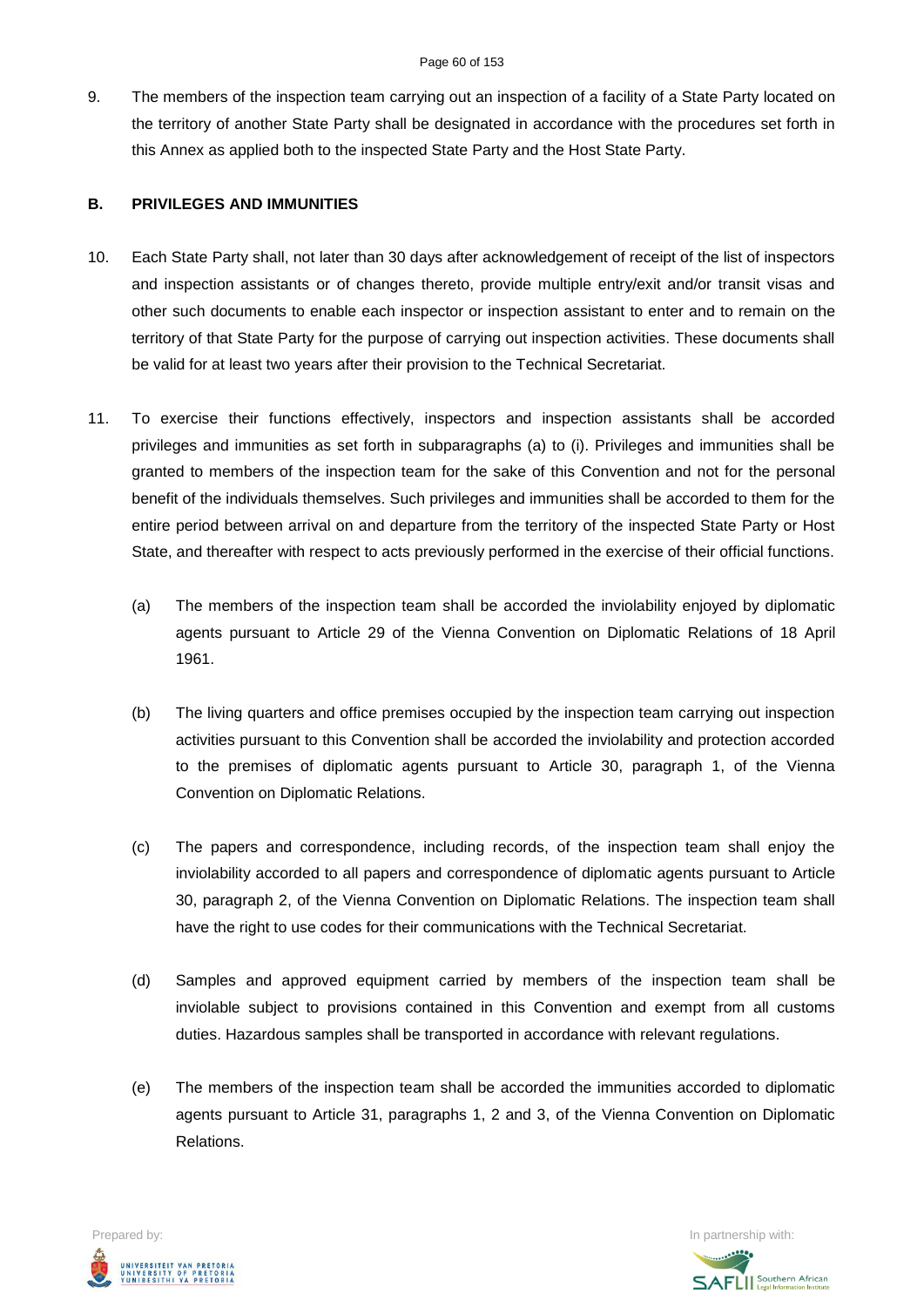#### Page 61 of 153

- (f) The members of the inspection team carrying out prescribed activities pursuant to this Convention shall be accorded the exemption from dues and taxes accorded to diplomatic agents pursuant to Article 34 of the Vienna Convention on Diplomatic Relations.
- (g) The members of the inspection team shall be permitted to bring into the territory of the inspected State Party or Host State Party, without payment of any customs duties or related charges, articles for personal use, with the exception of articles the import or export of which is prohibited by law or controlled by quarantine regulations.
- (h) The members of the inspection team shall be accorded the same currency and exchange facilities as are accorded to representatives of foreign Governments on temporary official missions.
- (i) The members of the inspection team shall not engage in any professional or commercial activity for personal profit on the territory of the inspected State Party or the Host State.
- 12. When transiting the territory of non-inspected States Parties, the members of the inspection team shall be accorded the privileges and immunities enjoyed by diplomatic agents pursuant to Article 40, paragraph 1, of the Vienna Convention on Diplomatic Relations. Papers and correspondence, including records, and samples and approved equipment, carried by them, shall be accorded the privileges and immunities set forth in paragraph 11 (c) and (d).
- 13. Without prejudice to their privileges and immunities the members of the inspection team shall be obliged to respect the laws and regulations of the inspected State Party or Host State and, to the extent that is consistent with the inspection mandate, shall be obliged not to interfere in the internal affairs of that State. If the inspected State Party or Host State Party considers that there has been an abuse of privileges and immunities specified in this Annex, consultations shall be held between the State Party and the Director-General to determine whether such an abuse has occurred and, if so determined, to prevent a repetition of such an abuse.
- 14. The immunity from jurisdiction of members of the inspection team may be waived by the Director-General in those cases when the Director-General is of the opinion that immunity would impede the course of justice and that it can be waived without prejudice to the implementation of the provisions of this Convention. Waiver must always be express.
- 15. Observers shall be accorded the same privileges and immunities accorded to inspectors pursuant to this section, except for those accorded pursuant to paragraph 11 (d).

## **C. STANDING ARRANGEMENTS**

#### Points of entry



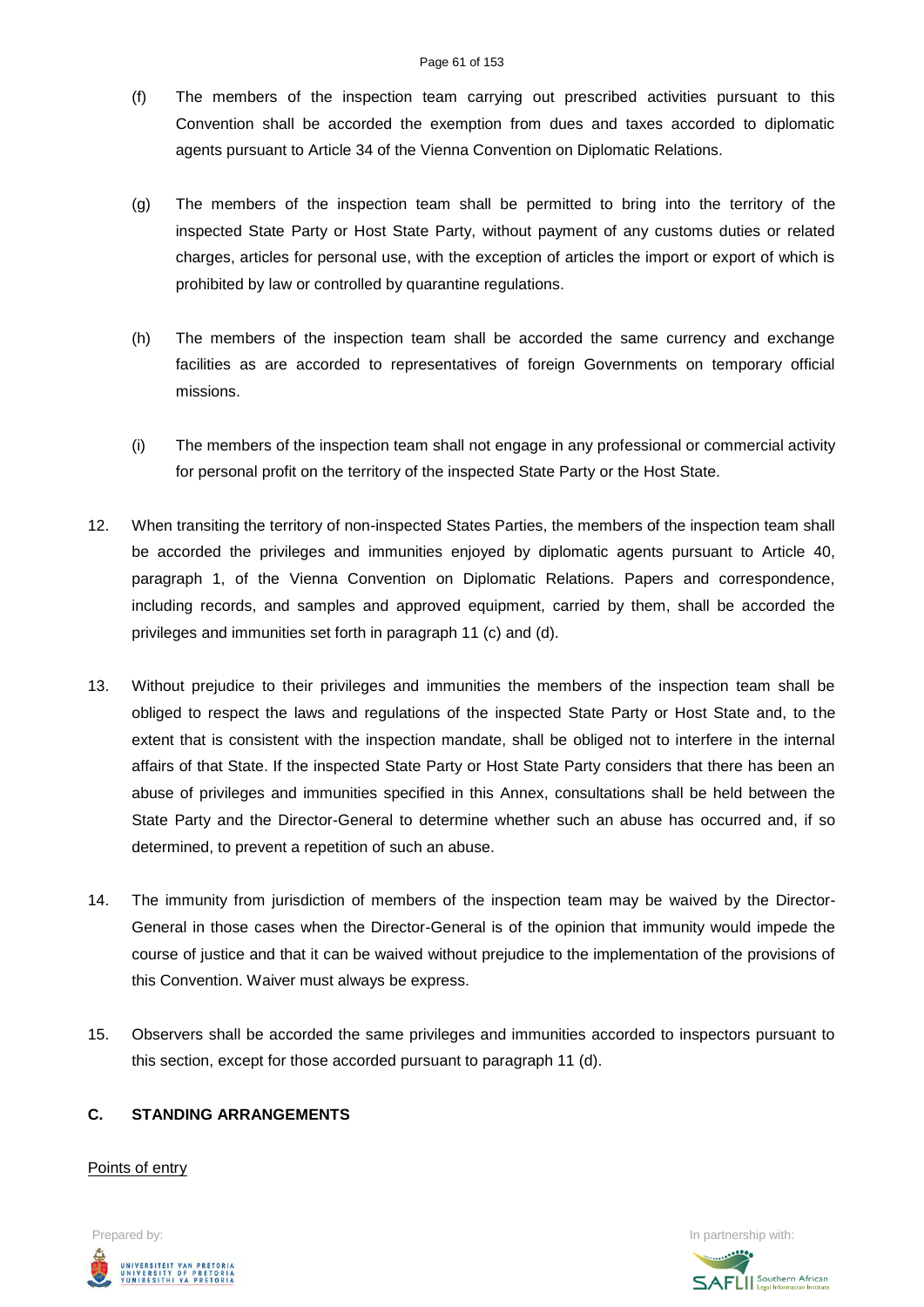- 16. Each State Party shall designate the points of entry and shall supply the required information to the Technical Secretariat not later than 30 days after this Convention enters into force for it. These points of entry shall be such that the inspection team can reach any inspection site from at least one point of entry within 12 hours. Locations of points of entry shall be provided to all States Parties by the Technical Secretariat.
- 17. Each State Party may change the points of entry by giving notice of such change to the Technical Secretariat. Changes shall become effective 30 days after the Technical Secretariat receives such notification to allow appropriate notification to all States Parties.
- 18. If the Technical Secretariat considers that there are insufficient points of entry for the timely conduct of inspections or that changes to the points of entry proposed by a State Party would hamper such timely conduct of inspections, it shall enter into consultations with the State Party concerned to resolve the problem.
- 19. In cases where facilities or areas of an inspected State Party are located on the territory of a Host State Party or where the access from the point of entry to the facilities or areas subject to inspection requires transit through the territory of another State Party, the inspected State Party shall exercise the rights and fulfil the obligations concerning such inspections in accordance with this Annex. The Host State Party shall facilitate the inspection of those facilities or areas and shall provide for the necessary support to enable the inspection team to carry out its tasks in a timely and effective manner. States Parties through whose territory transit is required to inspect facilities or areas of an inspected State Party shall facilitate such transit.
- 20. In cases where facilities or areas of an inspected State Party are located on the territory of a State not Party to this Convention, the inspected State Party shall take all necessary measures to ensure that inspections of those facilities or areas can be carried out in accordance with the provisions of this Annex. A State Party that has one or more facilities or areas on the territory of a State not Party to this Convention shall take all necessary measures to ensure acceptance by the Host State of inspectors and inspection assistants designated to that State Party. If an inspected State Party is unable to ensure access, it shall demonstrate that it took all necessary measures to ensure access.
- 21. In cases where the facilities or areas sought to be inspected are located on the territory of a State Party, but in a place under the jurisdiction or control of a State not Party to this Convention, the State Party shall take all necessary measures as would be required of an inspected State Party and a Host State Party to ensure that inspections of such facilities or areas can be carried out in accordance with the provisions of this Annex. If the State Party is unable to ensure access to those facilities or areas, it shall demonstrate that it took all necessary measures to ensure access. This paragraph shall not apply where the facilities or areas sought to be inspected are those of the State Party.

#### Arrangements for use of non-scheduled aircraft



**SAFLI** Southern African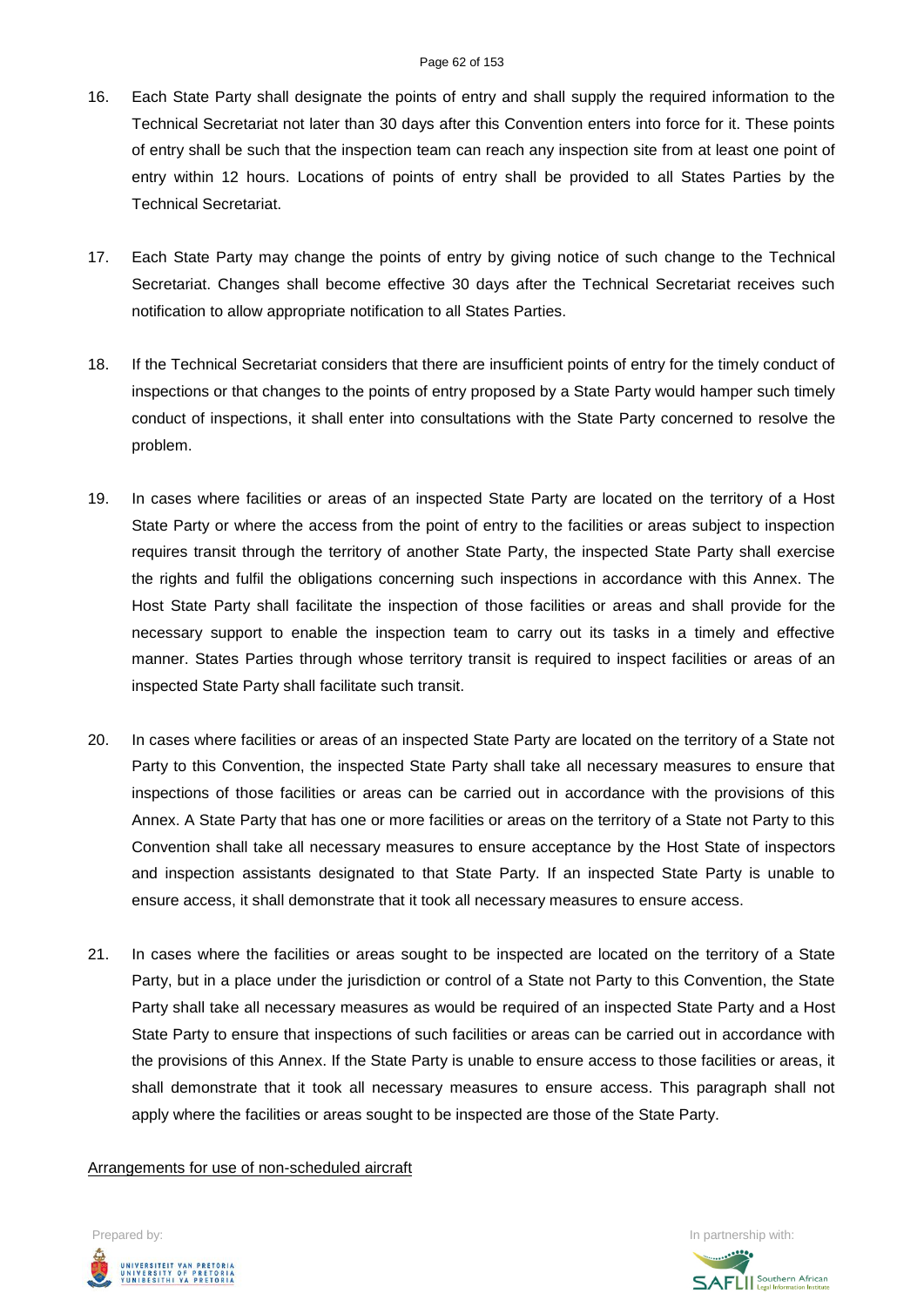- 22. For inspections pursuant to Article IX and for other inspections where timely travel is not feasible using scheduled commercial transport, an inspection team may need to utilize aircraft owned or chartered by the Technical Secretariat. Not later than 30 days after this Convention enters into force for it, each State Party shall inform the Technical Secretariat of the standing diplomatic clearance number for nonscheduled aircraft transporting inspection teams and equipment necessary for inspection into and out of the territory in which an inspection site is located. Aircraft routings to and from the designated point of entry shall be along established international airways that are agreed upon between the States Parties and the Technical Secretariat as the basis for such diplomatic clearance.
- 23. When a non-scheduled aircraft is used, the Technical Secretariat shall provide the inspected State Party with a flight plan, through the National Authority, for the aircraft's flight from the last airfield prior to entering the airspace of the State in which the inspection site is located to the point of entry, not less than six hours before the scheduled departure time from that airfield. Such a plan shall be filed in accordance with the procedures of the International Civil Aviation Organization applicable to civil aircraft. For its owned or chartered flights, the Technical Secretariat shall include in the remarks section of each flight plan the standing diplomatic clearance number and the appropriate notation identifying the aircraft as an inspection aircraft.
- 24. Not less than three hours before the scheduled departure of the inspection team from the last airfield prior to entering the airspace of the State in which the inspection is to take place, the inspected State Party or Host State Party shall ensure that the flight plan filed in accordance with paragraph 23 is approved so that the inspection team may arrive at the point of entry by the estimated arrival time.
- 25. The inspected State Party shall provide parking, security protection, servicing and fuel as required by the Technical Secretariat for the aircraft of the inspection team at the point of entry when such aircraft is owned or chartered by the Technical Secretariat. Such aircraft shall not be liable for landing fees, departure tax, and similar charges. The Technical Secretariat shall bear the cost of such fuel, security protection and servicing.

#### Administrative arrangements

26. The inspected State Party shall provide or arrange for the amenities necessary for the inspection team such as communication means, interpretation services to the extent necessary for the performance of interviewing and other tasks, transportation, working space, lodging, meals and medical care. In this regard, the inspected State Party shall be reimbursed by the Organization for such costs incurred by the inspection team.

#### Approved equipment

27. Subject to paragraph 29, there shall be no restriction by the inspected State Party on the inspection team bringing onto the inspection site such equipment, approved in accordance with paragraph 28, which the Technical Secretariat has determined to be necessary to fulfil the inspection requirements.



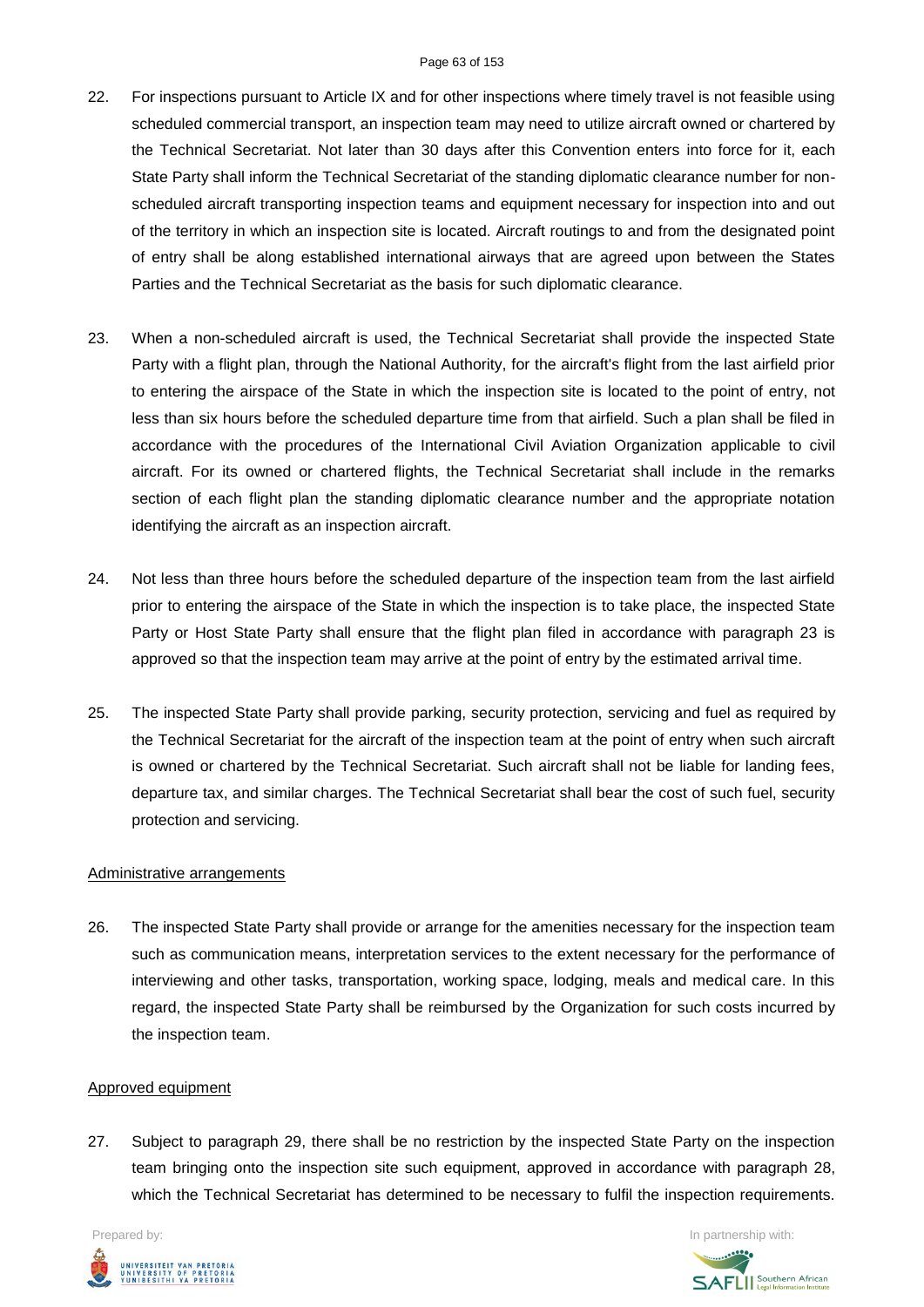#### Page 64 of 153

The Technical Secretariat shall prepare and, as appropriate, update a list of approved equipment, which may be needed for the purposes described above, and regulations governing such equipment which shall be in accordance with this Annex. In establishing the list of approved equipment and these regulations, the Technical Secretariat shall ensure that safety considerations for all the types of facilities at which such equipment is likely to be used, are taken fully into account. A list of approved equipment shall be considered and approved by the Conference pursuant to Article VIII, paragraph 21 (i).

- 28. The equipment shall be in the custody of the Technical Secretariat and be designated, calibrated and approved by the Technical Secretariat. The Technical Secretariat shall, to the extent possible, select that equipment which is specifically designed for the specific kind of inspection required. Designated and approved equipment shall be specifically protected against unauthorized alteration.
- 29. The inspected State Party shall have the right, without prejudice to the prescribed time-frames, to inspect the equipment in the presence of inspection team members at the point of entry, i.e., to check the identity of the equipment brought in or removed from the territory of the inspected State Party or the Host State. To facilitate such identification, the Technical Secretariat shall attach documents and devices to authenticate its designation and approval of the equipment. The inspection of the equipment shall also ascertain to the satisfaction of the inspected State Party that the equipment meets the description of the approved equipment for the particular type of inspection. The inspected State Party may exclude equipment not meeting that description or equipment without the abovementioned authentication documents and devices. Procedures for the inspection of equipment shall be considered and approved by the Conference pursuant to Article VIII, paragraph 21 (i).
- 30. In cases where the inspection team finds it necessary to use equipment available on site not belonging to the Technical Secretariat and requests the inspected State Party to enable the team to use such equipment, the inspected State Party shall comply with the request to the extent it can.

## **D. PRE-INSPECTION ACTIVITIES**

#### Notification

- 31. The Director-General shall notify the State Party before the planned arrival of the inspection team at the point of entry and within the prescribed time-frames, where specified, of its intention to carry out an inspection.
- 32. Notifications made by the Director-General shall include the following information:
	- (a) The type of inspection;
	- (b) The point of entry;



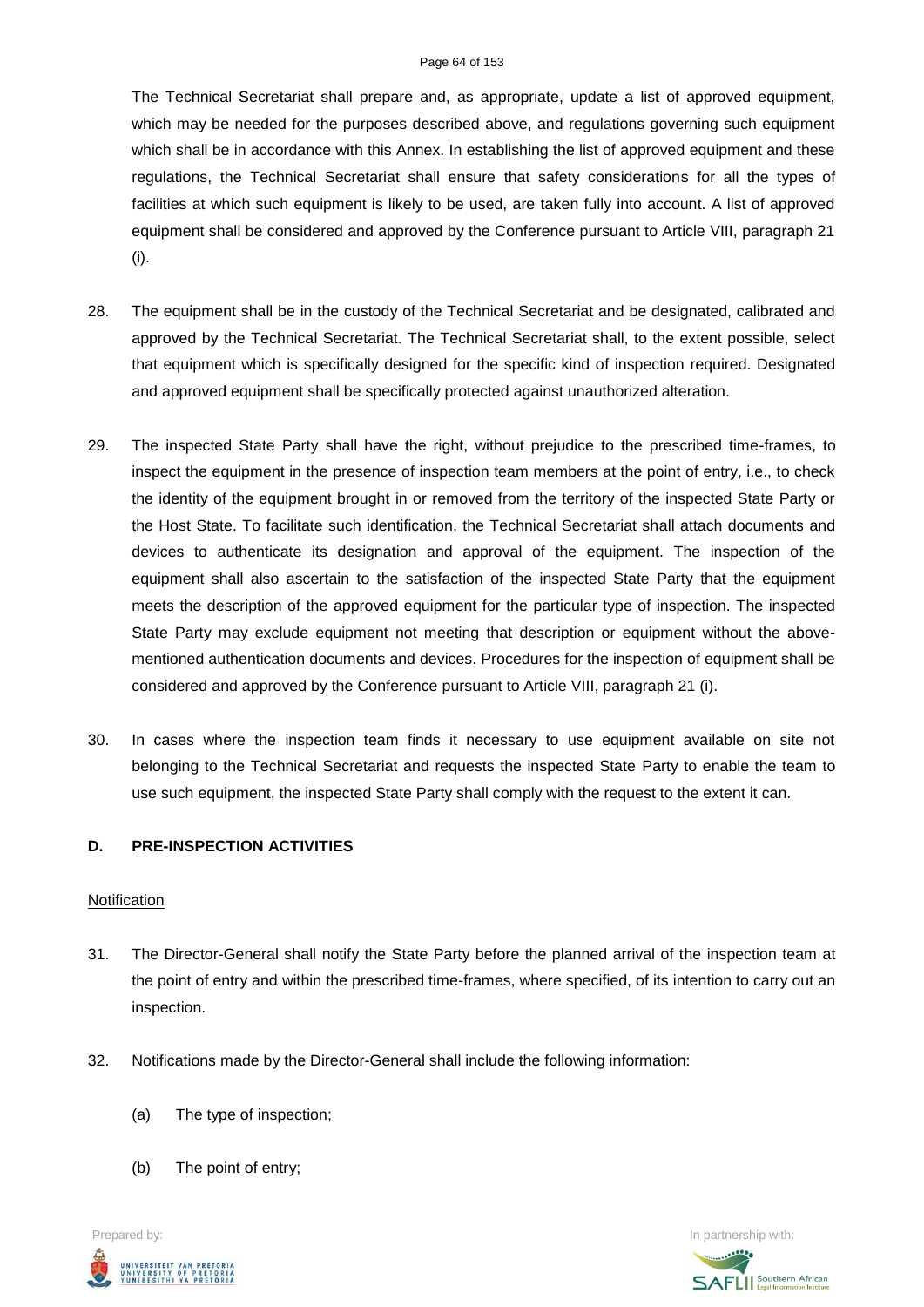#### Page 65 of 153

- (c) The date and estimated time of arrival at the point of entry;
- (d) The means of arrival at the point of entry;
- (e) The site to be inspected;
- (f) The names of inspectors and inspection assistants;
- (g) If appropriate, aircraft clearance for special flights.
- 33. The inspected State Party shall acknowledge the receipt of a notification by the Technical Secretariat of an intention to conduct an inspection, not later than one hour after receipt of such notification.
- 34. In the case of an inspection of a facility of a State Party located on the territory of another State Party, both States Parties shall be simultaneously notified in accordance with paragraphs 31 and 32.

## Entry into the territory of the inspected State Party or Host State and transfer to the inspection site

- 35. The inspected State Party or Host State Party which has been notified of the arrival of an inspection team, shall ensure its immediate entry into the territory and shall through an in-country escort or by other means do everything in its power to ensure the safe conduct of the inspection team and its equipment and supplies, from its point of entry to the inspection site(s) and to a point of exit.
- 36. The inspected State Party or Host State Party shall, as necessary, assist the inspection team in reaching the inspection site not later than 12 hours after the arrival at the point of entry.

#### Pre-inspection briefing

37. Upon arrival at the inspection site and before the commencement of the inspection, the inspection team shall be briefed by facility representatives, with the aid of maps and other documentation as appropriate, on the facility, the activities carried out there, safety measures and administrative and logistic arrangements necessary for the inspection. The time spent for the briefing shall be limited to the minimum necessary and in any event not exceed three hours.

## **E. CONDUCT OF INSPECTIONS**

#### General rules

38. The members of the inspection team shall discharge their functions in accordance with the provisions of this Convention, as well as rules established by the Director-General and facility agreements concluded between States Parties and the Organization.



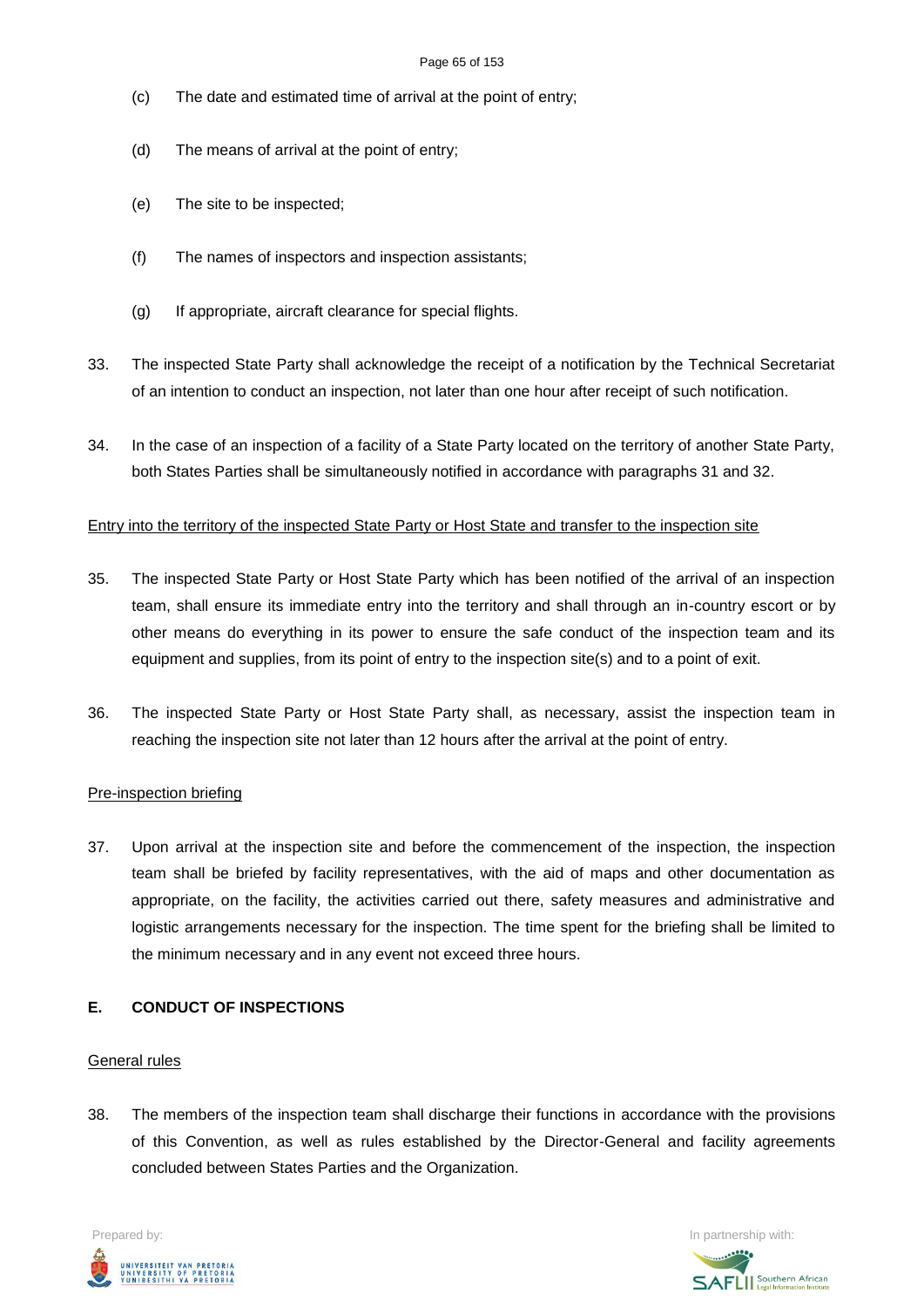- 39. The inspection team shall strictly observe the inspection mandate issued by the Director-General. It shall refrain from activities going beyond this mandate.
- 40. The activities of the inspection team shall be so arranged as to ensure the timely and effective discharge of its functions and the least possible inconvenience to the inspected State Party or Host State and disturbance to the facility or area inspected. The inspection team shall avoid unnecessarily hampering or delaying the operation of a facility and avoid affecting its safety. In particular, the inspection team shall not operate any facility. If inspectors consider that, to fulfil their mandate, particular operations should be carried out in a facility, they shall request the designated representative of the inspected facility to have them performed. The representative shall carry out the request to the extent possible.
- 41. In the performance of their duties on the territory of an inspected State Party or Host State, the members of the inspection team shall, if the inspected State Party so requests, be accompanied by representatives of the inspected State Party, but the inspection team must not thereby be delayed or otherwise hindered in the exercise of its functions.
- 42. Detailed procedures for the conduct of inspections shall be developed for inclusion in the inspection manual by the Technical Secretariat, taking into account guidelines to be considered and approved by the Conference pursuant to Article VIII, paragraph 21 (i).

#### Safety

43. In carrying out their activities, inspectors and inspection assistants shall observe safety regulations established at the inspection site, including those for the protection of controlled environments within a facility and for personal safety. In order to implement these requirements, appropriate detailed procedures shall be considered and approved by the Conference pursuant to Article VIII, paragraph 21 (i).

#### **Communications**

44. Inspectors shall have the right throughout the in-country period to communicate with the Headquarters of the Technical Secretariat. For this purpose they may use their own, duly certified, approved equipment and may request that the inspected State Party or Host State Party provide them with access to other telecommunications. The inspection team shall have the right to use its own two-way system of radio communications between personnel patrolling the perimeter and other members of the inspection team.

#### Inspection team and inspected State Party rights



**SAFLII** Southern African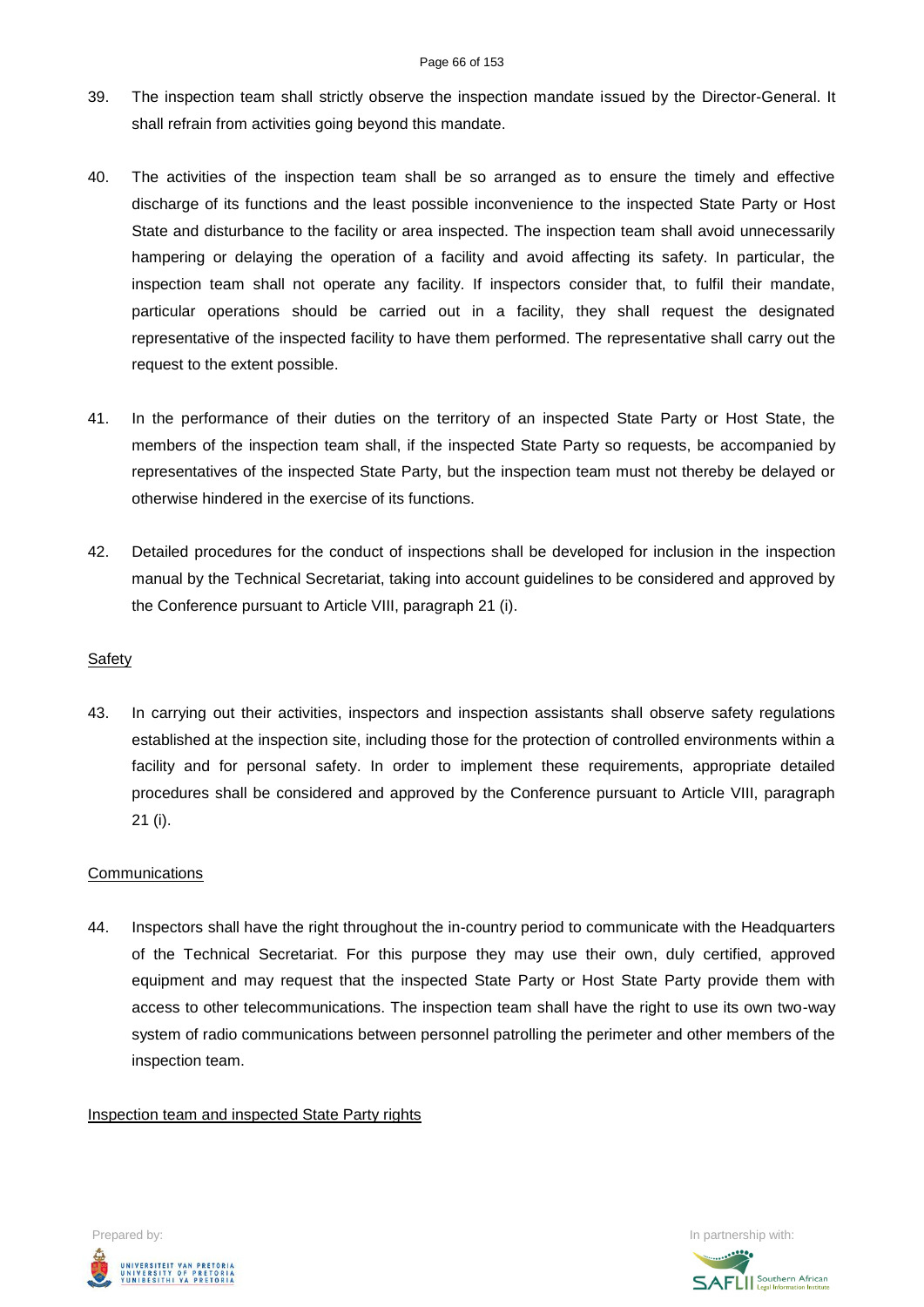- 45. The inspection team shall, in accordance with the relevant Articles and Annexes of this Convention as well as with facility agreements and procedures set forth in the inspection manual, have the right to unimpeded access to the inspection site. The items to be inspected will be chosen by the inspectors.
- 46. Inspectors shall have the right to interview any facility personnel in the presence of representatives of the inspected State Party with the purpose of establishing relevant facts. Inspectors shall only request information and data which are necessary for the conduct of the inspection, and the inspected State Party shall furnish such information upon request. The inspected State Party shall have the right to object to questions posed to the facility personnel if those questions are deemed not relevant to the inspection. If the head of the inspection team objects and states their relevance, the questions shall be provided in writing to the inspected State Party for reply. The inspection team may note any refusal to permit interviews or to allow questions to be answered and any explanations given, in that part of the inspection report that deals with the cooperation of the inspected State Party.
- 47. Inspectors shall have the right to inspect documentation and records they deem relevant to the conduct of their mission.
- 48. Inspectors shall have the right to have photographs taken at their request by representatives of the inspected State Party or of the inspected facility. The capability to take instant development photographic prints shall be available. The inspection team shall determine whether photographs conform to those requested and, if not, repeat photographs shall be taken. The inspection team and the inspected State Party shall each retain one copy of every photograph.
- 49. The representatives of the inspected State Party shall have the right to observe all verification activities carried out by the inspection team.
- 50. The inspected State Party shall receive copies, at its request, of the information and data gathered about its facility(ies) by the Technical Secretariat.
- 51. Inspectors shall have the right to request clarifications in connection with ambiguities that arise during an inspection. Such requests shall be made promptly through the representative of the inspected State Party. The representative of the inspected State Party shall provide the inspection team, during the inspection, with such clarification as may be necessary to remove the ambiguity. If questions relating to an object or a building located within the inspection site are not resolved, the object or building shall, if requested, be photographed for the purpose of clarifying its nature and function. If the ambiguity cannot be removed during the inspection, the inspectors shall notify the Technical Secretariat immediately. The inspectors shall include in the inspection report any such unresolved question, relevant clarifications, and a copy of any photographs taken.

#### Collection, handling and analysis of samples



**SAFLI** Southern African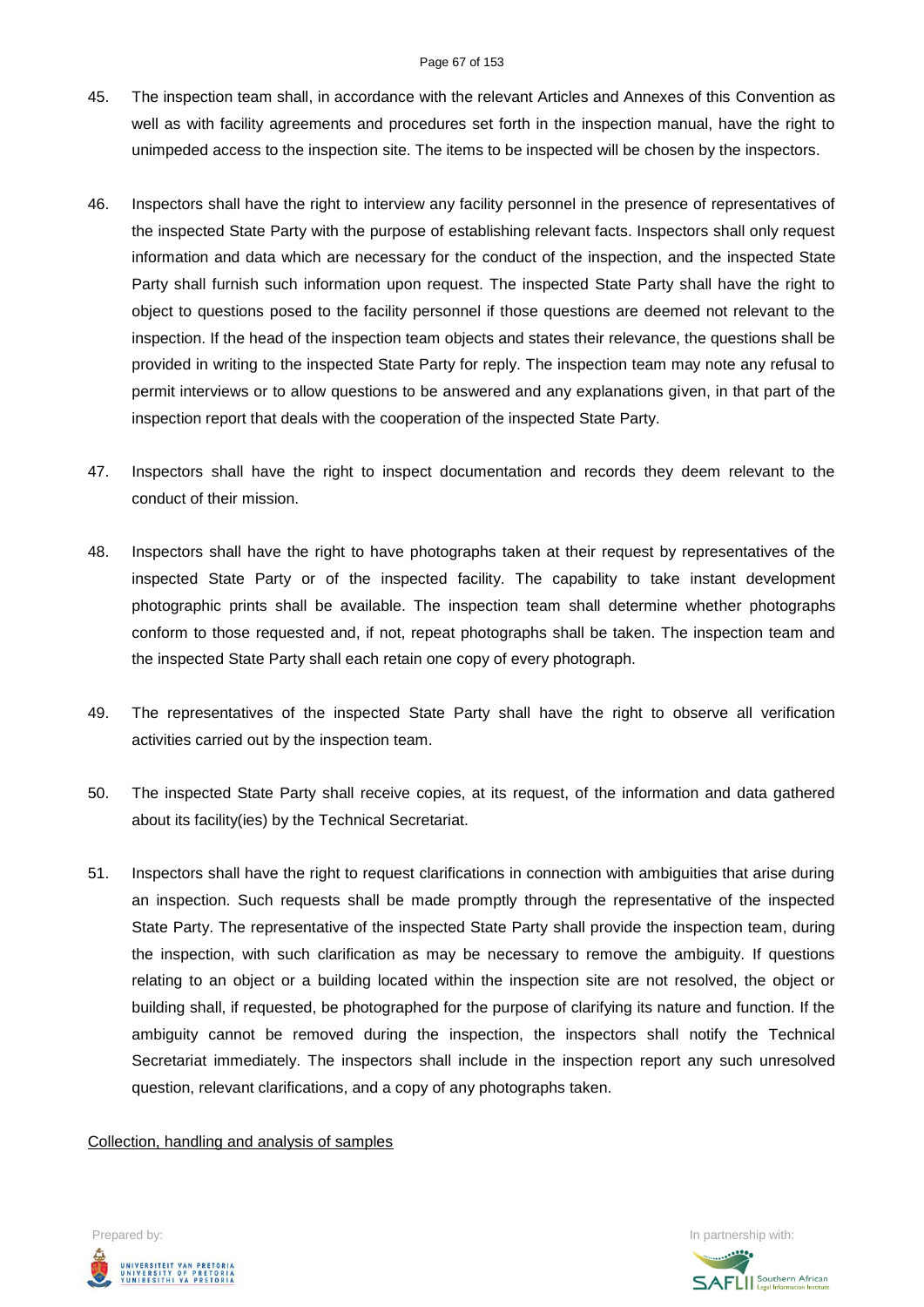- 52. Representatives of the inspected State Party or of the inspected facility shall take samples at the request of the inspection team in the presence of inspectors. If so agreed in advance with the representatives of the inspected State Party or of the inspected facility, the inspection team may take samples itself.
- 53. Where possible, the analysis of samples shall be performed on-site. The inspection team shall have the right to perform on-site analysis of samples using approved equipment brought by it. At the request of the inspection team, the inspected State Party shall, in accordance with agreed procedures, provide assistance for the analysis of samples on-site. Alternatively, the inspection team may request that appropriate analysis on-site be performed in its presence.
- 54. The inspected State Party has the right to retain portions of all samples taken or take duplicate samples and be present when samples are analysed on-site.
- 55. The inspection team shall, if it deems it necessary, transfer samples for analysis off-site at laboratories designated by the Organization.
- 56. The Director-General shall have the primary responsibility for the security, integrity and preservation of samples and for ensuring that the confidentiality of samples transferred for analysis off-site is protected. The Director-General shall do so in accordance with procedures, to be considered and approved by the Conference pursuant to Article VIII, paragraph 21 (i), for inclusion in the inspection manual. He shall:
	- (a) Establish a stringent regime governing the collection, handling, transport and analysis of samples;
	- (b) Certify the laboratories designated to perform different types of analysis;
	- (c) Oversee the standardization of equipment and procedures at these designated laboratories, mobile analytical equipment and procedures, and monitor quality control and overall standards in relation to the certification of these laboratories, mobile equipment and procedures; and
	- (d) Select from among the designated laboratories those which shall perform analytical or other functions in relation to specific investigations.
- 57. When off-site analysis is to be performed, samples shall be analysed in at least two designated laboratories. The Technical Secretariat shall ensure the expeditious processing of the analysis. The samples shall be accounted for by the Technical Secretariat and any unused samples or portions thereof shall be returned to the Technical Secretariat.
- 58. The Technical Secretariat shall compile the results of the laboratory analysis of samples relevant to compliance with this Convention and include them in the final inspection report. The Technical

UNIVERSITEIT VAN PRETORIA<br>UNIVERSITY OF PRETORIA<br>YUNIBESITHI YA PRETORIA

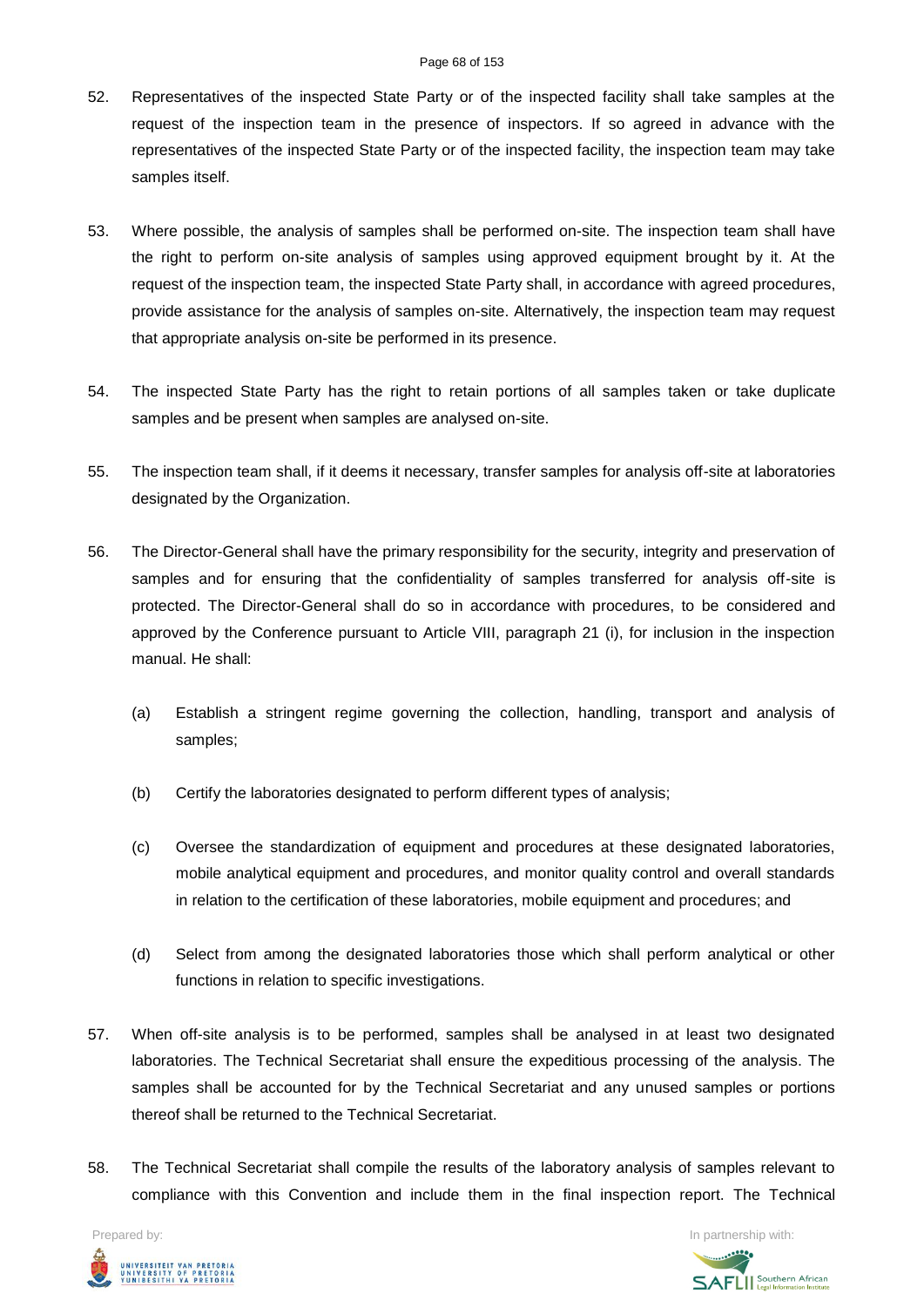#### Page 69 of 153

Secretariat shall include in the report detailed information concerning the equipment and methodology employed by the designated laboratories.

#### Extension of inspection duration

59. Periods of inspection may be extended by agreement with the representative of the inspected State Party.

#### Debriefing

60. Upon completion of an inspection the inspection team shall meet with representatives of the inspected State Party and the personnel responsible for the inspection site to review the preliminary findings of the inspection team and to clarify any ambiguities. The inspection team shall provide to the representatives of the inspected State Party its preliminary findings in written form according to a standardized format, together with a list of any samples and copies of written information and data gathered and other material to be taken off-site. The document shall be signed by the head of the inspection team. In order to indicate that he has taken notice of the contents of the document, the representative of the inspected State Party shall countersign the document. This meeting shall be completed not later than 24 hours after the completion of the inspection.

#### **F. DEPARTURE**

61. Upon completion of the post-inspection procedures, the inspection team shall leave, as soon as possible, the territory of the inspected State Party or the Host State.

#### **G. REPORTS**

- 62. Not later than 10 days after the inspection, the inspectors shall prepare a factual, final report on the activities conducted by them and on their findings. It shall only contain facts relevant to compliance with this Convention, as provided for under the inspection mandate. The report shall also provide information as to the manner in which the State Party inspected cooperated with the inspection team. Differing observations made by inspectors may be attached to the report. The report shall be kept confidential.
- 63. The final report shall immediately be submitted to the inspected State Party. Any written comments, which the inspected State Party may immediately make on its findings shall be annexed to it. The final report together with annexed comments made by the inspected State Party shall be submitted to the Director-General not later than 30 days after the inspection.
- 64. Should the report contain uncertainties, or should cooperation between the National Authority and the inspectors not measure up to the standards required, the Director-General shall approach the State Party for clarification.



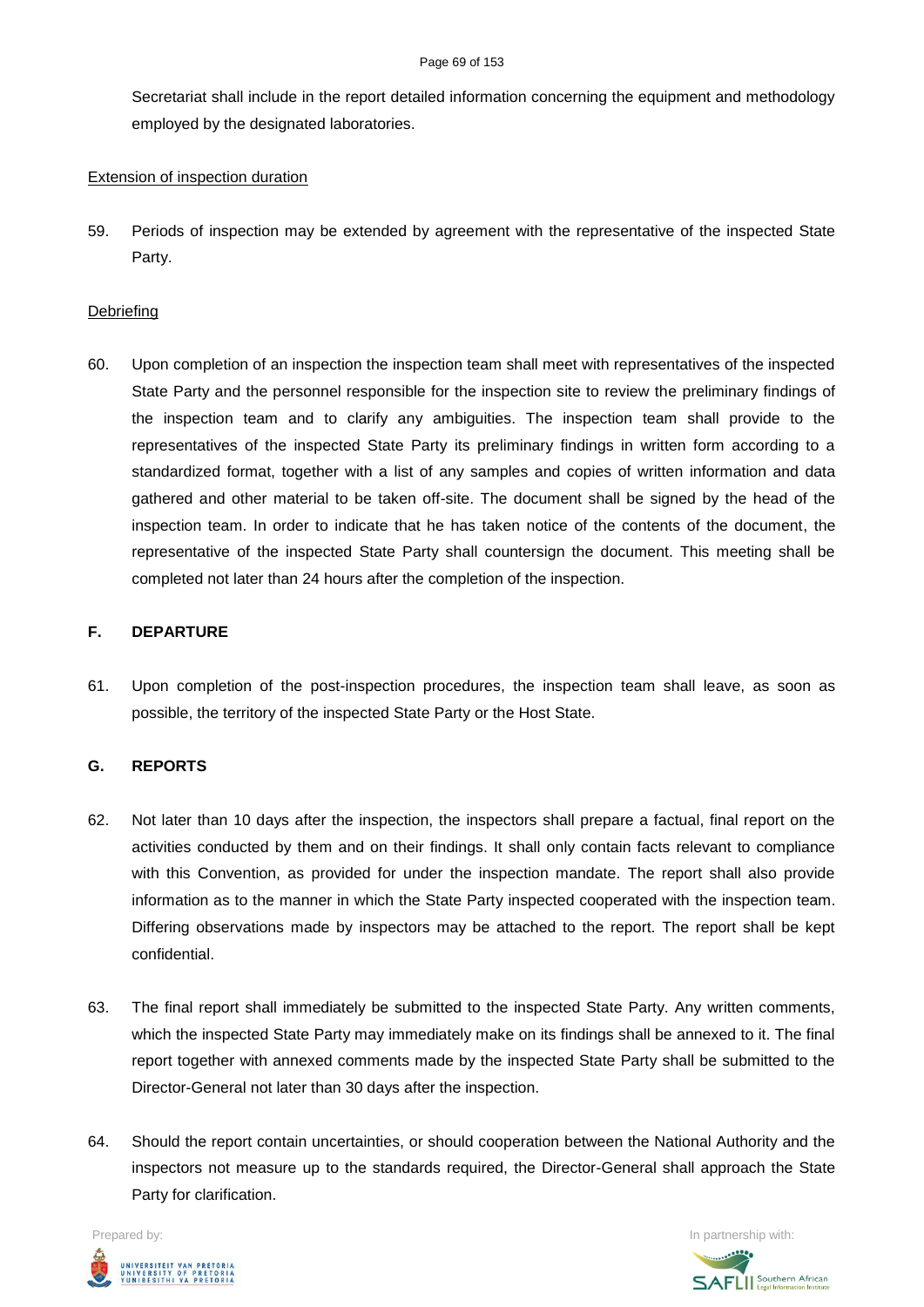65. If the uncertainties cannot be removed or the facts established are of a nature to suggest that obligations undertaken under this Convention have not been met, the Director-General shall inform the Executive Council without delay.

#### **H. APPLICATION OF GENERAL PROVISIONS**

66. The provisions of this Part shall apply to all inspections conducted pursuant to this Convention, except where the provisions of this Part differ from the provisions set forth for specific types of inspections in Parts III to Xi of this Annex, in which case the [after provisions shall take precedence.

#### **PART III**

# **GENERAL PROVISIONS FOR VERIFICATION MEASURES PURSUANT TO ARTICLES IV, V AND VI, PARAGRAPH 3**

#### **A. INITIAL INSPECTIONS AND FACILITY AGREEMENTS**

- 1. Each declared facility subject to on-site inspection pursuant to Articles IV, V, and VI, paragraph 3, shall receive an initial inspection promptly after the facility is declared. The purpose of this inspection of the facility shall be to verify information provided and to obtain any additional information needed for planning future verification activities at the facility, including on-site inspections and continuous monitoring with on-site instruments, and to work on the facility agreements.
- 2. States Parties shall ensure that the verification of declarations and the initiation of the systematic verification measures can be accomplished by the Technical Secretariat at all facilities within the established time-frames after this Convention enters into force for them.
- 3. Each State Party shall conclude a facility agreement with the Organization for each facility declared and subject to on-site inspection pursuant to Articles IV, V, and VI, paragraph 3.
- 4. Facility agreements shall be completed not later than 180 days after this Convention enters into force for the State Party or after the facility has been declared for the first time, except for a chemical weapons destruction facility to which paragraphs 5 to 7 shall apply.
- 5. In the case of a chemical weapons destruction facility that begins operations more than one year after this Convention enters into force for the State Party, the facility agreement shall be completed not less than 180 days before the facility begins operation.
- 6. In the case of a chemical weapons destruction facility that is in operation when this Convention enters into force for the State Party, or begins operation not later than one year thereafter, the facility agreement shall be completed not later than 21 0 days after this Convention enters into force for the



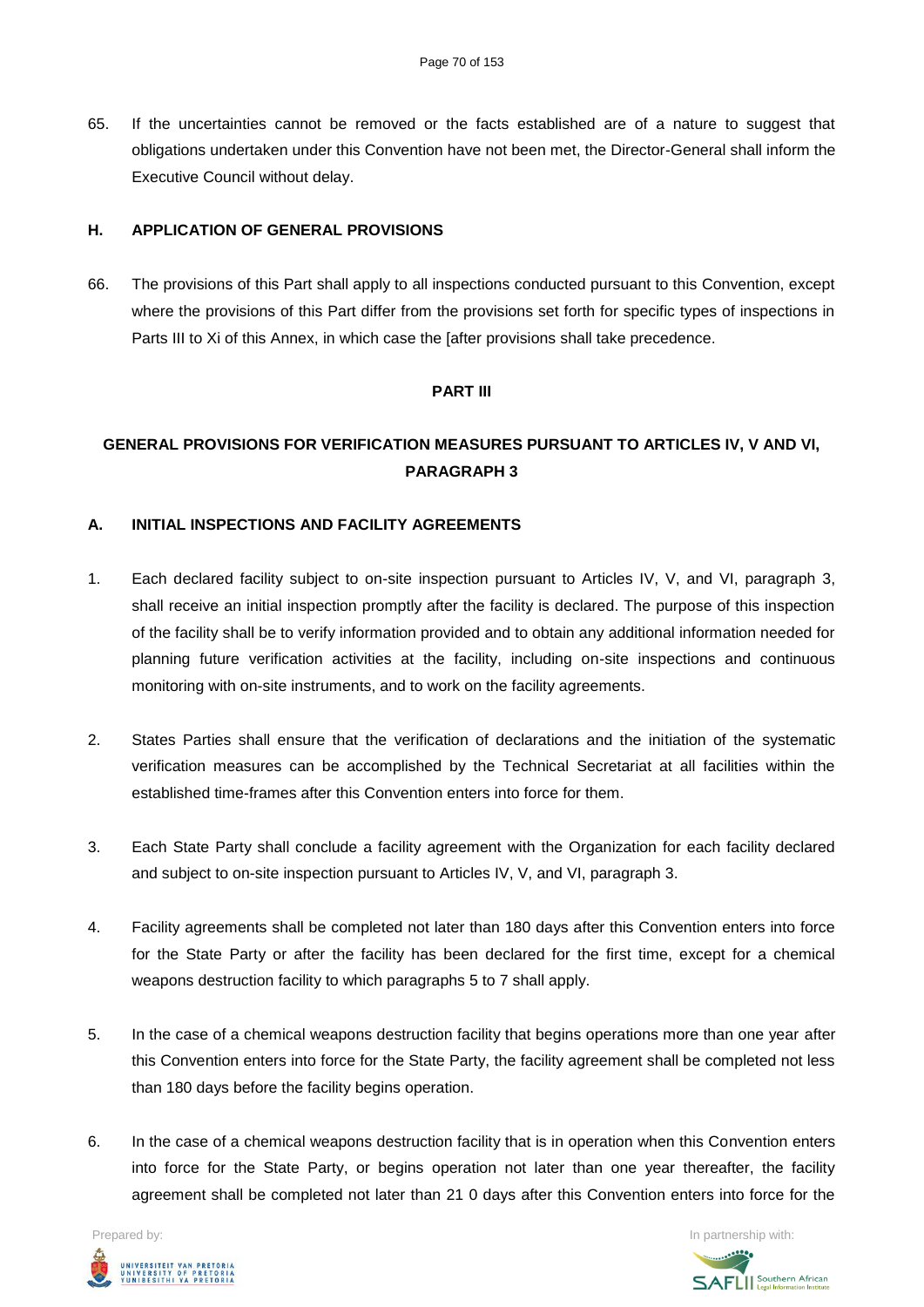#### Page 71 of 153

State Party, except that the Executive Council may decide that transitional verification arrangements, approved in accordance with Part IV (A), paragraph 51, of this Annex and including a transitional facility agreement, provisions for verification through on-site inspection and monitoring with on-site instruments, and the time-frame for application of the arrangements, are sufficient.

- 7. In the case of a facility, referred to in paragraph 6, that will cease operations not later than two years after this Convention enters into force for the State Party, the Executive Council may decide that transitional verification arrangements, approved in accordance with Part IV (A), paragraph 51, of this Annex and including a transitional facility agreement, provisions for verification through on-site inspection and monitoring with on-site instruments, and the time-frame for application of the arrangements, are sufficient.
- 8. Facility agreements shall be based on models for such agreements and provide for detailed arrangements which shall govern inspections at each facility. The model agreements shall include provisions to take into account future technological developments and shall be considered and approved by the Conference pursuant to Article VIII, paragraph 21 (i).
- 9. The Technical Secretariat may retain at each site a sealed container for photographs, plans and other information that it may wish to refer to in the course of subsequent inspections.

#### **B. STANDING ARRANGEMENTS**

- 10. Where applicable, the Technical Secretariat shall have the right to have continuous monitoring instruments and systems and seals installed and to use them, in conformity with the relevant provisions in this Convention and the facility agreements between States Parties and the Organization.
- 11. The inspected State Party shall, in accordance with agreed procedures, have the right to inspect any instrument used or installed by the inspection team and to have it tested in the presence of representatives of the inspected State Party. The inspection team shall have the right to use the instruments that were installed by the inspected State Party for its own monitoring of the technological process of the destruction of chemical weapons. To this end, the inspection team shall have the right to inspect those instruments that it intends to use for purposes of verification of the destruction of chemical weapons and to have them tested in its presence.
- 12. The inspected State Party shall provide the necessary preparation and support for the establishment of continuous monitoring instruments and systems.
- 13. In order to implement paragraphs 11 and 12, appropriate detailed procedures shall be considered and approved by the Conference pursuant to Article VIII, paragraph 21 (i).



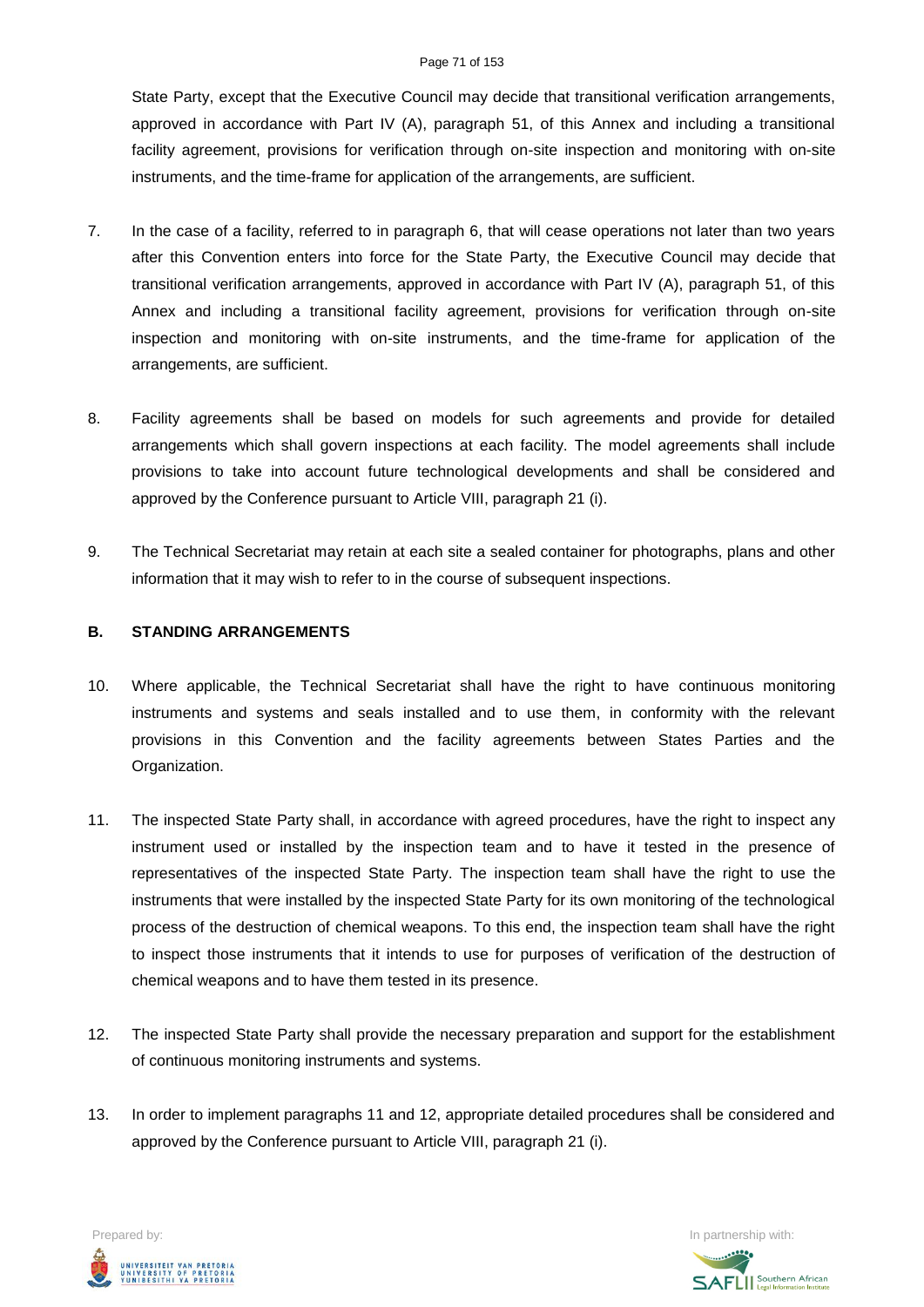#### Page 72 of 153

- 14. The inspected State Party shall immediately notify the Technical Secretariat if an event occurs or may occur at a facility where monitoring instruments are installed, which may have an impact on the monitoring system. The inspected State Party shall coordinate subsequent actions with the Technical Secretariat with a view to restoring the operation of the monitoring system and establishing interim measures, if necessary, as soon as possible.
- 15. The inspection team shall verify during each inspection that the monitoring system functions correctly and that emplaced seals have not been tampered with. In addition, visits to service the monitoring system may be required to perform any necessary maintenance or replacement of equipment, or to adjust the coverage of the monitoring system as required.
- 16. If the monitoring system indicates any anomaly, the Technical Secretariat shall immediately take action to determine whether this resulted from equipment malfunction or activities at the facility. If, after this examination, the problem remains unresolved, the Technical Secretariat shall immediately ascertain the actual situation, including through immediate on-site inspection of, or visit to, the facility if necessary. The Technical Secretariat shall report any such problem immediately after its detection to the inspected State Party which shall assist in its resolution.

#### **C. PRE-INSPECTION ACTIVITIES**

- 17. The inspected State Party shall, except as specified in paragraph 18, be notified of inspections not less than 24 hours in advance of the planned arrival of the inspection team at the point of entry.
- 18. The inspected State Party shall be notified of initial inspections not less than 72 hours in advance of the estimated time of arrival of the inspection team at the point of entry.

## **PART IV (A)**

## **DESTRUCTION OF CHEMICAL WEAPONS AND ITS VERIFICATION PURSUANT TO ARTICLE IV**

#### **A. DECLARATIONS**

#### Chemical weapons

- 1. The declaration of chemical weapons by a State Party pursuant to Article III, paragraph 1 (a) (ii), shall include the following:
	- (a) The aggregate quantity of each chemical declared;
	- (b) The precise location of each chemical weapons storage facility, expressed by:
		- (i) Name;



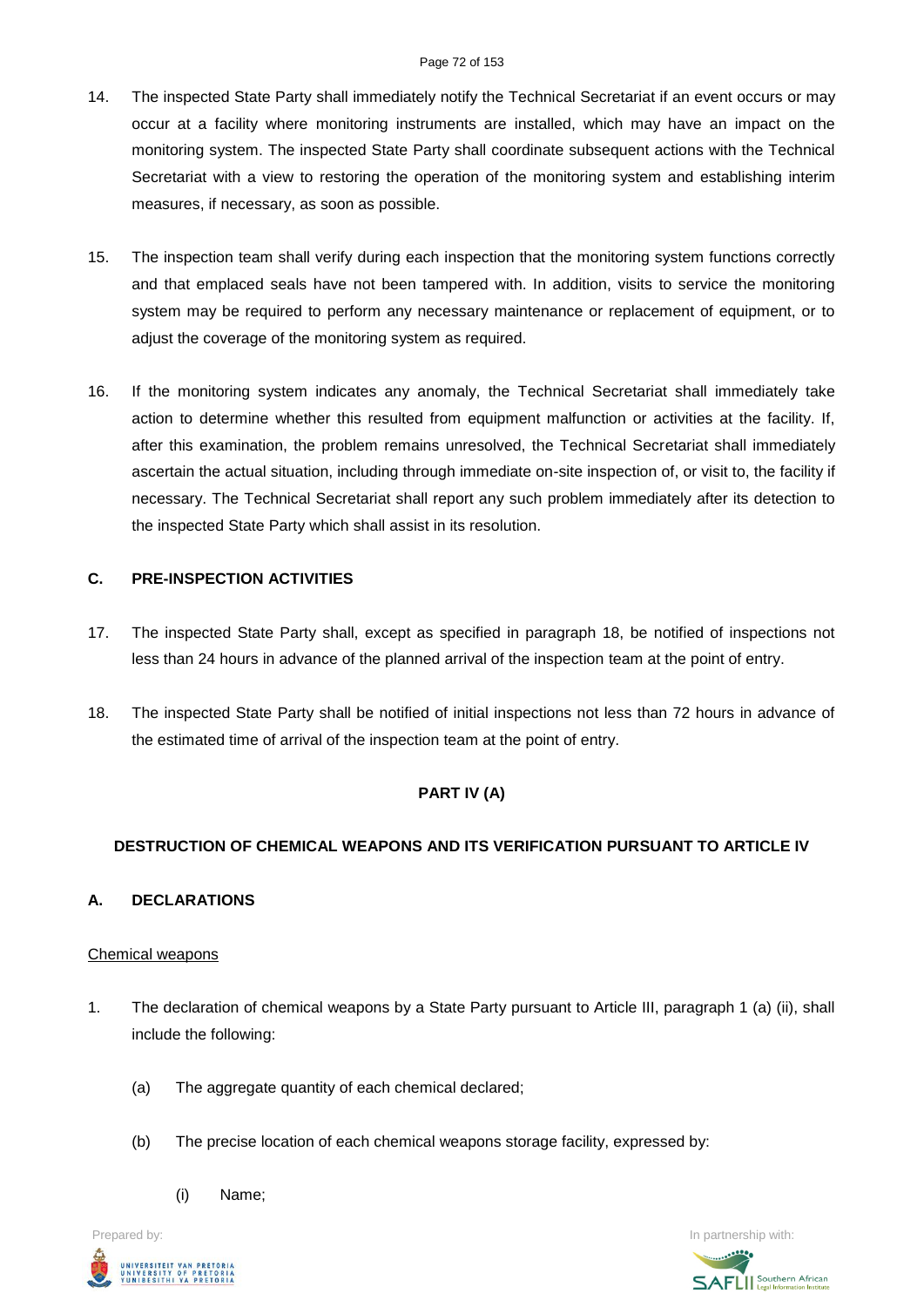- (ii) Geographical coordinates; and
- (iii) A detailed site diagram, including a boundary map and the location of bunkers/storage areas within the facility.
- (c) The detailed inventory for each chemical weapons storage facility including:
	- (i) Chemicals defined as chemical weapons in accordance with Article 11;
	- (ii) Unfilled munitions, sub-munitions, devices and equipment defined as chemical weapons;
	- (iii) Equipment specially designed for use directly in connection with the employment of munitions, sub-munitions, devices or equipment specified in sub-subparagraph (ii);
	- (iv) Chemicals specifically designed for use directly in connection with the employment of munitions, sub-munitions, devices or equipment specified in sub-subparagraph (ii).
- 2. For the declaration of chemicals referred to in paragraph 1 (c) (i) the following shall apply:
	- (a) Chemicals shall be declared in accordance with the Schedules specified in the Annex on Chemicals;
	- (b) For a chemical not listed in the Schedules in the Annex on Chemicals the information required for possible assignment of the chemical to the appropriate Schedule shall be provided, including the toxicity of the pure compound. For a precursor, the toxicity and identity of the principal final reaction product(s) shall be provided;
	- (c) Chemicals shall be identified by chemical name in accordance with current International Union of Pure and Applied Chemistry (IUPAC) nomenclature, structural formula and Chemical Abstracts Service registry number, if assigned. For a precursor, the toxicity and identity of the principal final reaction product(s) shall be provided;
	- (d) In cases involving mixtures of two or more chemicals, each chemical shall be identified and the percentage of each shall be provided, and the mixture shall be declared under the category of the most toxic chemical. If a component of a binary chemical weapon consists of a mixture of two or more chemicals, each chemical shall be identified and the percentage of each provided;
	- (e) Binary chemical weapons shall be declared under the relevant end product within the framework of the categories of chemical weapons referred to in paragraph 16. The following supplementary information shall be provided for each type of binary chemical munition/device:



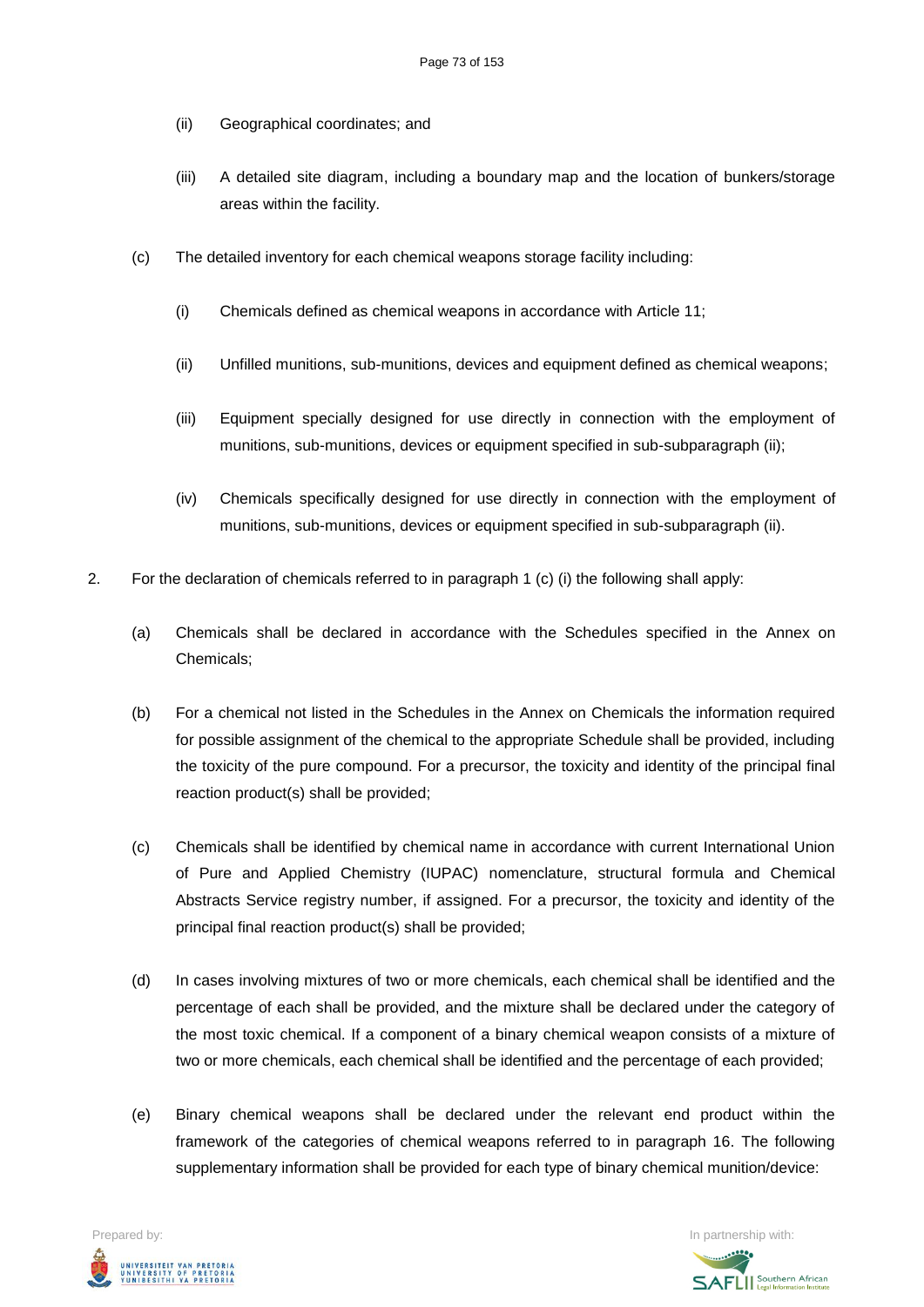#### Page 74 of 153

- (i) The chemical name of the toxic end-product;
- (ii) The chemical composition and quantity of each component;
- (iii) The actual weight ratio between the components;
- (iv) Which component is considered the key component;
- (v) The projected quantity of the toxic end-product calculated on a stoichiometric basis from the key component, assuming 100 per cent yield. A declared quantity (in tonnes) of the key component intended for a specific toxic end-product shall be considered equivalent to the quantity (in tonnes) of this toxic end-product calculated on a stoichiometric basis assuming 100 per cent yield.
- (f) For multicomponent chemical weapons, the declaration shall be analogous to that envisaged for binary chemical weapons;
- (g) For each chemical the form of storage, i.e. munitions, sub-munitions, devices, equipment or bulk containers and other containers shall be declared. For each form of storage the following shall be listed:
	- (i) Type;
	- (ii) Size or calibre;
	- (iii) Number of items; and
	- (iv) Nominal weight of chemical fill per item.
- (h) For each chemical the total weight present at the storage facility shall be declared;
	- (i) In addition, for chemicals stored in bulk, the percentage purity shall be declared, if known.
- 3. For each type of unfilled munitions, sub-munitions, devices or equipment, referred to in paragraph 1 (c) (ii), the information shall include:
	- (a) The number of items;
	- (b) The nominal fill volume per item;
	- (c) The intended chemical fill.



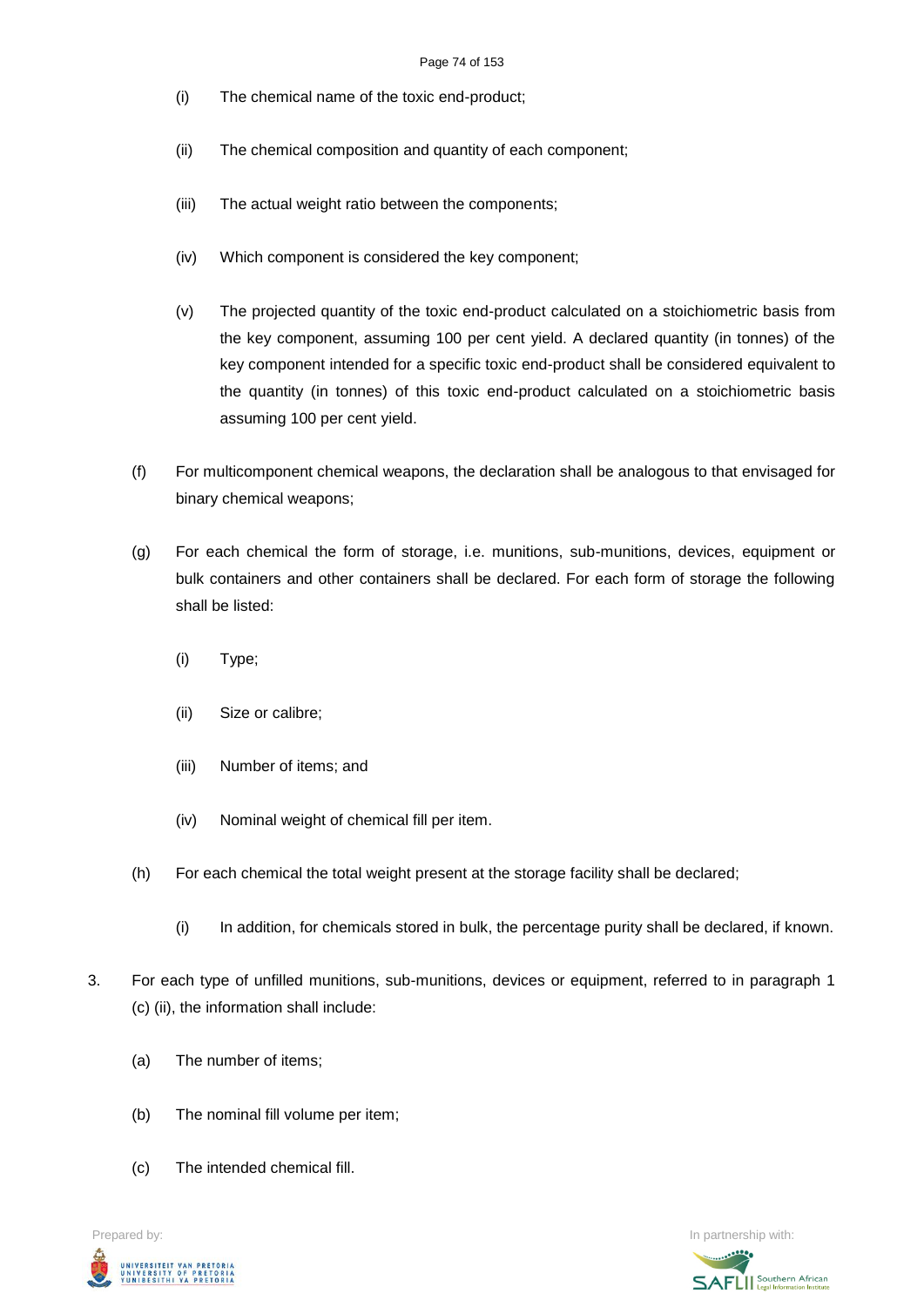#### Page 75 of 153

#### Declarations of chemical weapons pursuant to Article III, paragraph 1 (a) (iii)

4. The declaration of chemical weapons pursuant to Article III, paragraph 1 (a) (iii), shall contain all information specified in paragraphs 1 to 3 above. It is the responsibility of the State Party on whose territory the chemical weapons are located to make appropriate arrangements with the other State to ensure that the declarations are made. If the State Party on whose territory the chemical weapons are located is not able to fulfil its obligations under this paragraph, it shall state the reasons therefor.

#### **Declarations of past transfers and receipts**

5. A State Party that has transferred or received chemical weapons since 1 January 1946 shall declare these transfers or receipts pursuant to Article III, paragraph 1 (a) (iv), provided the amount transferred or received exceeded 1 tonne per chemical per year in bulk and/or munition form. This declaration shall be made according to the inventory format specified in paragraphs 1 and 2. This declaration shall also indicate the supplier and recipient countries, the dates of the transfers or receipts and, as precisely as possible, the current location of the transferred items. When not all the specified information is available for transfers or receipts of chemical weapons for the period between 1 January 1946 and 1 January 1970, the State Party shall declare whatever information is still available to it and provide an explanation as to why it cannot submit a full declaration.

#### Submission of the general plan for destruction of chemical weapons

- 6. The general plan for destruction of chemical weapons submitted pursuant to Article III, paragraph 1 (a) (v), shall provide an overview of the entire national chemical weapons destruction programme of the State Party and information on the efforts of the State Party to fulfil the destruction requirements contained in this Convention. The plan shall specify:
	- (a) A general schedule for destruction, giving types and approximate quantities of chemical weapons planned to be destroyed in each annual destruction period for each existing chemical weapons destruction facility and, if possible, for each planned chemical weapons destruction facility;
	- (b) The number of chemical weapons destruction facilities existing or planned to be operated over the destruction period;
	- (c) For each existing or planned chemical weapons destruction facility:
		- (i) Name and location; and
		- (ii) The types and approximate quantities of chemical weapons, and the type (for example, nerve agent or blister agent) and approximate quantity of chemical fill, to be destroyed;



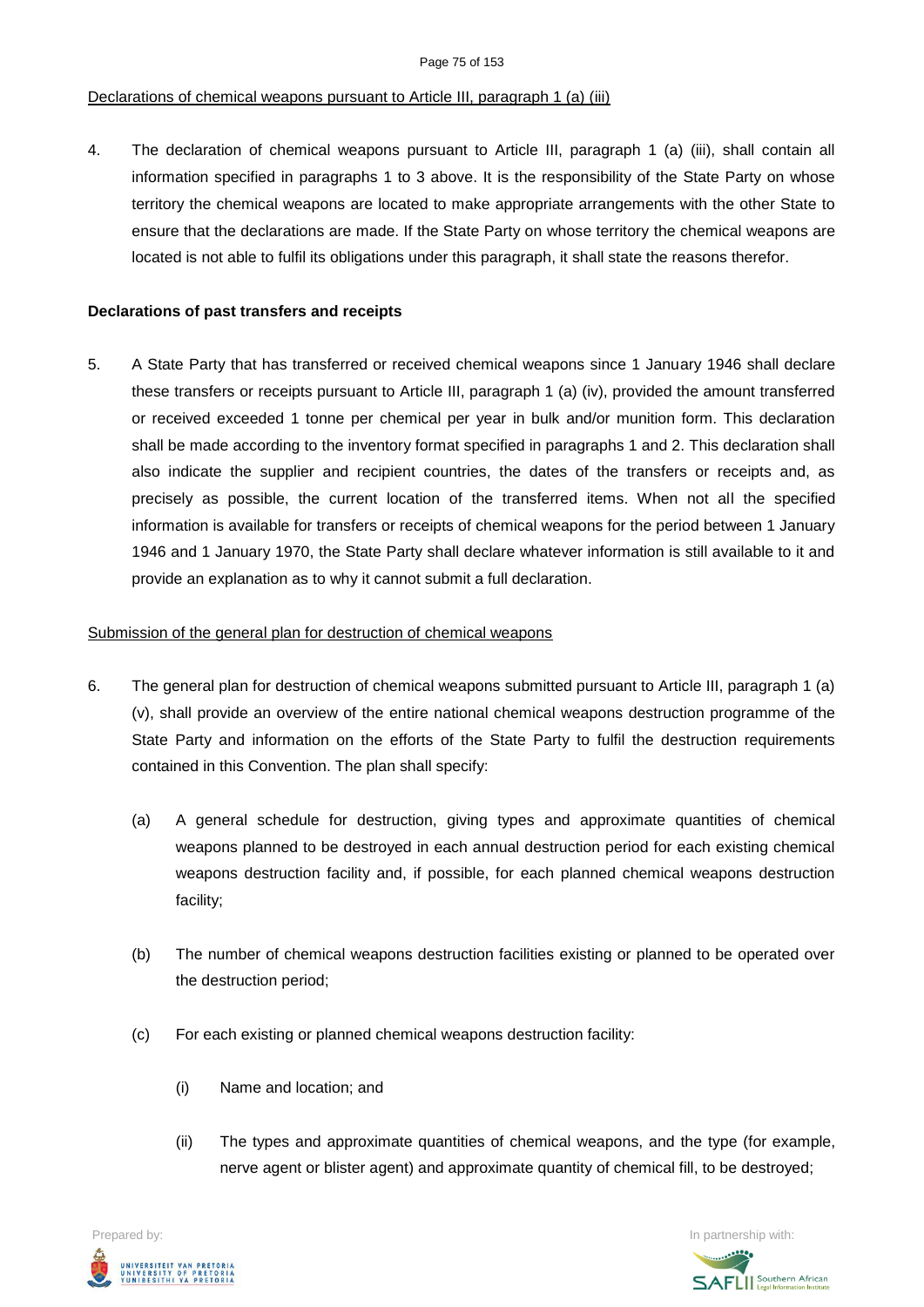- (d) The plans and programmes for training personnel for the operation of destruction facilities;
- (e) The national standards for safety and emissions that the destruction facilities must satisfy;
- (f) Information on the development of new methods for destruction of chemical weapons and on the improvement of existing methods;
- (g) The cost estimates for destroying the chemical weapons; and
- (h) Any issues which could adversely impact on the national destruction programme.

## **B. MEASURES TO SECURE THE STORAGE FACILITY AND STORAGE FACILITY PREPARATION**

- 7. Not later than when submitting its declaration of chemical weapons, a State Party shall take such measures as it considers appropriate to secure its storage facilities and shall prevent any movement of its chemical weapons out of the facilities, except their removal for destruction.
- 8. A State Party shall ensure that chemical weapons at its storage facilities are configured to allow ready access for verification in accordance with paragraphs 37 to 49.
- 9. While a storage facility remains closed for any movement of chemical weapons out of the facility other than their removal for destruction, a State Party may continue at the facility standard maintenance activities, including standard maintenance of chemical weapons; safety monitoring and physical security activities; and preparation of chemical weapons for destruction.
- 10. Maintenance activities of chemical weapons shall not include:
	- (a) Replacement of agent or of munition bodies;
	- (b) Modification of the original characteristics of munitions, or parts or components thereof.
- 11. All maintenance activities shall be subject to monitoring by the Technical Secretariat.

#### **C. DESTRUCTION**

#### Principles and methods for destruction of chemical weapons

12. "Destruction of chemical weapons" means a process by which chemicals are converted in an essentially irreversible way to a form unsuitable for production of chemical weapons, and which in an irreversible manner renders munitions and other devices unusable as such.

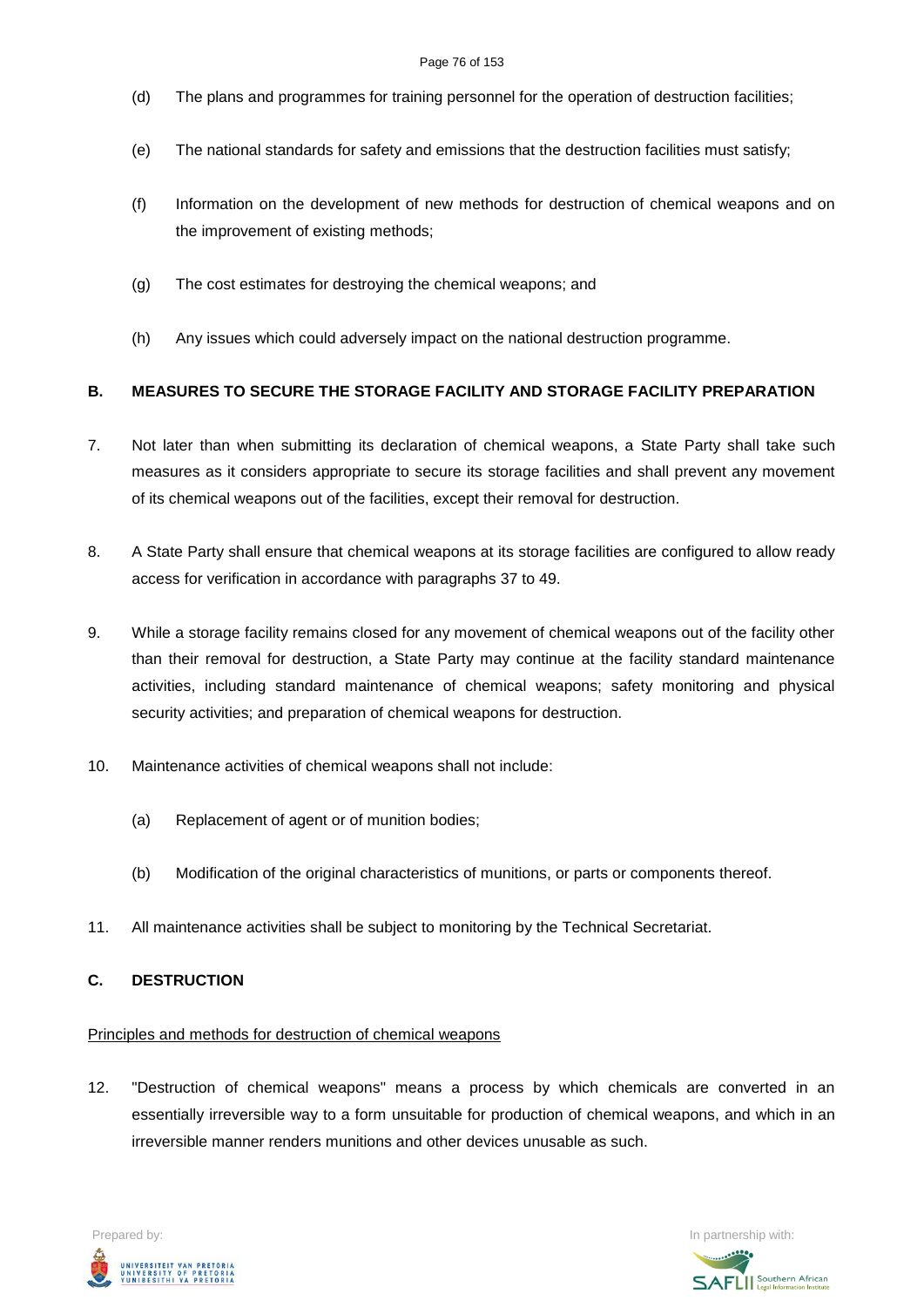#### Page 77 of 153

- 13. Each State Party shall determine how it shall destroy chemical weapons, except that the following processes may not be used: dumping in any body of water, land burial or open-pit burning. It shall destroy chemical weapons only at specifically designated and appropriately designed and equipped facilities.
- 14. Each State Party shall ensure that its chemical weapons destruction facilities are constructed and operated in a manner to ensure the destruction of the chemical weapons; and that the destruction process can be verified under the provisions of this Convention.

#### Order of destruction

- 15. The order of destruction of chemical weapons is based on the obligations specified in Article I and the other Articles, including obligations regarding systematic on-site verification. It takes into account interests of States Parties for undiminished security during the destruction period; confidence-building in the early part of the destruction stage; gradual acquisition of experience in the course of destroying chemical weapons; and applicability irrespective of the actual composition of the stockpiles and the methods chosen for the destruction of the chemical weapons. The order of destruction is based on the principle of levelling out.
- 16. For the purpose of destruction, chemical weapons declared by each State Party shall be divided into three categories:
- Category 1: Chemical weapons on the basis of Schedule 1 chemicals and their parts and components;
- Category 2: Chemical weapons on the basis of all other chemicals and their parts and components;
- Category 3: Unfilled munitions and devices, and equipment specifically designed for use directly in connection with employment of chemical weapons.
- 17. A State Party shall start:
	- (a) The destruction of Category 1 chemical weapons not later than two years after this Convention enters into force for it, and shall complete the destruction not later than 10 years after entry into force of this Convention. A State Party shall destroy chemical weapons in accordance with the following destruction deadlines:
		- (i) Phase 1: Not later than two years after entry into force of this Convention, testing of its first destruction facility shall be completed. Not less than 1 per cent of the Category 1 chemical weapons shall be destroyed not later than three years after the entry into force of this Convention;

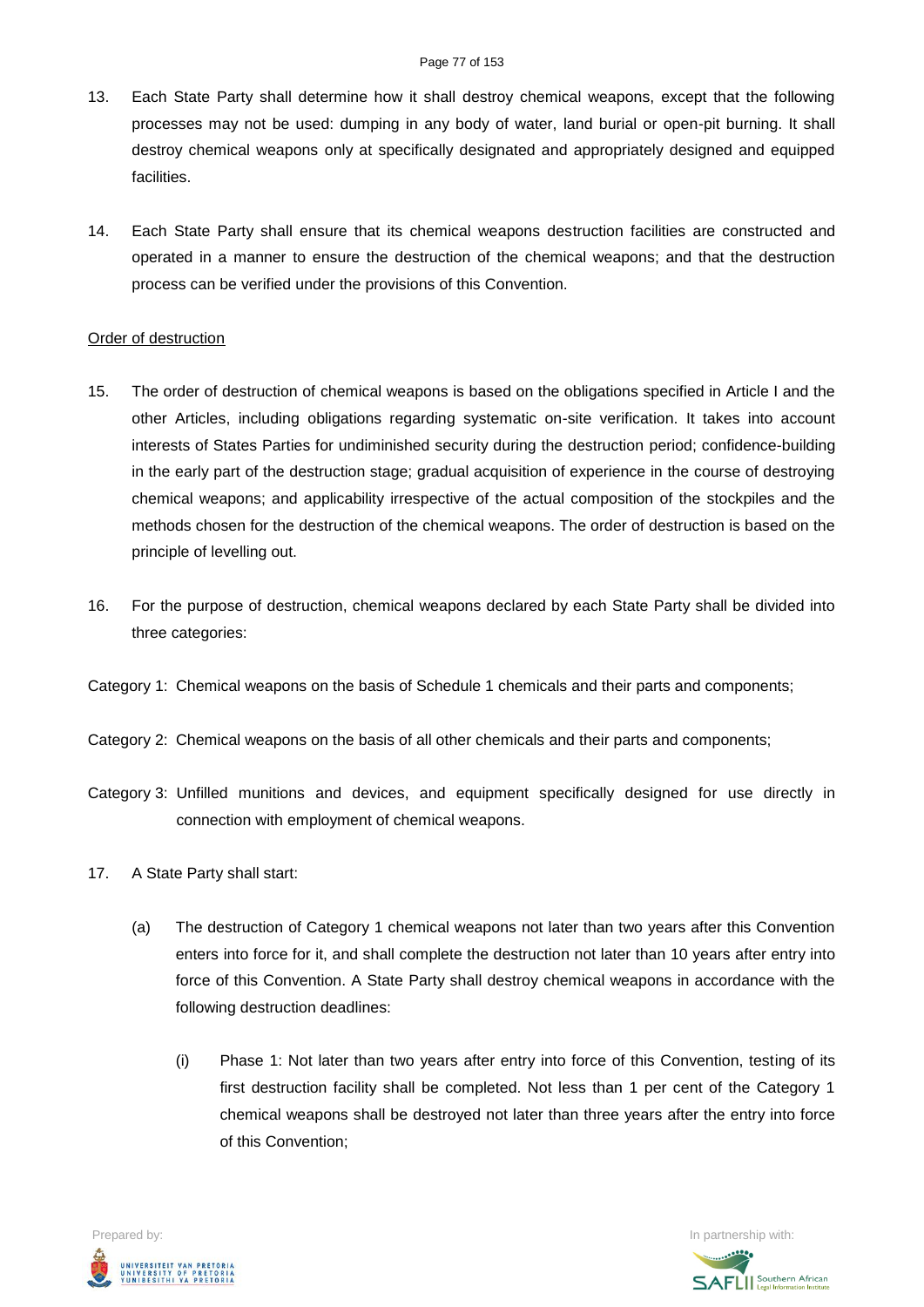- (ii) Phase 2: Not less than 20 per cent of the Category 1 chemical weapons shall be destroyed not later than five years after the entry into force of this Convention;
- (iii) Phase 3: Not less than 45 per cent of the Category 1 chemical weapons shall be destroyed not later than seven years after the entry into force of this Convention;
- (iv) Phase 4: All Category 1 chemical weapons shall be destroyed not later than 10 years after the entry into force of this Convention.
- (b) The destruction of Category 2 chemical weapons not later than one year after this Convention enters into force for it and shall complete the destruction not later than five years after the entry into force of this Convention. Category 2 chemical weapons shall be destroyed in equal annual increments throughout the destruction period. The comparison factor for such weapons is the weight of the chemicals within Category 2; and
- (c) The destruction of Category 3 chemical weapons not later than one year after this Convention enters into force for it, and shall complete the destruction not later than five years after the entry into force of this Convention. Category 3 chemical weapons shall be destroyed in equal annual increments throughout the destruction period. The comparison factor for unfilled munitions and devices is expressed in nominal fill volume  $(m<sup>3</sup>)$  and for equipment in number of items.
- 18. For the destruction of binary chemical weapons the following shall apply:
	- (a) For the purposes of the order of destruction, a declared quantity (in tonnes) of the key component intended for a specific toxic end-product shall be considered equivalent to the quantity (in tonnes) of this toxic end-product calculated on a stoichiometric basis assuming 100 per cent yield.
	- (b) A requirement to destroy a given quantity of the key component shall entail a requirement to destroy a corresponding quantity of the other component, calculated from the actual weight ratio of the components in the relevant type of binary chemical munition/device.
	- (c) If more of the other component is declared than is needed, based on the actual weight ratio between components, the excess shall be destroyed over the first two years after destruction operations begin.
	- (d) At the end of each subsequent operational year a State Party may retain an amount of the other declared component that is determined on the basis of the actual weight ratio of the components in the relevant type of binary chemical munition/device.
- 19. For multicomponent chemical weapons the order of destruction shall be analogous to that envisaged for binary chemical weapons.



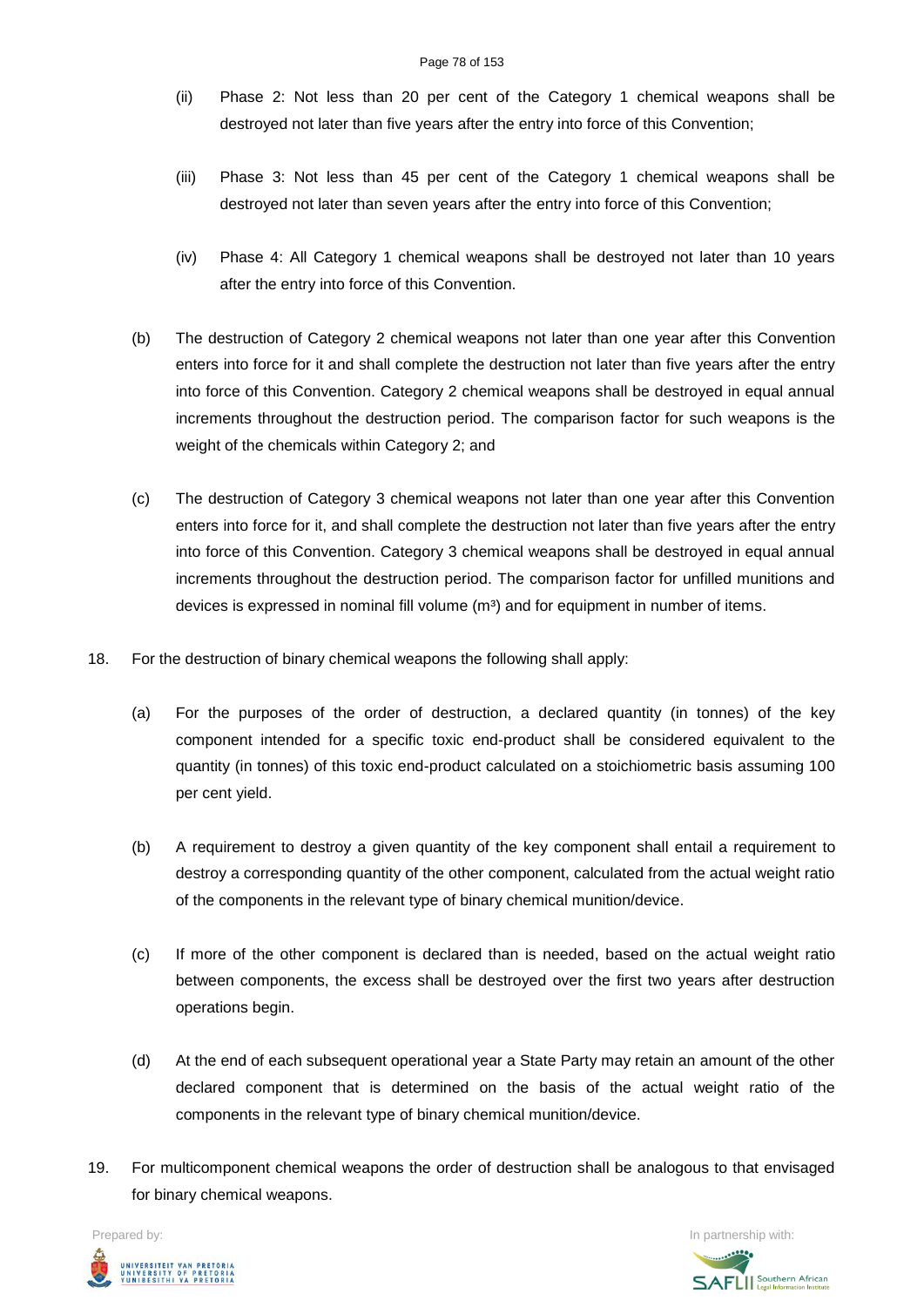#### Modification of intermediate destruction deadlines

- 20. The Executive Council shall review the general plans for destruction of chemical weapons, submitted pursuant to Article III, paragraph 1 (a) (v), and in accordance with paragraph 6, *inter alia*, to assess their conformity with the order of destruction set forth in paragraphs 15 to 19. The Executive Council shall consult with any State Party whose plan does not conform, with the objective of bringing the plan into conformity.
- 21. If a State Party, due to exceptional circumstances beyond its control, believes that it cannot achieve the level of destruction specified for Phase 1, Phase 2 or Phase 3 of the order of destruction of Category 1 chemical weapons, it may propose changes in those levels. Such a proposal must be made not later than 120 days after the entry into force of this Convention and shall contain a detailed explanation of the reasons for the proposal.
- 22. Each State Party shall take all necessary measures to ensure destruction of Category 1 chemical weapons in accordance with the destruction deadlines set forth in paragraph 17(a) as changed pursuant to paragraph 21. However, if a State Party believes that it will be unable to ensure the destruction of the percentage of Category 1 chemical weapons required by an intermediate destruction deadline, it may request the Executive Council to recommend to the Conference to grant an extension of its obligation to meet that deadline.

Such a request must be made not less than 180 days before the intermediate destruction deadline and shall contain a detailed explanation of the reasons for the request and the plans of the State Party for ensuring that it will be able to fulfil its obligation to meet the next intermediate destruction deadline.

23. If an extension is granted, the State Party shall still be under the obligation to meet the cumulative destruction requirements set forth for the next destruction deadline. Extensions granted pursuant to this Section shall not, in any way, modify the obligation of the State Party to destroy all Category 1 chemical weapons not later than 10 years after the entry into force of this Convention.

#### Extension of the deadline for completion of destruction

- 24. If a State Party believes that it will be unable to ensure the destruction of all Category 1 chemical weapons not later than 10 years after the entry into force of this Convention, it may submit a request to the Executive Council for an extension of the deadline for completing the destruction of such chemical weapons. Such a request must be made not later than nine years after the entry into force of this Convention.
- 25. The request shall contain:
	- (a) The duration of the proposed extension;



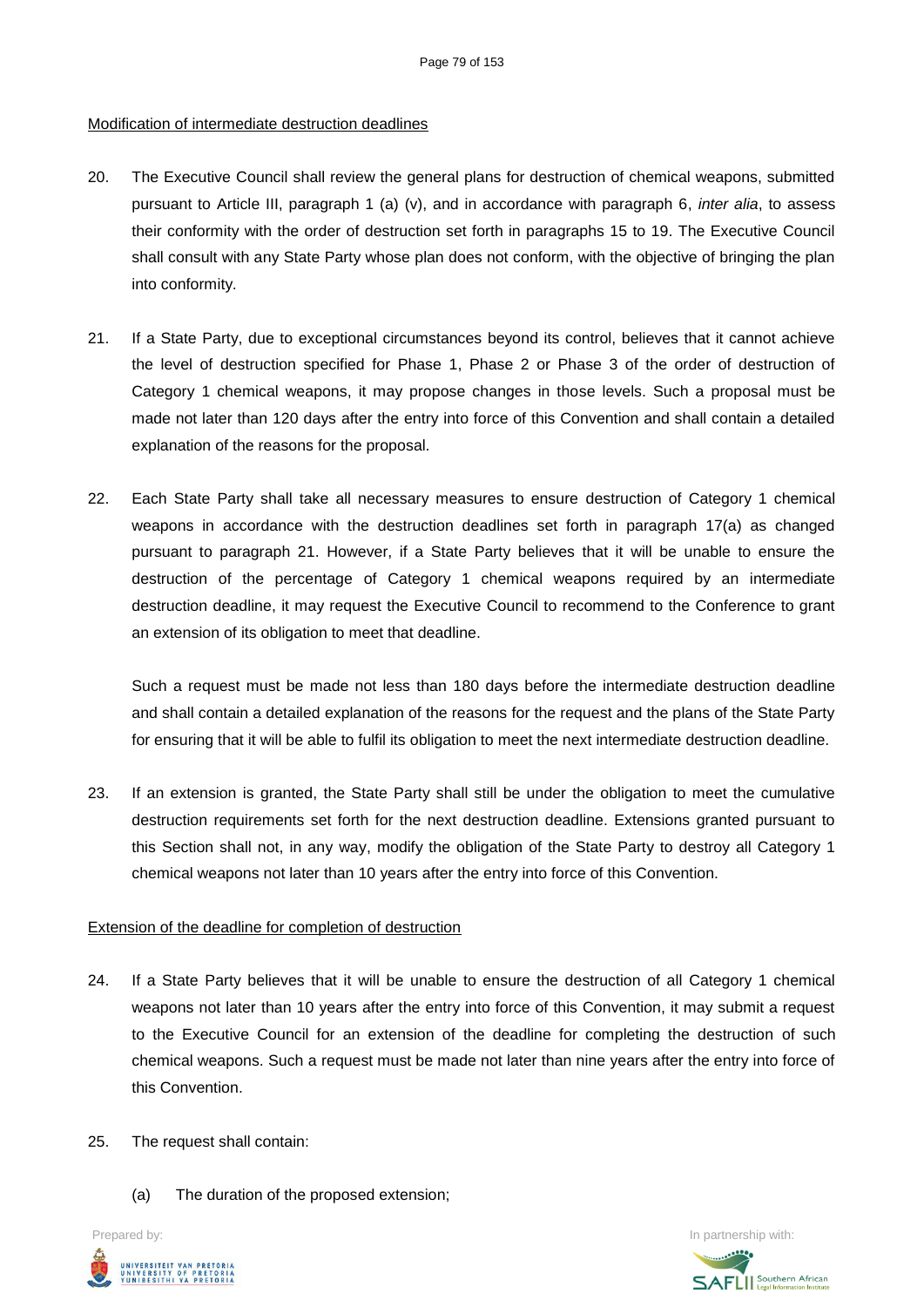- (b) A detailed explanation of the reasons for the proposed extension; and
- (c) A detailed plan for destruction during the proposed extension and the remaining portion of the original 10 - year period for destruction.
- 26. A decision on the request shall be taken by the Conference at its next session, on the recommendation of the Executive Council. Any extension shall be the minimum necessary, but in no case shall the deadline for a State Party to complete its destruction of all chemical weapons be extended beyond 15 years after the entry into force of this Convention. The Executive Council shall set conditions for the granting of the extension, including the specific verification measures deemed necessary as well as specific actions to be taken by the State Party to overcome problems in its destruction programme. Costs of verification during the extension period shall be allocated in accordance with Article IV, paragraph 16.
- 27. If an extension is granted, the State Party shall take appropriate measures to meet all subsequent deadlines.
- 28. The State Party shall continue to submit detailed annual plans for destruction in accordance with paragraph 29 and annual reports on the destruction of Category 1 chemical weapons in accordance with paragraph 36, until all Category 1 chemical weapons are destroyed. In addition, not later than at the end of each 90 days of the extension period, the State Party shall report to the Executive Council on its destruction activity. The Executive Council shall review progress towards completion of destruction and take the necessary measures to document this progress. All information concerning the destruction activities during the extension period shall be provided by the Executive Council to States Parties, upon request.

#### Detailed annual plans for destruction

- 29. The detailed annual plans for destruction shall be submitted to the Technical Secretariat not less than 60 days before each annual destruction period begins pursuant to Article IV, paragraph 7 (a), and shall specify:
	- (a) The quantity of each specific type of chemical weapon to be destroyed at each destruction facility and the inclusive dates when the destruction of each specific type of chemical weapon will be accomplished;
	- (b) The detailed site diagram for each chemical weapons destruction facility and any changes to previously submitted diagrams; and
	- (c) The detailed schedule of activities for each chemical weapons destruction facility for the upcoming year, identifying time required for design, construction or modification of the facility,

UNIVERSITEIT VAN PRETORIA<br>UNIVERSITY OF PRETORIA<br>YUNIBESITHI YA PRETORIA

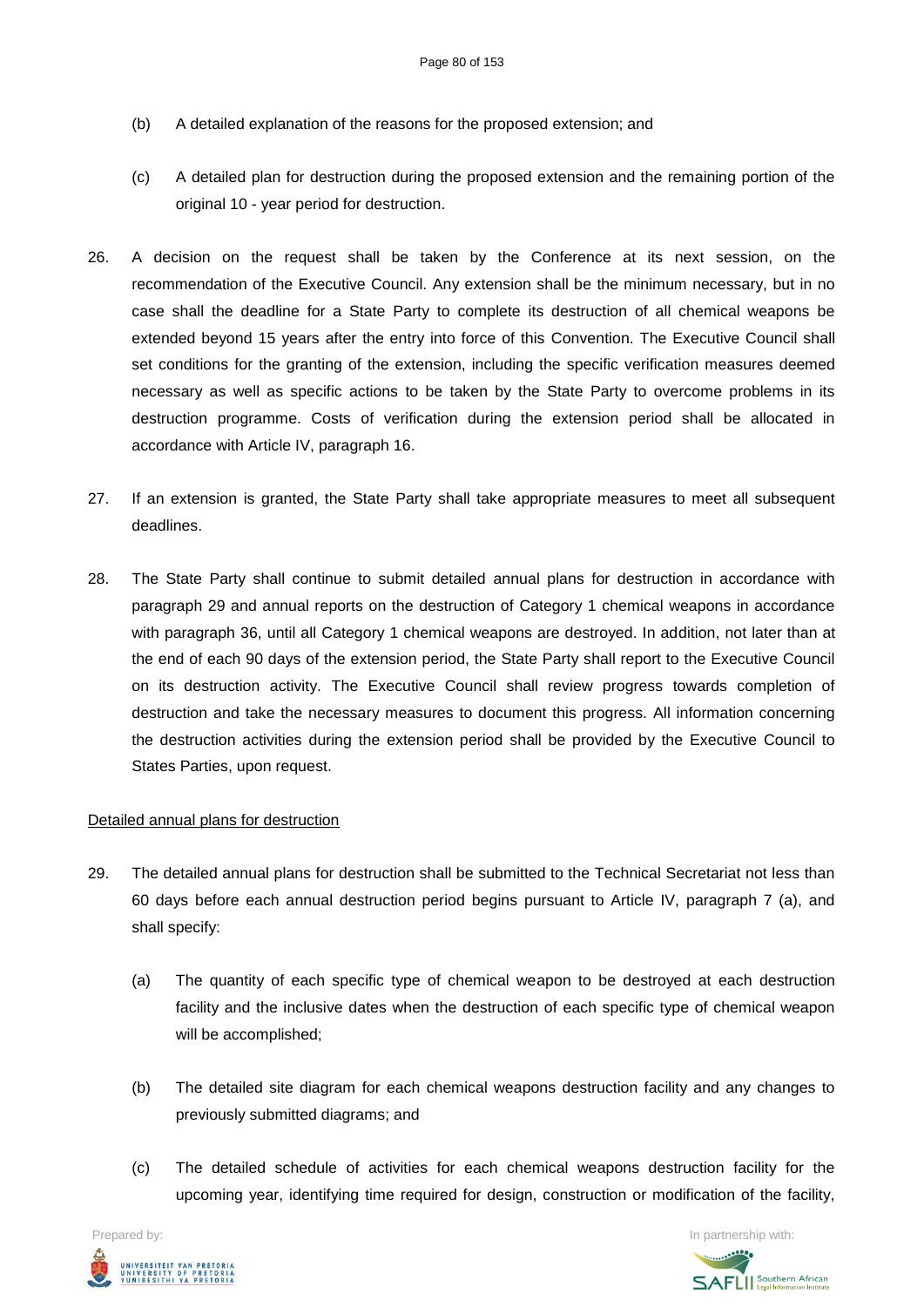installation of equipment, equipment check-out and operator training, destruction operations for each specific type of chemical weapon, and scheduled periods of inactivity.

- 30. A State Party shall provide, for each of its chemical weapons destruction facilities, detailed facility information to assist the Technical Secretariat in developing preliminary inspection procedures for use at the facility.
- 31. The detailed facility information for each destruction facility shall include the following information:
	- (a) Name, address and location;
	- (b) Detailed, annotated facility drawings;
	- (c) Facility design drawings, process drawings, and piping and instrumentation design drawings;
	- (d) Detailed technical descriptions, including design drawings and instrument specifications, for the equipment -required for: removing the chemical fill from the munitions, devices, and containers; temporarily storing the drained chemical fill; destroying the chemical agent; and destroying the munitions, devices, and containers;
	- (e) Detailed technical descriptions of the destruction process, including material flow rates, temperatures and pressures, and designed destruction efficiency;
	- (f) Design capacity for each specific type of chemical weapon;
	- (g) A detailed description of the products of destruction and the method of their ultimate disposal;
	- (h) A detailed technical description of measures to facilitate inspections in accordance with this Convention;
	- (i) A detailed description of any temporary holding area at the destruction facility that will be used to provide chemical weapons directly to the destruction facility, including site and facility drawings and information on the storage capacity for each specific type of chemical weapon to be destroyed at the facility;
	- (j) A detailed description of the safety and medical measures in force at the facility;
	- (k) A detailed description of the living quarters and working premises for the inspectors; and
	- (l) Suggested measures for international verification.



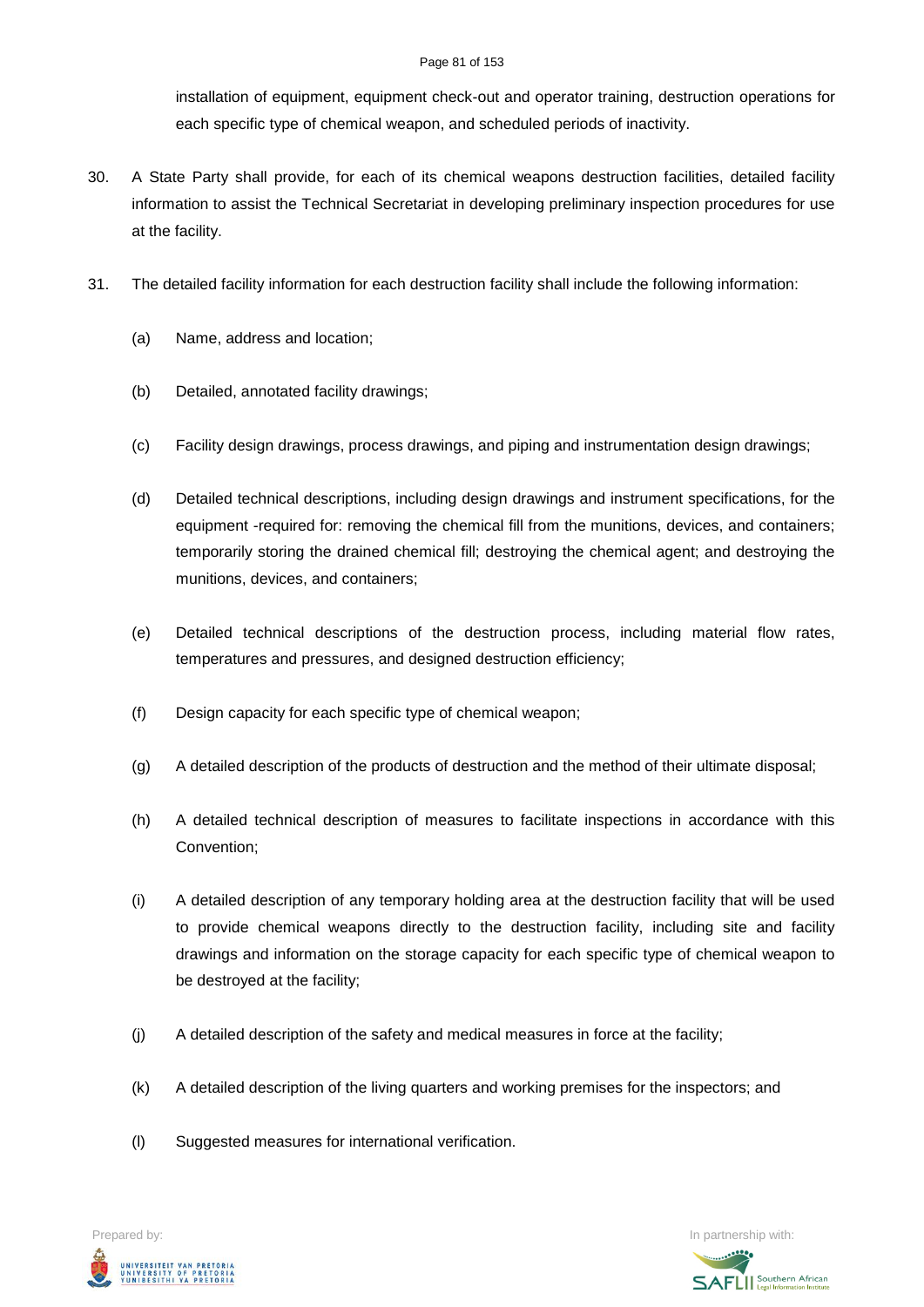- 32. A State Party shall provide, for each of its chemical weapons destruction facilities, the plant operations manuals, the safety and medical plans, the laboratory operations and quality assurance and control manuals, and the environmental permits that have been obtained, except that this shall not include material previously provided.
- 33. A State Party shall promptly notify the Technical Secretariat of any developments that could affect inspection activities at its destruction facilities.
- 34. Deadlines for submission of the information specified in paragraphs 30 to 32 shall be considered and approved by the Conference pursuant to Article VIII, paragraph 21 (i).
- 35. After a review of the detailed facility information for each destruction facility, the Technical Secretariat, if the need arises, shall enter into consultation with the State Party concerned in order to ensure that its chemical weapons destruction facilities are designed to assure the destruction of chemical weapons, to allow advanced planning on how verification measures may be applied and to ensure that the application of verification measures is consistent with proper facility operation, and that the facility operation allows appropriate verification.

#### Annual reports on destruction

36. Information regarding the implementation of plans for destruction of chemical weapons shall be submitted to the Technical Secretariat pursuant to Article IV, paragraph 7 (b), not later than 60 days after the end of each annual destruction period and shall specify the actual amounts of chemical weapons which were destroyed during the previous year at each destruction facility. If appropriate, reasons for not meeting destruction goals should be stated.

#### **D. VERIFICATION**

#### Verification of declarations of chemical weapons through on-site inspection

- 37. The purpose of the verification of declarations of chemical weapons shall be to confirm through on-site inspection the accuracy of the relevant declarations made pursuant to Article Ill.
- 38. The inspectors shall conduct this verification promptly after a declaration is submitted. They shall, *inter alia*, verify the quantity and identity of chemicals, types and number of munitions, devices and other equipment.
- 39. The inspectors shall employ, as appropriate, agreed seals, markers or other inventory control procedures to facilitate an accurate inventory of the chemical weapons at each storage facility.



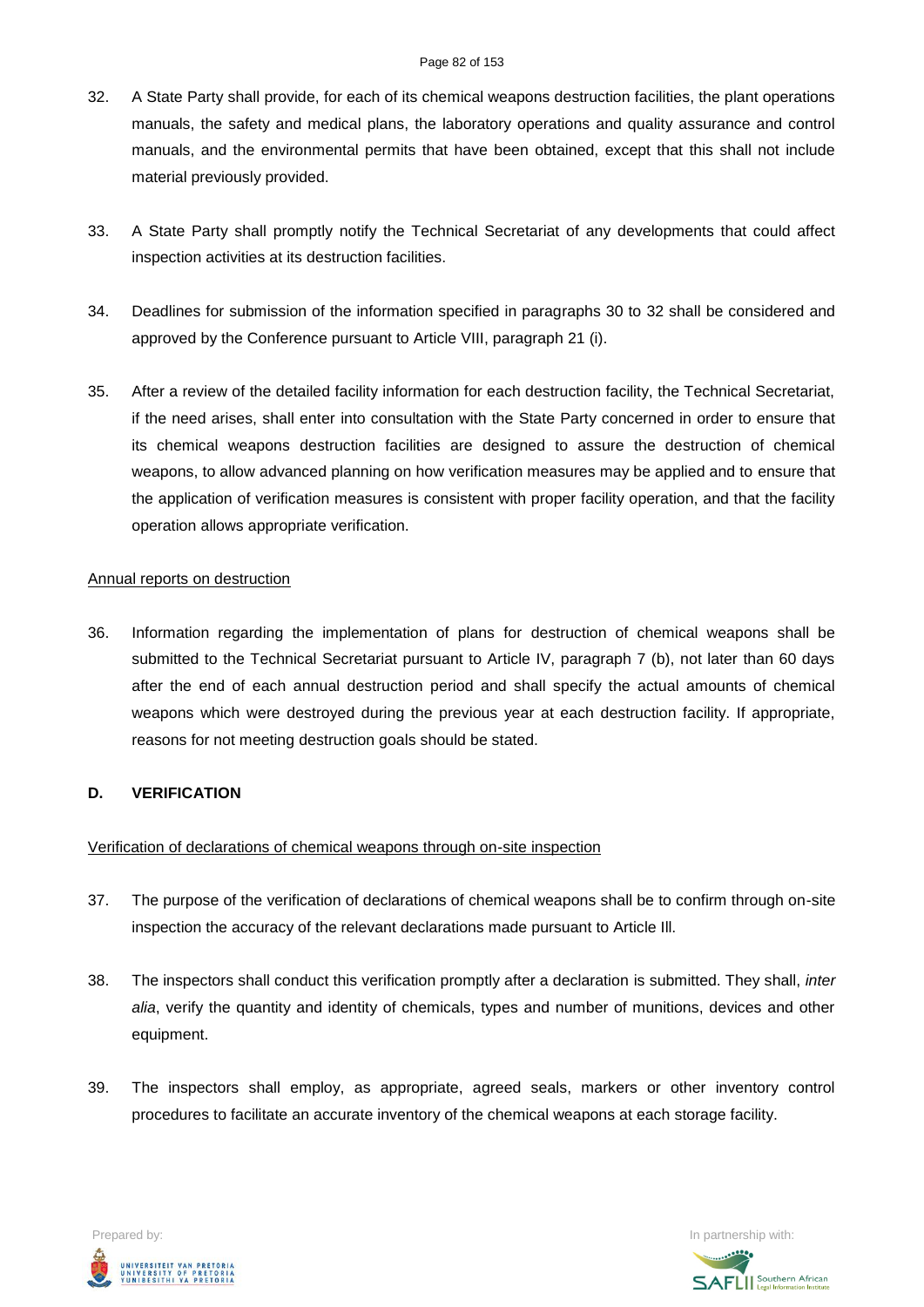40. As the inventory progresses, inspectors shall install such agreed seals as may be necessary to clearly indicate if any stocks are removed, and to ensure the securing of the storage facility during the inventory. After completion of the inventory, such seals will be removed unless otherwise agreed.

#### Systematic verification of storage facilities

- 41. The purpose of the systematic verification of storage facilities shall be to ensure that no undetected removal of chemical weapons from such facilities takes place.
- 42. The systematic verification shall be initiated as soon as possible after the declaration of chemical weapons is submitted and shall continue until all chemical weapons have been removed from the storage facility. It shall in accordance with the facility agreement, combine on-site inspection and monitoring with on-site instruments.
- 43. When all chemical weapons have been removed from the storage facility, the Technical Secretariat shall confirm the declaration of the State Party to that effect. After this confirmation, the Technical Secretariat shall terminate the systematic verification of the storage facility and shall promptly remove any monitoring instruments installed by the inspectors.

#### Inspections and visits

- 44. The particular storage facility to be inspected shall be chosen by the Technical Secretariat in such a way as to preclude the prediction of precisely when the facility is to be inspected. The guidelines for determining the frequency of systematic on-site inspections shall be elaborated by the Technical Secretariat, taking into account the recommendations to be considered and approved by the Conference pursuant to Article VIII, paragraph 21 (i).
- 45. The Technical Secretariat shall notify the inspected State Party of its decision to inspect or visit the storage facility 48 hours before the planned arrival of the inspection team at the facility for systematic inspections or visits. In cases of inspections or visits to resolve urgent problems, this period may be shortened. The Technical Secretariat shall specify the purpose of the inspection or visit.
- 46. The inspected State Party shall make any necessary preparations for the arrival of the inspectors and shall ensure their expeditious transportation from their point of entry to the storage facility. The facility agreement will specify administrative arrangements for inspectors.
- 47. The inspected State Party shall provide the inspection team upon its arrival at the chemical weapons storage facility to carry out an inspection, with the following data on the facility:
	- (a) The number of storage buildings and storage locations;



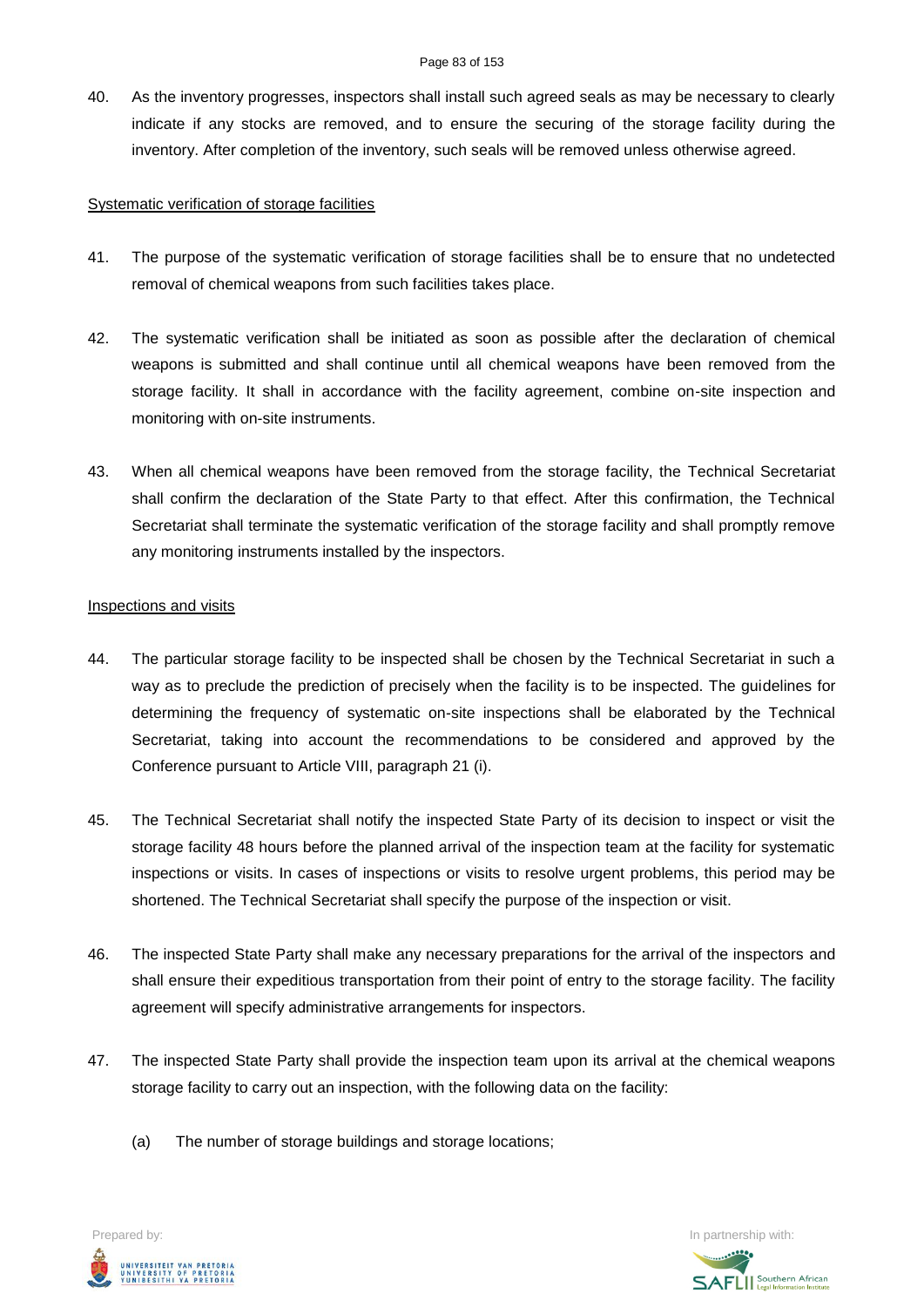- (b) For each storage building and storage location, the type and the identification number or designation, shown on the site diagram; and
- (c) For each storage building and storage location at the facility, the number of items of each specific type of chemical weapon, and, for containers that are not part of binary munitions, the actual quantity of chemical fill in each container.
- 48. In carrying out an inventory, within the time available, inspectors shall have the right:
	- (a) To use any of the following inspection techniques:
		- (i) inventory all the chemical weapons stored at the facility;
		- (ii) inventory all the chemical weapons stored in specific buildings or locations at the facility, as chosen by the inspectors; or
		- (iii) inventory all the chemical weapons of one or more specific types stored at the facility, as chosen by the inspectors; and
	- (b) To check all items inventoried against agreed records.
- 49. Inspectors shall, in accordance with facility agreements:
	- (a) Have unimpeded access to all parts of the storage facilities including any munitions, devices, bulk containers, or other containers therein. While conducting their activity, inspectors shall comply with the safety regulations at the facility. The items to be inspected will be chosen by the inspectors; and
	- (b) Have the right, during the first and any subsequent inspection of each chemical weapons storage facility, to designate munitions, devices, and containers from which samples are to be taken, and to affix to such munitions, devices, and containers a unique tag that will indicate an attempt to remove or alter the tag. A sample shall be taken from a tagged item at a chemical weapons storage facility or a chemical weapons destruction facility as soon as it is practically possible in accordance with the corresponding destruction programmes, and, in any case, not later than by the end of the destruction operations.

# Systematic verification of the destruction of chemical weapons

- 50. The purpose of verification of destruction of chemical weapons shall be:
	- (a) To confirm the identity and quantity of the chemical weapons stocks to be destroyed; and



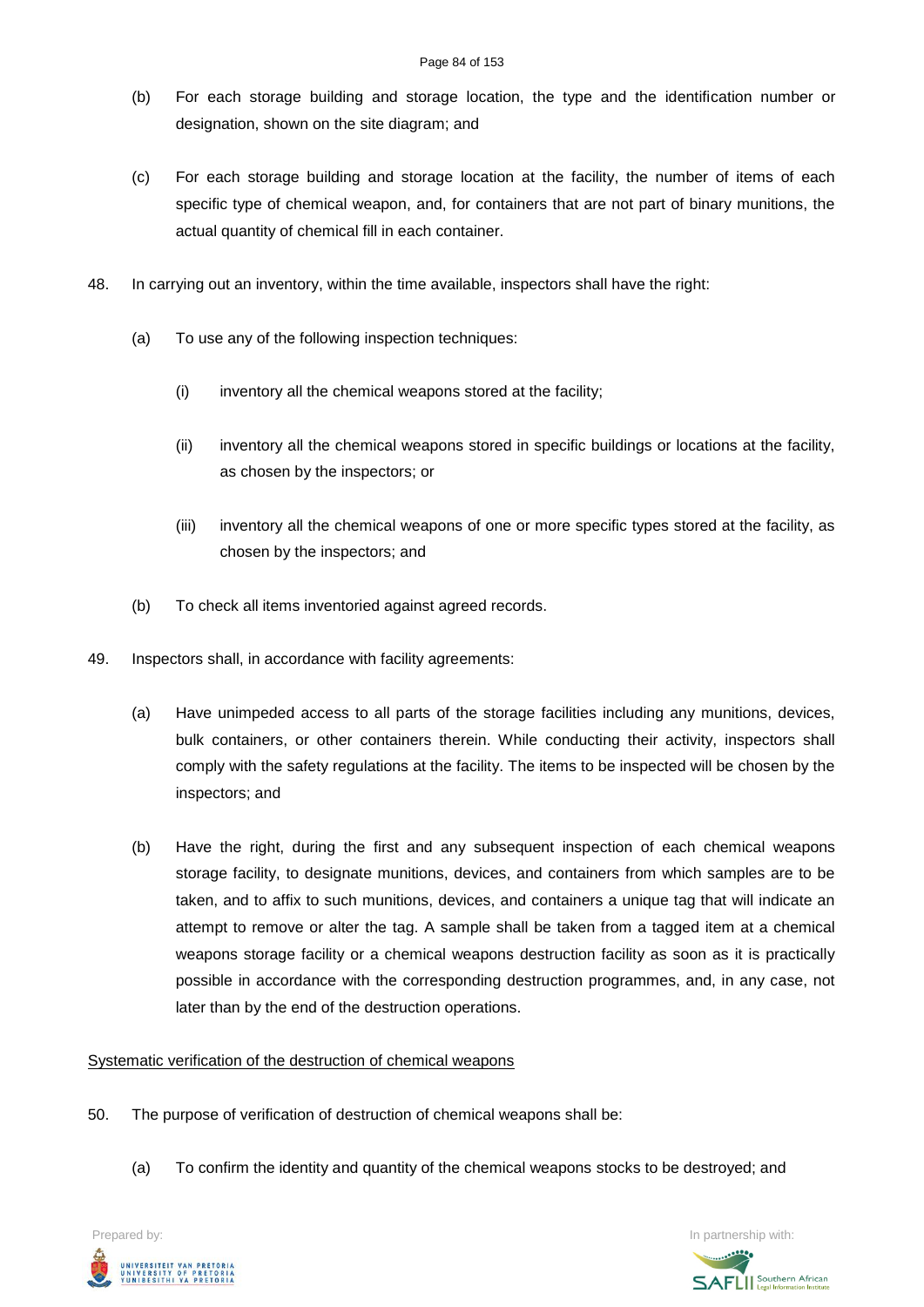- (b) To confirm that these stocks have been destroyed.
- 51. Chemical weapons destruction operations during the first 390 days after the entry into force of this Convention shall be governed by transitional verification arrangements. Such arrangements, including a transitional facility agreement, provisions for verification through on-site inspection and monitoring with on-site instruments, and the time-frame for application of the arrangements, shall be agreed between the Organization and the inspected State Party. These arrangements shall be approved by the Executive Council not later than 60 days after this Convention enters into force for the State Party, taking into account the recommendations of the Technical Secretariat, which shall be based on an evaluation of the detailed facility information provided in accordance with paragraph 31 and a visit to the facility. The Executive Council shall, at its first session, establish the guidelines for such transitional verification arrangements, based on recommendations to be considered and approved by the Conference pursuant to Article VIII, paragraph 21 (i). The transitional verification arrangements shall be designed to verify, throughout the entire transitional period, the destruction of chemical weapons in accordance with the purposes set forth in paragraph 50, and to avoid hampering ongoing destruction operations.
- 52. The provisions of paragraphs 53 to 61 shall apply to chemical weapons destruction operations that are to begin not earlier than 390 days after the entry into force of this Convention.
- 53. On the basis of this Convention and the detailed destruction facility information, and as the case may be, on experience from previous inspections, the Technical Secretariat shall prepare a draft plan for inspecting the destruction of chemical weapons at each destruction facility. The plan shall be completed and provided to the inspected State Party for comment not less than 270 days before the facility begins destruction operations pursuant to this Convention. Any differences between the Technical Secretariat and the inspected State Party should be resolved through consultations. Any unresolved matter shall be forwarded to the Executive Council for appropriate action with a view to facilitating the full implementation of this Convention.
- 54. The Technical Secretariat shall conduct an initial visit to each chemical weapons destruction facility of the inspected State Party not less than 240 days before each facility begins destruction operations pursuant to this Convention, to allow it to familiarize itself with the facility and assess the adequacy of the inspection plan.
- 55. In the case of an existing facility where chemical weapons destruction operations have already been initiated, the inspected State Party shall not be required to decontaminate the facility before the Technical Secretariat conducts an initial visit. The duration of the visit shall not exceed five days and the number of visiting personnel shall not exceed 15.
- 56. The agreed detailed plans for verification, with an appropriate recommendation by the Technical Secretariat, shall be forwarded to the Executive Council for review. The Executive Council shall review the plans with a view to approving them, consistent with verification objectives and obligations under



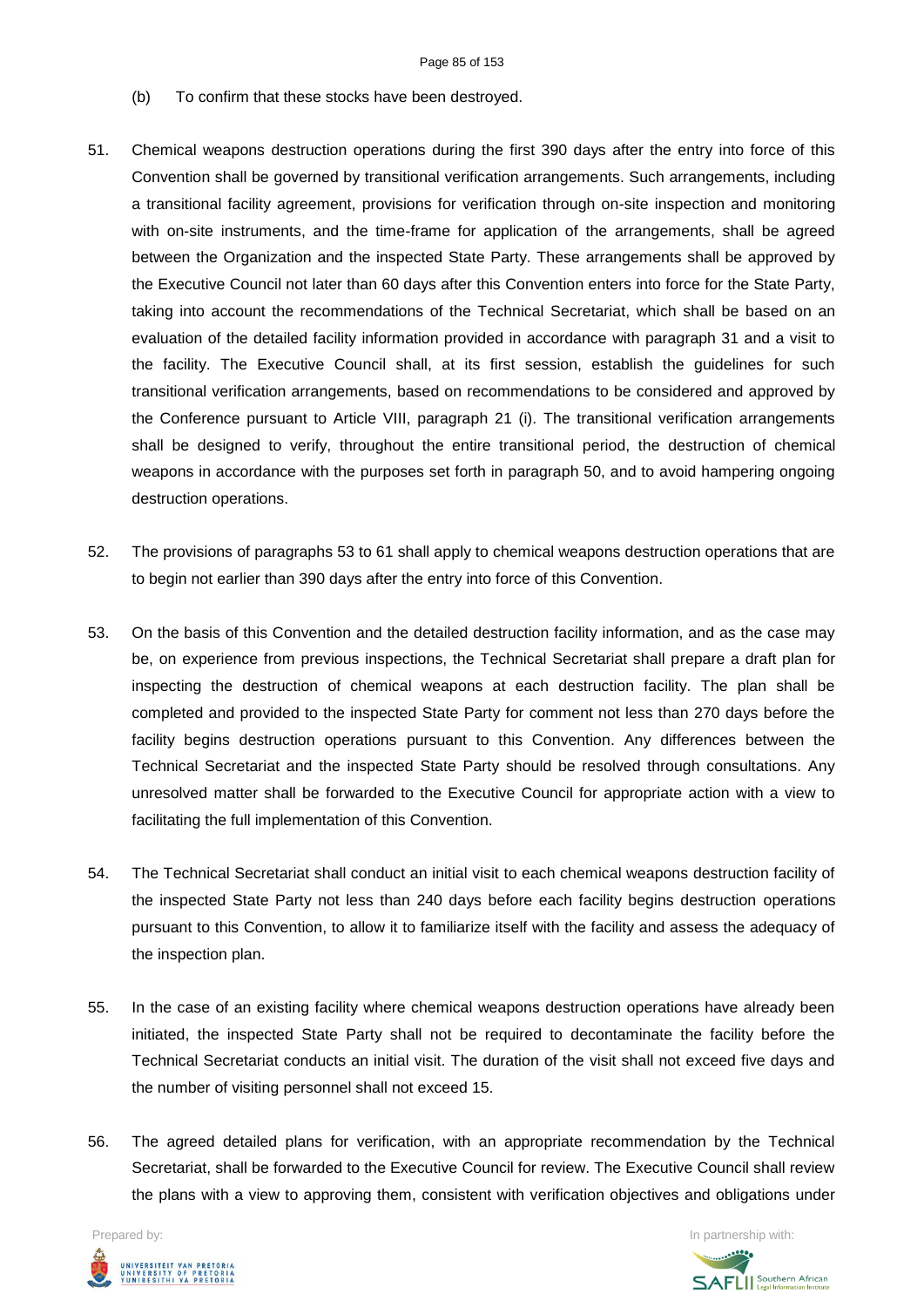#### Page 86 of 153

this Convention. It should also confirm that verification schemes for destruction are consistent with verification aims and are efficient and practical. This review should be completed not less than 180 days before the destruction period begins.

- 57. Each member of the Executive Council may consult with the Technical Secretariat on any issues regarding the adequacy of the plan for verification. If there are no objections by any member of the Executive Council, the plan shall be put into action.
- 58. If there are any difficulties, the Executive Council shall enter into consultations with the State Party to reconcile them. If any difficulties remain unresolved they shall be referred to the Conference.
- 59. The detailed facility agreements for chemical weapons destruction facilities shall specify, taking into account the specific characteristics of the destruction facility and its mode of operation:
	- (a) Detailed on-site inspection procedures; and
	- (b) Provisions for verification through continuous monitoring with on-site instruments and physical presence of inspectors.
- 60. Inspectors shall be granted access to each chemical weapons destruction facility not less than 60 days before the commencement of the destruction, pursuant to this Convention, at the facility. Such access shall be for the purpose of supervising the installation of the inspection equipment, inspecting this equipment and testing its operation, as well as for the purpose of carrying out a final engineering review of the facility. In the case of an existing facility where chemical weapons destruction operations have already been initiated, destruction operations shall be stopped for the minimum amount of time required, not to exceed 60 days, for installation and testing of the inspection equipment. Depending on the results of the testing and review, the State Party and the Technical Secretariat may agree on additions or changes to the detailed facility agreement for the facility.
- 61. The inspected State Party shall notify, in writing, the inspection team leader at a chemical weapons destruction facility not less than four hours before the departure of each shipment of chemical weapons from a chemical weapons storage facility to that destruction facility. This notification shall specify the name of the storage facility, the estimated times of departure and arrival, the specific types and quantities of chemical weapons being transported, whether any tagged items are being moved, and the method of transportation. This notification may include notification of more than one shipment. The inspection team leader shall be promptly notified, in writing, of any changes in this information.

#### Chemical weapons storage facilities at chemical weapons destruction facilities

62. The inspectors shall verify the arrival of the chemical weapons at the destruction facility and the storing of these chemical weapons. The inspectors shall verify the inventory of each shipment, using agreed procedures consistent with facility safety regulations, prior to the destruction of the chemical

Prepared by: **In partnership with:**  $\blacksquare$  **In partnership with:**  $\blacksquare$  **In partnership with:**  $\blacksquare$ UNIVERSITEIT VAN PRETORIA<br>UNIVERSITY OF PRETORIA<br>YUNIBESITHI YA PRETORIA

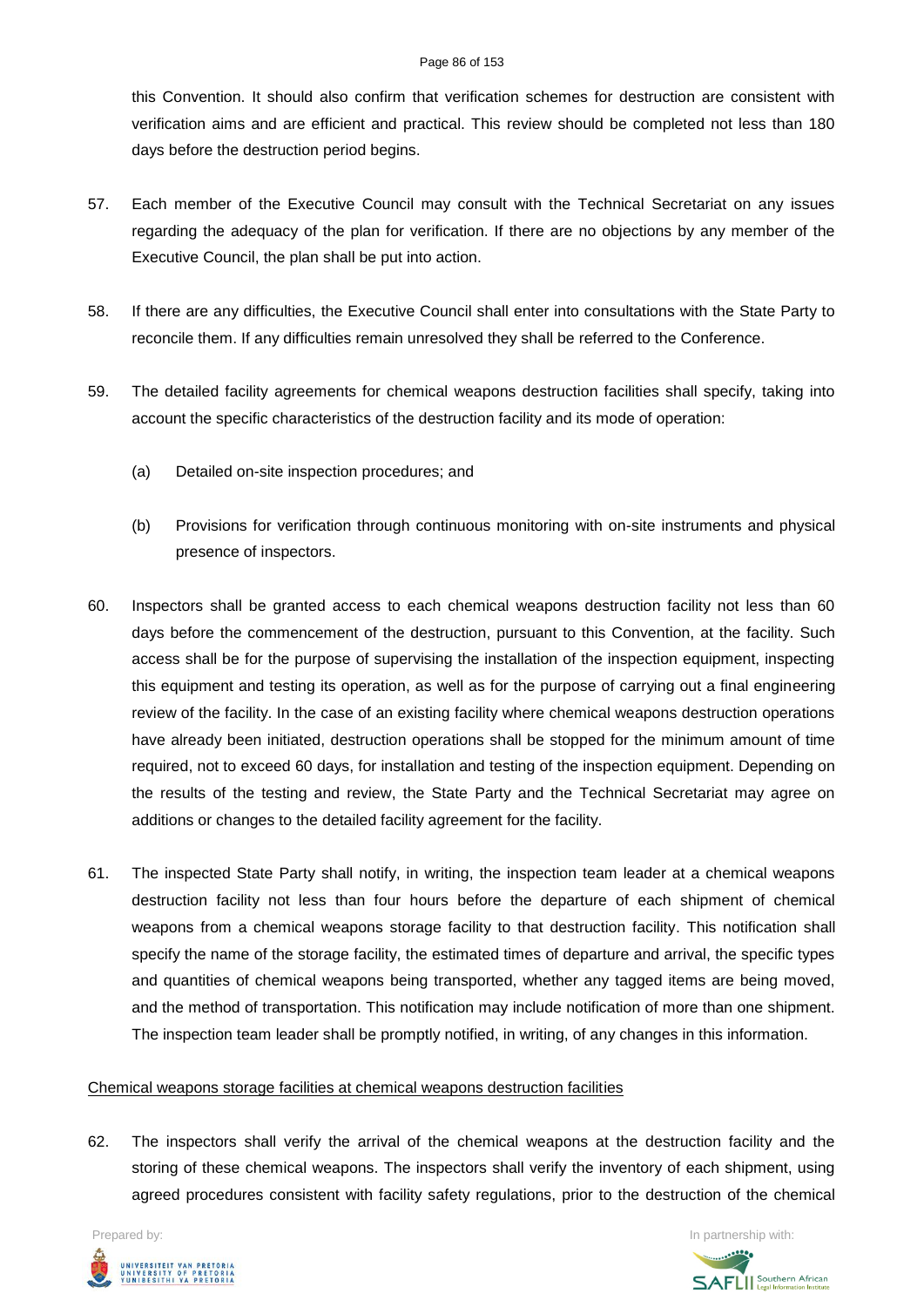#### Page 87 of 153

weapons. They shall employ, as appropriate, agreed seals, markers or other inventory control procedures to facilitate an accurate inventory of the chemical weapons prior to destruction.

- 63. As soon and as long as chemical weapons are stored at chemical weapons storage facilities located at chemical weapons destruction facilities, these storage facilities shall be subject to systematic verification in conformity with the relevant facility agreements.
- 64. At the end of an active destruction phase, inspectors shall make an inventory of the chemical weapons, that have been removed from the storage facility, to be destroyed. They shall verify the accuracy of the inventory of the chemical weapons remaining, employing inventory control procedures as referred to in paragraph 62.

## Systematic on-site verification measures at chemical weapons destruction facilities

- 65. The inspectors shall be granted access to conduct their activities at the chemical weapons destruction facilities and the chemical weapons storage facilities located at such facilities during the entire active phase of destruction.
- 66. At each chemical weapons destruction facility, to provide assurance that no chemical weapons are diverted and that the destruction process has been completed, inspectors shall have the right to verify through their physical presence and monitoring with on-site instruments:
	- (a) The receipt of chemical weapons at the facility;
	- (b) The temporary holding area for chemical weapons and the specific type and quantity of chemical weapons stored in that area;
	- (c) The specific type and quantity of chemical weapons being destroyed;
	- (d) The process of destruction;
	- (e) The end-product of destruction;
	- (f) The mutilation of metal parts; and
	- (g) The integrity of the destruction process and of the facility as a whole.
- 67. inspectors shall have the right to tag, for sampling, munitions, devices, or containers located in the temporary holding areas at the chemical weapons destruction facilities.
- 68. To the extent that it meets inspection requirements, information from routine facility operations, with appropriate data authentication, shall be used for inspection purposes.



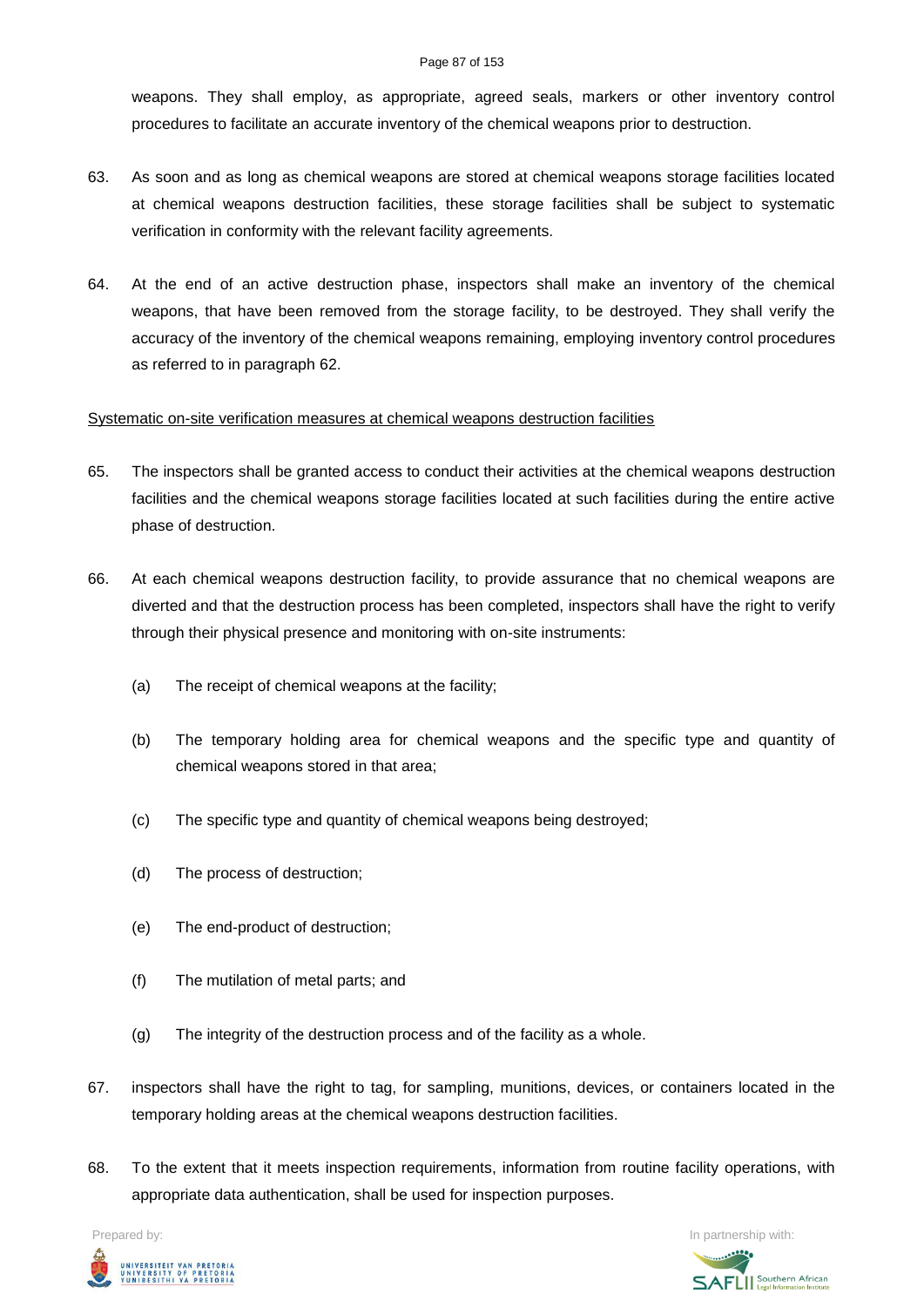- 69. After the completion of each period of destruction, the Technical Secretariat shall confirm the declaration of the State Party, reporting the completion of destruction of the designated quantity of chemical weapons.
- 70. Inspectors shall, in accordance with facility agreements:
	- (a) Have unimpeded access to all parts of the chemical weapons destruction facilities and the chemical weapons storage facilities located at such facilities, including any munitions, devices, bulk containers, or other containers, therein. The items to be inspected shall be chosen by the inspectors in accordance with the verification plan that has been agreed to by the inspected State Party and approved by the Executive Council;
	- (b) Monitor the systematic on-site analysis of samples during the destruction process; and
	- (c) Receive, if necessary, samples taken at their request from any devices, bulk containers and other containers at the destruction facility or the storage facility thereat.

## **PART IV (B)**

#### **OLD CHEMICAL WEAPONS AND ABANDONED CHEMICAL WEAPONS**

#### **A. GENERAL**

- 1. Old chemical weapons shall be destroyed as provided for in Section B.
- 2. Abandoned chemical weapons, including those which also meet the definition of Article II, paragraph 5 (b), shall be destroyed as provided for in Section C.

#### **B. REGIME FOR OLD CHEMICAL WEAPONS**

3. A State Party which has on its territory old chemical weapons as defined in Article II, paragraph 5(a), shall, not later than 30 days after this Convention enters into force for it, submit to the Technical Secretariat all available relevant information, including, to the extent possible, the location, type, quantity and the present condition of these old chemical weapons.

In the case of old chemical weapons as defined in Article II, paragraph 5 (b), the State Party shall submit to the Technical Secretariat a declaration pursuant to Article III, paragraph 1(b)(i), including, to the extent possible, the information specified in Part IV (A), paragraphs 1 to 3, of this Annex.



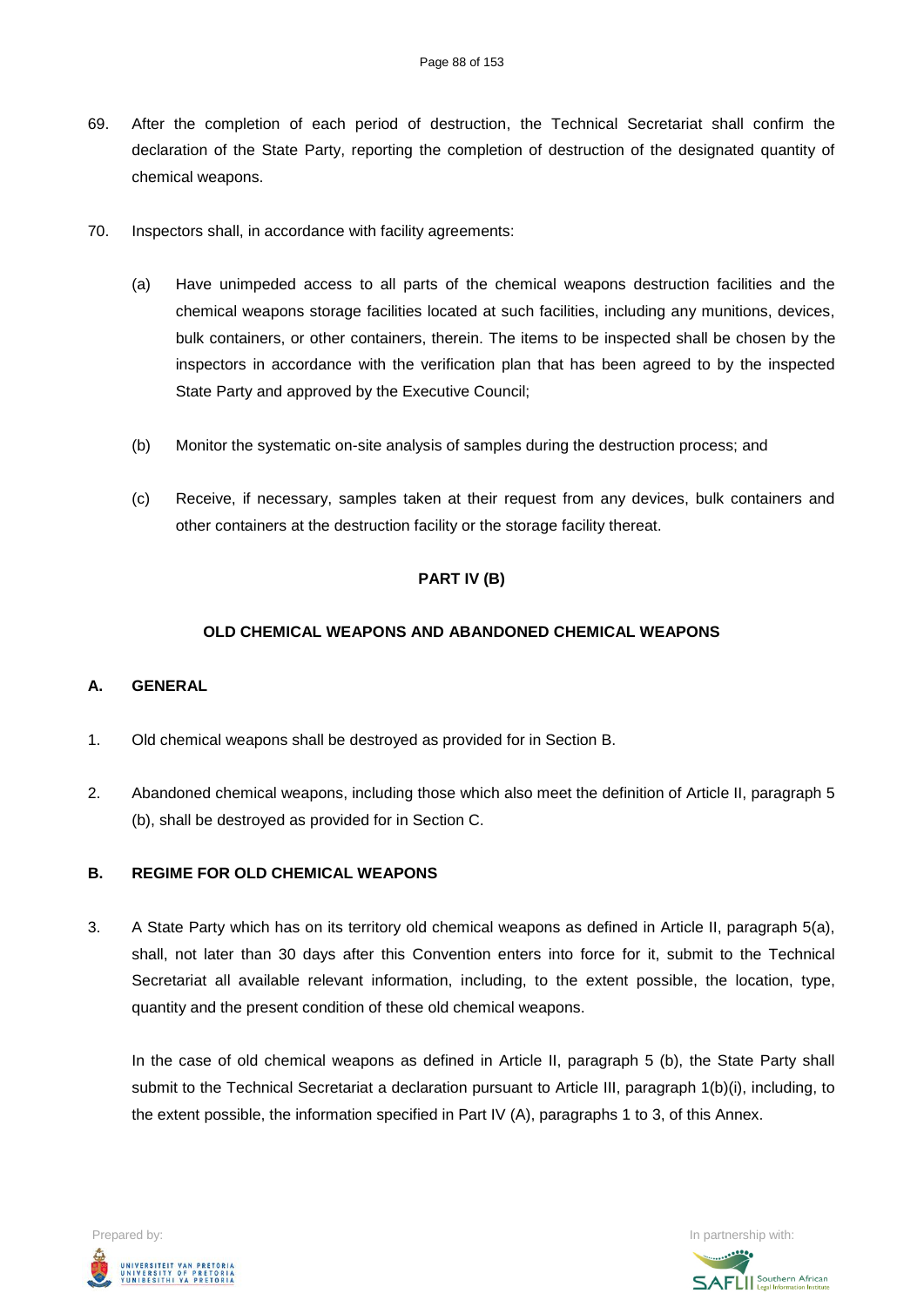- 4. A State Party which discovers old chemical weapons after this Convention enters into force for it shall submit to the Technical Secretariat the information specified in paragraph 3 not later than 180 days after the discovery of the old chemical weapons.
- 5. The Technical Secretariat shall conduct an initial inspection, and any further inspections as may be necessary, in order to verify the information submitted pursuant to paragraphs 3 and 4 and in particular to determine whether the chemical weapons meet the definition of old chemical weapons as specified in Article II, paragraph 5. Guidelines to determine the usability of chemical weapons produced between 1925 and 1946 shall be considered and approved by the Conference pursuant to Article VIII, paragraph 21 (i).
- 6. A State Party shall treat old chemical weapons that have been confirmed by the Technical Secretariat as meeting the definition in Article II, paragraph 5(a), as toxic waste. It shall inform the Technical Secretariat of the steps being taken to destroy or otherwise dispose of such old chemical weapons as toxic waste in accordance with its national legislation.
- 7. Subject to paragraphs 3 to 5, a State Party shall destroy old chemical weapons that have been confirmed by the Technical Secretariat as meeting the definition in Article II, paragraph 5(b), in accordance with Article IV and Part IV (A) of this Annex. Upon request of a State Party, the Executive Council may, however, modify the provisions on time-limit and order of destruction of these old chemical weapons, if it determines that doing so would not pose a risk to the object and purpose of this Convention. The request shall contain specific proposals for modification of the provisions and a detailed explanation of the reasons for the proposed modification.

# **C. REGIME FOR ABANDONED CHEMICAL WEAPONS**

- 8. A State Party on whose territory there are abandoned chemical weapons (hereinafter referred to as the "Territorial State Party") shall, not later than 30 days after this Convention enters into force for it, submit to the Technical Secretariat all available relevant information concerning the abandoned chemical weapons. This information shall include, to the extent possible, the location, type, quantity and the present condition of the abandoned chemical weapons as well as information on the abandonment.
- 9. A State Party which discovers abandoned chemical weapons after this Convention enters into force for it shall, not later than 180 days after the discovery, submit to the Technical Secretariat all available relevant information concerning the discovered abandoned chemical weapons. This information shall include, to the extent possible, the location, type, quantity and the present condition of the abandoned chemical weapons as well as information on the abandonment.
- 10. A State Party which has abandoned chemical weapons on the territory of another State Party (hereinafter referred to as the "Abandoning State Party") shall, not later than 30 days after this Convention enters into force for it, submit to the Technical Secretariat all available relevant information



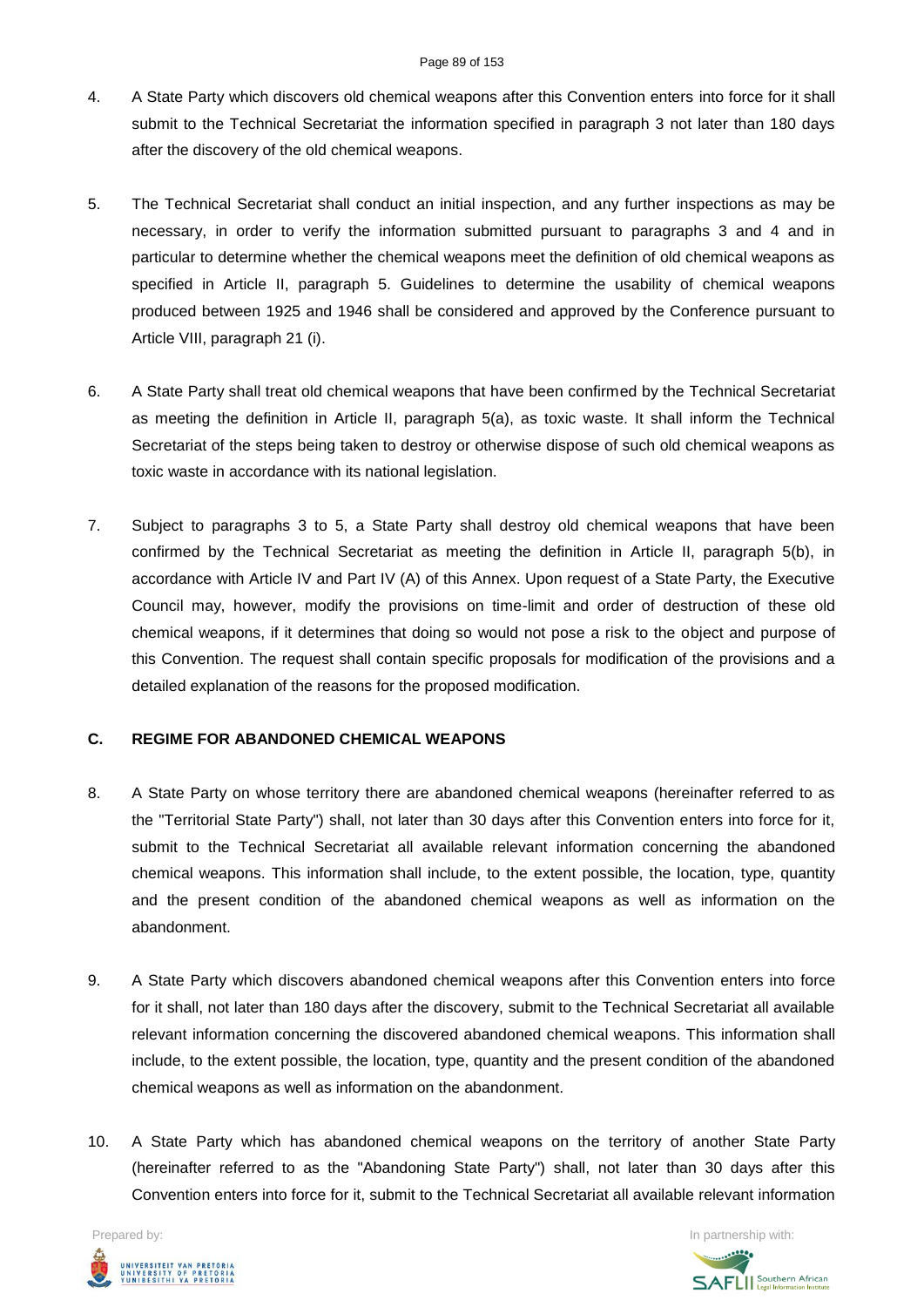concerning the abandoned chemical weapons. This information shall include, to the extent possible, the location, type, quantity as well as information on the abandonment, and the condition of the abandoned chemical weapons.

- 11. The Technical Secretariat shall conduct an initial inspection, and any further inspections as may be necessary, in order to verify all available relevant information submitted pursuant to paragraphs 8 to 10 and determine whether systematic verification in accordance with Part IV (A), paragraphs 41 to 43. of this Annex is required. It shall, if necessary, verify the origin of the abandoned chemical weapons and establish evidence concerning the abandonment and the identity of the Abandoning State.
- 12. The report of the Technical Secretariat shall be submitted to the Executive Council, the Territorial State Party, and to the Abandoning State Party or the State Party declared by the Territorial State Party or identified by the Technical Secretariat as having abandoned the chemical weapons. If one of the States Parties directly concerned is not satisfied with the report it shall have the right to settle the matter in accordance with provisions of this Convention or bring the issue to the Executive Council with a view to settling the matter expeditiously.
- 13. Pursuant to Article I, paragraph 3, the Territorial State Party shall have the right to request the State Party which has been established as the Abandoning State Party pursuant to paragraphs 8 to 12 to enter into consultations for the purpose of destroying the abandoned chemical weapons in cooperation with the Territorial State Party. It shall immediately inform the Technical Secretariat of this request.
- 14. Consultations between the Territorial State Party and the Abandoning State Party with a view to establishing a mutually agreed plan for destruction shall begin not later than 30 days after the Technical Secretariat has been informed of the request referred to in paragraph 13. The mutually agreed plan for destruction shall be transmitted to the Technical Secretariat not later than 180 days after the Technical Secretariat has been informed of the request referred to in paragraph 13. Upon the request of the Abandoning State Party and the Territorial State Party, the Executive Council may extend the time-limit for transmission of the mutually agreed plan for destruction.
- 15. For the purpose of destroying abandoned chemical weapons, the Abandoning State Party shall provide all necessary financial, technical, expert, facility as well as other resources. The Territorial State Party shall provide appropriate cooperation.
- 16. If the Abandoning State cannot be identified or is not a State Party, the Territorial State Party, in order to ensure the destruction of these abandoned chemical weapons, may request the Organization and other States Parties to provide assistance in the destruction of these abandoned chemical weapons.
- 17. Subject to paragraphs 8 to 16, Article IV and Part IV (A) of this Annex shall also apply to the destruction of abandoned chemical weapons. In the case of abandoned chemical weapons which also meet the definition of old chemical weapons in Article II, paragraph 5 (b), the Executive Council, upon the request of the Territorial State Party, individually or together with the Abandoning State Party, may

UNIVERSITEIT VAN PRETORIA<br>UNIVERSITY OF PRETORIA<br>YUNIBESITHI YA PRETORIA

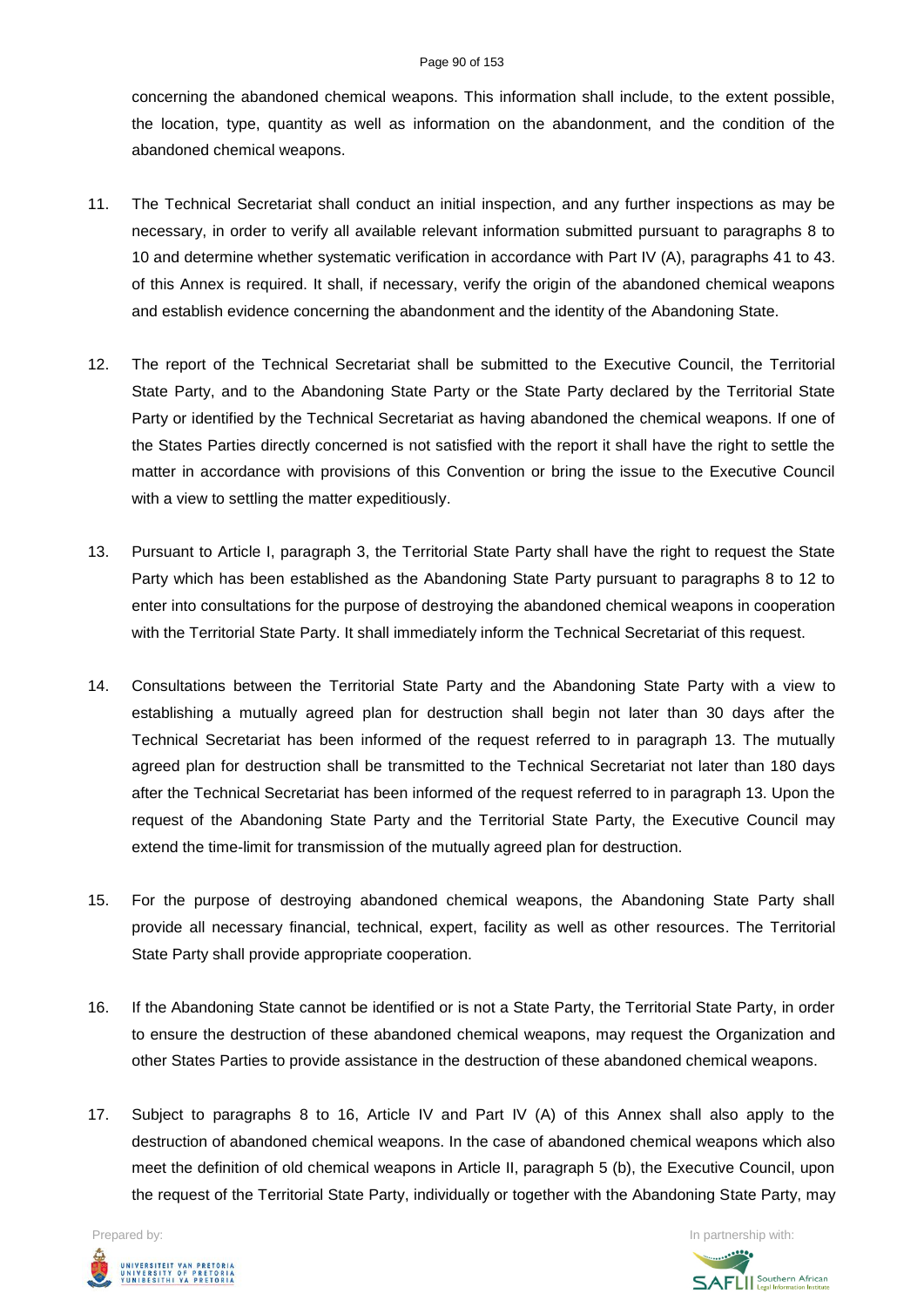modify or in exceptional cases suspend the application of provisions on destruction, if it determines that doing so would not pose a risk to the object and purpose of this Convention. In the case of abandoned chemical weapons which do not meet the definition of old chemical weapons in Article II, paragraph 5 (b), the Executive Council, upon the request of the Territorial State Party, individually or together with the Abandoning State Party, may in exceptional circumstances modify the provisions on the time-limit and the order of destruction, if it determines that doing so would not pose a risk to the object and purpose of this Convention. Any request as referred to in this paragraph shall contain specific proposals for modification of the provisions and a detailed explanation of the reasons for the proposed modification.

18. States Parties may conclude between themselves agreements or arrangements concerning the destruction of abandoned chemical weapons. The Executive Council may, upon request of the Territorial State Party, individually or together with the Abandoning State Party, decide that selected provisions of such agreements or arrangements take precedence over provisions of this Section, if it determines that the agreement or arrangement ensures the destruction of the abandoned chemical weapons in accordance with paragraph 17.

## **PART V**

# **DESTRUCTION OF CHEMICAL WEAPONS PRODUCTION FACILITIES AND ITS VERIFICATION PURSUANT TO ARTICLE V**

#### **A. DECLARATIONS**

#### Declarations of chemical weapons production facilities

- 1. The declaration of chemical weapons production facilities by a State Party pursuant to Article III, paragraph 1 (c) (ii), shall contain for each facility:
	- (a) The name of the facility, the names of the owners, and the names of the companies or enterprises operating the facility since 1 January 1946;
	- (b) The precise location of the facility, including the address, location of the complex, location of the facility within the complex including the specific building and structure number, if any;
	- (c) A statement whether it is a facility for the manufacture of chemicals that are defined as chemical weapons or whether it is a facility for the filling of chemical weapons, or both;
	- (d) The date when the construction of the facility was completed and the periods during which any modifications to the facility were made, including the installation of new or modified equipment, that significantly changed the production process characteristics of the facility;

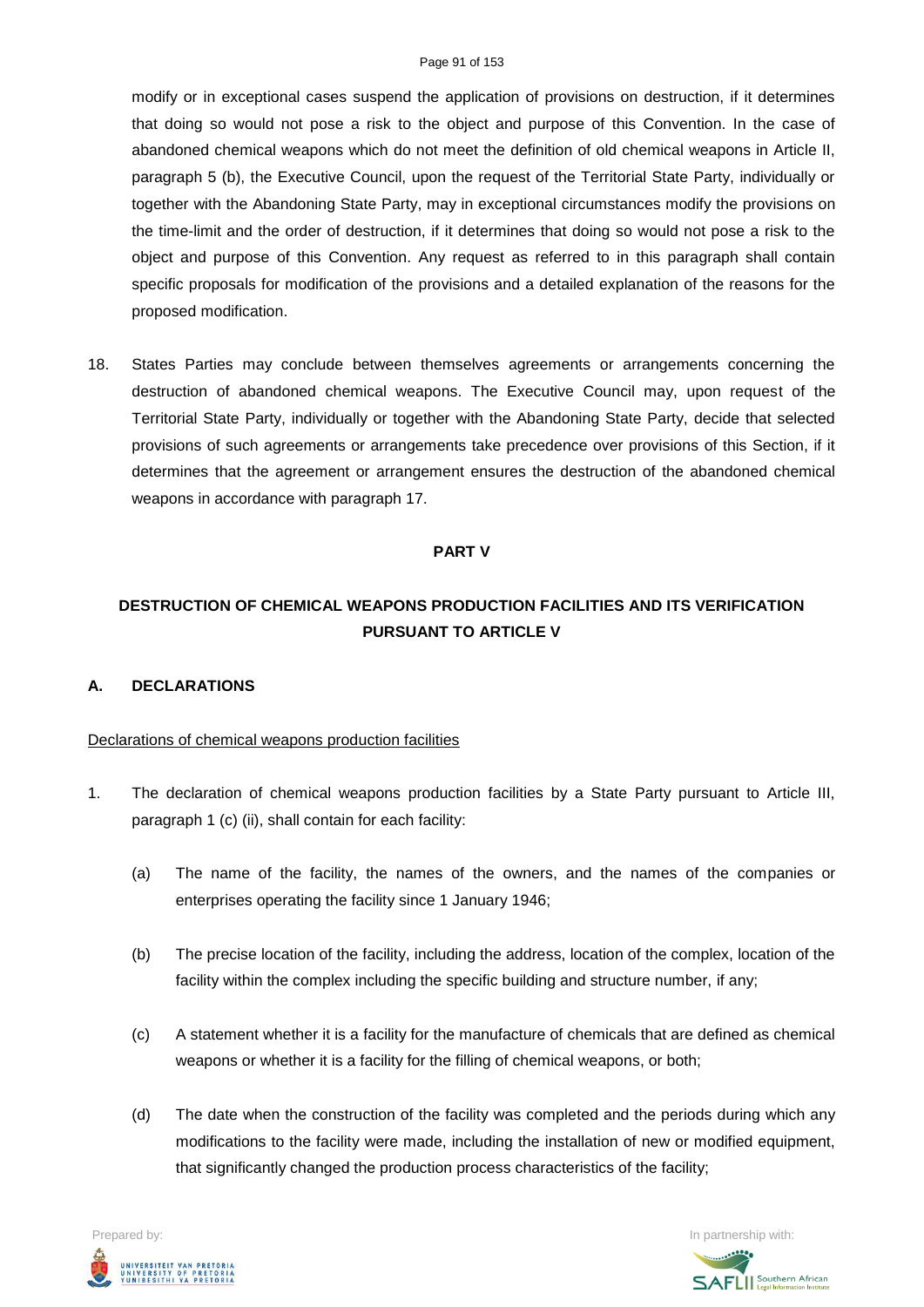#### Page 92 of 153

- (e) Information on the chemicals defined as chemical weapons that were manufactured at the facility; the munitions, devices, and containers that were filled at the facility; and the dates of the beginning and cessation of such manufacture or filling:
	- (i) For chemicals defined as chemical weapons that were manufactured at the facility, such information shall be expressed in terms of the specific types of chemicals manufactured, indicating the chemical name in accordance with the current International Union of Pure and Applied Chemistry (IUPAC) nomenclature, structural formula, and the Chemical Abstracts Service registry number, if assigned, and in terms of the amount of each chemical expressed by weight of chemical in tonnes;
	- (ii) For munitions, devices and containers that were filled at the facility, such information shall be expressed in terms of the specific type of chemical weapons filled and the weight of the chemical fill per unit;
- (f) The production capacity of the chemical weapons production facility:
	- (i) For a facility where chemical weapons were manufactured, production capacity shall be expressed in terms of the annual quantitative potential for manufacturing a specific substance on the basis of the technological process actually used or, in the case of processes not actually used, planned to be used at the facility;
	- (ii) For a facility where chemical weapons were filled, production capacity shall be expressed in terms of the quantity of chemical that the facility can fill into each specific type of chemical weapon a year;
- (g) For each chemical weapons production facility that has not been destroyed, a description of the facility including:
	- (i) A site diagram;
	- (ii) A process flow diagram of the facility; and
	- (iii) An inventory of buildings at the facility, and specialized equipment at the facility and of any spare parts for such equipment;
- (h) The present status of the facility, stating:
	- (i) The date when chemical weapons were last produced at the facility;
	- (ii) Whether the facility has been destroyed, including the date and manner of its destruction; and



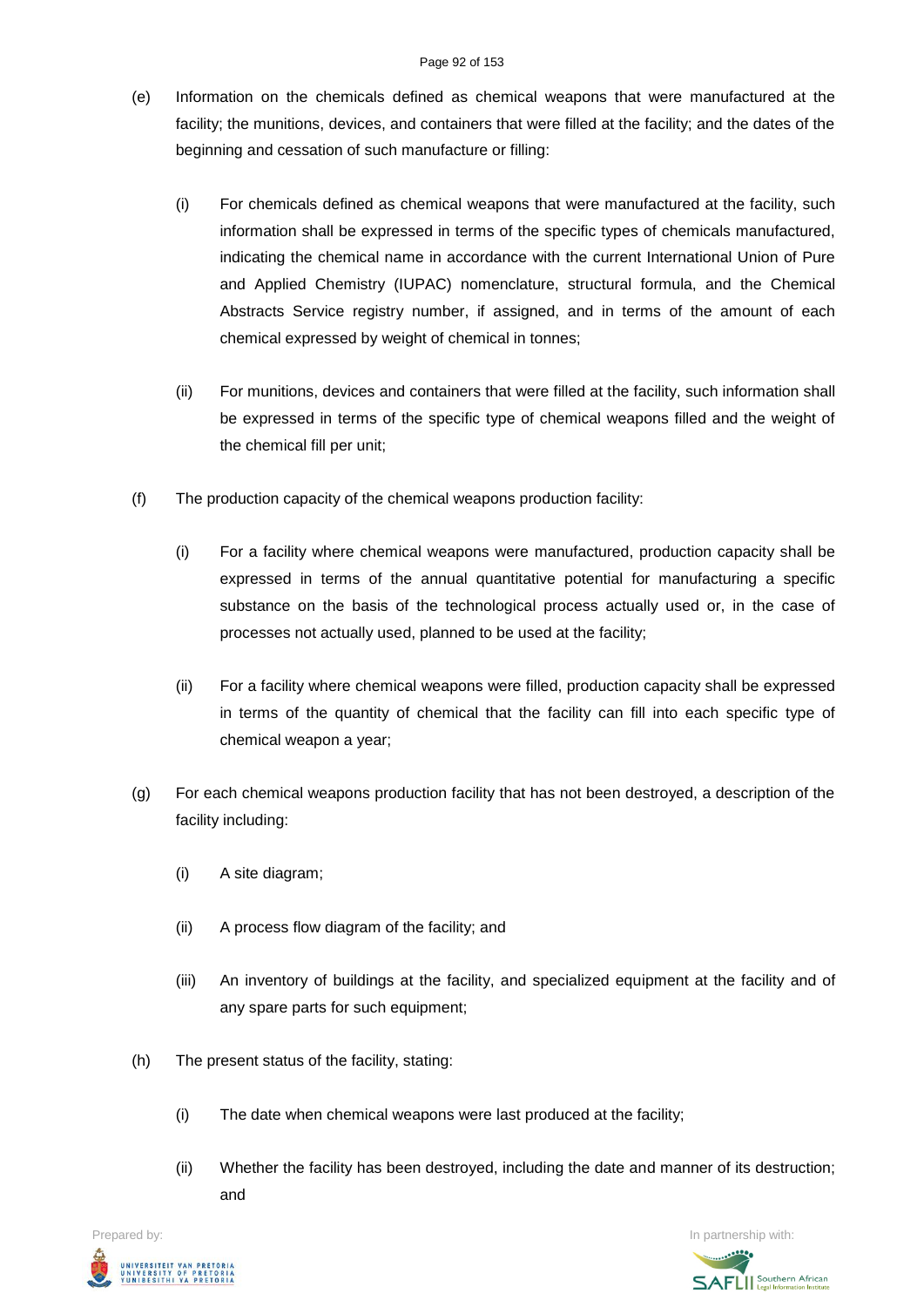- (iii) Whether the facility has been used or modified before entry into force of this Convention for an activity not related to the production of chemical weapons, and if so, information on what modifications have been made, the date such non-chemical weapons related activity began and the nature of such activity, indicating, if applicable, the kind of product;
- (i) A specification of the measures that have been taken by the State Party for closure of, and a description of the measures that have been or will be taken by the State Party to inactivate the facility;
- (j) A description of the normal pattern of activity for safety and security at the inactivated facility; and
- (k) A statement as to whether the facility will be converted for the destruction of chemical weapons and, if so, the dates for such conversions.

# Declarations of chemical weapons production facilities pursuant to Article III, paragraph 1 (c) (iii)

2. The declaration of chemical weapons production facilities pursuant to Article Ill, paragraph 1 (c) (iii), shall contain all information specified in paragraph 1 above. It is the responsibility of the State Party on whose territory the facility is or has been located to make appropriate arrangements with the other State to ensure that the declarations are made. If the State Party on whose territory the facility is or has been located is not able to fulfil this obligation, it shall state the reasons therefor.

#### Declarations of past transfers and receipts

- 3. A State Party that has transferred or received chemical weapons production equipment since 1 January 1946 shall declare these transfers and receipts pursuant to Article III, paragraph 1 (c) (iv), and in accordance with paragraph 5 below. When not all the specified information is available for transfer and receipt of such equipment for the period between 1 January 1946 and 1 January 1970, the State Party shall declare whatever information is still available to it and provide an explanation as to why it cannot submit a full declaration.
- 4. Chemical weapons production equipment referred to in paragraph 3 means:
	- (a) Specialized equipment;
	- (b) Equipment for the production of equipment specifically designed for use directly in connection with chemical weapons employment; and
	- (c) Equipment designed or used exclusively for producing non-chemical parts for chemical munitions.



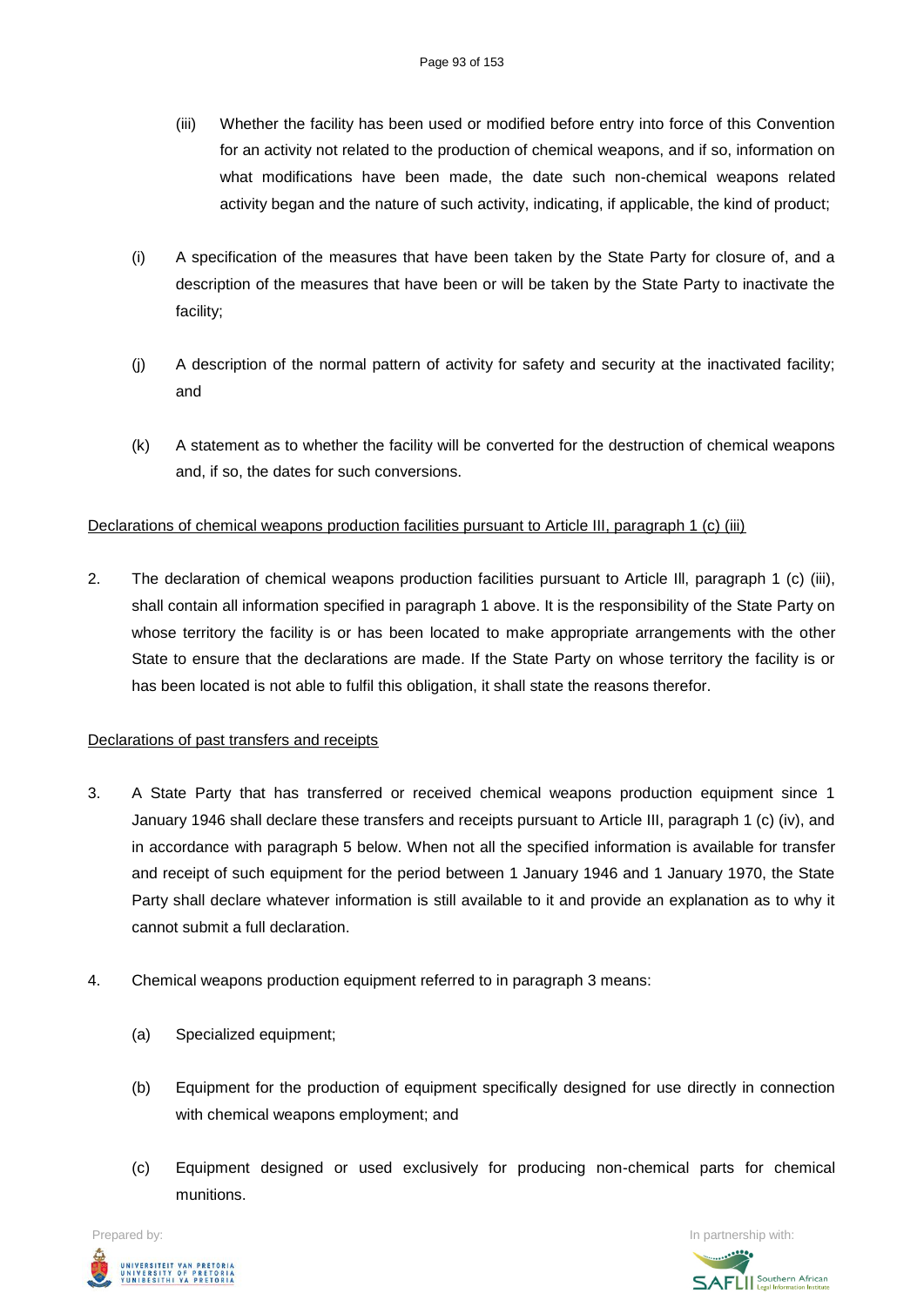- 5. The declaration concerning transfer and receipt of chemical weapons production equipment shall specify:
	- (a) Who received/transferred the chemical weapons production equipment;
	- (b) The identity of such equipment;
	- (c) The date of transfer or receipt;
	- (d) Whether the equipment was destroyed, if known; and
	- (e) Current disposition, if known.

#### Submission of general plans for destruction

- 6. For each chemical weapons production facility, a State Party shall supply the following information:
	- (a) Envisaged time-frame for measures to be taken; and
	- (b) Methods of destruction.
- 7. For each chemical weapons production facility that a State Party intends to convert temporarily into a chemical weapons destruction facility, the State Party shall supply the following information:
	- (a) Envisaged time-frame for conversion into a destruction facility;
	- (b) Envisaged time-frame for utilizing the facility as a chemical weapons destruction facility;
	- (c) Description of the new facility;
	- (d) Method of destruction of special equipment;
	- (e) Time-frame for destruction of the converted facility after it has been utilized to destroy chemical weapons; and
	- (f) Method of destruction of the converted facility.

#### Submission of annual plans for destruction and annual reports on destruction

8. The State Party shall submit an annual plan for destruction not less than 90 days before the beginning of the coming destruction year. The annual plan shall specify:

UNIVERSITEIT VAN PRETORIA<br>UNIVERSITY OF PRETORIA<br>YUNIBESITHI YA PRETORIA

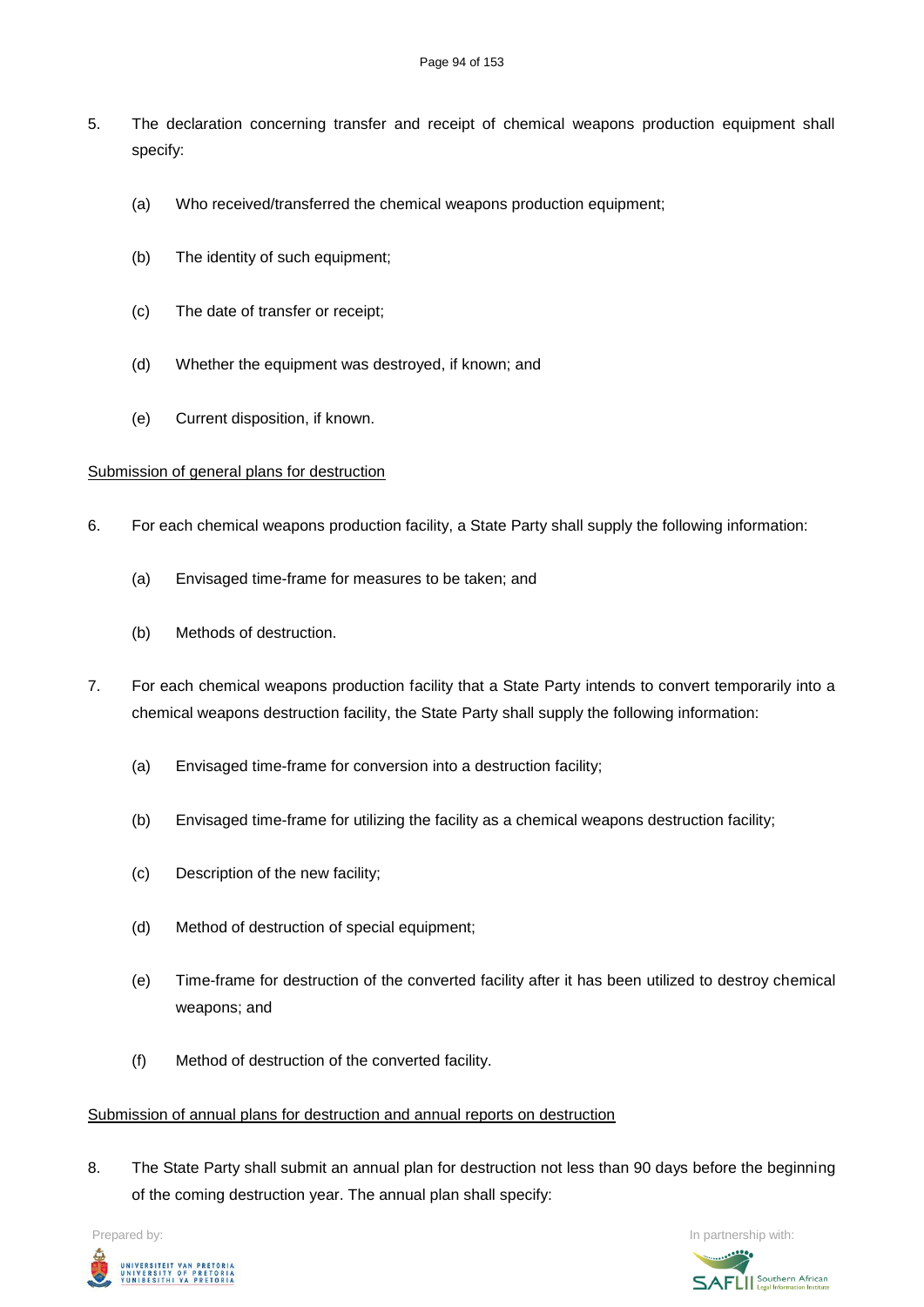- (a) Capacity to be destroyed;
- (b) Name and location of the facilities where destruction will take place;
- (c) List of buildings and equipment that will be destroyed at each facility; and
- (d) Planned method(s) of destruction.
- 9. A State Party shall submit an annual report on destruction not later than 90 days after the end of the previous destruction year. The annual report shall specify:
	- (a) Capacity destroyed;
	- (b) Name and location of each facility where destruction took place;
	- (c) List of buildings and equipment that were destroyed at each facility;
	- (d) Methods of destruction.
- 10. For a chemical weapons production facility declared pursuant to Article III, paragraph 1 (c) (iii), it is the responsibility of the State Party on whose territory the facility is or has been located to make appropriate arrangements to ensure that the declarations specified in paragraphs 6 to 9 above are made. If the State Party on whose territory the facility is or has been located is not able to fulfil this obligation, it shall state the reasons therefor.

#### **B. DESTRUCTION**

#### General principles for destruction of chemical weapons production facilities

11. Each State Party shall decide on methods to be applied for the destruction of chemical weapons production facilities, according to the principles laid down in Article V and in this Part.

#### Principles and methods for closure of a chemical weapons production facility

- 12. The purpose of the closure of a chemical weapons production facility is to render it inactive.
- 13. Agreed measures for closure shall be taken by a State Party with due regard to the specific characteristics of each facility. Such measures shall include, *inter alia*:
	- (a) Prohibition of occupation of the specialized buildings and standard buildings of the facility except for agreed activities;

UNIVERSITEIT VAN PRETORIA<br>UNIVERSITY OF PRETORIA<br>YUNIBESITHI YA PRETORIA

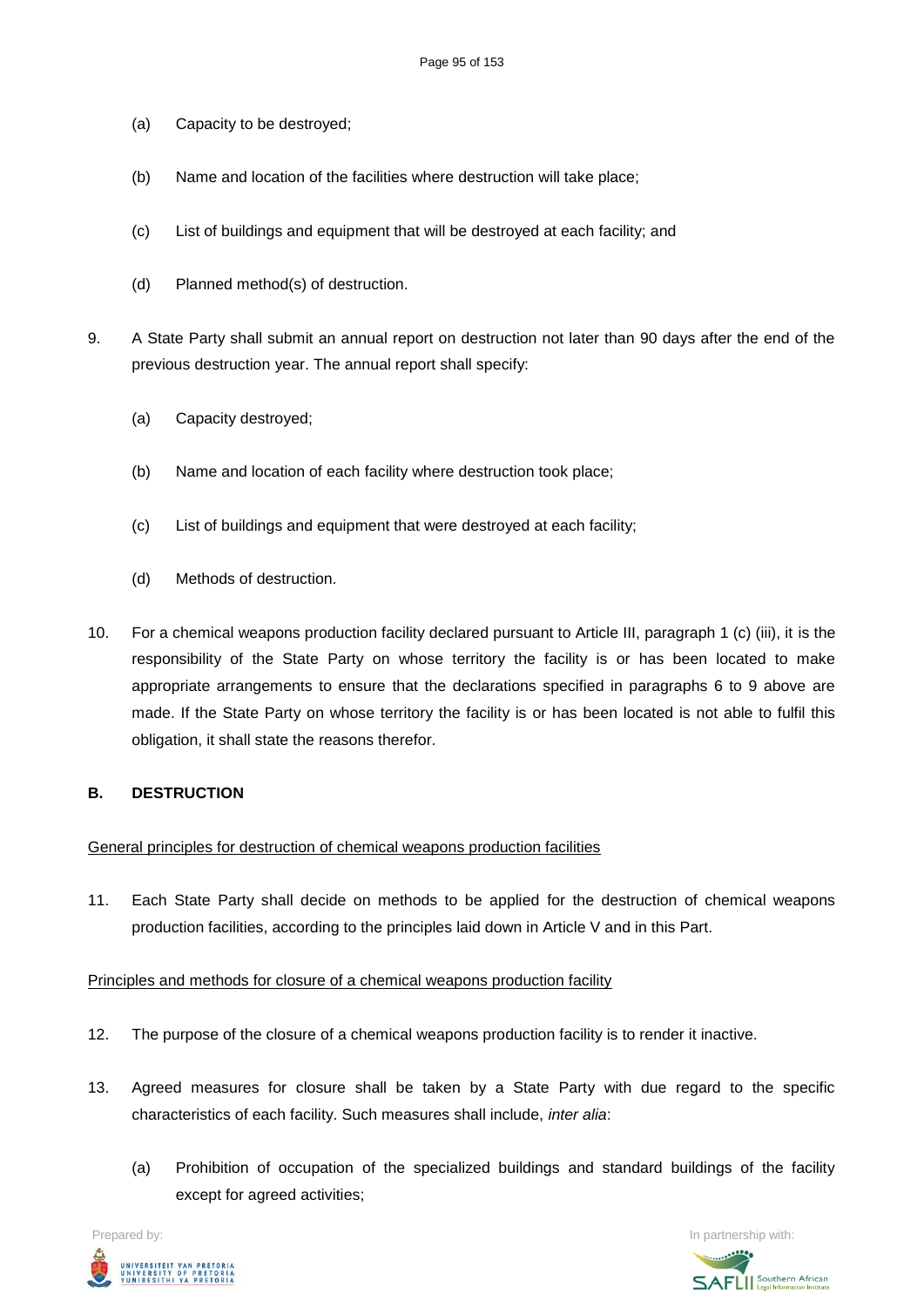- (b) Disconnection of equipment directly related to the production of chemical weapons, including, *inter alia*, process control equipment and utilities;
- (c) Decommissioning of protective installations and equipment used exclusively for the safety of operations of the chemical weapons production facility;
- (d) Installation of blind flanges and other devices to prevent the addition of chemicals to, or the removal of chemicals from, any specialized process equipment for synthesis, separation or purification of chemicals defined as a chemical weapon, any storage tank, or any machine for filling chemical weapons, the heating, cooling, or supply of electrical or other forms of power to such equipment, storage tanks, or machines; and
- (e) Interruption of rail, road and other access routes for heavy transport to the chemical weapons production facility except those required for agreed activities.
- 14. While the chemical weapons production facility remains closed, a State Party may continue safety and physical security activities at the facility.

## Technical maintenance of chemical weapons production facilities prior to their destruction

- 15. A State Party may carry out standard maintenance activities at chemical weapons production facilities only for safety reasons, including visual inspection, preventive maintenance, and routine repairs.
- 16. All planned maintenance activities shall be specified in the general and detailed plans for destruction. Maintenance activities shall not include:
	- (a) Replacement of any process equipment;
	- (b) Modification of the characteristics of the chemical process equipment;
	- (c) Production of chemicals of any type.
- 17. All maintenance activities shall be subject to monitoring by the Technical Secretariat.

Principles and methods for temporary conversion of chemical weapons production facilities in chemical weapons destruction facilities

18. Measures pertaining to the temporary conversion of chemical weapons production facilities into chemical weapons destruction facilities shall ensure that the regime for the temporarily converted facilities is at least as stringent as the regime for chemical weapons production facilities that have not been converted.



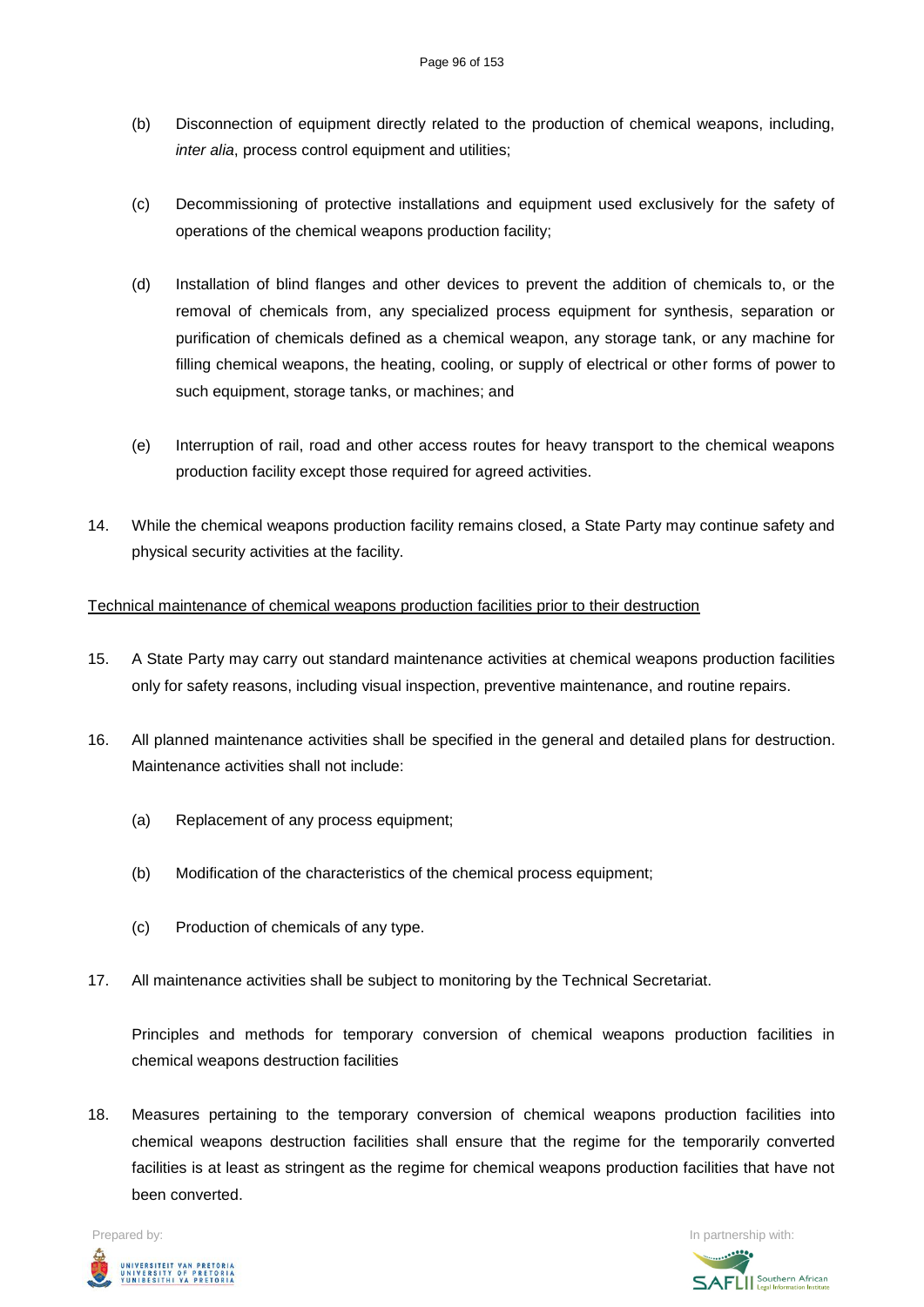19. Chemical weapons production facilities converted into chemical weapons destruction facilities before entry into force of this Convention shall be declared under the category of chemical weapons production facilities.

They shall be subject to an initial visit by inspectors, who shall confirm the correctness of the information about these facilities. Verification that the conversion of these facilities was performed in such a manner as to render them inoperable as chemical weapons production facilities shall also be required, and shall fall within the framework of measures provided for the facilities that are to be rendered inoperable not later than 90 days after entry into force of this Convention.

- 20. A State Party that intends to carry out a conversion of chemical weapons production facilities shall submit to the Technical Secretariat, not later than 30 days after this Convention enters into force for it, or not later than 30 days after a decision has been taken for temporary conversion, a general facility conversion plan, and subsequently shall submit annual plans.
- 21. Should a State Party have the need to convert to a chemical weapons destruction facility an additional chemical weapons production facility that had been closed after this Convention entered into force for it, it shall inform the Technical Secretariat thereof not less than 150 days before conversion. The Technical Secretariat, in conjunction with the State Party, shall make sure that the necessary measures are taken to render that facility, after its conversion, inoperable as a chemical weapons production facility.
- 22. A facility converted for the destruction of chemical weapons shall not be more fit for resuming chemical weapons production than a chemical weapons production facility which has been closed and is under maintenance. Its reactivation shall require no less time than that required for a chemical weapons production facility that has been closed and is under maintenance.
- 23. Converted chemical weapons production facilities shall be destroyed not later than 10 years after entry into force of this Convention.
- 24. Any measures for the conversion of any given chemical weapons production facility shall be facilityspecific and shall depend upon its individual characteristics.
- 25. The set of measures carried out for the purpose of converting a chemical weapons production facility into a chemical weapons destruction facility shall not be less than that which is provided for the disabling of other chemical weapons production facilities to be carried out not later than 90 days after this Convention enters into force for the State Party.

Principles and methods related to destruction of a chemical weapons production facility



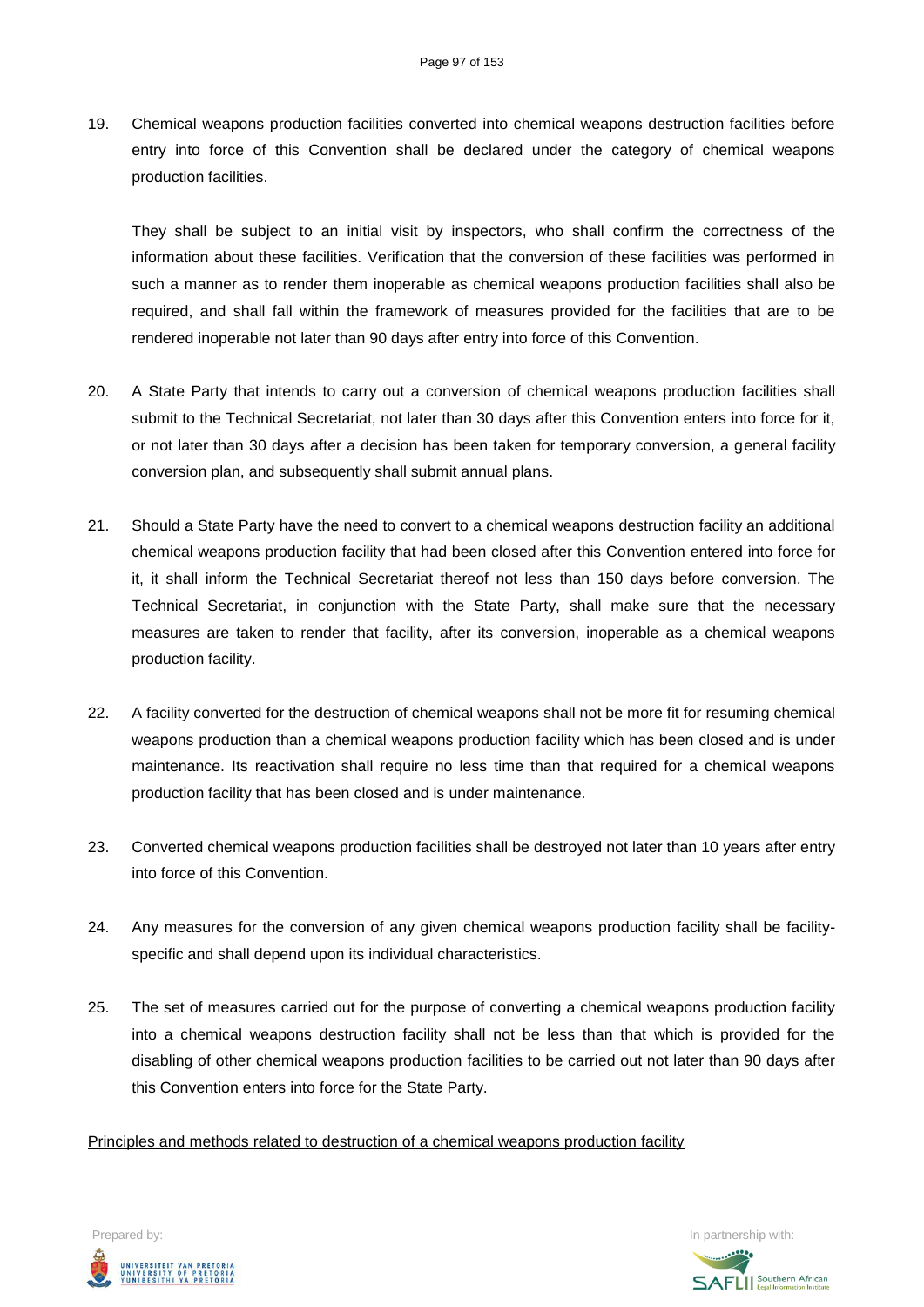- 26. A State Party shall destroy equipment and buildings covered by the definition of a chemical weapons production facility as follows:
	- (a) All specialized equipment and standard equipment shall be physically destroyed;
	- (b) All specialized buildings and standard buildings shall be physically destroyed.
- 27. A State Party shall destroy facilities for producing unfilled chemical munitions and equipment for chemical weapons employment as follows:
	- (a) Facilities used exclusively for production of non-chemical parts for chemical munitions or equipment specifically designed for use directly in connection with chemical weapons employment, shall be declared and destroyed. The destruction process and its verification shall be conducted according to the provisions of Article V and this Part of this Annex that govern destruction of chemical weapons production facilities;
	- (b) All equipment designed or used exclusively for producing non-chemical parts for chemical munitions shall be physically destroyed. Such equipment, which includes specially designed moulds and metal-forming dies, may be brought to a special location for destruction;
	- (c) All buildings and standard equipment used for such production activities shall be destroyed or converted for purposes not prohibited under this Convention, with confirmation, as necessary, through consultations and inspections as provided for under Article IX;
	- (d) Activities for purposes not prohibited under this Convention may continue while destruction or conversion proceeds.

#### Order of destruction

- 28. The order of destruction of chemical weapons production facilities is based on the obligations specified in Article I and the other Articles of this Convention, including obligations regarding systematic on-site verification. It takes into account interests of States Parties for undiminished security during the destruction period; confidence- building in the early part of the destruction stage; gradual acquisition of experience in the course of destroying chemical weapons production facilities; and applicability irrespective of the actual characteristics of the facilities and the methods chosen for their destruction. The order of destruction is based on the principle of levelling out.
- 29. A State Party shall, for each destruction period, determine which chemical weapons production facilities are to be destroyed and carry out the destruction in such a way that not more than what is specified in paragraphs 30 and 31 remains at the end of each destruction period. A State Party is not precluded from destroying its facilities at a faster pace.

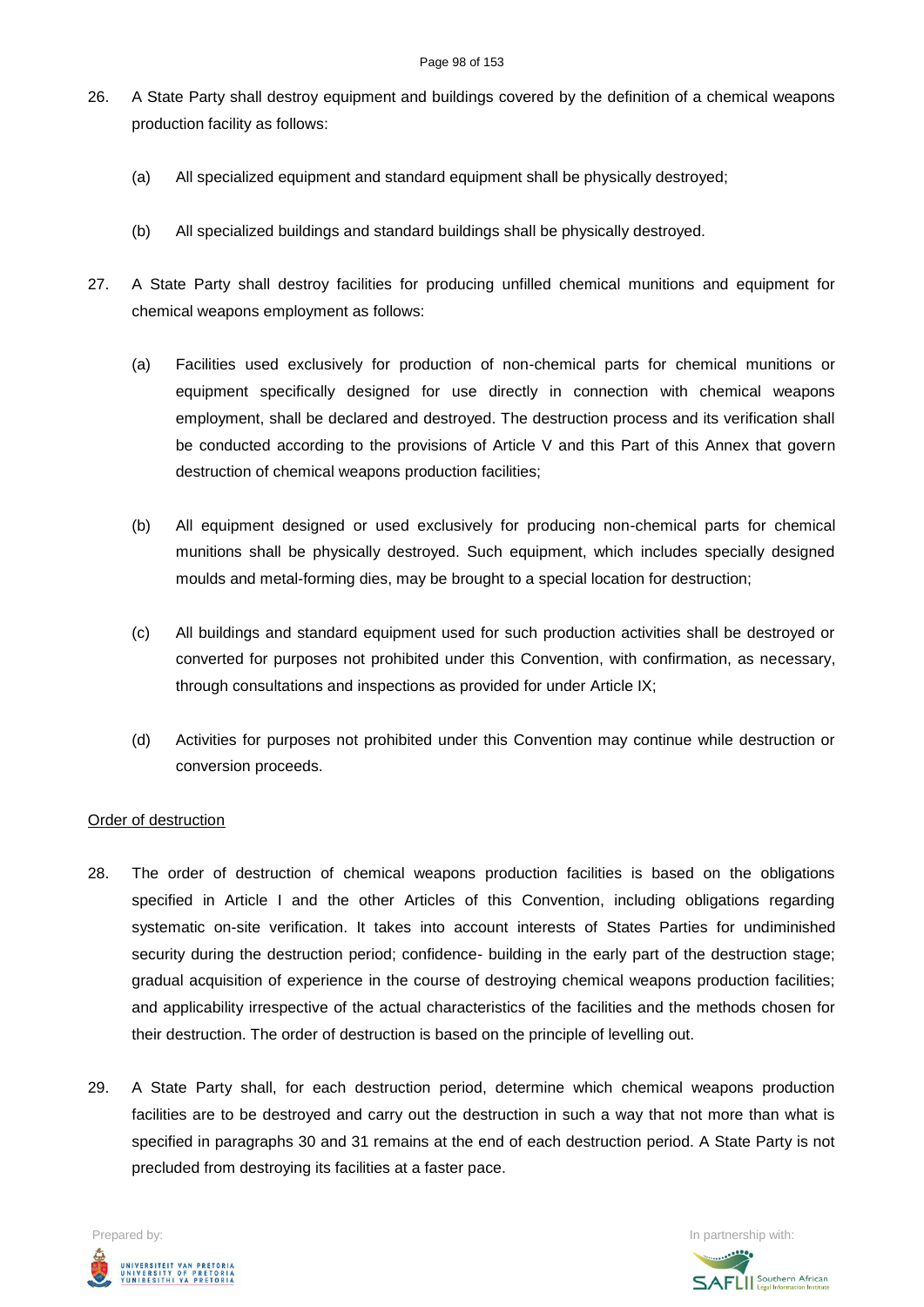- 30. The following provisions shall apply to chemical weapons production facilities that produce Schedule 1 chemicals:
	- (a) A State Party shall start the destruction of such facilities not later than one year after this Convention enters into force for it, and shall complete it not later than 10 years after entry into force of this Convention. For a State which is a Party at the entry into force of this Convention, this overall period shall be divided into three separate destruction periods, namely, years 2-5, years 6-8, and years 9-10. For States which become a Party after entry into force of this Convention, the destruction periods shall be adapted, taking into account paragraphs 28 and 29;
	- (b) Production capacity shall be used as the comparison factor for such facilities. It shall be expressed in agent tonnes, taking into account the rules specified for binary chemical weapons;
	- (c) Appropriate agreed levels of production capacity shall be established for the end of the eighth year after entry into force of this Convention. Production capacity that exceeds the relevant level shall be destroyed in equal increments during the first two destruction periods;
	- (d) A requirement to destroy a given amount of capacity shall entail a requirement to destroy any other chemical weapons production facility that supplied the Schedule 1 facility or filled the Schedule 1 chemical produced there into munitions or devices;
	- (e) Chemical weapons production facilities that have been converted temporarily for destruction of chemical weapons shall continue to be subject to the obligation to destroy capacity according to the provisions of this paragraph.
- 31. A State Party shall start the destruction of chemical weapons production facilities not covered in paragraph 30 not later than one year after this Convention enters into force for it, and complete it not later than five years after entry into force of this Convention.

# Detailed plans for destruction

- 32. Not less than 180 days before the destruction of a chemical weapons production facility starts, a State Party shall provide to the Technical Secretariat the detailed plans for destruction of the facility, including proposed measures for verification of destruction referred to in paragraph 33 (f), with respect to, *inter alia*:
	- (a) Timing of the presence of the inspectors at the facility to be destroyed; and
	- (b) Procedures for verification of measures to be applied to each item on the declared inventory.
- 33. The detailed plans for destruction of each chemical weapons production facility shall contain:

UNIVERSITEIT VAN PRETORIA<br>UNIVERSITY OF PRETORIA<br>YUNIBESITHI YA PRETORIA

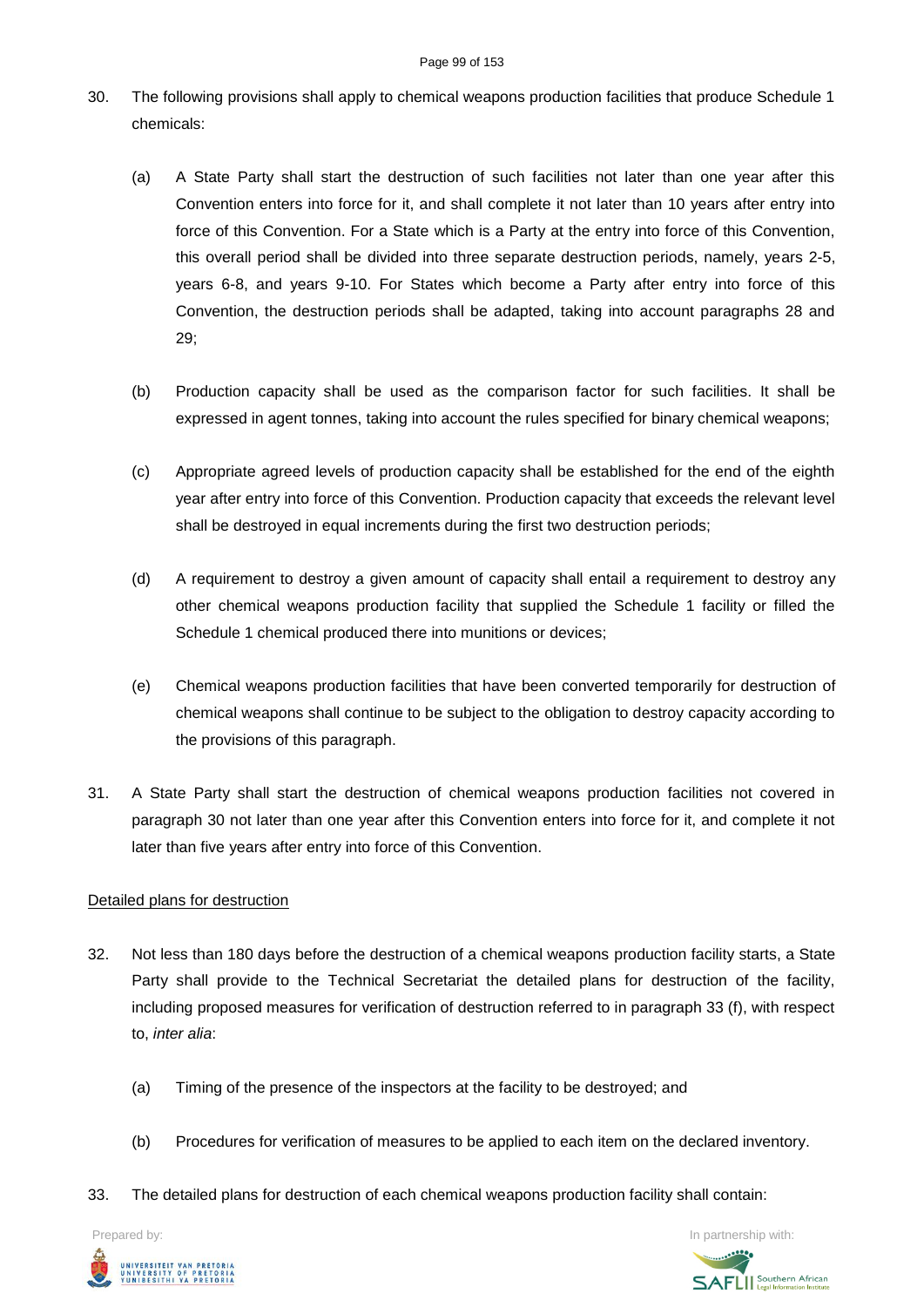- (a) Detailed time schedule of the destruction process;
- (b) Layout of the facility;
- (c) Process flow diagram;
- (d) Detailed inventory of equipment, buildings and other items to be destroyed;
- (e) Measures to be applied to each item on the inventory;
- (f) Proposed measures for verification;
- (g) Security/safety measures to be observed during the destruction of the facility; and
- (h) Working and living conditions to be provided for inspectors.
- 34. If a State Party intends to convert temporarily a chemical weapons production facility into a chemical weapons destruction facility, it shall notify the Technical Secretariat not less than 150 days before undertaking any conversion activities. The notification shall:
	- (a) Specify the name, address, and location of the facility;
	- (b) Provide a site diagram indicating all structures and areas that will be involved in the destruction of chemical weapons and also identify all structures of the chemical weapons production facility that are to be temporarily converted;
	- (c) Specify the types of chemical weapons, and the type and quantity of chemical fill to be destroyed;
	- (d) Specify the destruction method;
	- (e) Provide a process flow diagram, indicating which portions of the production process and specialized equipment will be converted for the destruction of chemical weapons;
	- (f) Specify the seals and inspection equipment potentially affected by the conversion, if applicable; and
	- (g) Provide a schedule identifying: The time allocated to design, temporary conversion of the facility, installation of equipment, equipment check-out, destruction operations, and closure.

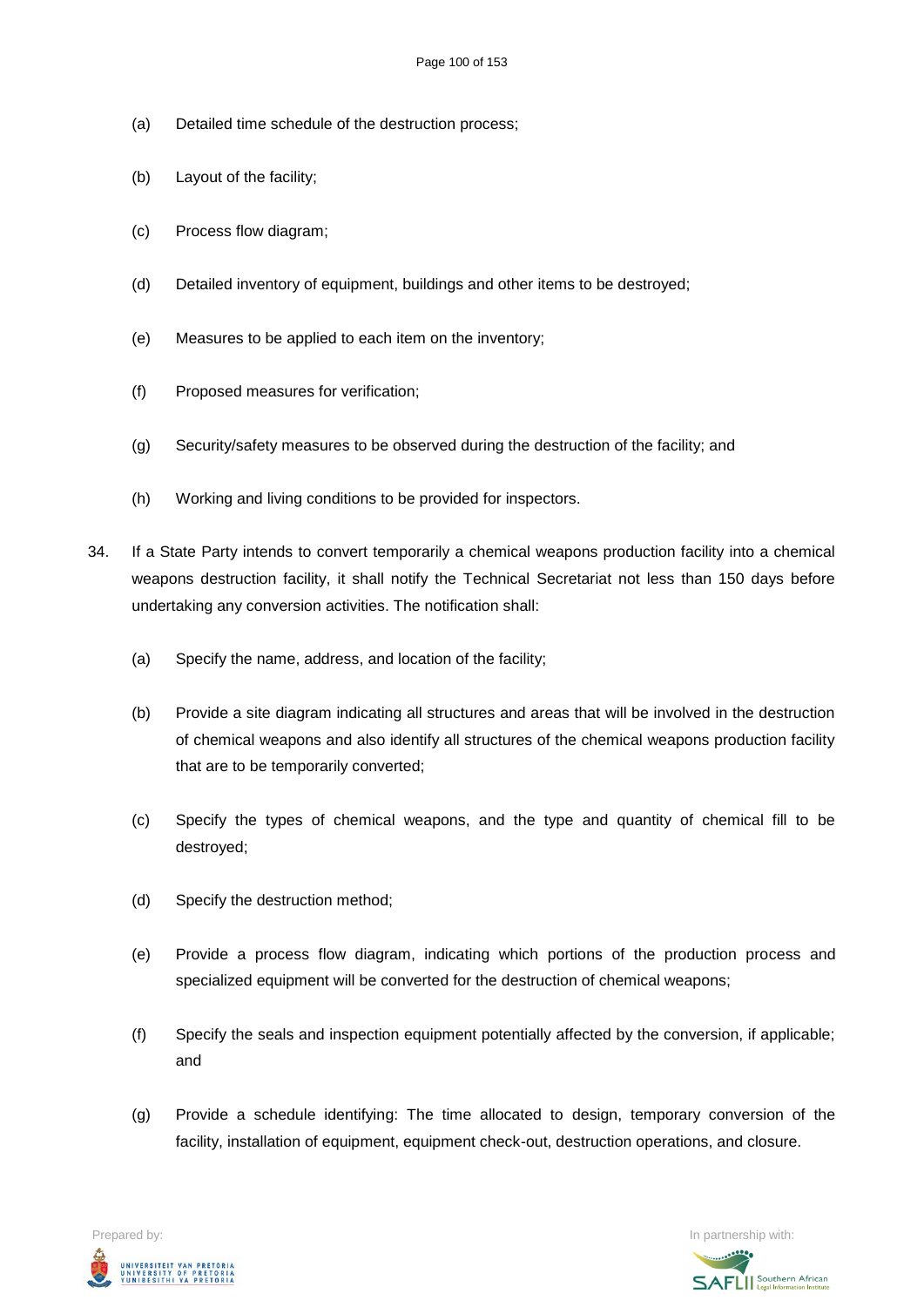35. In relation to the destruction of a facility that was temporarily converted for destruction of chemical weapons, information shall be provided in accordance with paragraphs 32 and 33.

#### Review of detailed plans

- 36. On the basis of the detailed plan for destruction and proposed measures for verification submitted by the State Party, and on experience from previous inspections, the Technical Secretariat shall prepare a plan for verifying the destruction of the facility, consulting closely with the State Party. Any differences between the Technical Secretariat and the State Party concerning appropriate measures should be resolved through consultations. Any unresolved matters shall be forwarded to the Executive Council for appropriate action with a view to facilitating the full implementation of this Convention.
- 37. To ensure that the provisions of Article V and this Part are fulfilled, the combined plans for destruction and verification shall be agreed upon between the Executive Council and the State Party. This agreement should be completed, not less than 60 days before the planned initiation of destruction.
- 38. Each member of the Executive Council may consult with the Technical Secretariat on any issues regarding the adequacy of the combined plan for destruction and verification. If there are no objections by any member of the Executive Council, the plan shall be put into action.
- 39. If there are any difficulties, the Executive Council shall enter into consultations with the State Party to reconcile them. If any difficulties remain unresolved they shall be referred to the Conference. The resolution of any differences over methods of destruction shall not delay the execution of other parts of the destruction plan that are acceptable.
- 40. If agreement is not reached with the Executive Council on aspects of verification, or if the approved verification plan cannot be put into action, verification of destruction shall proceed through continuous monitoring with on-site instruments and physical presence of inspectors.
- 41. Destruction and verification shall proceed according to the agreed plan. The verification shall not unduly interfere with the destruction process and shall be conducted through the presence of inspectors on-site to witness the destruction.
- 42. If required verification or destruction actions are not taken as planned, all States Parties shall be so informed.

## **C. VERIFICATION**

Verification of declarations of chemical weapons production facilities through on-site inspection



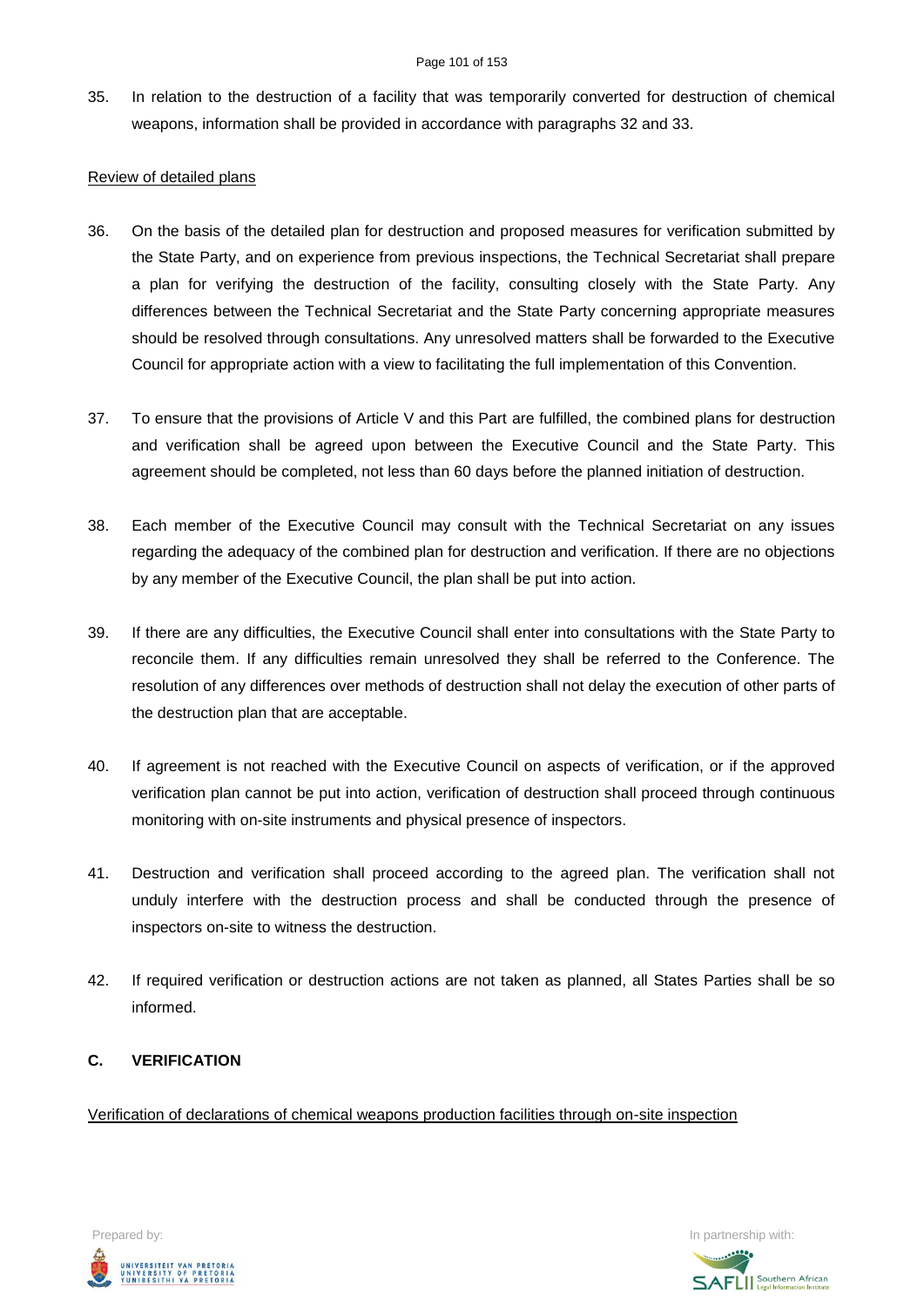- 43. The Technical Secretariat shall conduct an initial inspection of each chemical weapons production facility in the period between 90 and 120 days after this Convention enters into force for the State Party.
- 44. The purposes of the initial inspection shall be:
	- (a) To confirm that the production of chemical weapons has ceased and that the facility has been inactivated in accordance with this Convention;
	- (b) To permit the Technical Secretariat to familiarize itself with the measures that have been taken to cease production of chemical weapons at the facility;
	- (c) To permit the inspectors to install temporary seals;
	- (d) To permit the inspectors to confirm the inventory of buildings and specialized equipment;
	- (e) To obtain information necessary for planning inspection activities at the facility, including use of tamper-indicating seals and other agreed equipment, which shall be installed pursuant to the detailed facility agreement for the facility; and
	- (f) To conduct preliminary discussions regarding a detailed agreement on inspection procedures at the facility.
- 45. Inspector's shall employ, as appropriate, agreed seals, markers or other inventory control procedures to facilitate an accurate inventory of the declared items at each chemical weapons production facility.
- 46. Inspectors shall install such agreed devices as may be necessary to indicate if any resumption of production of chemical weapons occurs or if any declared item is removed. They shall take the necessary precaution not to hinder closure activities by the inspected State Party. Inspectors may return to maintain and verify the integrity of the devices.
- 47. If, on the basis of the initial inspection, the Director-General believes that additional measures are necessary to inactivate the facility in accordance with this Convention, the Director-General may request, not later than 135 days after this Convention enters into force for a State Party, that such measures be implemented by the inspected State Party not later than 180 days after this Convention enters into force for it. At its discretion, the inspected State Party may satisfy the request. If it does not satisfy the request, the inspected State Party and the Director-General shall consult to resolve the matter.

Systematic verification of chemical weapons production facilities and cessation of their activities



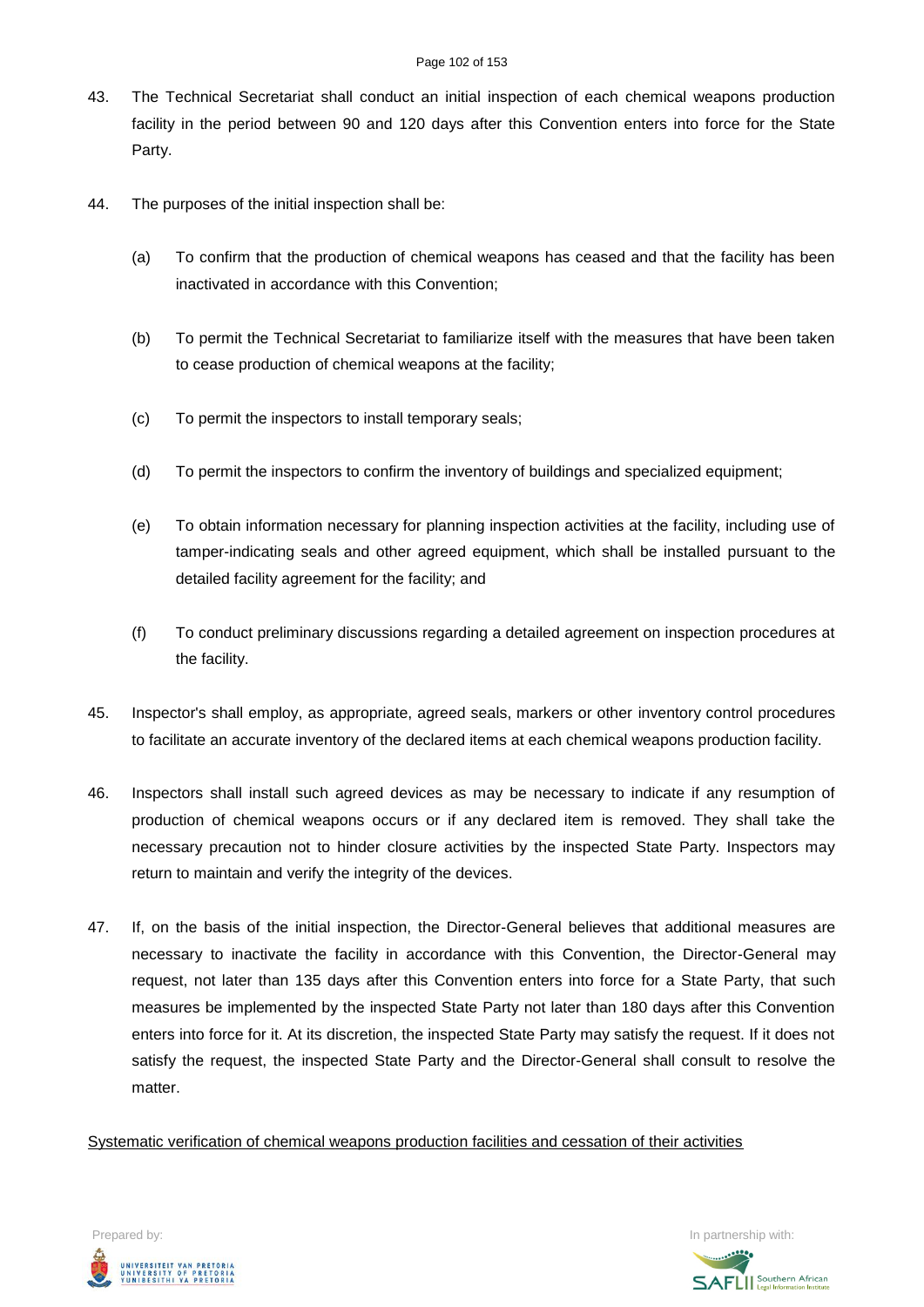- 48. The purpose of the systematic verification of a chemical weapons production facility shall be to ensure that any resumption of production of chemical weapons or removal of declared items will be detected at this facility.
- 49. The detailed facility agreement for each chemical weapons production facility shall specify:
	- (a) Detailed on-site inspection procedures, which may include:
		- (i) Visual examinations;
		- (ii) Checking and servicing of seals and other agreed devices; and
		- (iii) Obtaining and analysing samples;
	- (b) Procedures for using tamper-indicating seals and other agreed equipment to prevent the undetected reactivation of the facility, which shall specify:
		- (i) The type, placement, and arrangements for installation; and
		- (ii) The maintenance of such seals and equipment; and
	- (c) Other agreed measures.
- 50. The seals or other approved equipment provided for in a detailed agreement on inspection measures for that facility shall be placed not later than 240 days after this Convention enters into force for a State Party. Inspectors shall be permitted to visit each chemical weapons production facility for the installation of such seals or equipment.
- 51. During each calendar year, the Technical Secretariat shall be permitted to conduct up to four inspections of each chemical weapons production facility.
- 52. The Director-General shall notify the inspected State Party of his decision to inspect or visit a chemical weapons production facility 48 hours before the planned arrival of the inspection team at the facility for systematic inspections or visits. In the case of inspections or visits to resolve urgent problems, this period may be shortened. The Director-General shall specify the purpose of the inspection or visit.
- 53. Inspectors shall, in accordance with the facility agreements, have unimpeded access to all parts of the chemical weapons production facilities. The items on the declared inventory to be inspected shall be chosen by the inspectors.
- 54. The guidelines for determining the frequency of systematic on-site inspections shall be considered and approved by the Conference pursuant to Article VI II, paragraph 21 (i). The particular production

UNIVERSITEIT VAN PRETORIA<br>UNIVERSITY OF PRETORIA<br>YUNIBESITHI YA PRETORIA

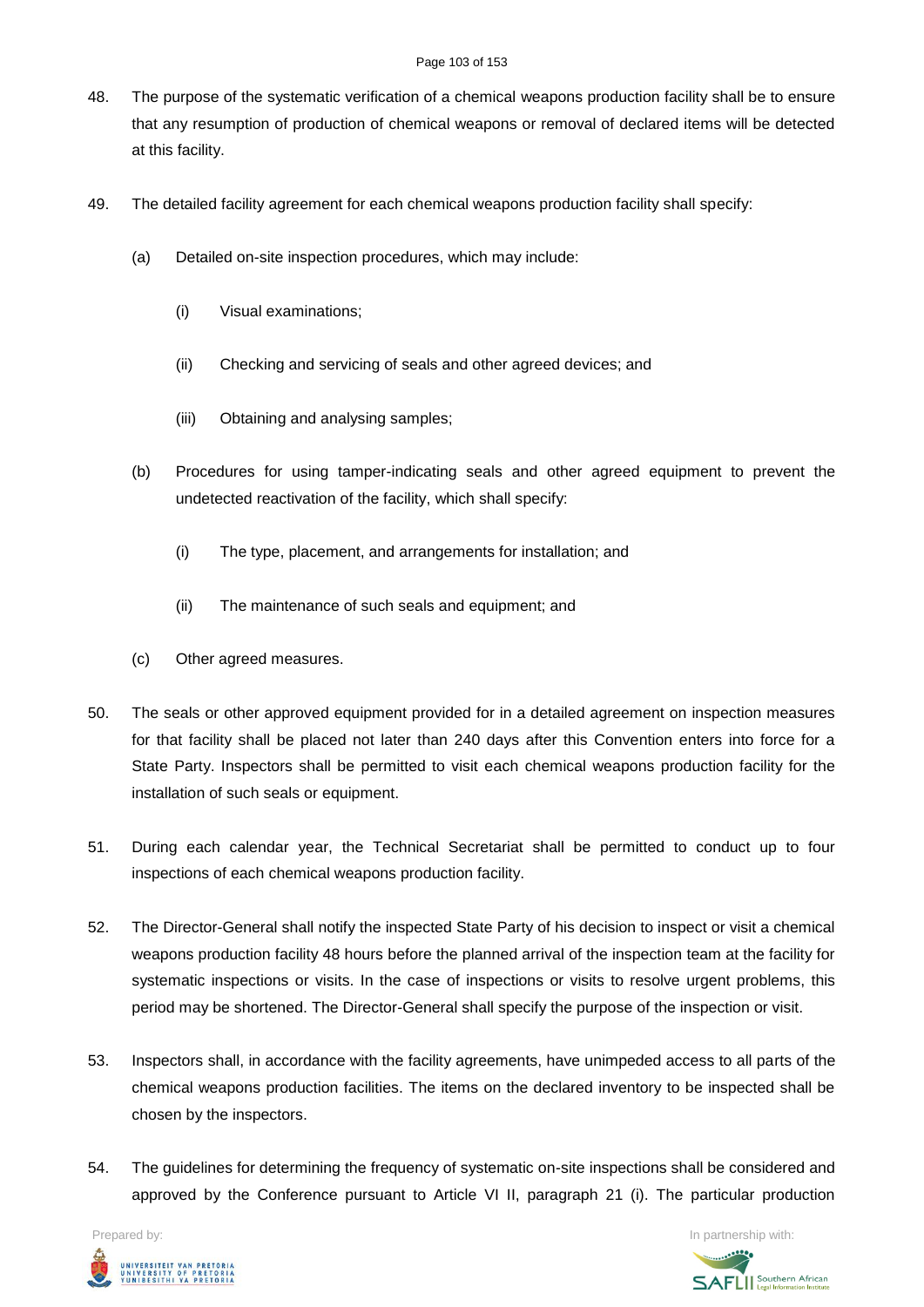facility to be inspected shall be chosen by the Technical Secretariat in such a way as to preclude the prediction of precisely when the facility is to be inspected.

## Verification of destruction of chemical weapons production facilities

- 55. The purpose of systematic verification of the destruction of chemical weapons production facilities shall be to confirm that the facility is destroyed in accordance with the obligations under this Convention and that each item on the declared inventory is destroyed in accordance with the agreed detailed plan for destruction.
- 56. When all items on the declared inventory have been destroyed, the Technical Secretariat shall confirm the declaration of the State Party to that effect. After this confirmation, the Technical Secretariat shall terminate the systematic verification of the chemical weapons production facility and shall promptly remove all devices and monitoring instruments installed by the inspectors.
- 57. After this confirmation, the State Party shall make the declaration that the facility has been destroyed.

Verification of temporary of a chemical weapons production facility into a chemical weapons destruction facility

- 58. Not later than 90 days after receiving the initial notification of the intent to convert temporarily a production facility, the inspectors shall have the right to visit the facility to familiarize themselves with the proposed temporary conversion and to study possible inspection measures that will be required during the conversion.
- 59. Not later than 60 days after such a visit, the Technical Secretariat and the inspected State Party shall conclude a transition agreement containing additional inspection measures for the temporary conversion period. The transition agreement shall specify inspection procedures, including the use of seals, monitoring equipment, and inspections, that will provide confidence that no chemical weapons production takes place during the conversion process. This agreement shall remain in force from the beginning of the temporary conversion activity until the facility begins operation as a chemical weapons destruction facility.
- 60. The inspected State Party shall not remove or convert any portion of the facility, or remove or modify any seal or other agreed inspection equipment that may have been installed pursuant to this Convention until the transition agreement has been concluded.
- 61. Once the facility begins operation as a chemical weapons destruction facility, it shall be subject to the provisions of Part IV (A) of this Annex applicable to chemical weapons destruction facilities. Arrangements for the pre-operation period shall be governed by the transition agreement.

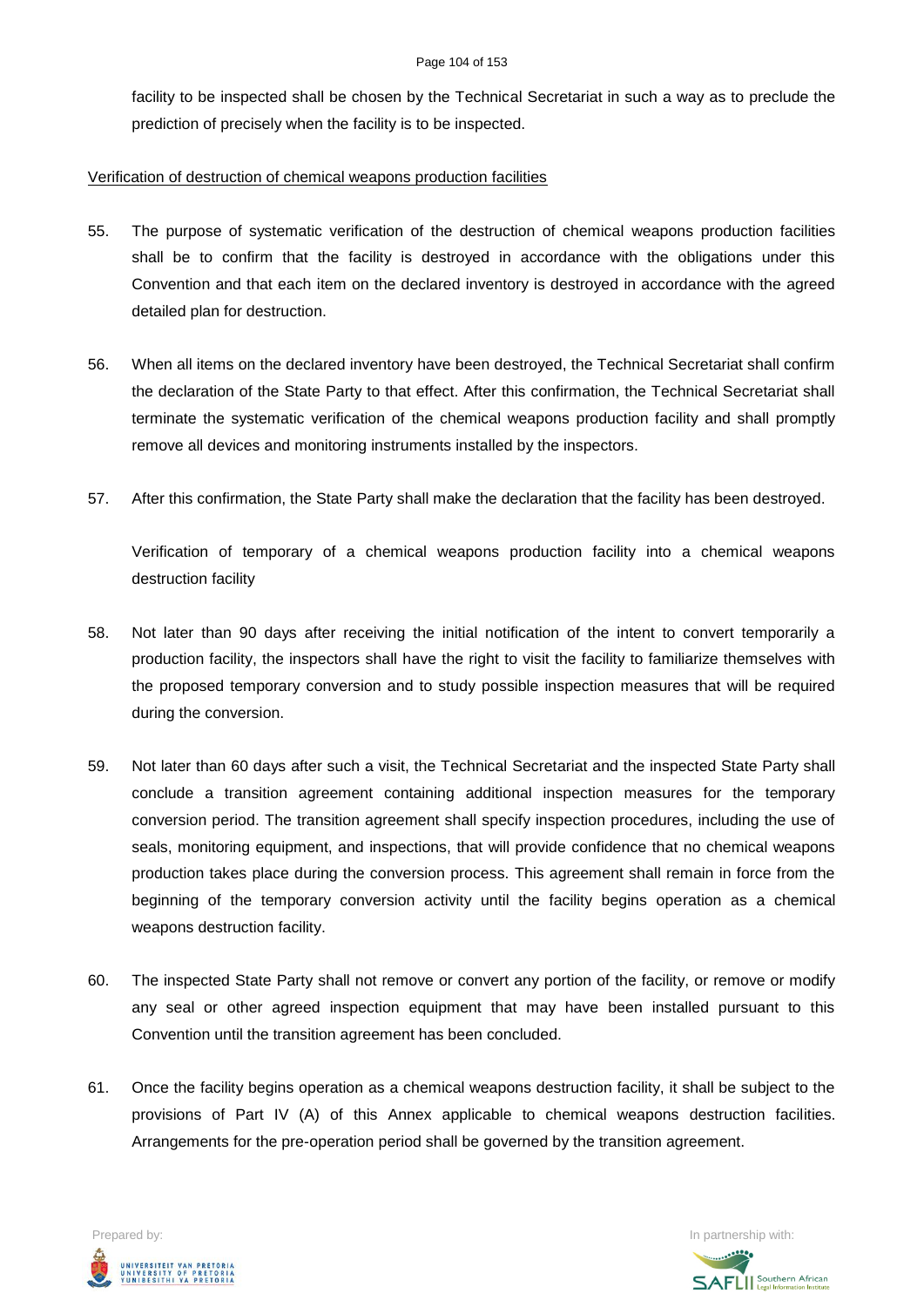- 62. During destruction operations the inspectors shall have access to all portions of the temporarily converted chemical weapons production facilities, including those that are not directly involved with the destruction of chemical weapons.
- 63. Before the commencement of work at the facility to convert it temporarily for chemical weapons destruction purposes and after the facility has ceased to function as a facility for chemical weapons destruction, the facility shall be subject to the provisions of this Part applicable to chemical weapons production facilities.

# **D. CONVERSION OF CHEMICAL WEAPONS PRODUCTION FACILITIES TO PURPOSES NOT PROHIBITED UNDER THIS CONVENTION**

## Procedures for requesting conversion

- 64. A request to use a chemical weapons production facility for purposes not prohibited under this Convention may be made for any facility that a State Party is already using for such purposes before this Convention enters into force for it, or that it plans to use for such purposes.
- 65. For a chemical weapons production facility that is being used for purposes not prohibited under this Convention when this Convention enters into force for the State Party, the request shall be submitted to the Director-General not later than 30 days after this Convention enters into force for the State Party. The request shall contain, in addition to data submitted in accordance with paragraph 1 (h) (iii), the following information:
	- (a) A detailed justification for the request;
	- (b) A general facility conversion plan that specifies:
		- (i) The nature of the activity to be conducted at the facility;
		- (ii) If the planned activity involves production, processing, or consumption of chemicals: the name of each of the chemicals, the flow diagram of the facility, and the quantities planned to be produced, processed, or consumed annually;
		- (iii) Which buildings or structures are proposed to be used and what modifications are proposed, if any;
		- (iv) Which buildings or structures have been destroyed or are proposed to be destroyed and the plans for destruction;
		- (v) What equipment is to be used in the facility;



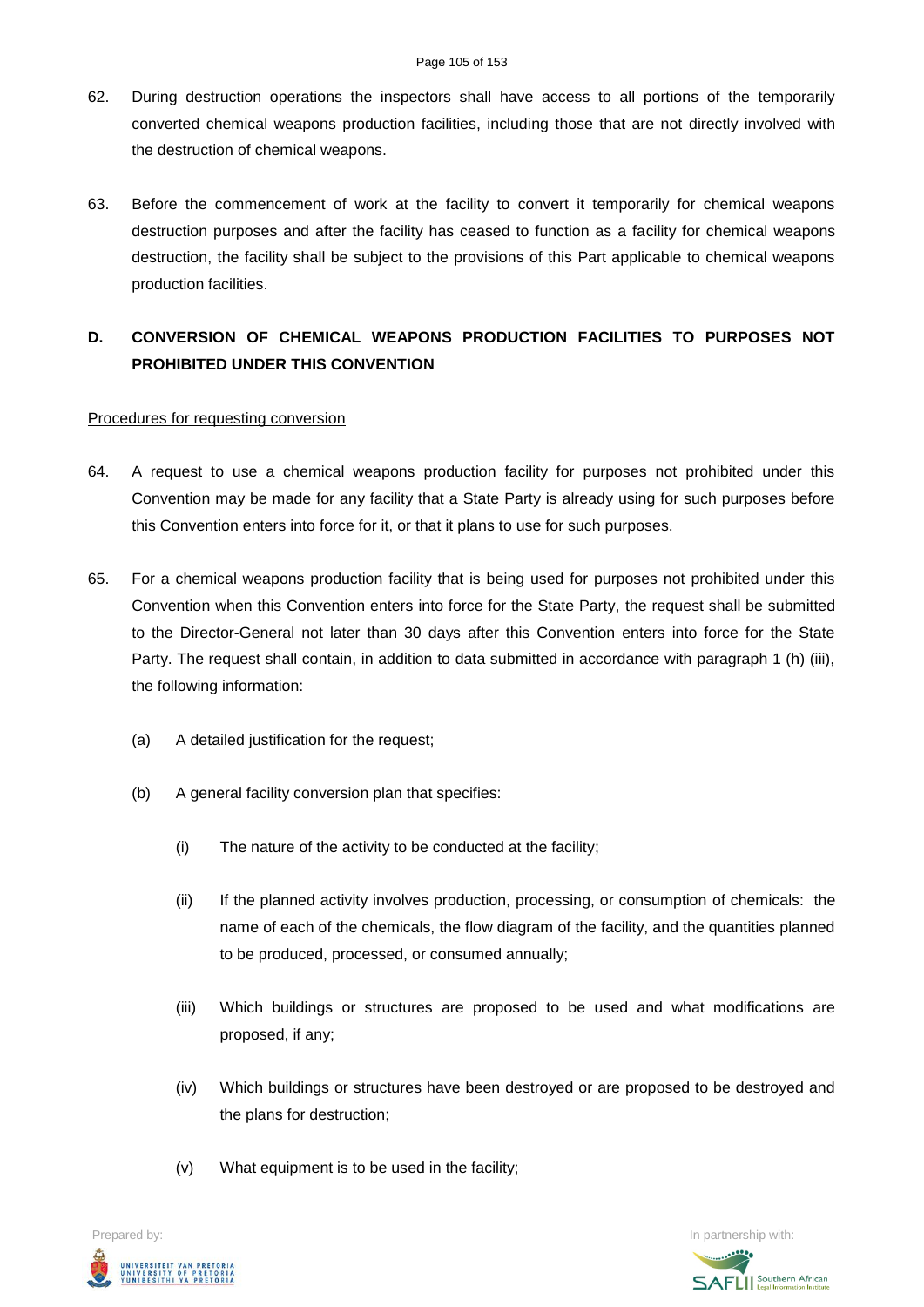- (vi) What equipment has been removed and destroyed and what equipment is proposed to be removed and destroyed and the plans for its destruction;
- (vii) The proposed schedule for conversion, if applicable; and
- (viii) The nature of the activity of each other facility operating at the site; and
- (c) A detailed explanation of how measures set forth in subparagraph (b), as well as any other measures proposed by the State Party, will ensure the prevention of standby chemical weapons production capability at the facility.
- 66. For a chemical weapons production facility that is not being used for purposes not prohibited under this Convention when this Convention enters into force for the State Party, the request shall be submitted to the Director-General not later than 30 days after the decision to convert, but in no case later than four years after this Convention enters into force for the State Party. The request shall contain the following information:
	- (a) A detailed justification for the request, including its economic needs;
	- (b) A general facility conversion plan that specifies:
		- (i) The nature of the activity planned to be conducted at the facility;
		- (ii) If the planned activity involves production, processing, or consumption of chemicals: the name of each of the chemicals, the flow diagram of the facility, and the quantities planned to be produced, processed, or consumed annually;
		- (iii) Which buildings or structures are proposed to be retained and what modifications are proposed, if any;
		- (iv) Which buildings or structures have been destroyed or are proposed to be destroyed and the plans for destruction;
		- (v) What equipment is proposed for use in the facility;
		- (vi) What equipment is proposed to be removed and destroyed and the plans for its destruction;
		- (vii) The proposed schedule for conversion; and
		- (viii) The nature of the activity of each other facility operating at the site; and

.<br>UNIVERSITEIT VAN PRETORIA<br>YUNIBESITHI YA PRETORIA

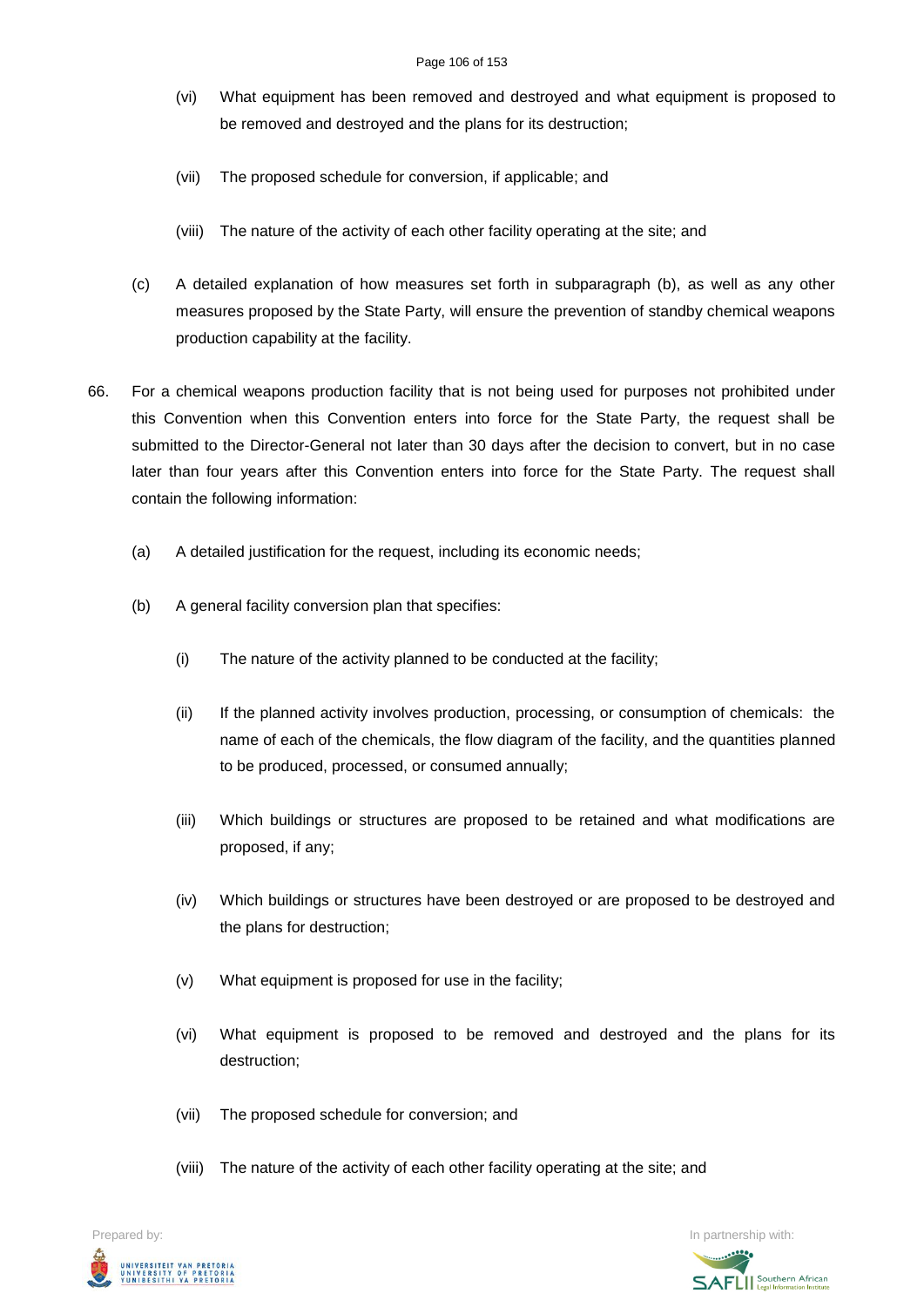- (c) A detailed explanation of how the measures set forth in subparagraph (b), as well as any other measures proposed by the State Party, will ensure the prevention of standby chemical weapons production capability at the facility.
- 67. The State Party may propose in its request any other measures it deems appropriate to build confidence.

#### Actions pending a decision

- 68. Pending a decision of the Conference, a State Party may continue to use for purposes not prohibited under this Convention a facility that was being used for such purposes before this Convention enters into force for it, but only if the State Party certifies in its request that no specialized equipment and no specialized buildings are being used and that the specialized equipment and specialized buildings have been rendered inactive using the methods specified in paragraph 13.
- 69. If the facility, for which the request was made, was not being used for purposes not prohibited under this Convention before this Convention enters into force for the State Party, or if the certification required in paragraph 68 is not made, the State Party shall cease immediately all activity pursuant to Article V, paragraph 4. The State Party shall close the facility in accordance with paragraph 13 not later than 90 days after this Convention enters into force for it.

#### Conditions for conversion

- 70. As a condition for conversion of a chemical weapons production facility for purposes not prohibited under this Convention, all specialized equipment at the facility must be destroyed and all special features of buildings and structures that distinguish them from buildings and structures normally used for purposes not prohibited under this Convention and not involving Schedule 1 chemicals must be eliminated.
- 71. A converted facility shall not be used:
	- (a) For any activity involving production, processing, or consumption of a Schedule I chemical or a Schedule 2 chemical; or
	- (b) For the production of any highly toxic chemical, including any highly toxic organophosphorus chemical, or for any other activity that would require special equipment for handling highly toxic or highly corrosive chemicals, unless the Executive Council decides that such production or activity would pose no risk to the object and purpose of this Convention, taking into account criteria for toxicity, corrosiveness and, if applicable, other technical factors, to be considered and approved by the Conference pursuant to Article VIII, paragraph 21 (i).

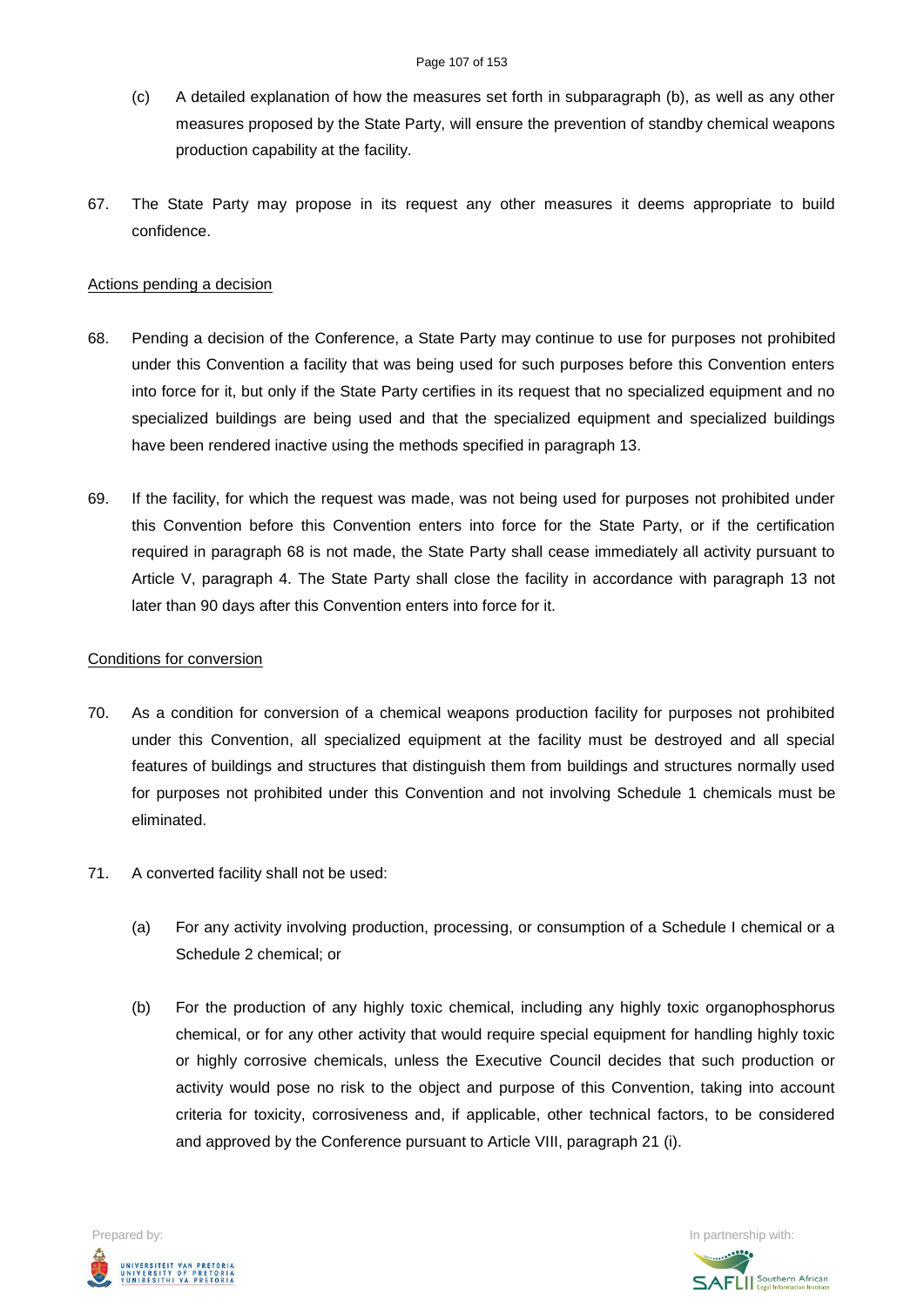72. Conversion of a chemical weapons production facility shall be completed not later than six years after entry into force of this Convention.

#### Decisions by the Executive Council and the Conference

- 73. Not later than 90 days after receipt of the request by the Director-General, an initial inspection of the facility shall be conducted by the Technical Secretariat. The purpose of this inspection shall be to determine the accuracy of the information provided in the request, to obtain information on the technical characteristics of the proposed converted facility, and to assess the conditions under which use for purposes not prohibited under this Convention may be permitted. The Director-General shall promptly submit a report to the Executive Council, the Conference, and all States Parties containing his recommendations on the measures necessary to convert the facility to purposes not prohibited under this Convention and to provide assurance that the converted facility will be used only for purposes not prohibited under this Convention.
- 74. If the facility has been used for purposes not prohibited under this Convention before this Convention enters into force for the State Party, and is continuing to be in operation, but the measures required to be certified under paragraph 68 have not been taken, the Director-General shall immediately inform the Executive Council, which may require implementation of measures it deems appropriate, *inter alia*, shut-down of the facility and removal of specialized equipment and modification of buildings or structures. The Executive Council shall stipulate the deadline for implementation of these measures and shall suspend consideration of the request pending their satisfactory completion. The facility shall be inspected promptly after the expiration of the deadline to determine whether the measures have been implemented. If not, the State Party shall be required to shut down completely all facility operations.
- 75. As soon as possible after receiving the report of the Director-General, the Conference, upon recommendation of the Executive Council, shall decide, taking into account the report and any views expressed by States Parties, whether to approve the request, and shall establish the conditions upon which approval is contingent. If any State Party objects to approval of the request and the associated conditions, consultations shall be undertaken among interested States Parties for up to 90 days to seek a mutually acceptable solution. A decision on the request and associated conditions, along with any proposed modifications thereto, shall be taken, as a matter of substance, as soon as possible after the end of the consultation period.
- 76. If the request is approved, a facility agreement shall be completed not later than 90 days after such a decision is taken. The facility agreement shall contain the conditions under which the conversion and use of the facility is permitted, including measures for verification. Conversion shall not begin before the facility agreement is concluded.

#### Detailed plans for conversion

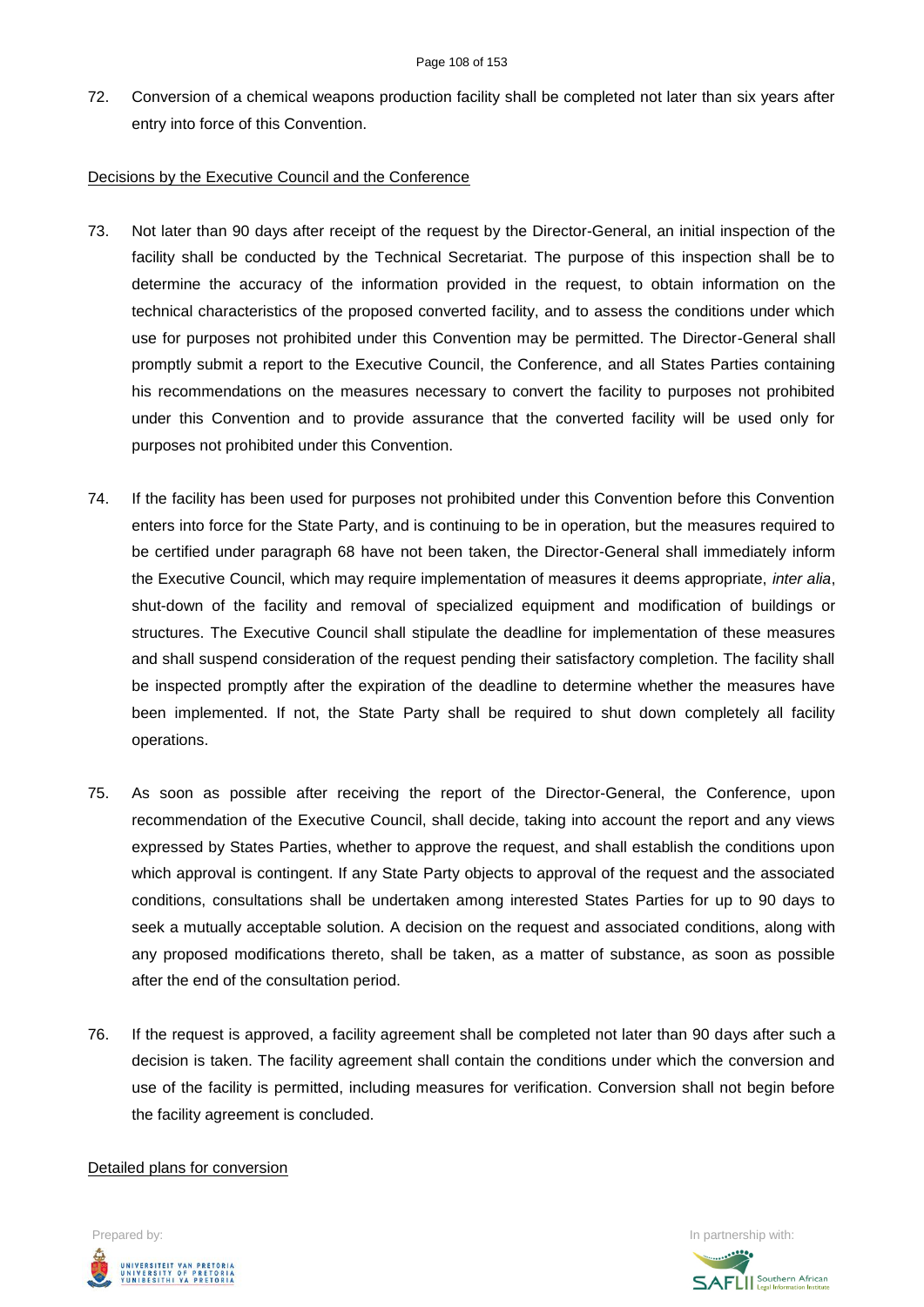#### Page 109 of 153

- 77. Not less than 180 days before conversion of a chemical weapons production facility is planned to begin, the State Party shall provide the Technical Secretariat with the detailed plans for conversion of the facility, including proposed measures for verification of conversion, with respect to, *inter alia*:
	- (a) Timing of the presence of the inspectors at the facility to be converted; and
	- (b) Procedures for verification of measures to be applied to each item on the declared inventory.
- 78. The detailed plan for conversion of each chemical weapons production facility shall contain:
	- (a) Detailed time schedule of the conversion process;
	- (b) Layout of the facility before and after conversion;
	- (c) Process flow diagram of the facility before, and as appropriate, after the conversion;
	- (d) Detailed inventory of equipment, buildings and structures and other items to be destroyed and of the buildings and structures to be modified;
	- (e) Measures to be applied to each item on the inventory, if any;
	- (f) Proposed measures for verification;
	- (g) Security/safety measures to be observed during the conversion of the facility; and
	- (h) Working and living conditions to be provided for inspectors.

# Review of detailed plans

- 79. On the basis of the detailed plan for conversion and proposed measures for verification submitted by the State Party, and on experience from previous inspections, the Technical Secretariat shall prepare a plan for verifying the conversion of the facility, consulting closely with the State Party. Any differences between the Technical Secretariat and the State Party concerning appropriate measures shall be resolved through consultations. Any unresolved matters shall be forwarded to the Executive Council for appropriate action with a view to facilitate the full implementation of this Convention.
- 80. To ensure that the provisions of Article V and this Part are fulfilled, the combined plans for conversion and verification shall be agreed upon between the Executive Council and the State Party. This agreement shall be completed not less than 60 days before conversion is planned to begin.



**SAFLI** Southern African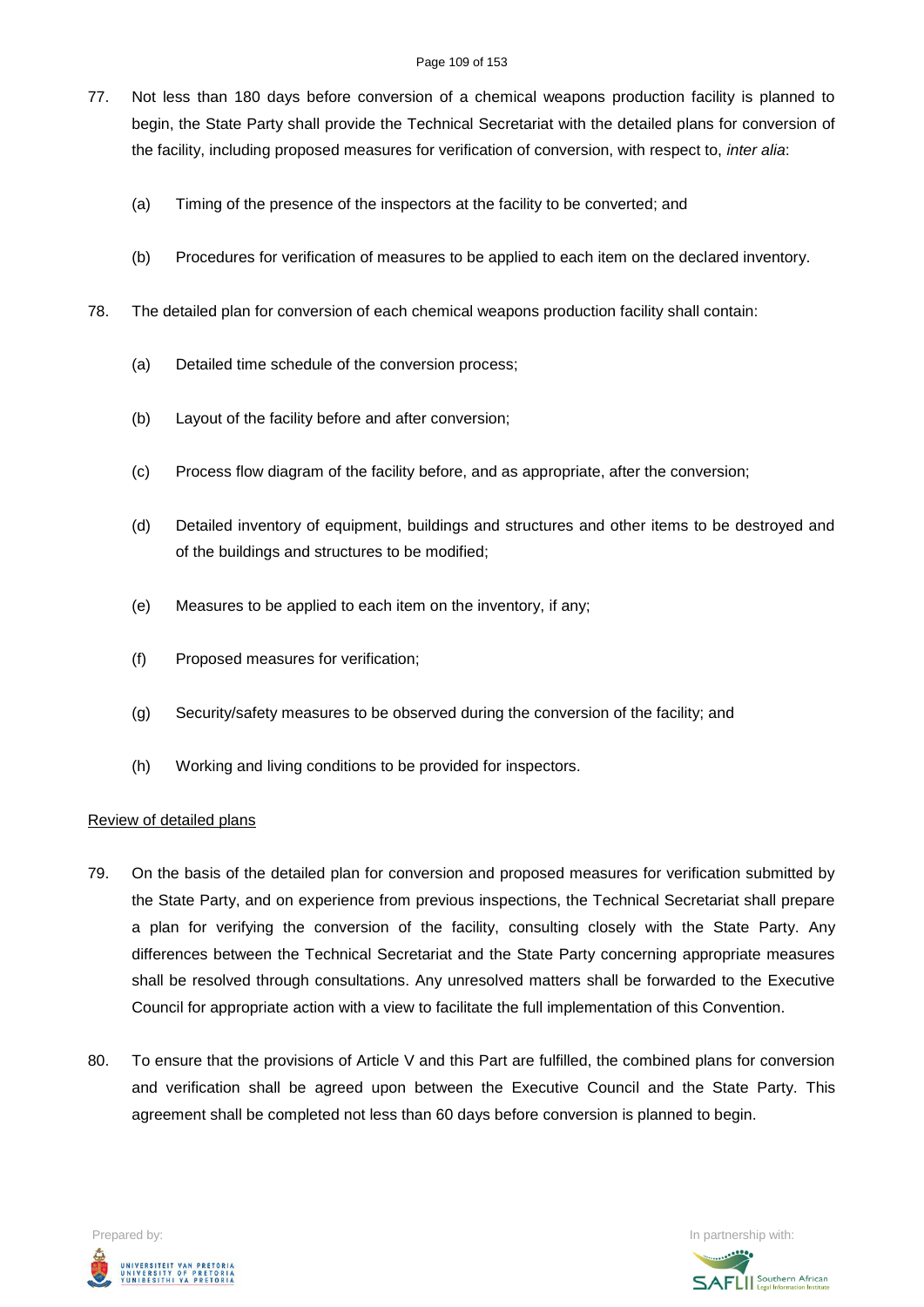- 81. Each member of the Executive Council may consult with the Technical Secretariat on any issue regarding the adequacy of the combined plan for conversion and verification. If there are no objections by any member of the Executive Council, the plan shall be put into action.
- 82. If there are any difficulties, the Executive Council should enter into consultations with the State Party to reconcile them. If any difficulties remain unresolved, they should be referred to the Conference. The resolution of any differences over methods of conversion should not delay the execution of other parts of the conversion plan that are acceptable.
- 83. If agreement is not reached with the Executive Council on aspects of verification, or if the approved verification plan cannot be put into action, verification of conversion shall proceed through continuous monitoring with on-site instruments and physical presence of inspectors.
- 84. Conversion and verification shall proceed according to the agreed plan. The verification shall not unduly interfere with the conversion process and shall be conducted through the presence of inspectors to confirm the conversion.
- 85. For the 10 years after the Director-General certifies that conversion is complete, the State Party shall provide to inspectors unimpeded access to the facility at any time. The inspectors shall have the right to observe all areas, all activities, and all items of equipment at the facility. The inspectors shall have the right to verify that the activities at the facility are consistent with any conditions established under this Section, by the Executive Council and the Conference. The inspectors shall also have the right, in accordance with provisions of Part II, Section E, of this Annex to receive samples from any area of the facility and to analyse them to verify the absence of Schedule 1 chemicals, their stable by-products and decomposition products and of Schedule 2 chemicals and to verify that the activities at the facility are consistent with any other conditions on chemical activities established under this Section, by the Executive Council and the Conference. The inspectors shall also have the right to managed access, in accordance with Part X. Section C, of this Annex, to the plant site at which the facility is located. During the 10 - year period, the State Party shall report annually on the activities at the converted facility. Upon completion of the 10 - year period, the Executive Council, taking into account recommendations of the Technical Secretariat, shall decide on the nature of continued verification measures.
- 86. Costs of verification of the converted facility shall be allocated in accordance with Article V, paragraph 19.

## **PART VI**

## **ACTIVITIES NOT PROHIBITED UNDER THIS CONVENTION IN ACCORDANCE WITH ARTICLE VI**

## **REGIME FOR SCHEDULE 1 CHEMICALS AND FACILITIES RELATED TO SUCH CHEMICALS**



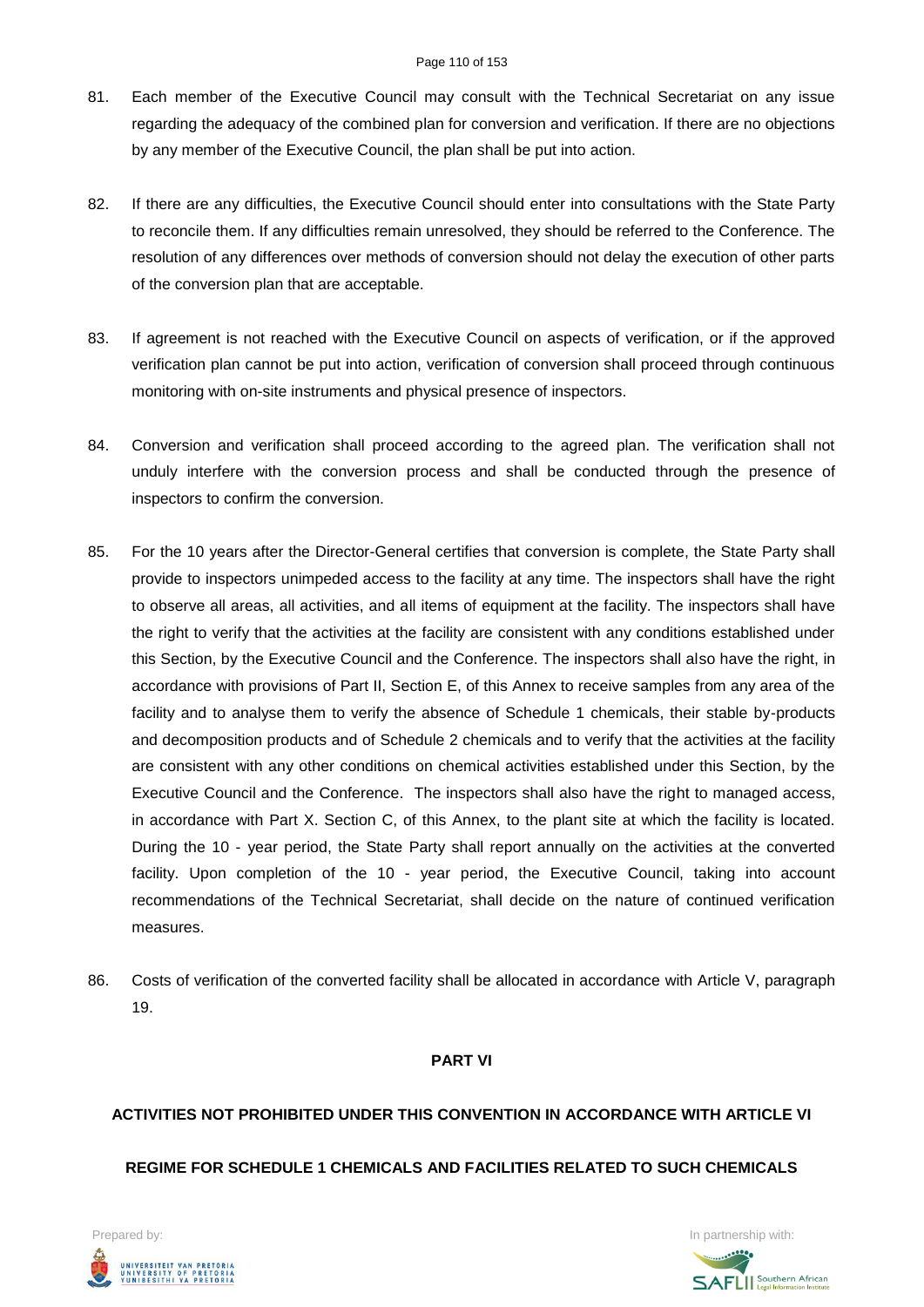# **A. GENERAL PROVISIONS**

- 1. A State Party shall not produce, acquire, retain or use Schedule 1 chemicals outside the territories of States Parties and shall not transfer such chemicals outside its territory except to another State Party.
- 2. A State Party shall not produce, acquire, retain, transfer or use Schedule 1 chemicals unless:
	- (a) The chemicals are applied to research, medical, pharmaceutical or protective purposes; and
	- (b) The types and quantities of chemicals are strictly limited to those which can be justified for such purposes; and
	- (c) The aggregate amount of such chemicals at any given time for such purposes is equal to or less than 1 tonne; and
	- (d) The aggregate amount for such purposes acquired by a State Party in any year through production, withdrawal from chemical weapons stocks and transfer is equal to or less than 1 tonne.

## **B. TRANSFERS**

- 3. A State Party may transfer Schedule 1 chemicals outside its territory only to another State Party and only for research, medical, pharmaceutical or protective purposes in accordance with paragraph 2.
- 4. Chemicals transferred shall not be retransferred to a third State.
- 5. Not less than 30 days before any transfer to another State Party both States Parties shall notify the Technical Secretariat of the transfer.
- 6. Each State Party shall make a detailed annual declaration regarding transfers during the previous year. The declaration shall be submitted not later than 90 days after the end of that year and shall for each Schedule 1 chemical that has been transferred include the following information:
	- (a) The chemical name, structural formula and Chemical Abstracts Service registry number, if assigned;
	- (b) The quantity acquired from other States or transferred to other States Parties. For each transfer the quantity, recipient and purpose shall be included.

# **C. PRODUCTION**

## General principles for production

Prepared by: **In partnership with:**  $\blacksquare$  **In partnership with:**  $\blacksquare$  **In partnership with:**  $\blacksquare$ UNIVERSITEIT VAN PRETORIA<br>UNIVERSITY OF PRETORIA<br>YUNIBESITHI YA PRETORIA

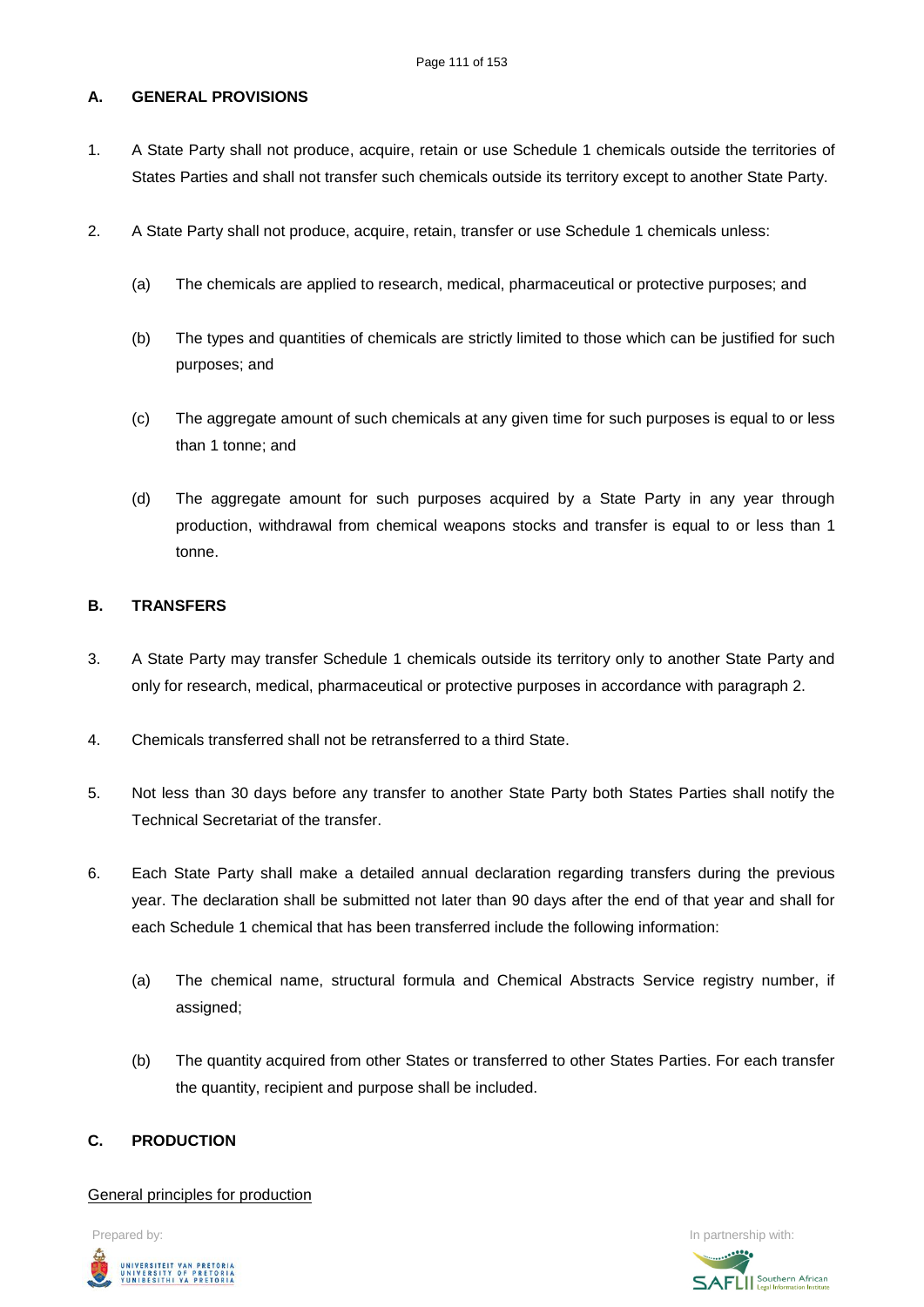7. Each State Party, during production under paragraphs 8 to 12, shall assign the highest priority to ensuring the safety of people and to protecting the environment. Each State Party shall conduct such production in accordance with its national standards for safety and emissions.

#### Single small-scale facility

- 8. Each State Party that produces Schedule 1 chemicals for research, medical, pharmaceutical or protective purposes shall carry out the production at a single small-scale facility approved by the State Party, except as set forth in paragraphs 10, 11 and 12.
- 9. The production at a single small-scale facility shall be carried out in reaction vessels in production lines not configurated for continuous operation. The volume of such a reaction vessel shall not exceed 100 litres, and the total volume of all reaction vessels with a volume exceeding 5 litres shall not be more than 500 litres.

### **Other facilities**

- 10. Production of Schedule I chemicals in aggregate quantities not exceeding 10 kg per year may be carried out for protective purposes at one facility outside a single small-scale facility. This facility shall be approved by the State Party.
- 11. Production of Schedule I chemicals in quantities of more than 100 g per year may be carried out for research, medical or pharmaceutical purposes outside a single small-scale facility in aggregate quantities not exceeding 10 kg per year per facility. These facilities shall be approved by the State Party.
- 12. Synthesis of Schedule 1 chemicals for research, medical or pharmaceutical purposes, but not for protective purposes, may be carried out at laboratories in aggregate quantities less than 100 g per year per facility. These facilities shall not be subject to any obligation relating to declaration and verification as specified in Sections D and E.

## **D. DECLARATIONS**

#### Single small-scale facility

13. Each State Party that plans to operate a single small-scale facility shall provide the Technical Secretariat with the precise location and a detailed technical description of the facility, including an inventory of equipment and detailed diagrams. For existing facilities, this initial declaration shall be provided not later than 30 days after this Convention enters into force for the State Party. Initial declarations on new facilities shall be provided not less than 180 days before operations are to begin.



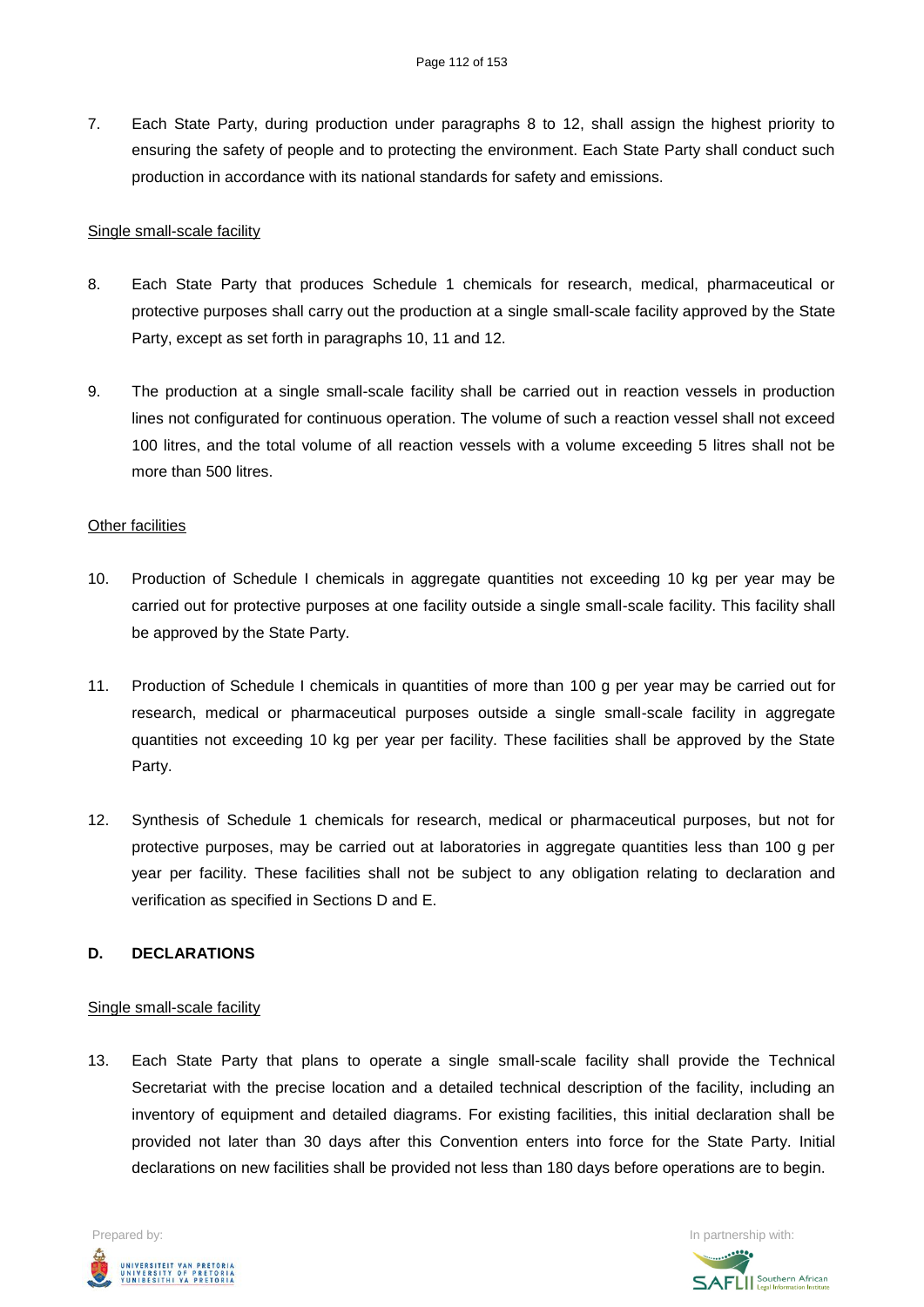- 14. Each State Party shall give advance notification to the Technical Secretariat of planned changes related to the initial declaration. The notification shall be submitted not less than 180 days before the changes are to take place.
- 15. A State Party producing Schedule 1 chemicals at a single small-scale facility shall make a detailed annual declaration regarding the activities of the facility for the previous year. The declaration shall be submitted not later than 90 days after the end of that year and shall include:
	- (a) Identification of the facility;
	- (b) For each Schedule 1 chemical produced, acquired, consumed or stored at the facility, the following information:
		- (i) The chemical name, structural formula and Chemical Abstracts Service registry number, if assigned;
		- (ii) The methods employed and quantity produced;
		- (iii) The name and quantity of precursors listed in Schedules 1, 2, or 3 used for production of Schedule 1 chemicals;
		- (iv) The quantity consumed at the facility and the purpose(s) of the consumption;
		- (v) The quantity received from or shipped to other facilities in the State Party. For each shipment the quantity, recipient and purpose should be included;
		- (vi) The maximum quantity stored at any time during the year; and
		- (vii) The quantity stored at the end of the year; and
	- (c) Information on any changes at the facility during the year compared to previously submitted detailed technical descriptions of the facility including inventories of equipment and detailed diagrams.
- 16. Each State Party producing Schedule 1 chemicals at a single small-scale facility shall make a detailed annual declaration regarding the projected activities and the anticipated production at the facility for the coming year. The declaration shall be submitted not less than 90 days before the beginning of that year and shall include:
	- (a) Identification of the facility;



**SAFLI** Southern African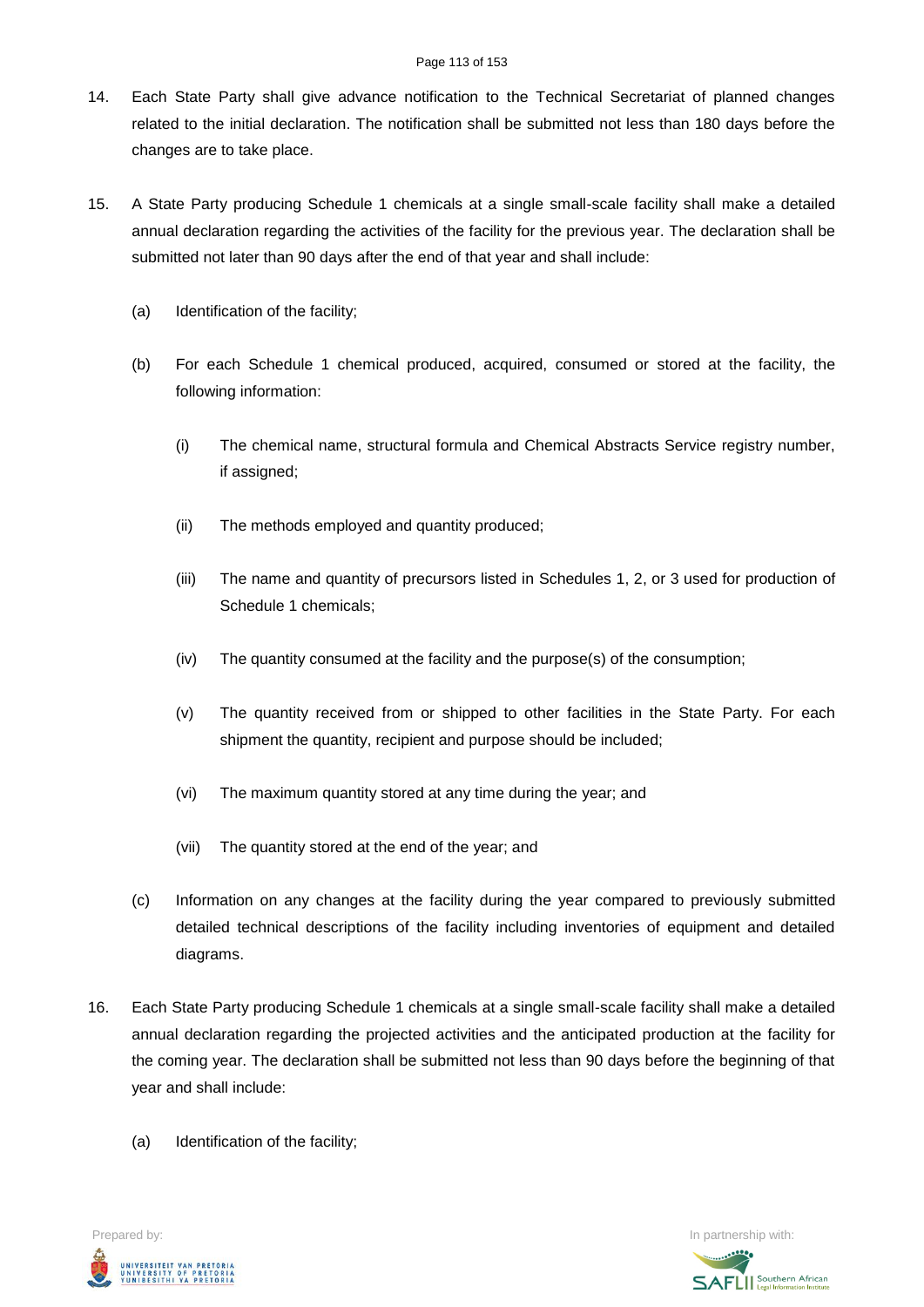- (b) For each Schedule 1 chemical anticipated to be produced, consumed or stored at the facility, the following information:
	- (i) The chemical name, structural formula and Chemical Abstracts Service registry number, if assigned;
	- (ii) The quantity anticipated to be produced and the purpose of the production; and
- (c) Information on any anticipated changes at the facility during the year compared to previously submitted detailed technical descriptions of the facility including inventories of equipment and detailed diagrams.

# Other facilities referred to in paragraphs 10 and 11

- 17. For each facility, a State Party shall provide the Technical Secretariat with the name, location and a detailed technical description of the facility or its relevant part(s) as requested by the Technical Secretariat. The facility producing Schedule 1 chemicals for protective purposes shall be specifically identified. For existing facilities, this initial declaration shall be provided not later than 30 days after this Convention enters into force for the State Party. Initial declarations on new facilities shall be provided not less than 180 days before operations are to begin.
- 18. Each State Party shall give advance notification to the Technical Secretariat of planned changes related to the initial declaration. The notification shall be submitted not less than 180 days before the changes are to take place.
- 19. Each State Party shall, for each facility, make a detailed annual declaration regarding the activities of the facility for the previous year. The declaration shall be submitted not later than 90 days after the end of that year and shall include:
	- (a) Identification of the facility;
	- (b) For each Schedule 1 chemical the following information:
		- (i) The chemical name, structural formula and Chemical Abstracts Service registry number, if assigned;
		- (ii) The quantity produced and, in case of production for protective purposes, methods employed;
		- (iii) The name and quantity of precursors listed in Schedules 1, 2, or 3, used for production of Schedule 1 chemicals;



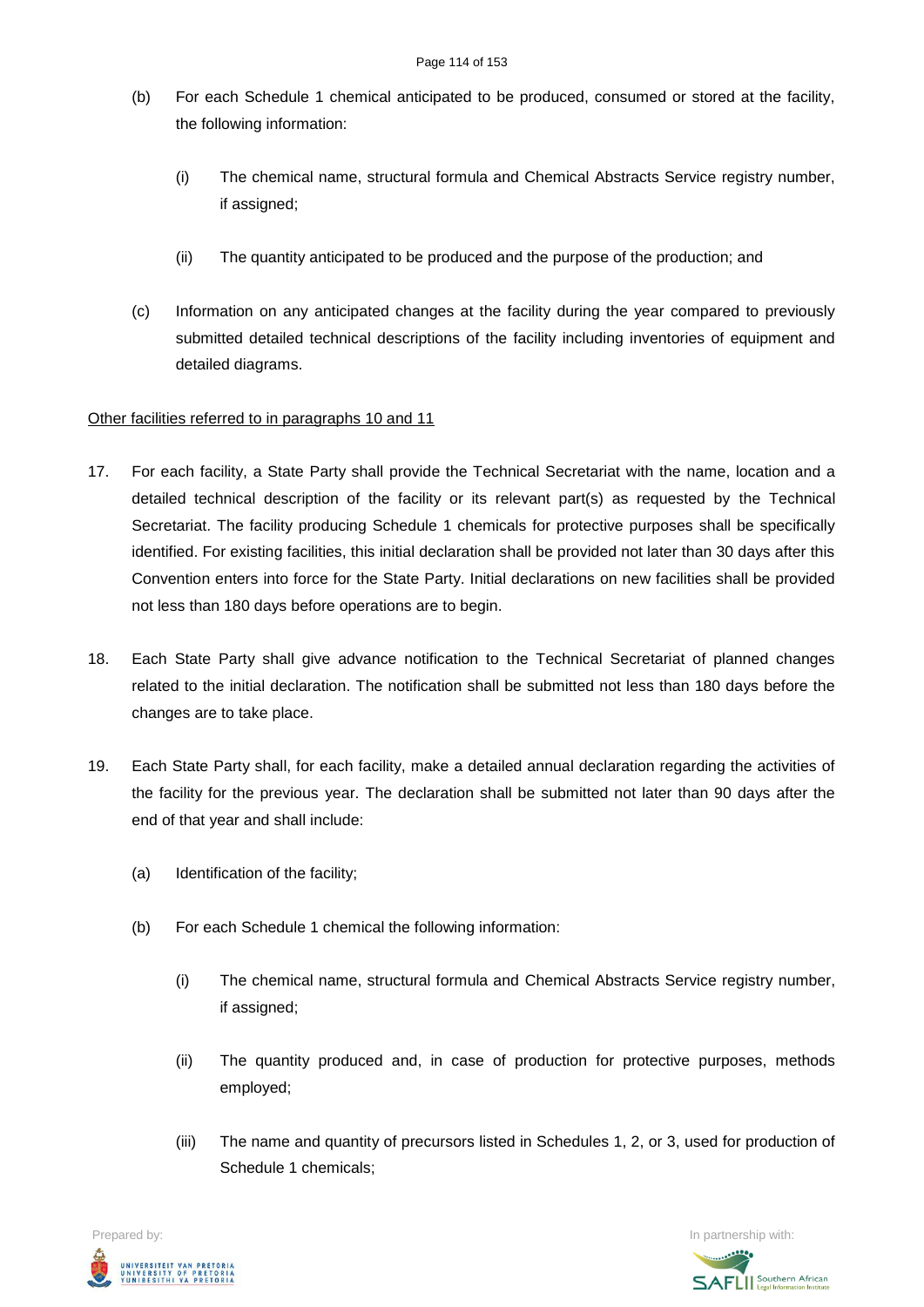- (iv) The quantity consumed at the facility and the purpose of the consumption;
- (v) The quantity transferred to other facilities within the State Party. For each transfer the quantity, recipient and purpose should be included;
- (vi) The maximum quantity stored at any time during the year; and
- (vii) The quantity stored at the end of the year; and
- (c) Information on any changes at the facility or its relevant parts during the year compared to previously submitted detailed technical description of the facility.
- 20. Each State Party shall, for each facility, make a detailed annual declaration regarding the projected activities and the anticipated production at the facility for the coming year. The declaration shall be submitted not less than 90 days before the beginning of that year and shall include:
	- (a) Identification of the facility;
	- (b) For each Schedule 1 chemical the following information:
		- (i) The chemical name, structural formula and Chemical Abstracts Service registry number, if assigned; and
		- (ii) The quantity anticipated to be produced, the time periods when the production is anticipated to take place and the purposes of the production; and
	- (c) Information on any anticipated changes at the facility or its relevant parts, during the year compared to previously submitted detailed technical descriptions of the facility.

## **E. VERIFICATION**

## Single small-scale facility

- 21. The aim of verification activities at the single small-scale facility shall be to verify that the quantities of Schedule 1 chemicals produced are correctly declared and, in particular, that their aggregate amount does not exceed 1 tonne.
- 22. The facility shall be subject to systematic verification through on-site inspection and monitoring with on-site instruments.
- 23. The number, intensity, duration, timing and mode of inspections for a particular facility shall be based on the risk to the object and purpose of this Convention posed by the relevant chemicals, the



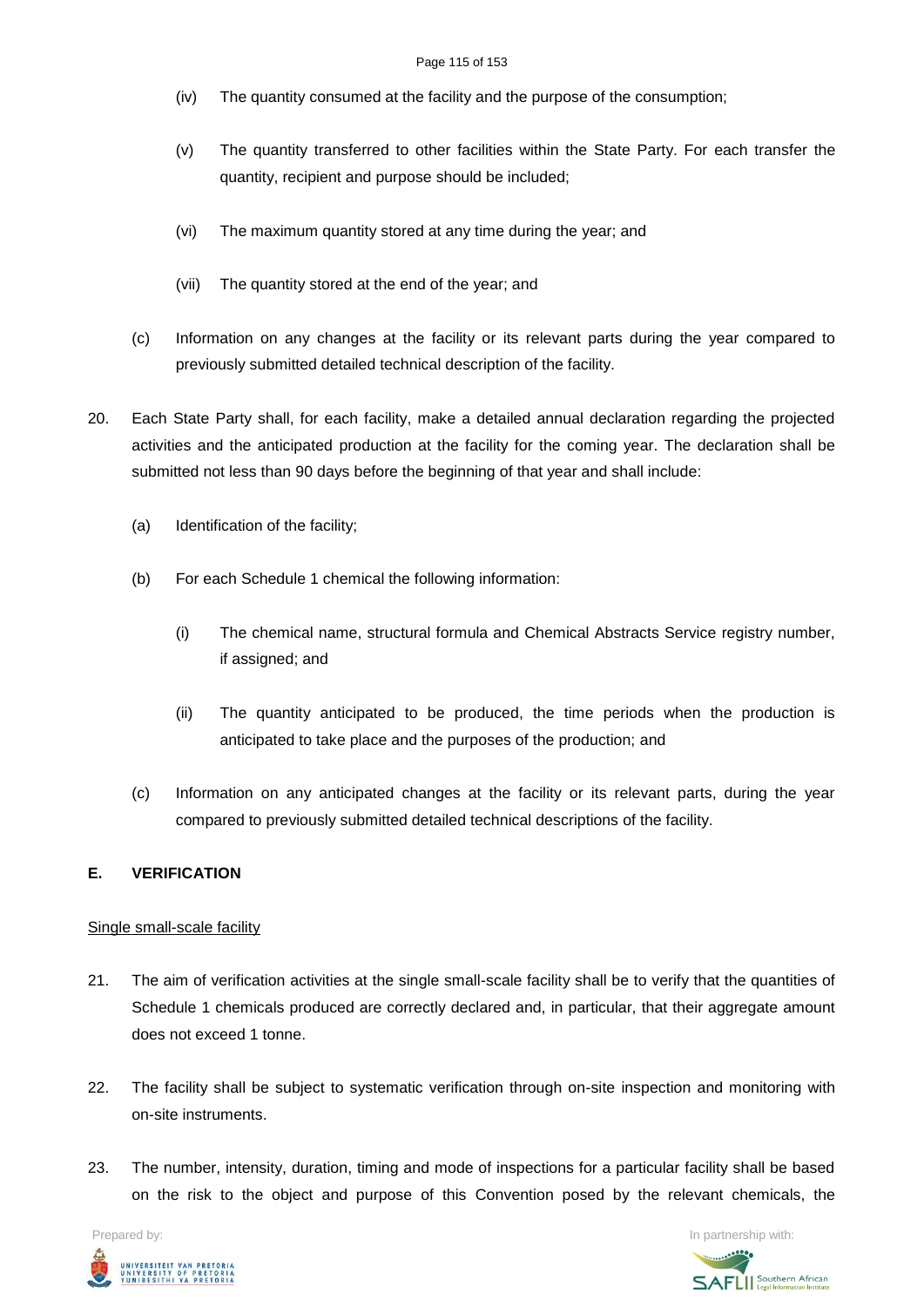#### Page 116 of 153

characteristics of the facility and the nature of the activities carried out there. Appropriate guidelines shall be considered and approved by the Conference pursuant to Article VIII, paragraph 21 (i).

- 24. The purpose of the initial inspection shall be to verify information provided concerning the facility, including verification of the limits on reaction vessels set forth in paragraph 9.
- 25. Not later than 180 days after this Convention enters into force for a State Party, it shall conclude a facility agreement, based on a model agreement, with the Organization, covering detailed inspection procedures for the facility.
- 26. Each State Party planning to establish a single small-scale facility after this Convention enters into force for it shall conclude a facility agreement, based on a model agreement, with the Organization, covering detailed inspection procedures for the facility before it begins operation or is used.
- 27. A model for agreements shall be considered and approved by the Conference pursuant to Article VIII, paragraph 21 (i).

## Other facilities referred to in paragraphs 10 and 11

- 28. The aim of verification activities at any facility referred to in paragraphs 10 and 11 shall be to verify that:
	- (a) The facility is not used to produce any Schedule 1 chemical, except for the declared chemicals;
	- (b) The quantities of Schedule 1 chemicals produced, processed or consumed are correctly declared and consistent with needs for the declared purpose; and
	- (c) The Schedule 1 chemical is not diverted or used for other purposes.
- 29. The facility shall be subject to systematic verification through on-site inspection and monitoring with on-site instruments.
- 30. The number, intensity, duration, timing and mode of inspections for a particular facility shall be based on the risk to the object and purpose of this Convention posed by the quantities of chemicals produced, the characteristics of the facility and the nature of the activities carried out there. Appropriate guidelines shall be considered and approved by the Conference pursuant to Article VIII, paragraph 21 (i).
- 31. Not later than 180 days after this Convention enters into force for a State Party, it shall conclude facility agreements with the Organization, based on a model agreement covering detailed inspection procedures for each facility.



**SAFLI** Southern African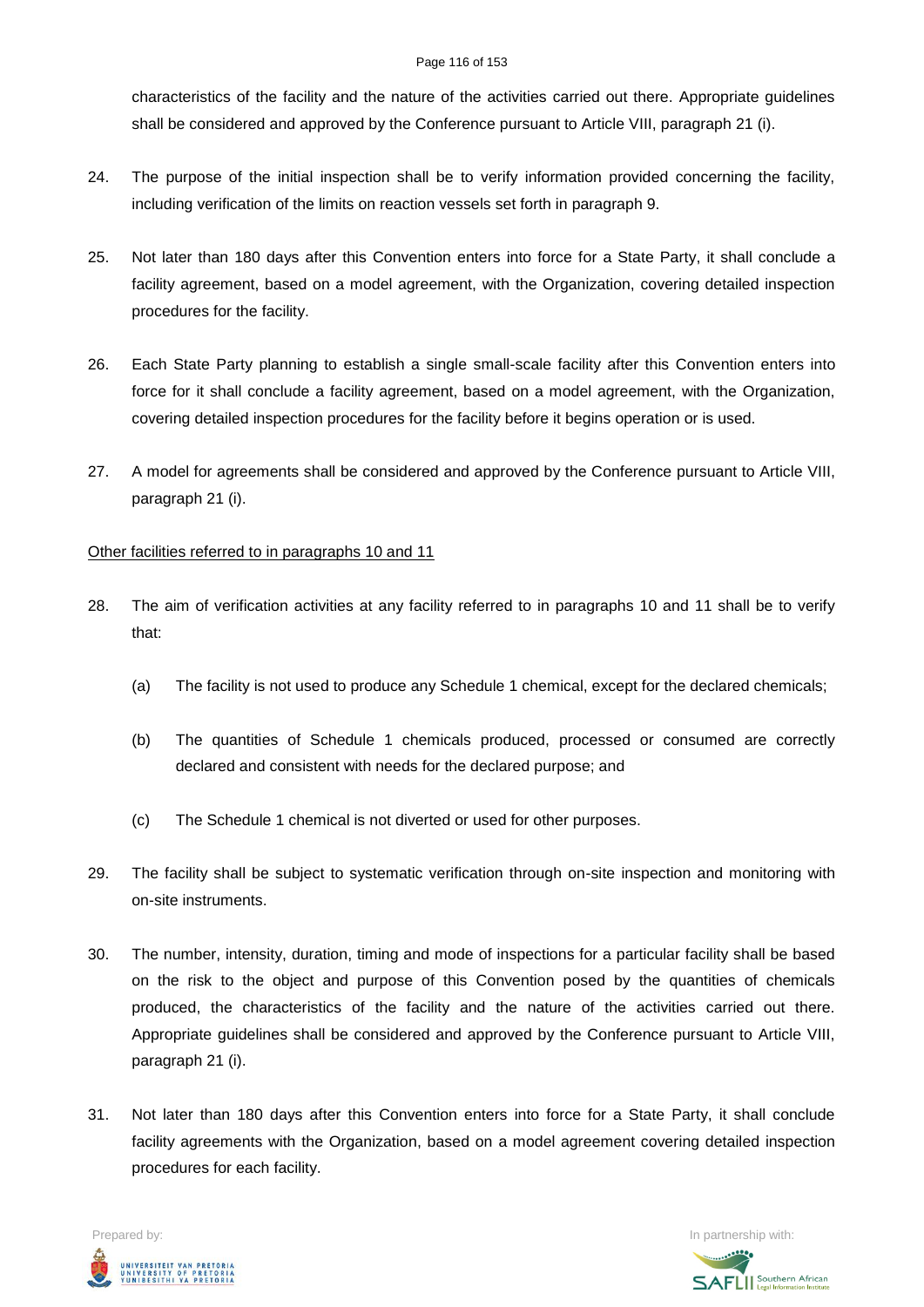32. Each State Party planning to establish such a facility after entry into force of this Convention shall conclude a facility agreement with the Organization before the facility begins operation or is used.

## **PART VII**

## **ACTIVITIES NOT PROHIBITED UNDER THIS CONVENTION IN ACCORDANCE WITH ARTICLE VI**

## **REGIME FOR SCHEDULE 2 CHEMICALS AND FACILITIES RELATED TO SUCH CHEMICALS**

## **A. DECLARATIONS**

#### Declarations of aggregate national data

- 1. The initial and annual declarations to be provided by each State Party pursuant to Article VI, paragraphs 7 and 8, shall include aggregate national data for the previous calendar year on the quantities produced, processed, consumed, imported and exported of each Schedule 2 chemical, as well as a quantitative specification of import and export for each country involved.
- 2. Each State Party shall submit:
	- (a) Initial declarations pursuant to paragraph 1 not later than 30 days after this Convention enters into force for it; and, starting in the following calendar year,
	- (b) Annual declarations not later than 90 days after the end of the previous calendar year.

## Declarations of plant sites producing no Schedule 2 chemicals

- 3. Initial and annual declarations are required for all plant sites that comprise one or more plant(s) which produced, processed or consumed during any of the previous three calendar years or is anticipated to produce, process or consume in the next calendar year more than:
	- (a) 1 kg of a chemical designated "\*" in Schedule 2, part A;
	- (b) 100 kg of any other chemical listed in Schedule 2, part A; or
	- (c) 1 tonne of a chemical listed in Schedule 2, part B.
- 4. Each State Party shall submit:
	- (a) Initial declarations pursuant to paragraph 3 not later than 30 days after this Convention enters into force for it; and, starting in the following calendar year;



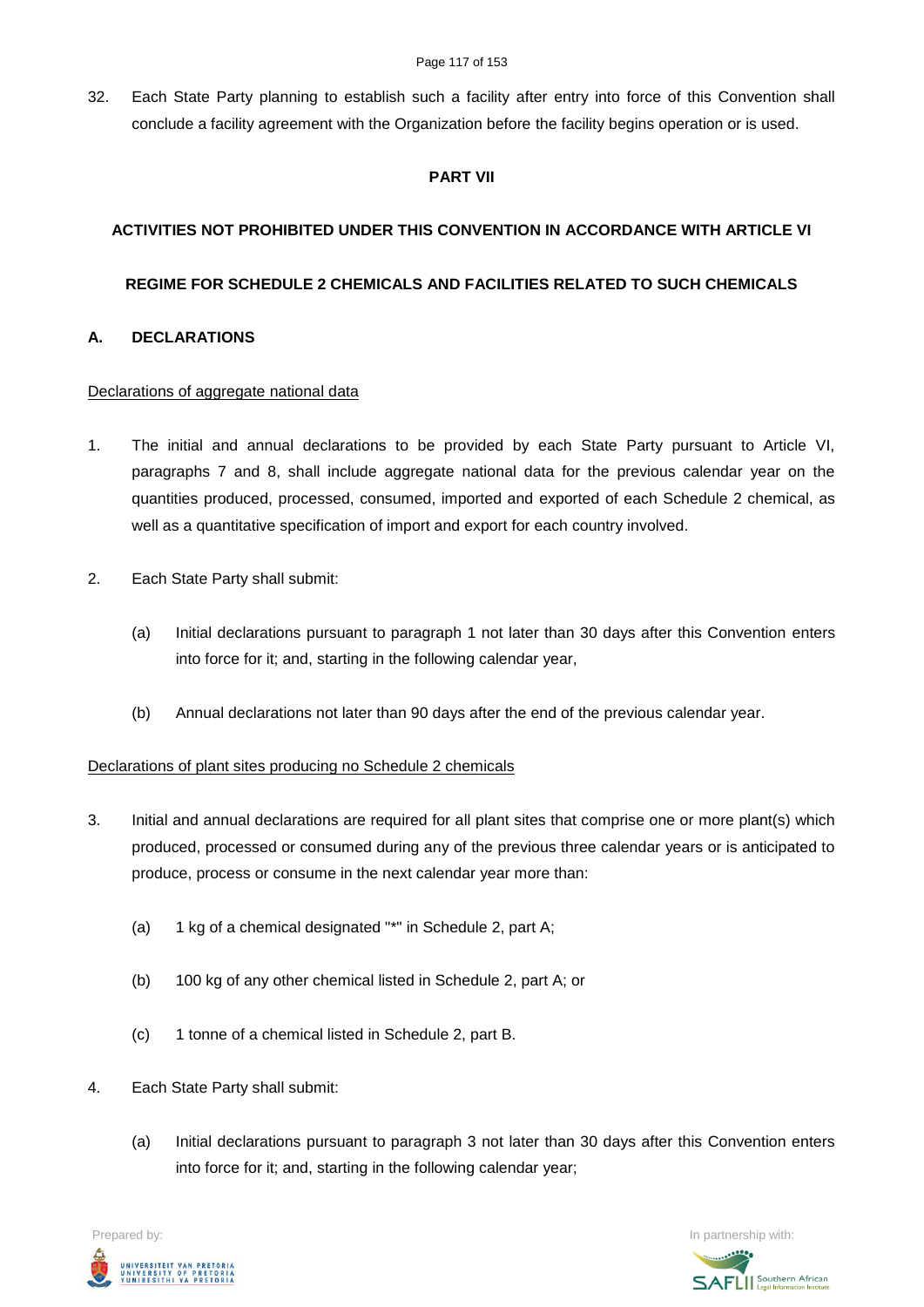- (b) Annual declarations on past activities not later than 90 days after the end of the previous calendar year;
- (c) Annual declarations on anticipated activities not later than 60 days before the beginning of the following calendar year. Any such activity additionally planned after the annual declaration has been submitted shall be declared not later than five days before this activity begins.
- 5. Declarations pursuant to paragraph 3 are generally not required for mixtures containing a low concentration of a Schedule 2 chemical. They are only required, in accordance with guidelines, in cases where the ease of recovery from the mixture of the Schedule 2 chemical and its total weight are deemed to pose a risk to the object and purpose of this Convention. These guidelines shall be considered and approved by the Conference pursuant to Article VIII, paragraph 21 (i).
- 6. Declarations of a plant site pursuant to paragraph 3 shall include:
	- (a) The name of the plant site and the name of the owner, company, or enterprise operating it;
	- (b) Its precise location including the address; and
	- (c) The number of plants within the plant site which are declared pursuant to Part VIII of this Annex.
- 7. Declarations of a plant site pursuant to paragraph 3 shall also include, for each plant which is located within the plant site and which falls under the specifications set forth in paragraph 3, the following information:
	- (a) The name of the plant and the name of the owner, company, or enterprise operating it;
	- (b) Its precise location within the plant site including the specific building or structure number, if any;
	- (c) Its main activities;
	- (d) Whether the plant:
		- (i) Produces, processes, or consumes the declared Schedule 2 chemical(s);
		- (ii) Is dedicated to such activities or multi-purpose; and
		- (iii) Performs other activities with regard to the declared Schedule 2 chemical(s), including a specification of that other activity (e.g. storage); and
	- (e) The production capacity of the plant for each declared Schedule 2 chemical.

UNIVERSITEIT VAN PRETORIA<br>UNIVERSITY OF PRETORIA<br>YUNIBESITHI YA PRETORIA

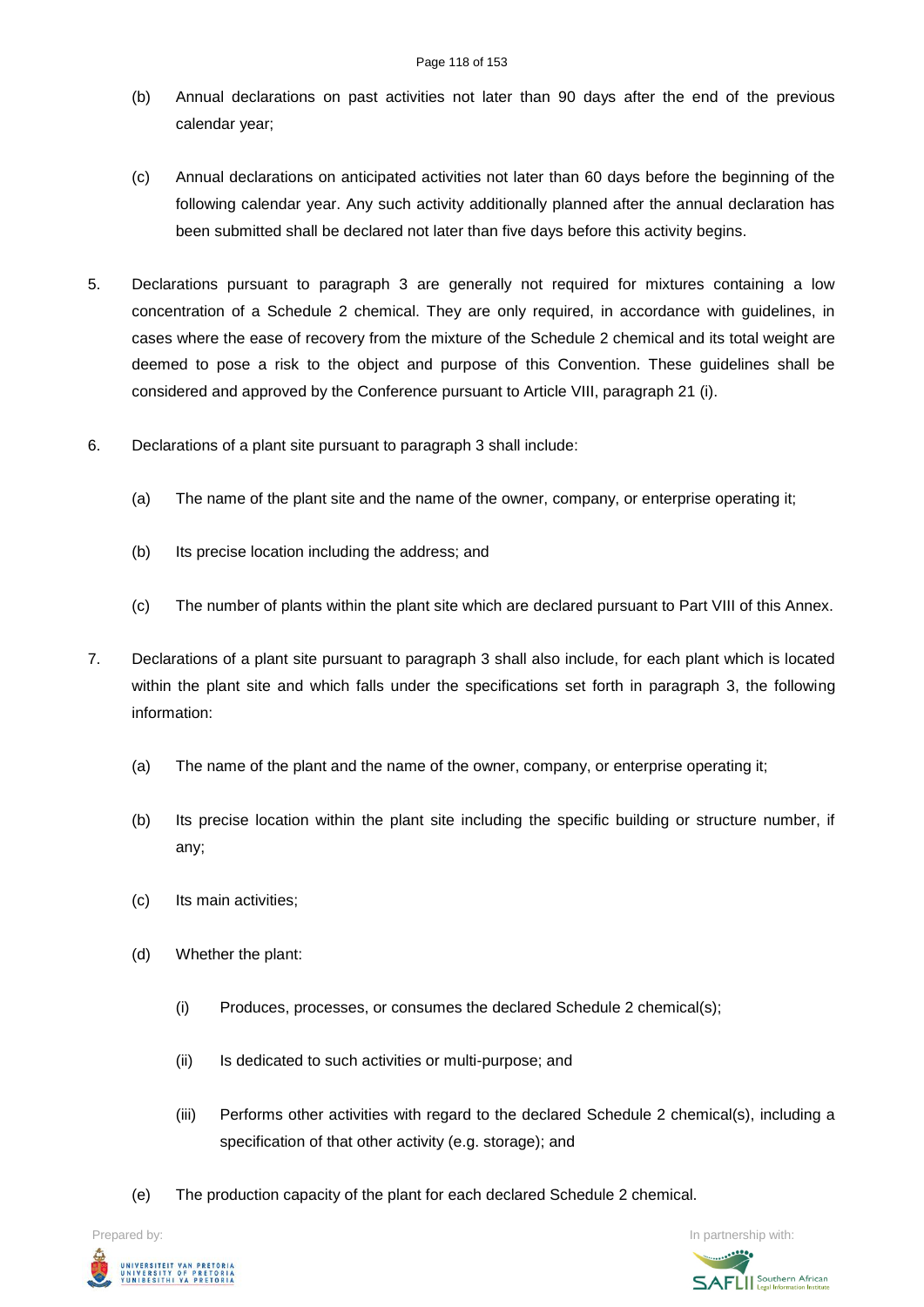- 8. Declarations of a plant site pursuant to paragraph 3 shall also include the following information on each Schedule 2 chemical above the declaration threshold:
	- (a) The chemical name, common or trade name used by the facility, structural formula, and Chemical Abstracts Service registry number, if assigned;
	- (b) In the case of the initial declaration: the total amount produced, processed, consumed, imported and exported by the plant site in each of the three previous calendar years;
	- (c) In the case of the annual declaration on past activities: the total amount produced, processed, consumed, imported and exported by the plant site in the previous calendar year;
	- (d) In the case of the annual declaration on anticipated activities: the total amount anticipated to be produced, processed or consumed by the plant site in the following calendar year, including the anticipated time periods for production, processing or consumption; and
	- (e) The purposes for which the chemical was or will be produced, processed or consumed:
		- (i) Processing and consumption on site with a specification of the product types;
		- (ii) Sale or transfer within the territory or to any other place under the jurisdiction or control of the State Party, with a specification whether to other industry, trader or other destination and, if possible, of final product types;
		- (iii) Direct export, with a specification of the States involved; or
		- (iv) Other, including a specification of these other purposes.

## Declarations on past production of Schedule 2 chemicals for chemical weapons purposes

- 9. Each State Party shall, not later than 30 days after this Convention enters into force for it, declare all plant sites comprising plants that produced at any time since 1 January 1946 a Schedule 2 chemical for chemical weapons purposes.
- 10. Declarations of a plant site pursuant to paragraph 9 shall include:
	- (a) The name of the plant site and the name of the owner, company, or enterprise operating it;
	- (b) Its precise location including the address;



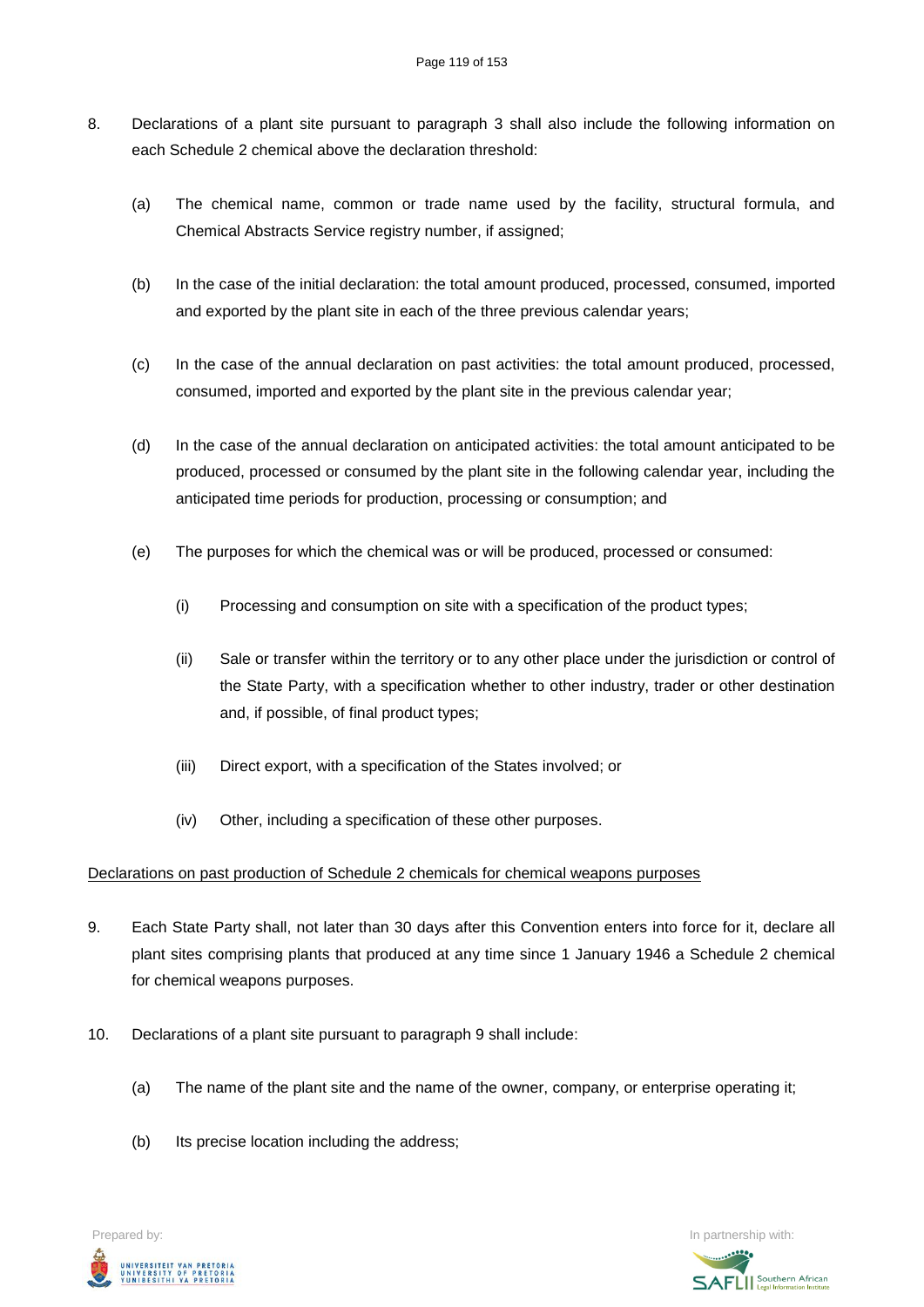- (c) For each plant which is located within the plant site, and which falls under the specifications set forth in paragraph 9, the same information as required under paragraph 7, subparagraphs (a) to (e); and
- (d) For each Schedule 2 chemical produced for chemical weapons purposes:
	- (i) The chemical name, common or trade name used by the plant site for chemical weapons production purposes, structural formula, and Chemical Abstracts Service registry number, if assigned;
	- (ii) The dates when the chemical was produced and the quantity produced; and
	- (iii) The location to which the chemical was delivered and the final product produced there, if known.

## Information to States Parties

11. A list of plant sites declared under this Section together with the information provided under paragraphs 6, 7 (a), 7 (c), 7 (d) (i), 7 (d) (iii), 8 (a) and 10 shall be transmitted by the Technical Secretariat to States Parties upon request.

## **B. VERIFICATION**

## General

- 12. Verification provided for in Article VI, paragraph 4, shall be carried out through on-site inspection at those of the declared plant sites that comprise one or more plants which produced, processed or consumed during any of the previous three calendar years or are anticipated to produce, process or consume in the next calendar year more than:
	- (a) 10 kg of a chemical designated "\*" in Schedule 2, part A;
	- (b) 1 tonne of any other chemical listed in Schedule 2, part A; or
	- (c) 10 tonnes of a chemical listed in Schedule 2, part B.
- 13. The programme and budget of the Organization to be adopted by the Conference pursuant to Article VIII, paragraph 21 (a) shall contain, as a separate item, a programme and budget for verification under this Section. In the allocation of resources made available for verification under Article VI, the Technical Secretariat shall, during the first three years after the entry into force of this Convention, give priority to the initial inspections of plant sites declared under Section A. The allocation shall thereafter be reviewed on the basis of the experience gained.



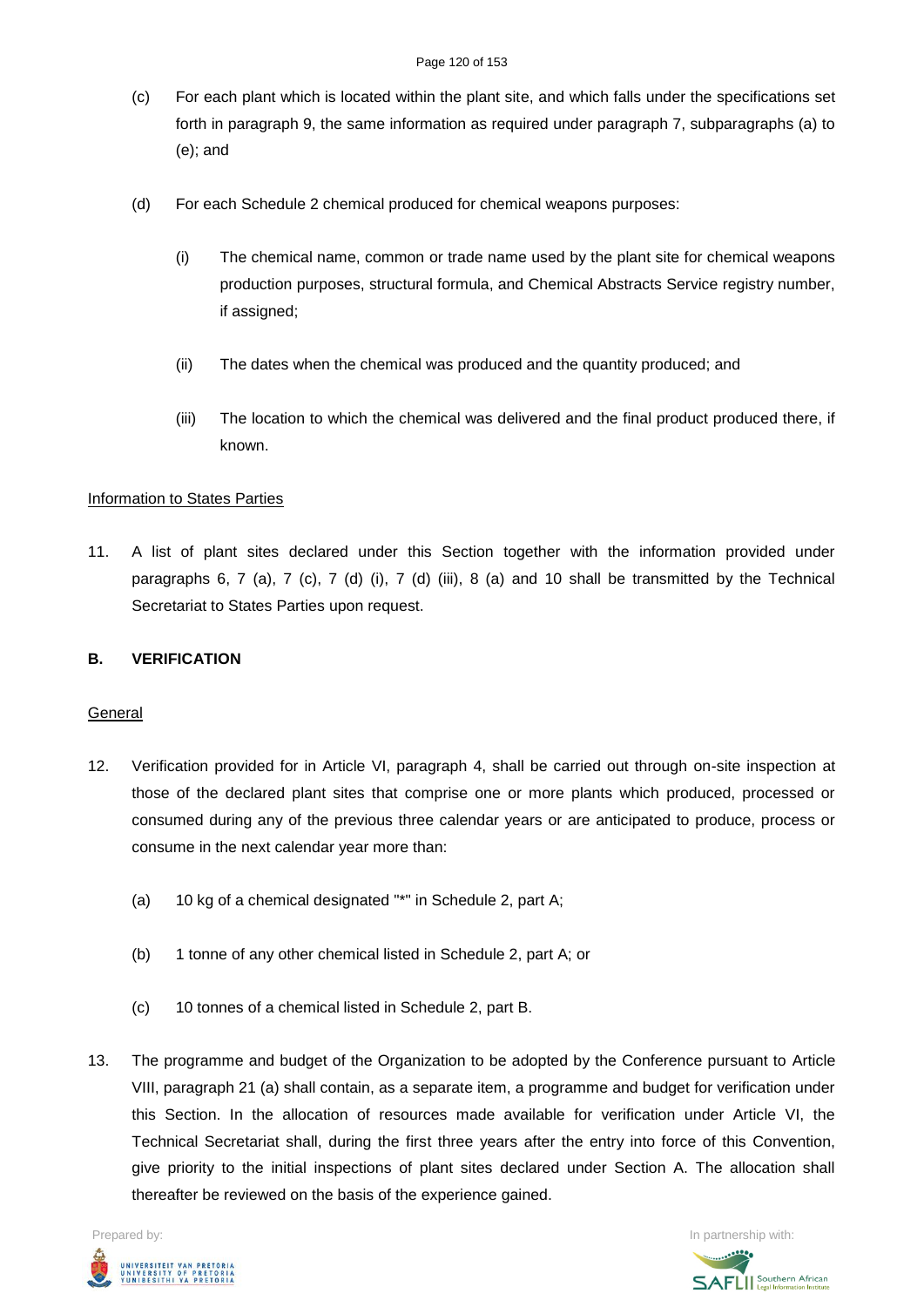14. The Technical Secretariat shall conduct initial inspections and subsequent inspections in accordance with paragraphs 15 to 22.

#### Inspection

- 15. The general aim of inspections shall be to verify that activities are in accordance with obligations under this Convention and consistent with the information to be provided in declarations. Particular aims of inspections at plant sites declared under Section A shall include verification of:
	- (a) The absence of any Schedule 1 chemical, especially its production, except if in accordance with Part VI of this Annex;
	- (b) Consistency with declarations of levels of production, processing or consumption of Schedule 2 chemicals; and
	- (c) Non-diversion of Schedule 2 chemicals for activities prohibited under this Convention.

#### Initial inspections

- 16. Each plant site to be inspected pursuant to paragraph 12 shall receive an initial inspection as soon as possible but preferably not later than three years after entry into force of this Convention. Plant sites declared after this period shall receive an initial inspection not later than one year after production, processing or consumption is first declared. Selection of plant sites for initial inspections shall be made by the Technical Secretariat in such a way as to preclude the prediction of precisely when the plant site is to be inspected.
- 17. During the initial inspection, a draft facility agreement for the plant site shall be prepared unless the inspected State Party and the Technical Secretariat agree that it is not needed.
- 18. With regard to frequency and intensity of subsequent inspections, inspectors shall during the initial inspection assess the risk to the object and purpose of this Convention posed by the relevant chemicals, the characteristics of the plant site and the nature of the activities carried out there, taking into account, *inter alia*, the following criteria:
	- (a) The toxicity of the scheduled chemicals and of the end-products produced with it, if any;
	- (b) The quantity of the scheduled chemicals typically stored at the inspected site;
	- (c) The quantity of feedstock chemicals for the scheduled chemicals typically stored at the inspected site;



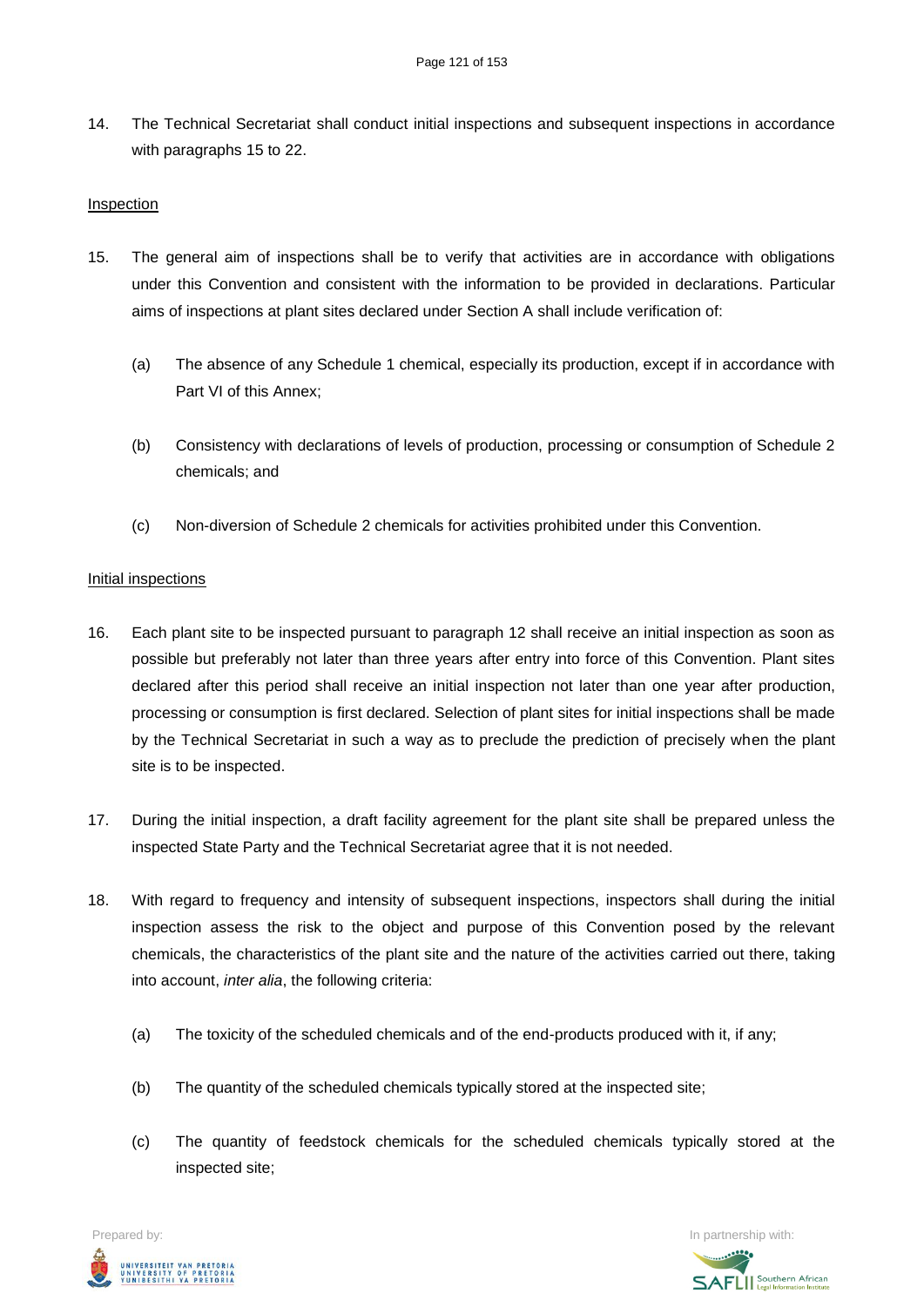- (d) The production capacity of the Schedule 2 plants; and
- (e) The capability and convertibility for initiating production, storage and filling of toxic chemicals at the inspected site.

#### Inspections

- 19. Having received the initial inspection, each plant site to be inspected pursuant to paragraph 12 shall be subject to subsequent inspections.
- 20. In selecting particular plant sites for inspection and in deciding on the frequency and intensity of inspections, the Technical Secretariat shall give due consideration to the risk to the object and purpose of this Convention posed by the relevant chemical, the characteristics of the plant site and the nature of the activities carded out there, taking into account the respective facility agreement as well as the results of the initial inspections and subsequent inspections.
- 21. The Technical Secretariat shall choose a particular plant site to be inspected in such a way as to preclude the prediction of exactly when it will be inspected.
- 22. No plant site shall receive more than two inspections per calendar year under the provisions of this Section. This, however, shall not limit inspections pursuant to Article IX

#### Inspection procedures

- 23. In addition to agreed guidelines, other relevant provisions of this Annex and the Confidentiality Annex, paragraphs 24 to 30 below shall apply.
- 24. A facility agreement for the declared plant site shall be concluded not later than 90 days after completion of the initial inspection between the inspected State Party and the Organization unless the inspected State Party and the Technical Secretariat agree that it is not needed. It shall be based on a model agreement and govern the conduct of inspections at the declared plant site. The agreement shall specify the frequency and intensity of inspections as well as detailed inspection procedures, consistent with paragraphs 25 to 29.
- 25. The focus of the inspection shall be the declared Schedule 2 plant(s) within the declared plant site. If the inspection team requests access to other parts of the plant site, access to these areas shall be granted in accordance with the obligation to provide clarification pursuant to Part II, paragraph 51, of this Annex and in accordance with the facility agreement, or, in the absence of a facility agreement, in accordance with the rules of managed access as specified in Part X. Section C, of this Annex.
- 26. Access to records shall be provided, as appropriate, to provide assurance that there has been no diversion of the declared chemical and that production has been consistent with declarations.

UNIVERSITEIT VAN PRETORIA<br>UNIVERSITY OF PRETORIA<br>YUNIBESITHI YA PRETORIA

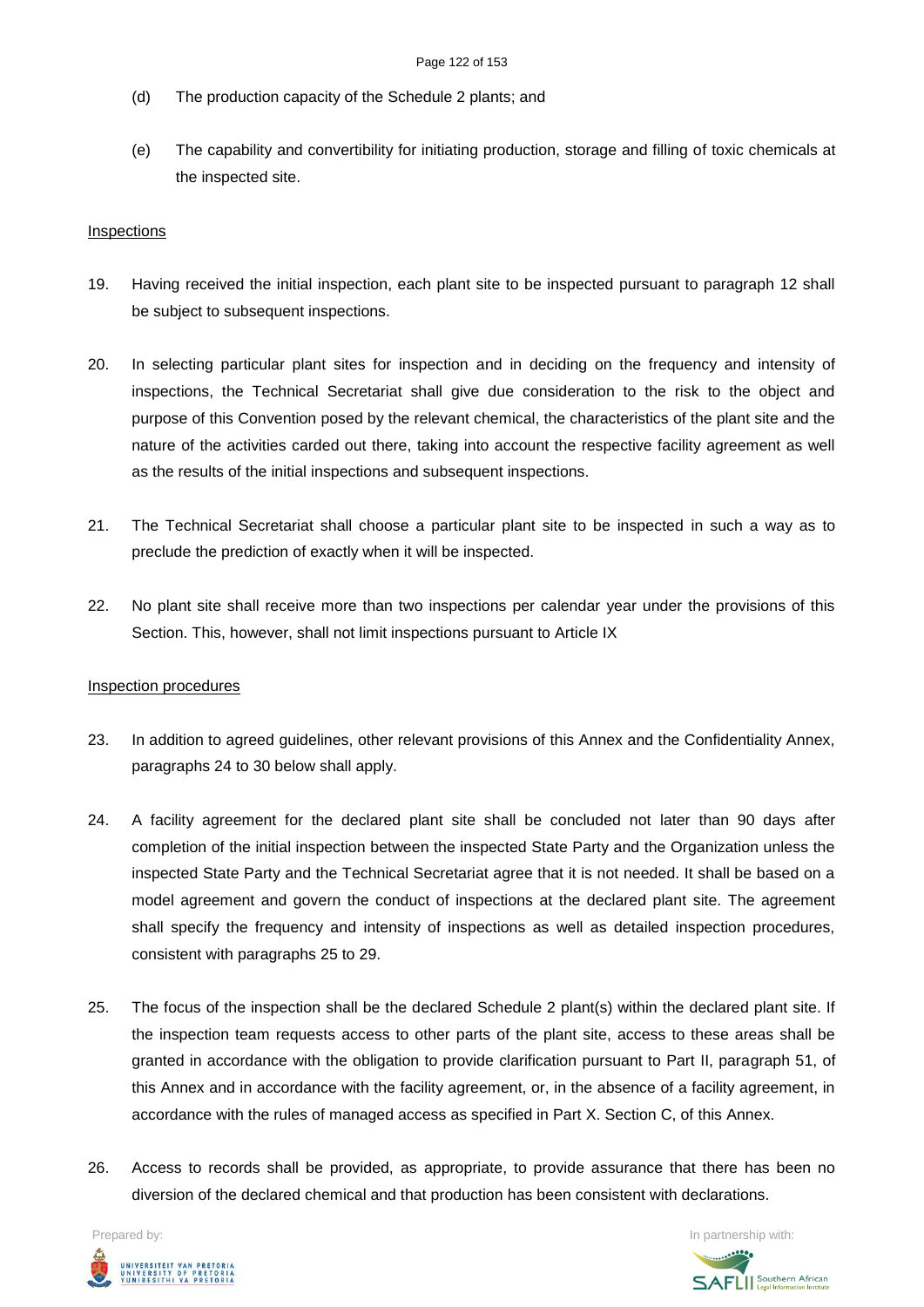- 27. Sampling and analysis shall be undertaken to check for the absence of undeclared scheduled chemicals.
- 28. Areas to be inspected may include:
	- (a) Areas where feed chemicals (reactants) are delivered or stored;
	- (b) Areas where manipulative processes are performed upon the reactants prior to addition to the reaction vessels;
	- (c) Feed lines as appropriate from the areas referred to in subparagraph (a) or subparagraph (b) to the reaction vessels together with any associated valves, flow meters, etc.;
	- (d) The external aspect of the reaction vessels and ancillary equipment;
	- (e) Lines from the reaction vessels leading to long- or short-term storage or to equipment further processing the declared Schedule 2 chemicals;
	- (f) Control equipment associated with any of the items under subparagraphs (a) to (e);
	- (g) Equipment and areas for waste and effluent handling;
	- (h) Equipment and areas for disposition of chemicals not up to specification.
- 29. The period of inspection shall not last more than 96 hours; however, extensions may be agreed between the inspection team and the inspected State Party.

#### Notification of inspection

30. A State Party shall be notified by the Technical Secretariat of the inspection not less than 48 hours before the arrival of the inspection team at the plant site to be inspected.

## **C. TRANSFERS TO STATES NOT PARTY TO THIS CONVENTION**

- 31. Schedule 2 chemicals shall only be transferred to or received from States Parties. This obligation shall take effect three years after entry into force of this Convention.
- 32. During this interim three-year period, each State Party shall require an end-use certificate, as specified below, for transfers of Schedule 2 chemicals to States not Party to this Convention. For such transfers, each State Party shall adopt the necessary measures to ensure that the transferred chemicals shall



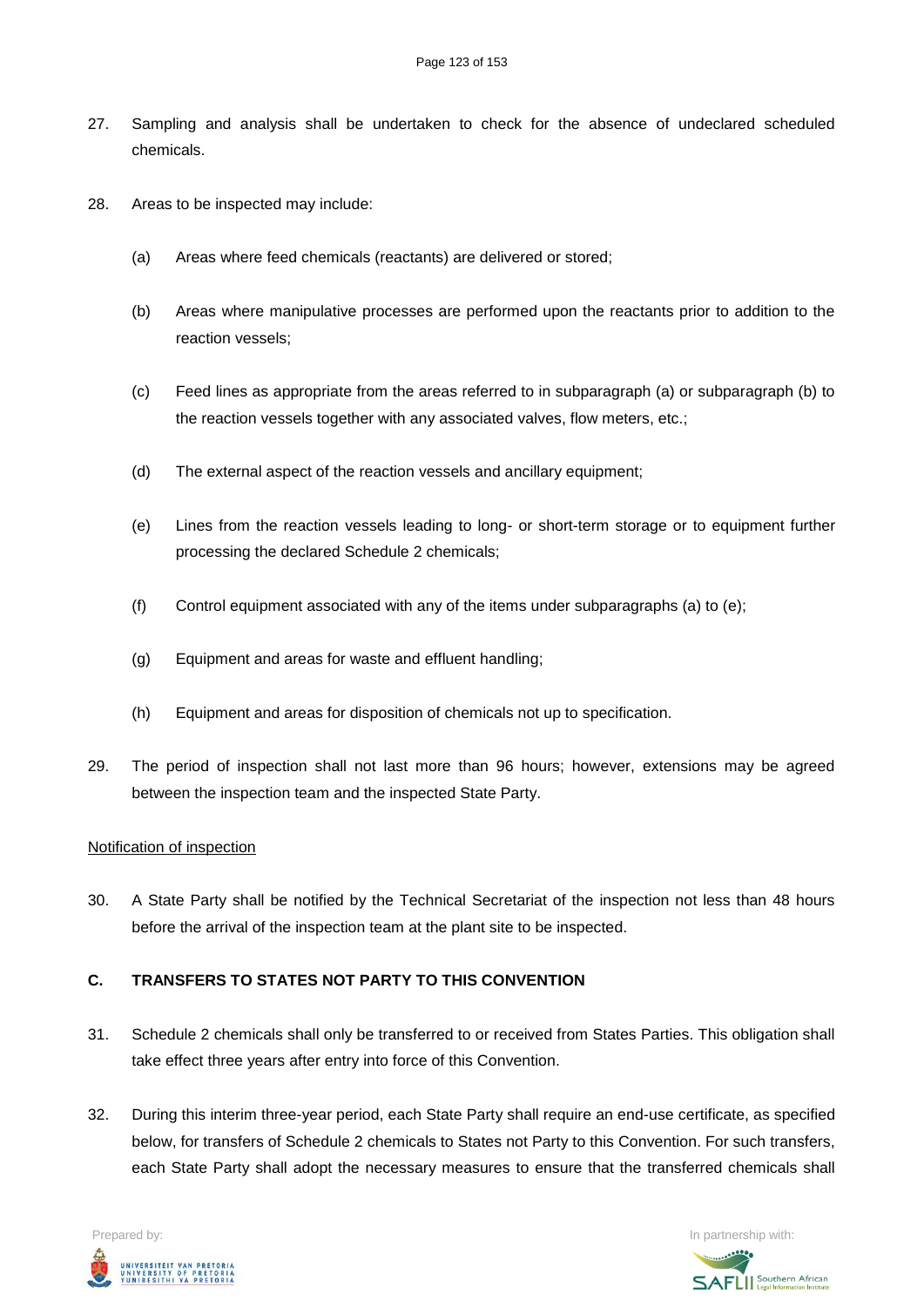#### Page 124 of 153

only be used for purposes not prohibited under this Convention. *Inter alia*, the State Party shall require from the recipient State a certificate stating, in relation to the transferred chemicals:

- (a) That they will only be used for purposes not prohibited under this Convention;
- (b) That they will not be re-transferred;
- (c) Their types and quantities;
- (d) Their end-use(s); and
- (e) The name(s) and address(es) of the end-user(s).

# **PART VIII**

# **ACTIVITIES NOT PROHIBITED UNDER THIS CONVENTION IN ACCORDANCE WITH ARTICLE VI**

# **REGIME FOR SCHEDULE 3 CHEMICALS AND FACILITIES RELATED TO SUCH CHEMICALS**

# **A. DECLARATIONS**

# Declarations of aggregate national data

- 1. The initial and annual declarations to be provided by a State Party pursuant to Article VI, paragraphs 7 and 8, shall include aggregate national data for the previous calendar year on the quantities produced, imported and exported of each Schedule 3 chemical, as well as a quantitative specification of import and export for each country involved.
- 2. Each State Party shall submit:
	- (a) Initial declarations pursuant to paragraph 1 not later than 30 days after this Convention enters into force for it; and, starting in the following calendar year,
	- (b) Annual declarations not later than 90 days after the end of the previous calendar year.

# Declarations of plant sites producing Schedule 3 chemicals

- 3. Initial and annual declarations are required for all plant sites that comprise one or more plants which produced during the previous calendar year or are anticipated to produce in the next calendar year more than 30 tonnes of a Schedule 3 chemical.
- 4. Each State Party shall submit:

UNIVERSITEIT VAN PRETORIA<br>UNIVERSITY OF PRETORIA<br>YUNIBESITHI YA PRETORIA

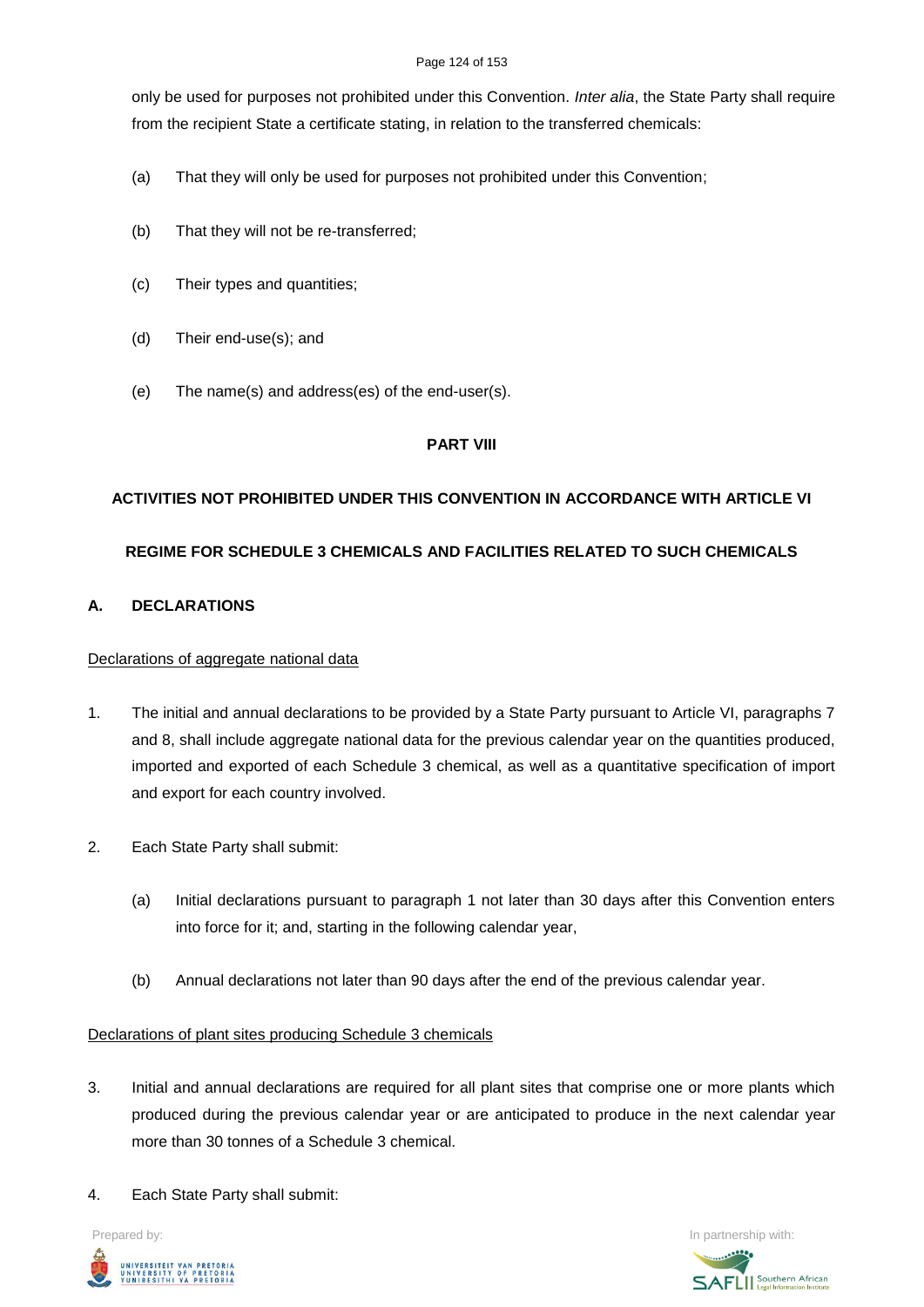- (a) Initial declarations pursuant to paragraph 3 not later than 30 days after this Convention enters into force for it; and, starting in the following calendar year;
- (b) Annual declarations on past activities not later than 90 days after the end of the previous calendar year;
- (c) Annual declarations on anticipated activities not later than 60 days before the beginning of the following calendar year. Any such activity additionally planned after the annual declaration has been submitted shall be declared not later than five days before this activity begins.
- 5. Declarations pursuant to paragraph 3 are generally not required for mixtures containing a low concentration of a Schedule 3 chemical. They are only required, in accordance with guidelines, in such cases where the ease of recovery from the mixture of the Schedule 3 chemical and its total weight are deemed to pose a risk to the object and purpose of this Convention. These guidelines shall be considered and approved by the Conference pursuant to Article VIII, paragraph 21 (i).
- 6. Declarations of a plant site pursuant to paragraph 3 shall include:
	- (a) The name of the plant site and the name of the owner, company, or enterprise operating it;
	- (b) Its precise location including the address; and
	- (c) The number of plants within the plant site which are declared pursuant to Part VII of this Annex.
- 7. Declarations of a plant site pursuant to paragraph 3 shall also include, for each plant which is located within the plant site and which falls under the specifications set forth in paragraph 3, the following information:
	- (a) The name of the plant and the name of the owner, company, or enterprise operating it;
	- (b) Its precise location within the plant site, including the specific building or structure number, if any;
	- (c) Its main activities.
- 8. Declarations of a plant site pursuant to paragraph 3 shall also include the following information on each Schedule 3 chemical above the declaration threshold:
	- (a) The chemical name, common or trade name used by the facility, structural formula, and Chemical Abstracts Service registry number, if assigned;



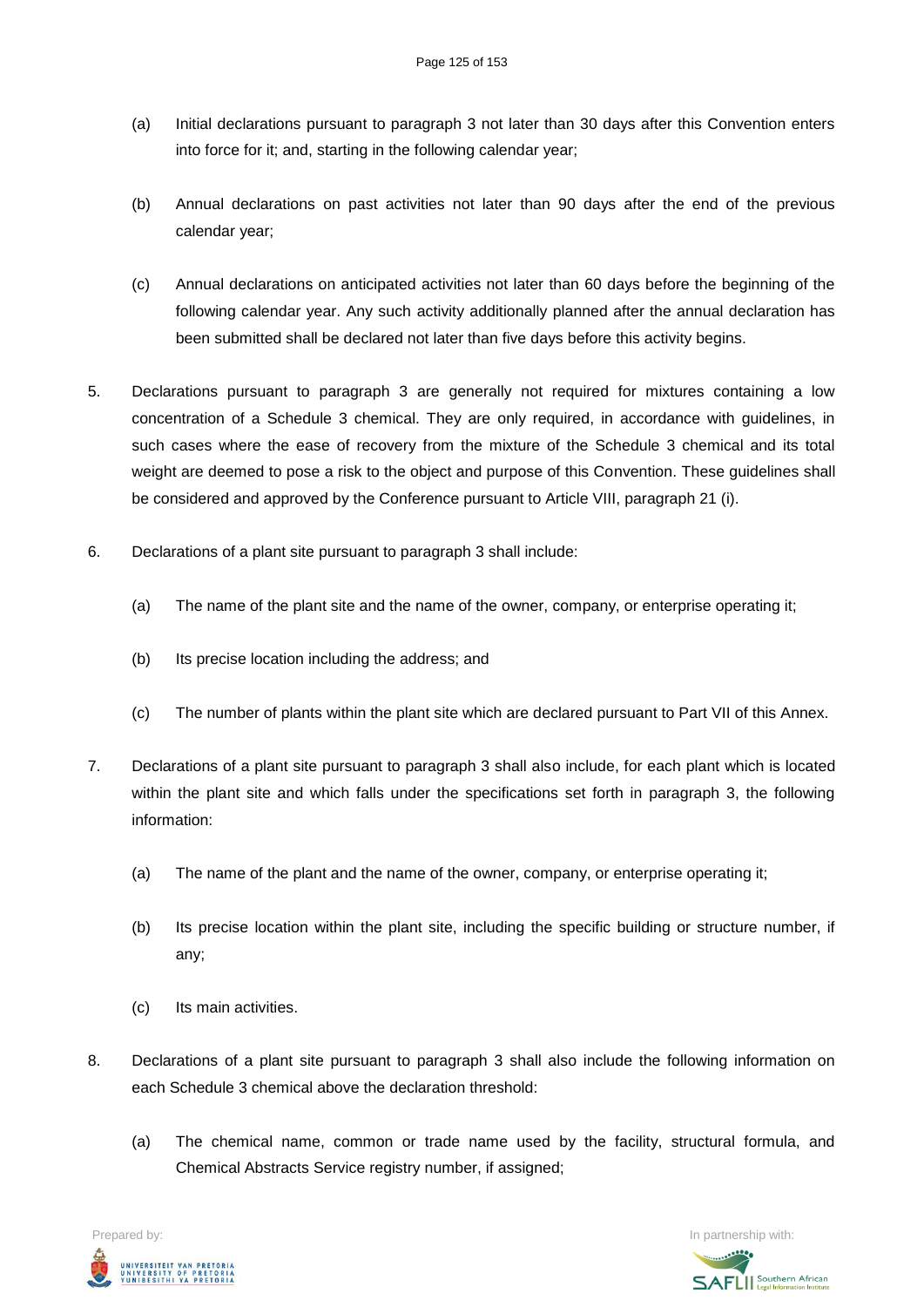- (b) The approximate amount of production. of the chemical in the previous calendar year, or, in case of declarations on anticipated activities, anticipated for the next calendar year, expressed in the ranges: 30 to 200 tonnes, 200 to 1,000 tonnes, 1,000 to 10,000 tonnes, 10,000 to 100,000 tonnes, and above 100,000 tonnes; and
- (c) The purposes for which the chemical was or will be produced.

### Declarations on past production of Schedule 3 chemicals for chemical weapons purposes

- 9. Each State Party shall, not later than 30 days after this Convention enters into force for it. declare all plant sites comprising plants that produced at any time since 1 January 1946 a Schedule 3 chemical for chemical weapons purposes.
- 10. Declarations of a plant site pursuant to paragraph 9 shall include:
	- (a) The name of the plant site and the name of the owner, company, or enterprise operating it;
	- (b) Its precise location including the address;
	- (c) For each plant which is located within the plant site, and which falls under the specifications set forth in paragraph 9, the same information as required under paragraph 7, subparagraphs (a) to (c); and
	- (d) For each Schedule 3 chemical produced for chemical weapons purposes:
		- (i) The chemical name, common or trade name used by the plant site for chemical weapons production purposes, structural formula, and Chemical Abstracts Service registry number, if assigned;
		- (ii) The dates when the chemical was produced and the quantity produced; and
		- (iii) The location to which the chemical was delivered and the final product produced there, if known.

#### Information to States Parties

11. A list of plant sites declared under this Section together with the information provided under paragraphs 6, 7 (a), 7 (c), 8 (a) and 10 shall be transmitted by the Technical Secretariat to States Parties upon request.

## B. VERIFICATION



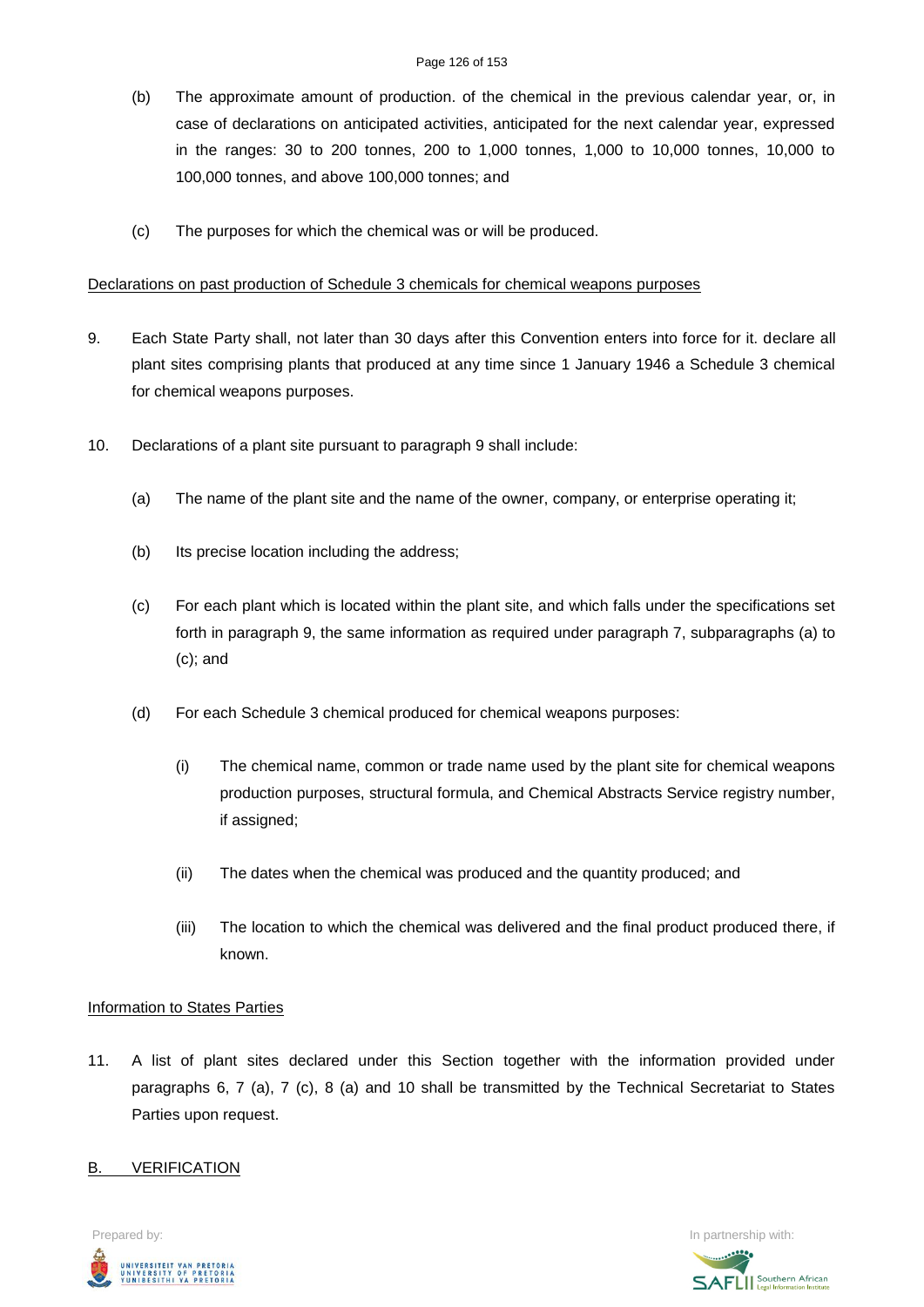## General

- 12. Verification provided for in paragraph 5 of Article VI shall be carried out through on-site inspections at those declared plant sites which produced during the previous calendar year or are anticipated to produce in the next calendar year in excess of 200 tonnes aggregate of any Schedule 3 chemical above the declaration threshold of 30 tonnes.
- 13. The programme and budget of the Organization to be adopted by the Conference pursuant to Article VIII, paragraph 21 (a), shall contain, as a separate item, a programme and budget for verification under this Section taking into account Part VII, paragraph 13, of this Annex.
- 14. Under this Section, the Technical Secretariat shall randomly select plant sites for inspection through appropriate mechanisms, such as the use of specially designed computer software, on the basis of the following weighting factors:
	- (a) Equitable geographical distribution of inspections; and
	- (b) The information on the declared plant sites available to the Technical Secretariat, related to the relevant chemical, the characteristics of the plant site and the nature of the activities carried out there.
- 15. No plant site shall receive more than two inspections per year under the provisions of this Section. This, however, shall not limit inspections pursuant to Article IX
- 16. In selecting plant sites for inspection under this Section, the Technical Secretariat shall observe the following limitation for the combined number of inspections to be received by a State Party per calendar year under this Part and Part IX of this Annex: the combined number of inspections shall not exceed three plus 5 per cent of the total number of plant sites declared by a State Party under both this Part and Part IX of this Annex, or 20 inspections, whichever of these two figures is lower.

#### Inspection aims

17. At plant sites declared under Section A, the general aim of inspections shall be to verify that activities are consistent with the information to be provided in declarations. The particular aim of inspections shall be the verification of the absence of any Schedule 1 chemical, especially its production, except if in accordance with Part VI of this Annex.

#### Inspection procedures

18. In addition to agreed guidelines, other relevant provisions of this Annex and the Confidentiality Annex, paragraphs 19 to 25 below shall apply.



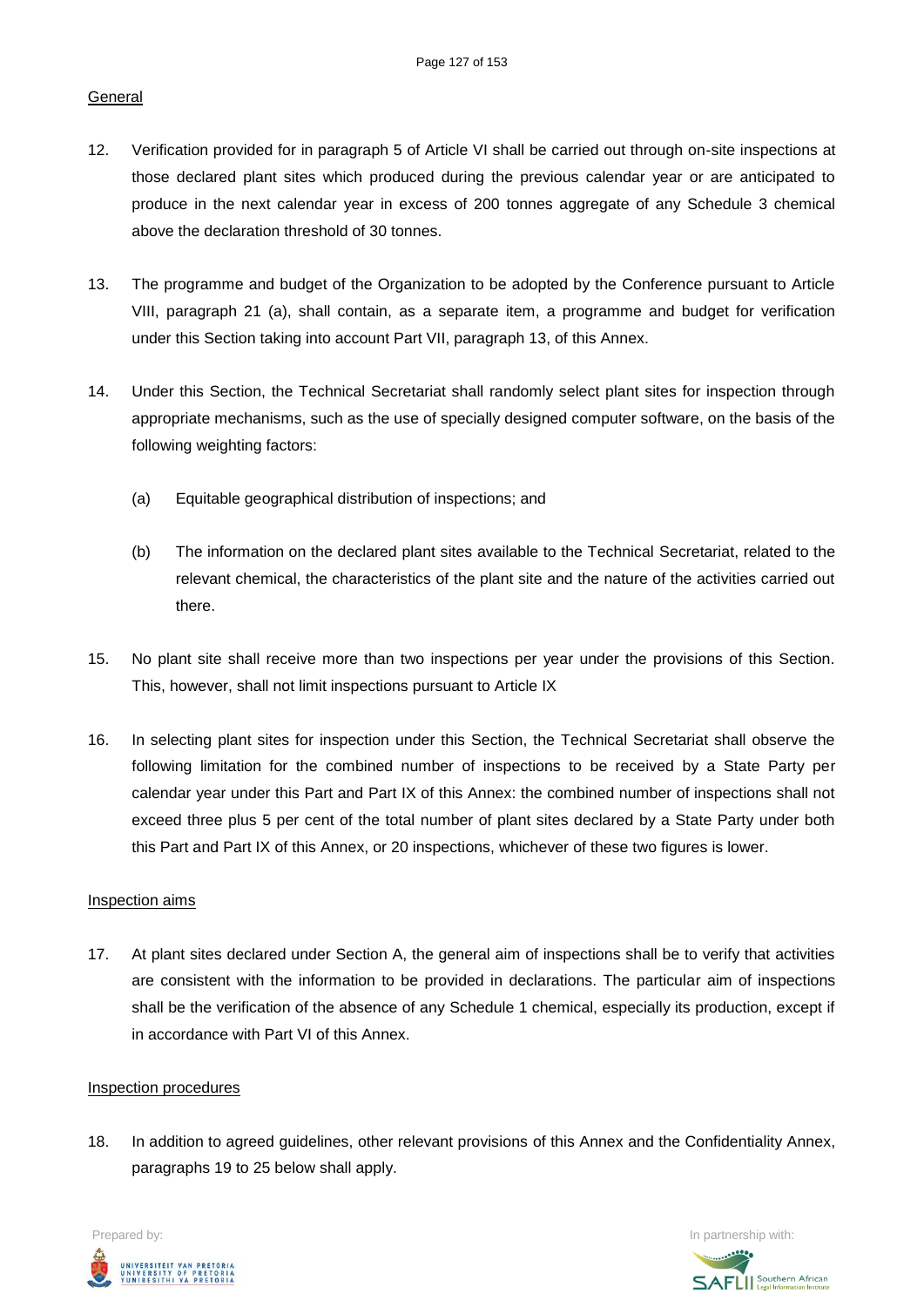#### Page 128 of 153

- 19. There shall be no facility agreement, unless requested by the inspected State Party.
- 20. The focus of the inspections shall be the declared Schedule 3 plant(s) within the declared plant site. If the inspection team, in accordance with Part 11, paragraph 51, of this Annex, requests access to other parts of the plant site for clarification of ambiguities, the extent of such access shall be agreed between the inspection team and the inspected State Party.
- 21. The inspection team may have access to records in situations in which the inspection team and the inspected State Party agree that such access will assist in achieving the objectives of the inspection.
- 22. Sampling and on-site analysis may be undertaken to check for the absence of undeclared scheduled chemicals. In case of unresolved ambiguities, samples may be analysed in a designated off-site laboratory, subject to the inspected State Party's agreement.
- 23. Areas to be inspected may include:
	- (a) Areas where feed chemicals (reactants) are delivered or stored;
	- (b) Areas where manipulative processes are performed upon the reactants prior to addition to the reaction vessel;
	- (c) Feed lines as appropriate from the areas referred to in subparagraph (a) or subparagraph (b) to the reaction vessel together with any associated valves, flow meters, etc.;
	- (d) The external aspect of the reaction vessels and ancillary equipment;
	- (e) Lines from the reaction vessels leading to long- or short-term storage or to equipment further processing the declared Schedule 3 chemicals;
	- (f) Control equipment associated with any of the items under subparagraphs (a) to (e);
	- (g) Equipment and areas for waste and effluent handling;
	- (h) Equipment and areas for disposition of chemicals not up to specification.
- 24. The period of inspection shall not last more than 24 hours; however, extensions may be agreed between the inspection team and the inspected State Party.

## Notification of inspection

25. A State Party shall be notified by the Technical Secretariat of the inspection not less than 120 hours before the arrival of the inspection team at the plant site to be inspected.



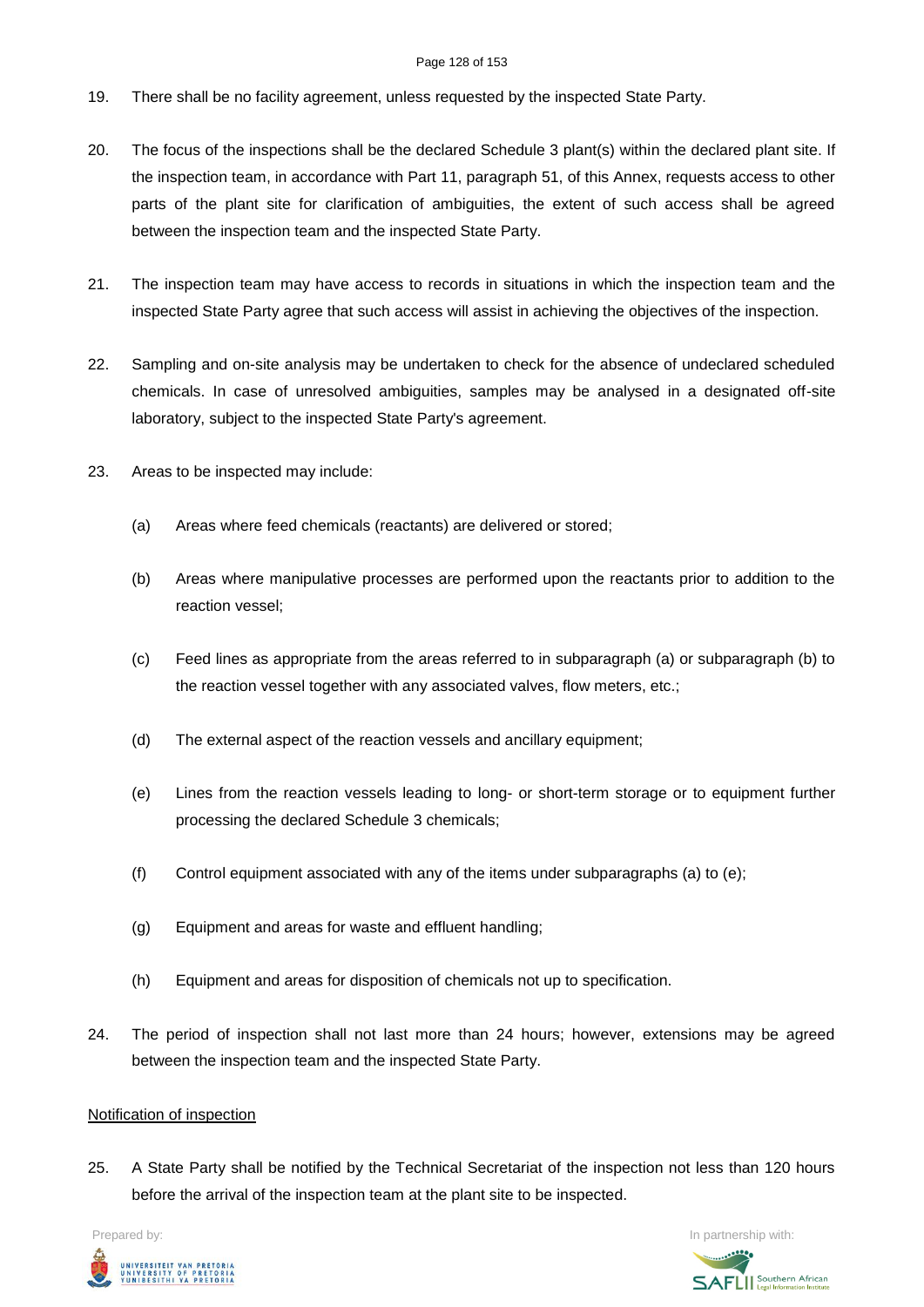# **C. TRANSFERS TO STATES NOT PARTY TO THIS CONVENTION**

- 26. When transferring Schedule 3 chemicals to States not Party to this Convention, each State Party shall adopt the necessary measures to ensure that the transferred chemicals shall only be used for purposes not prohibited under this Convention. *Inter alia*, the State Party shall require from the recipient State a certificate stating, in relation to the transferred chemicals:
	- (a) That they will only be used for purposes not prohibited under this Convention;
	- (b) That they will not be re-transferred;
	- (c) Their types and quantities;
	- (d) Their end-use(s); and
	- (e) The name(s) and address(es) of the end-user(s).
- 27. Five years after entry into force of this Convention, the Conference shall consider the need to establish other measures regarding transfers of Schedule 3 chemicals to States not Party to this Convention.

## **PART IX**

## **ACTIVITIES NOT PROHIBITED UNDER THIS CONVENTION IN ACCORDANCE WITH ARTICLE VI**

# **REGIME FOR OTHER CHEMICAL PRODUCTION FACILITIES**

# **A. DECLARATIONS**

## List of other chemical production facilities

- 1. The initial declaration to be provided by each State Party pursuant to Article VI, paragraph 7, shall include a list of all plant sites that:
	- (a) Produced by synthesis during the previous calendar year more than 200 tonnes of unscheduled discrete organic chemicals; or
	- (b) Comprise one or more plants which produced by synthesis during the previous calendar year more than 30 tonnes of an unscheduled discrete organic chemical containing the elements phosphorus, sulfur or fluorine (hereinafter referred to as "PSF-plants" and "PSF-chemical").



**SAFLI** Southern African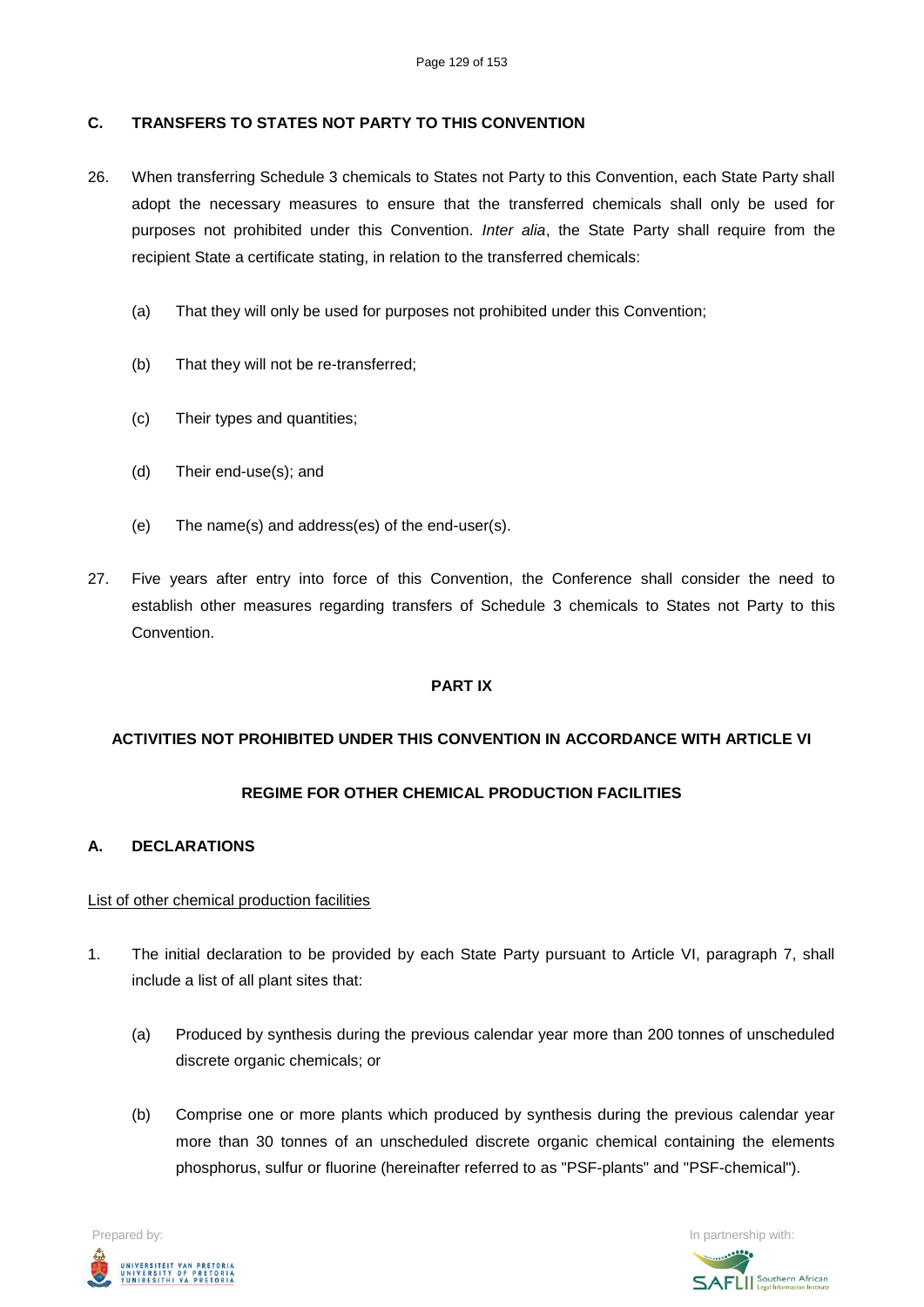#### Page 130 of 153

- 2. The list of other chemical production facilities to be submitted pursuant to paragraph 1 shall not include plant sites that exclusively produced explosives or hydrocarbons.
- 3. Each State Party shall submit its list of other chemical production facilities pursuant to paragraph 1 as part of its initial declaration not later than 30 days after this Convention enters into force for it. Each State Party shall, not later than 90 days after the beginning of each following calendar year, provide annually the information necessary to update the list.
- 4. The list of other chemical production facilities to be submitted pursuant to paragraph 1 shall include the following information on each plant site:
	- (a) The name of the plant site and the name of the owner, company, or enterprise operating it;
	- (b) The precise location of the plant site including its address;
	- (c) Its main activities; and
	- (d) The approximate number of plants producing the chemicals specified in paragraph 1 in the plant site.
- 5. With regard to plant sites listed pursuant to paragraph 1 (a), the list shall also include information on the approximate aggregate amount of production of the unscheduled discrete organic chemicals in the previous calendar year expressed in the ranges: under 1,000 tonnes, 1,000 to 10,000 tonnes and above 10,000 tonnes.
- 6. With regard to plant sites listed pursuant to paragraph 1 (b), the list shall also specify the number of PSF-plants within the plant site and include information on the approximate aggregate amount of production of PSF-chemicals produced by each PSF-plant in the previous calendar year expressed in the ranges: under 200 tonnes, 200 to 1,000 tonnes, 1,000 to 10,000 tonnes and above 10,000 tonnes.

# Assistance by the Technical Secretariat

7. If a State Party, for administrative reasons, deems it necessary to ask for assistance in compiling its list of chemical production facilities pursuant to paragraph 1, it may request the Technical Secretariat to provide such assistance. Questions as to the completeness of the list shall then be resolved through consultations between the State Party and the Technical Secretariat.

## Information to States Parties

8. The lists of other chemical production facilities submitted pursuant to paragraph 1, including the information provided under paragraph 4, shall be transmitted by the Technical Secretariat to States Parties upon request.



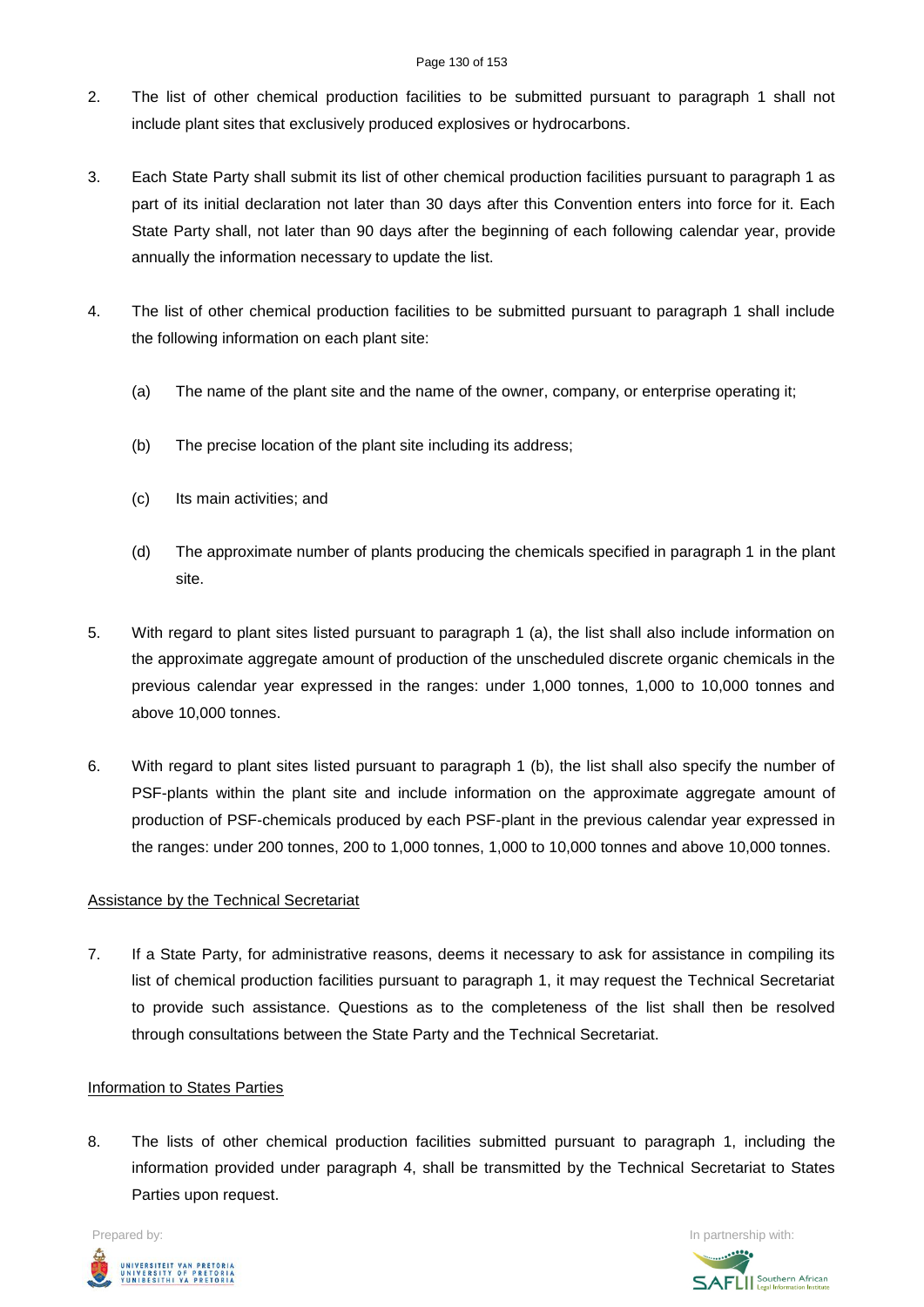## **B. VERIFICATION**

## General

- 9. Subject to the provisions of Section C, verification as provided for in Article VI, paragraph 6, shall be carried out through on-site inspection at:
	- (a) Plant sites listed pursuant to paragraph 1 (a); and
	- (b) Plant sites listed pursuant to paragraph 1 (b) that comprise one or more PSF-plants which produced during the previous calendar year more than 200 tonnes of a PSF-chemical.
- 10. The programme and budget of the Organization to be adopted by the Conference pursuant to Article VIII, paragraph 21 (a), shall contain, as a separate item, a programme and budget for verification under this Section after its implementation has started.
- 11. Under this Section, the Technical Secretariat shall randomly select plant sites for inspection through appropriate mechanisms, such as the use of specially designed computer software, on the basis of the following weighting factors:
	- (a) Equitable geographical distribution of inspections;
	- (b) The information on the listed plant sites available to the Technical Secretariat, related to the characteristics of the plant site and the activities carried out there; and
	- (c) Proposals by States Parties on a basis to be agreed upon in accordance with paragraph 25.
- 12. No plant site shall receive more than two inspections per year under the provisions of this Section. This, however, shall not limit inspections pursuant to Article IX
- 13. In selecting plant sites for inspection under this Section, the Technical Secretariat shall observe the following limitation for the combined number of inspections to be received by a State Party per calendar year under this Part and Part VIII of this Annex: the combined number of inspections shall not exceed three plus 5 per cent of the total number of plant sites declared by a State Party under both this Part and Part VIII of this Annex, or 20 inspections, whichever of these two figures is lower.

### Inspection aims

14. At plant sites listed under Section A, the general aim of inspections shall be to verify that activities are consistent with the information to be provided in declarations. The particular aim of inspections shall



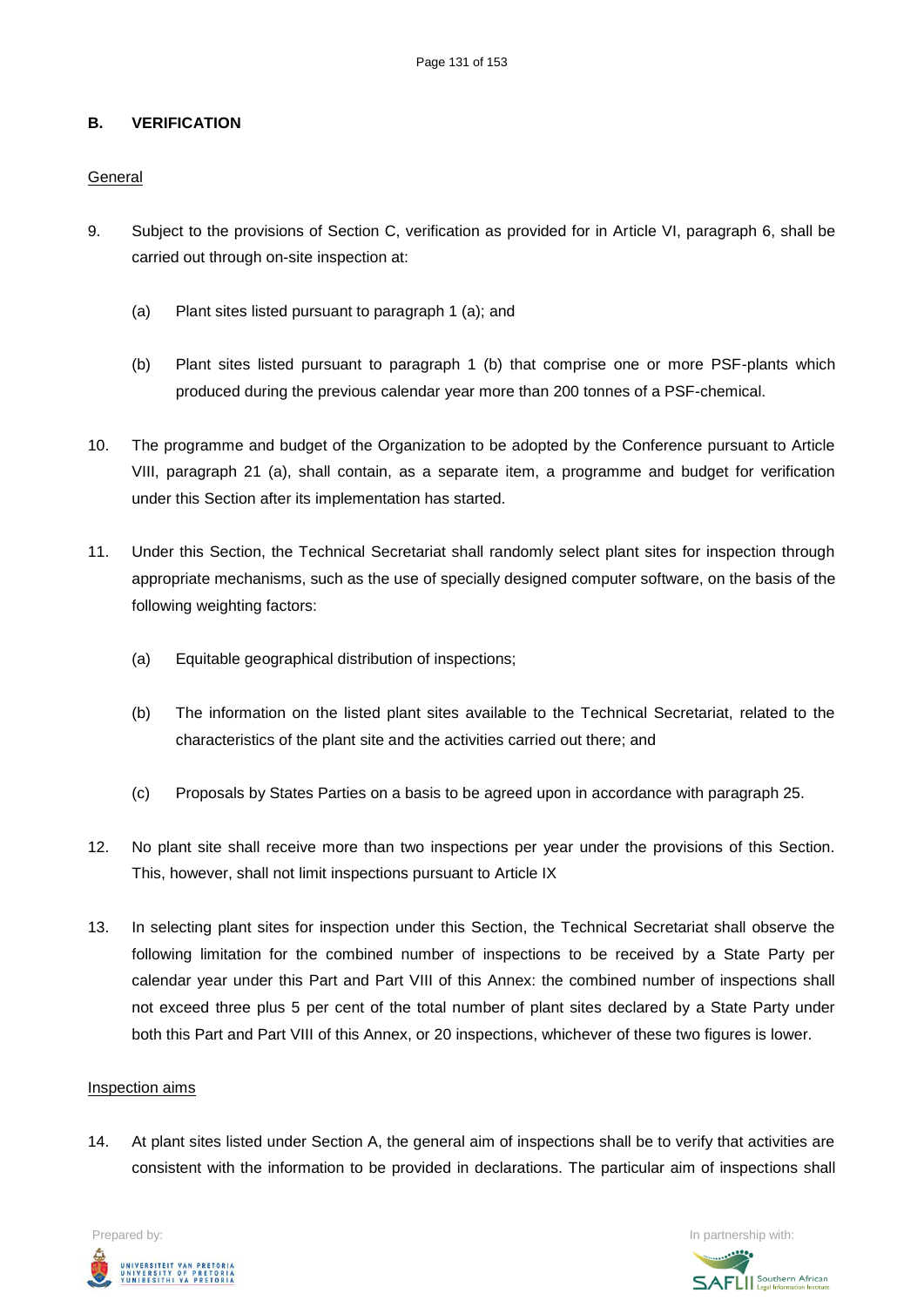#### Page 132 of 153

be the verification of the absence of any Schedule 1 chemical, especially its production, except if in accordance with Part VI of this Annex.

#### Inspection procedures

- 15. In addition to agreed guidelines, other relevant provisions of this Annex and the Confidentiality Annex, paragraphs 16 to 20 below shall apply.
- 16. There shall be no facility agreement, unless requested by the inspected State Party.
- 17. The focus of inspection at a plant site selected for inspection shall be the plant(s) producing the chemicals specified in paragraph 1, in particular the PSF-plants listed pursuant to paragraph 1 (b). The inspected State Party shall have the right to manage access to these plants in accordance with the rules of managed access as specified in Part X. Section C, of this Annex. If the inspection team, in accordance with Part II, paragraph 51, of this Annex, requests access to other parts of the plant site for clarification of ambiguities, the extent of such access shall be agreed between the inspection team and the inspected State Party.
- 18. The inspection team may have access to records in situations in which the inspection team and the inspected State Party agree that such access will assist in achieving the objectives of the inspection.
- 19. Sampling and on-site analysis may be undertaken to check for the absence of undeclared scheduled chemicals. In cases of unresolved ambiguities, samples may be analysed in a designated off-site laboratory, subject to the inspected State Party's agreement.
- 20. The period of inspection shall not last more than 24 hours; however, extensions may be agreed between the inspection team and the inspected State Party.

## Notification of inspection

21. A State Party shall be notified by the Technical Secretariat of the inspection not less than 120 hours before the arrival of the inspection team at the plant site to be inspected.

## **C. IMPLEMENTATION AND REVIEW OF SECTION B**

#### Implementation

22. The implementation of Section B shall start at the beginning of the fourth year after entry into force of this Convention unless the Conference, at its regular session in the third year after entry into force of this Convention, decides otherwise.



**SAFLII** Southern African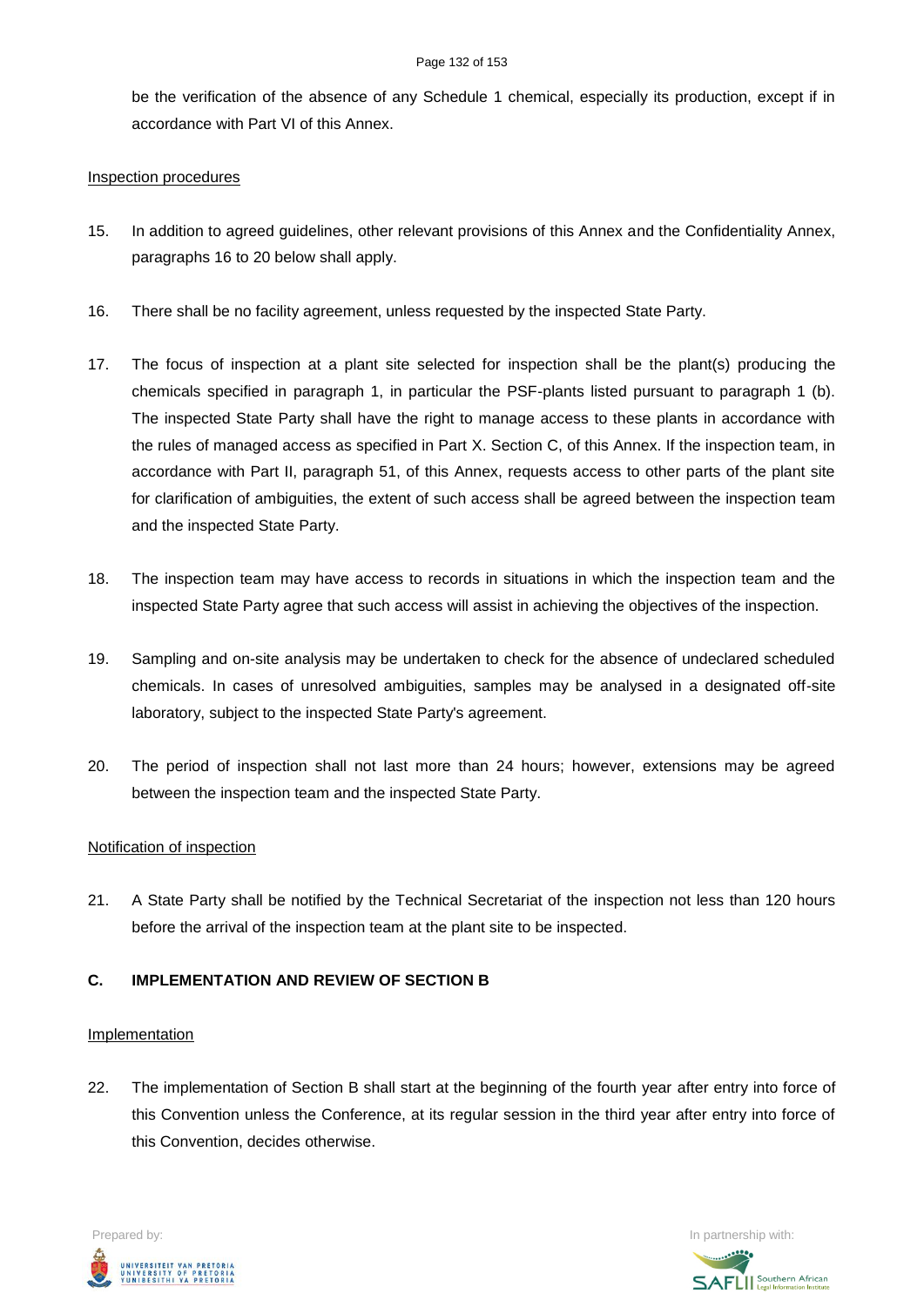#### Page 133 of 153

- 23. The Director-General shall, for the regular session of the Conference in the third year after entry into force of this Convention, prepare a report which outlines the experience of the Technical Secretariat in implementing the provisions of Parts VII and VIII of this Annex as well as of Section A of this Part.
- 24. At its regular session in the third year after entry into force of this Convention, the Conference, on the basis of a report of the Director-General, may also decide on the distribution of resources available for verification under Section B between "PSF-plants" and other chemical production facilities. Otherwise, this distribution shall be left to the expertise of the Technical Secretariat and be added to the weighting factors in paragraph
- 25. At its regular session in the third year after entry into force of this Convention, the Conference, upon advice of the Executive Council, shall decide on which basis (e.g. regional) proposals by States Parties for inspections should be presented to be taken into account as a weighting factor in the selection process specified in paragraph 11.

#### Review

26. At the first special session of the Conference convened pursuant to Article VIII, paragraph 22, the provisions of this Part of the Verification Annex shall be re-examined in the light of a comprehensive review of the overall verification regime for the chemical industry (Article VI, Parts VII to IX of this Annex) on the basis of the experience gained. The Conference shall then make recommendations so as to improve the effectiveness of the verification regime.

## **PART X**

## **CHALLENGE INSPECTIONS PURSUANT TO ARTICLE IX**

## **A. DESIGNATION AND SELECTION OF INSPECTORS AND INSPECTION ASSISTANTS**

1. Challenge inspections pursuant to Article IX shall only be performed by inspectors and inspection assistants especially designated for this function. In order to designate inspectors and inspection assistants for challenge inspections pursuant to Article IX, the Director-General shall, by selecting inspectors and inspection assistants from among the inspectors and inspection assistants for routine inspection activities, establish a list of proposed inspectors and inspection assistants. It shall comprise a sufficiently large number of inspectors and inspection assistants having the necessary qualification, experience, skill and training, to allow for flexibility in the selection of the inspectors, taking into account their availability, and the need for rotation. Due regard shall be paid also to the importance of selecting inspectors and inspection assistants on as wide a geographical basis as possible. The designation of inspectors and inspection assistants shall follow the procedures provided for under Part II, Section A, of this Annex.



**SAFLII** Southern African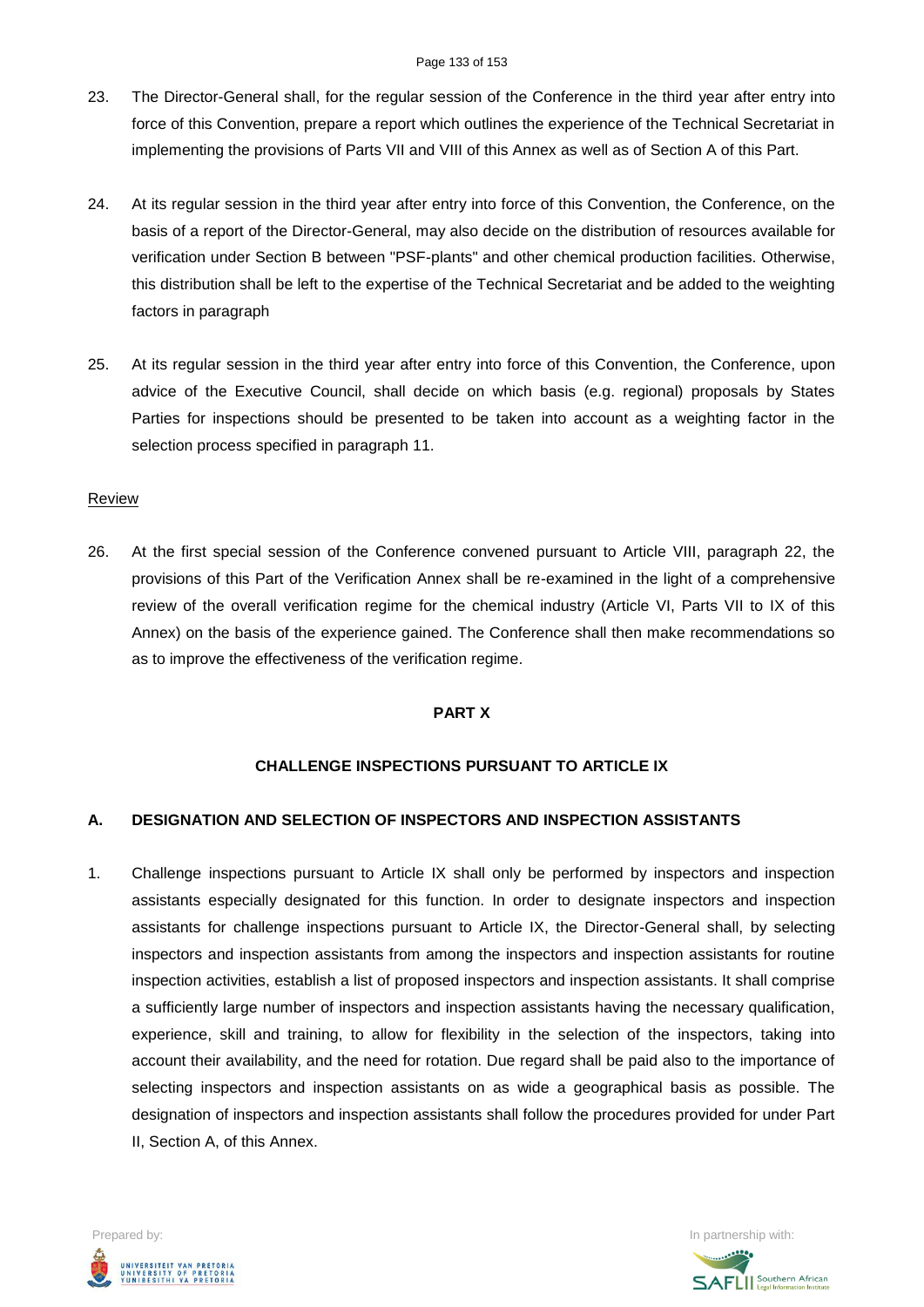2. The Director-General shall determine the size of the inspection team and select its members taking into account the circumstances of a particular request. The size of the inspection team shall be kept to a minimum necessary for the proper fulfilment of the inspection mandate. No national of the requesting State Party or the inspected State Party shall be a member of the inspection team.

## **B. PRE-INSPECTION ACTIVITIES**

3. Before submitting the inspection request for a challenge inspection, the State Party may seek confirmation from the Director-General that the Technical Secretariat is in a position to take immediate action on the request. If the Director-General cannot provide such confirmation immediately, he shall do so at the earliest opportunity, in keeping with the order of requests for confirmation. He shall also keep the State Party informed of when it is likely that immediate action can be taken. Should the Director-General reach the conclusion that timely action on requests can no longer be taken, he may ask the Executive Council to take appropriate action to improve the situation in the future.

## Notification

- 4. The inspection request for a challenge inspection to be submitted to the Executive Council and the Director-General shall contain at least the following information:
	- (a) The State Party to be inspected and, if applicable, the Host State;
	- (b) The point of entry to be used;
	- (c) The size and type of the inspection site;
	- (d) The concern regarding possible non-compliance with this Convention including a specification of the relevant provisions of this Convention about which the concern has arisen, and of the nature and circumstances of the possible non-compliance as well as all appropriate information on the basis of which the concern has arisen; and
	- (e) The name of the observer of the requesting State Party.

The requesting State Party may submit any additional information it deems necessary.

- 5. The Director-General shall within one hour acknowledge to the requesting State Party receipt of its request.
- 6. The requesting State Party shall notify the Director-General of the location of the inspection site in due time for the Director-General to be able to provide this information to the inspected State Party not less than 12 hours before the planned arrival of the inspection team at the point of entry.



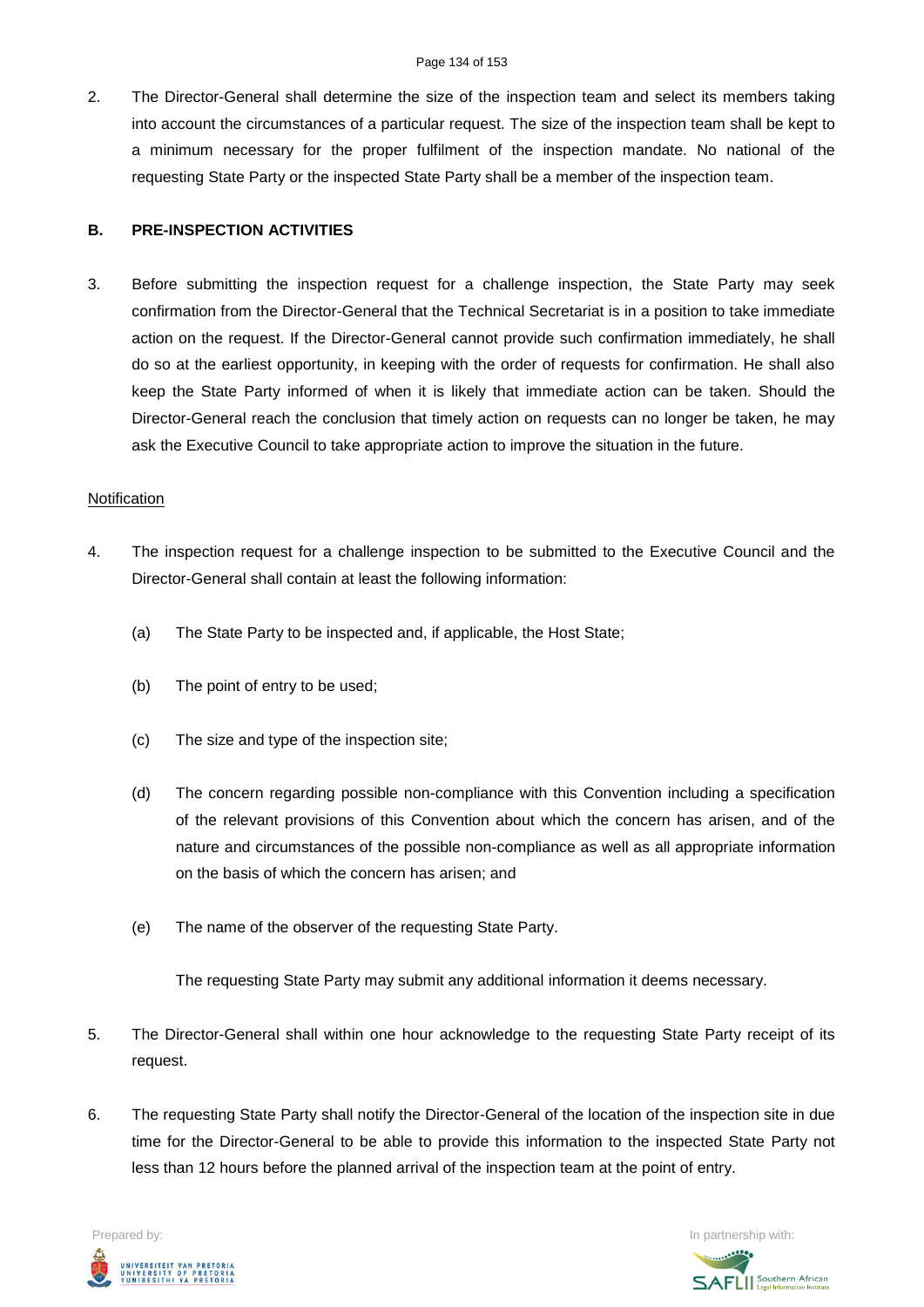- 7. The inspection site shall be designated by the requesting State Party as specifically as possible by providing a site diagram related to a reference point with geographic coordinates, specified to the nearest second if possible. If possible, the requesting State Party shall also provide a map with a general indication of the inspection site and a diagram specifying as precisely as possible the requested perimeter of the site to be inspected.
- 8. The requested perimeter shall:
	- (a) Run at least a 10 metre distance outside any buildings or other structures;
	- (b) Not cut through existing security enclosures; and
	- (c) Run at least a 10 metre distance outside any existing security enclosures that the requesting State Party intends to include within the requested perimeter.
- 9. If the requested perimeter does not conform with the specifications of paragraph 8, it shall be redrawn by the inspection team so as to conform with that provision.
- 10. The Director-General shall, not less than 12 hours before the planned arrival of the inspection team at the point of entry, inform the Executive Council about the location of the inspection site as specified in paragraph 7.
- 11. Contemporaneously with informing the Executive Council according to paragraph 10, the Director-General shall transmit the inspection request to the inspected State Party including the location of the inspection site as specified in paragraph 7. This notification shall also include the information specified in Part II, paragraph 32, of this Annex.
- 12. Upon arrival of the inspection team at the point of entry, the inspected State Party shall be informed by the inspection team of the inspection mandate.

## Entry into the territory of the inspected State Party or the Host State

- 13. The Director-General shall, in accordance with Article IX, paragraphs 13 to 18, dispatch an inspection team as soon as possible after an inspection request has been received. The inspection team shall arrive at the point of entry specified in the request in the minimum time possible, consistent with the provisions of paragraphs 10 and 11.
- 14. If the requested perimeter is acceptable to the inspected State Party, it shall be designated as the final perimeter as early as possible, but in no case later than 24 hours after the arrival of the inspection team at the point of entry. The inspected State Party shall transport the inspection team to the final perimeter of the inspection site. If the inspected State Party deems it necessary, such transportation may begin up to 12 hours before the expiry of the time period specified in this paragraph for the

Prepared by: **In partnership with:**  $\blacksquare$  **In partnership with:**  $\blacksquare$  **In partnership with:**  $\blacksquare$ UNIVERSITEIT VAN PRETORIA<br>UNIVERSITY OF PRETORIA<br>YUNIBESITHI YA PRETORIA

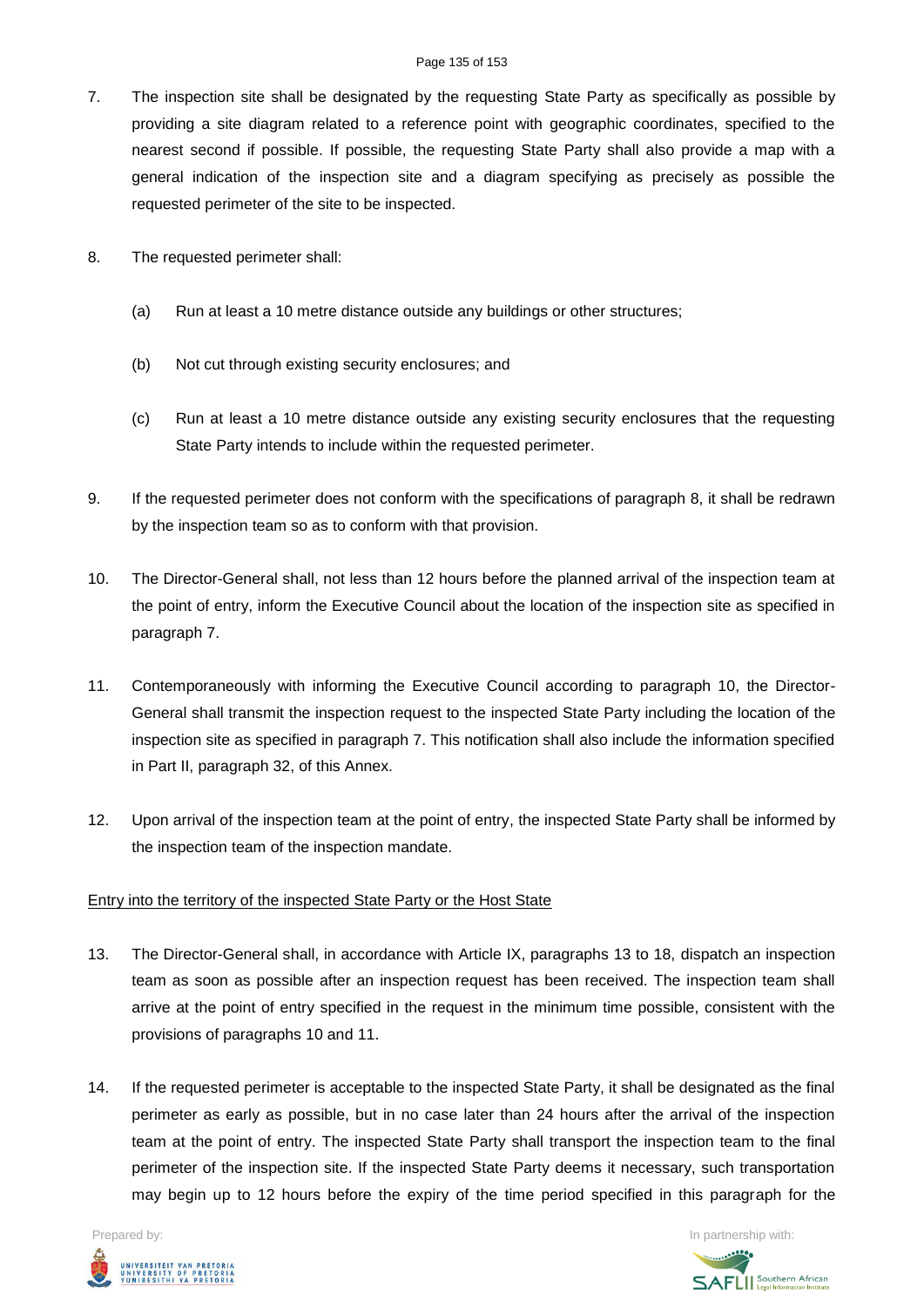#### Page 136 of 153

designation of the final perimeter. Transportation shall, in any case, be completed not later than 36 hours after the arrival of the inspection team at the point of entry.

- 15. For all declared facilities, the procedures in subparagraphs (a) and (b) shall apply. (For the purposes of this Part, "declared facility" means all facilities declared pursuant to Articles III, IV, and V. With regard to Article VI, "declared facility" means only facilities declared pursuant to Part VI of this Annex, as well as declared plants specified by declarations pursuant to Part VII, paragraphs 7 and 10 (c), and Part VIII, paragraphs 7 and 10 (c), of this Annex.)
	- (a) If the requested perimeter is contained within or conforms with the declared perimeter, the declared perimeter shall be considered the final perimeter. The final perimeter may, however, if agreed by the inspected State Party, be made smaller in order to conform with the perimeter requested by the requesting State Party.
	- (b) The inspected State Party shall transport the inspection team to the final perimeter as soon as practicable, but in any case shall ensure their arrival at the perimeter not later than 24 hours after the arrival of the inspection team at the point of entry.

# Alternative determination of final perimeter

- 16. At the point of entry, if the inspected State Party cannot accept the requested perimeter, it shall propose an alternative perimeter as soon as possible, but in any case not later than 24 hours after the arrival of the inspection team at the point of entry. In case of differences of opinion, the inspected State Party and the inspection team shall engage in negotiations with the aim of reaching agreement on a final perimeter.
- 17. The alternative perimeter should be designated as specifically as possible in accordance with paragraph 8. It shall include the whole of the requested perimeter and should, as a rule, bear a close relationship to the latter, taking into account natural terrain features and man-made boundaries. It should normally run close to the surrounding security barrier if such a barrier exists. The inspected State Party should seek to establish such a relationship between the perimeters by a combination of at least two of the following means:
	- (a) An alternative perimeter that does not extend to an area significantly greater than that of the requested perimeter;
	- (b) An alternative perimeter that is a short, uniform distance from the requested perimeter;
	- (c) At least part of the requested perimeter is visible from the alternative perimeter.
- 18. If the alternative perimeter is acceptable to the inspection team, it shall become the final perimeter and the inspection team shall be transported from the point of entry to that perimeter. If the inspected State

UNIVERSITEIT VAN PRETORIA<br>UNIVERSITY OF PRETORIA<br>YUNIBESITHI YA PRETORIA

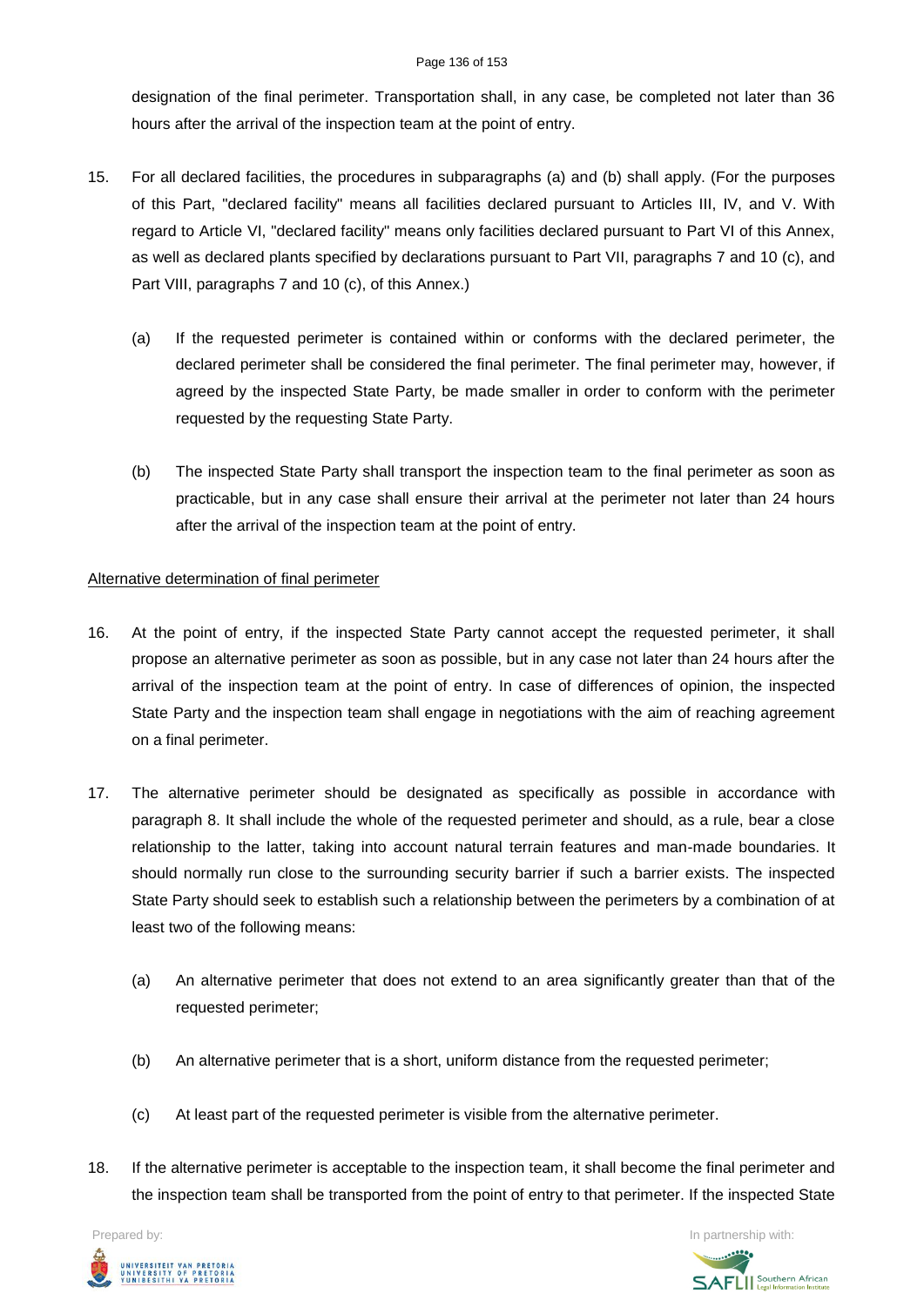#### Page 137 of 153

Party deems it necessary, such transportation may begin up to 12 hours before the expiry of the time period specified in paragraph 16 for proposing an alternative perimeter. Transportation shall, in any case, be completed not later than 36 hours after the arrival of the inspection team at the point of entry.

- 19. If a final perimeter is not agreed, the perimeter negotiations shall be concluded as early as possible, but in no case shall they continue more than 24 hours after the arrival of the inspection team at the point of entry. If no agreement is reached, the inspected State Party shall transport the inspection team to a location at the alternative perimeter. If the inspected State Party deems it necessary, such transportation may begin up to 12 hours before the expiry of the time period specified in paragraph 16 for proposing an alternative perimeter. Transportation shall, in any case, be completed not later than 36 hours after the arrival of the inspection team at the point of entry.
- 20. Once at the location, the inspected State Party shall provide the inspection team with prompt access to the alternative perimeter to facilitate negotiations and agreement on the final perimeter and access within the final perimeter.
- 21. If no agreement is reached within 72 hours after the arrival of the inspection team at the location, the alternative perimeter shall be designated the final perimeter.

## Verification of location

22. To help establish that the inspection site to which the inspection team has been transported corresponds to the inspection site specified by the requesting State Party, the inspection team shall have the right to use approved location-finding equipment and have such equipment installed according to its directions. The inspection team may verify its location by reference to local landmarks identified from maps. The inspected State Party shall assist the inspection team in this task.

## Securing the site, exit monitoring

- 23. Not later than 12 hours after the arrival of the inspection team at the point of entry, the inspected State Party shall begin collecting factual information of all vehicular exit activity from all exit points for all land, air, and water vehicles of the requested perimeter. It shall provide this information to the inspection team upon its arrival at the alternative or final perimeter, whichever occurs first.
- 24. This obligation may be met by collecting factual information in the form of traffic logs, photographs, video recordings, or data from chemical evidence equipment provided by the inspection team to monitor such exit activity. Alternatively, the inspected State Party may also meet this obligation by allowing one or more members of the inspection team independently to maintain traffic logs, take photographs, make video recordings of exit traffic, or use chemical evidence equipment, and conduct other activities as may be agreed between the inspected State Party and the inspection team.



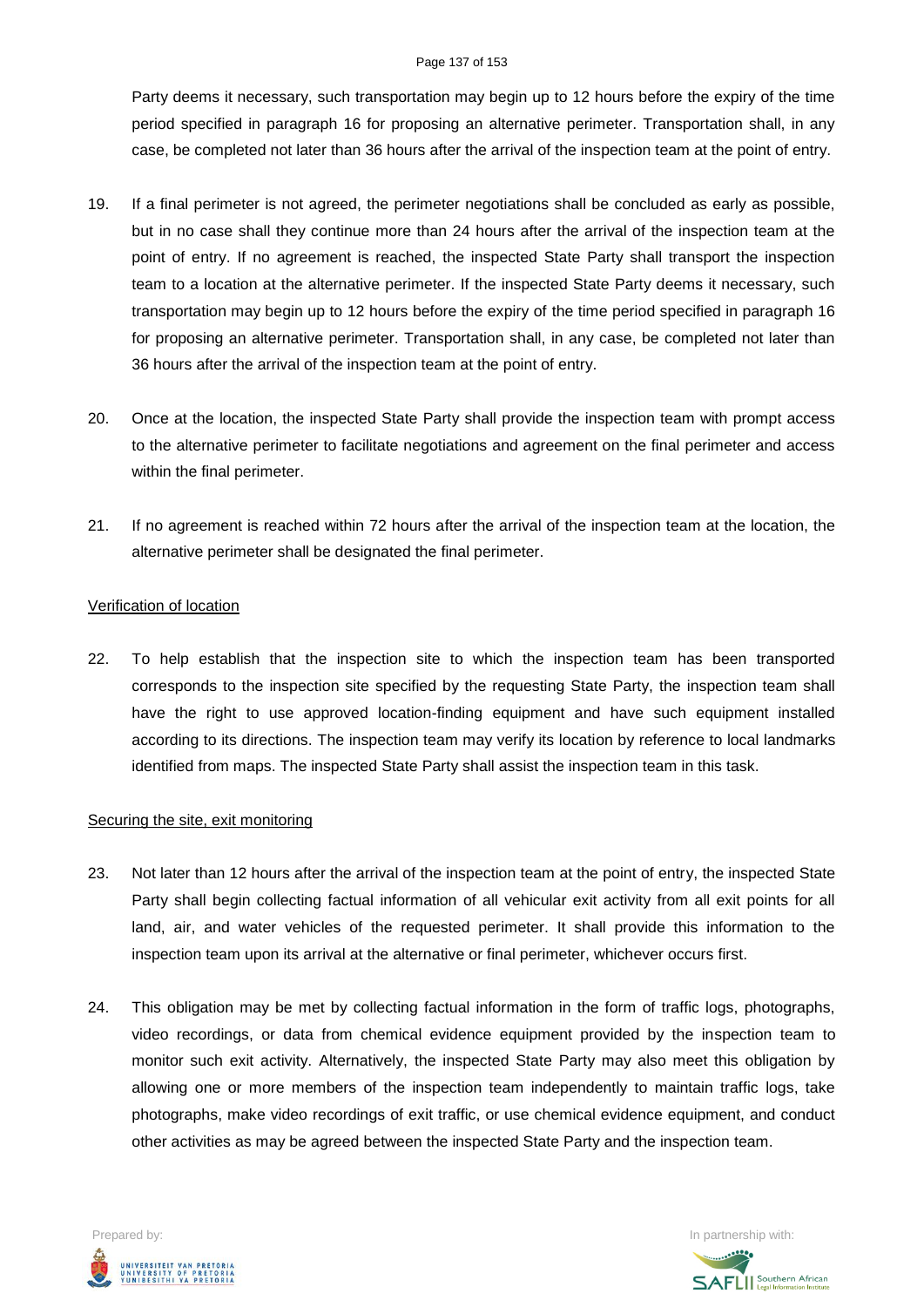#### Page 138 of 153

- 25. Upon the inspection team's arrival at the alternative perimeter or final perimeter, whichever occurs first, securing the site, which means exit monitoring procedures by the inspection team, shall begin.
- 26. Such procedures shall include: the identification of vehicular exits, the making of traffic logs, the taking of photographs, and the making of video recordings by the inspection team of exits and exit traffic. The inspection team has the right to go, under escort, to any other part of the perimeter to check that there is no other exit activity.
- 27. Additional procedures for exit monitoring activities as agreed upon by the inspection team and the inspected State Party may include, *inter alia*:
	- (a) Use of sensors;
	- (b) Random selective access;
	- (c) Sample analysis.
- 28. All activities for securing the site and exit monitoring shall take place within a band around the outside of the perimeter, not exceeding 50 metres in width, measured outward.
- 29. The inspection team has the right to inspect on a managed access basis vehicular traffic exiting the site. The inspected State Party shall make every reasonable effort to demonstrate to the inspection team that any vehicle, subject to inspection, to which the inspection team is not granted full access, is not being used for purposes related to the possible non-compliance concerns raised in the inspection request.
- 30. Personnel and vehicles entering and personnel and personal passenger vehicles exiting the site are not subject to inspection.
- 31. The application of the above procedures may continue for the duration of the inspection, but may not unreasonably hamper or delay the normal operation of the facility.

## Pre-inspection briefing and inspection plan

- 32. To facilitate development of an inspection plan, the inspected State Party shall provide a safety and logistical briefing to the inspection team prior to access.
- 33. The pre-inspection briefing shall be held in accordance with Part II, paragraph 37, of this Annex. In the course of the pre-inspection briefing, the inspected State Party may indicate to the inspection team the equipment, documentation, or areas it considers sensitive and not related to the purpose of the challenge inspection. In addition, personnel responsible for the site shall brief the inspection team on the physical layout and other relevant characteristics of the site. The inspection team shall be provided



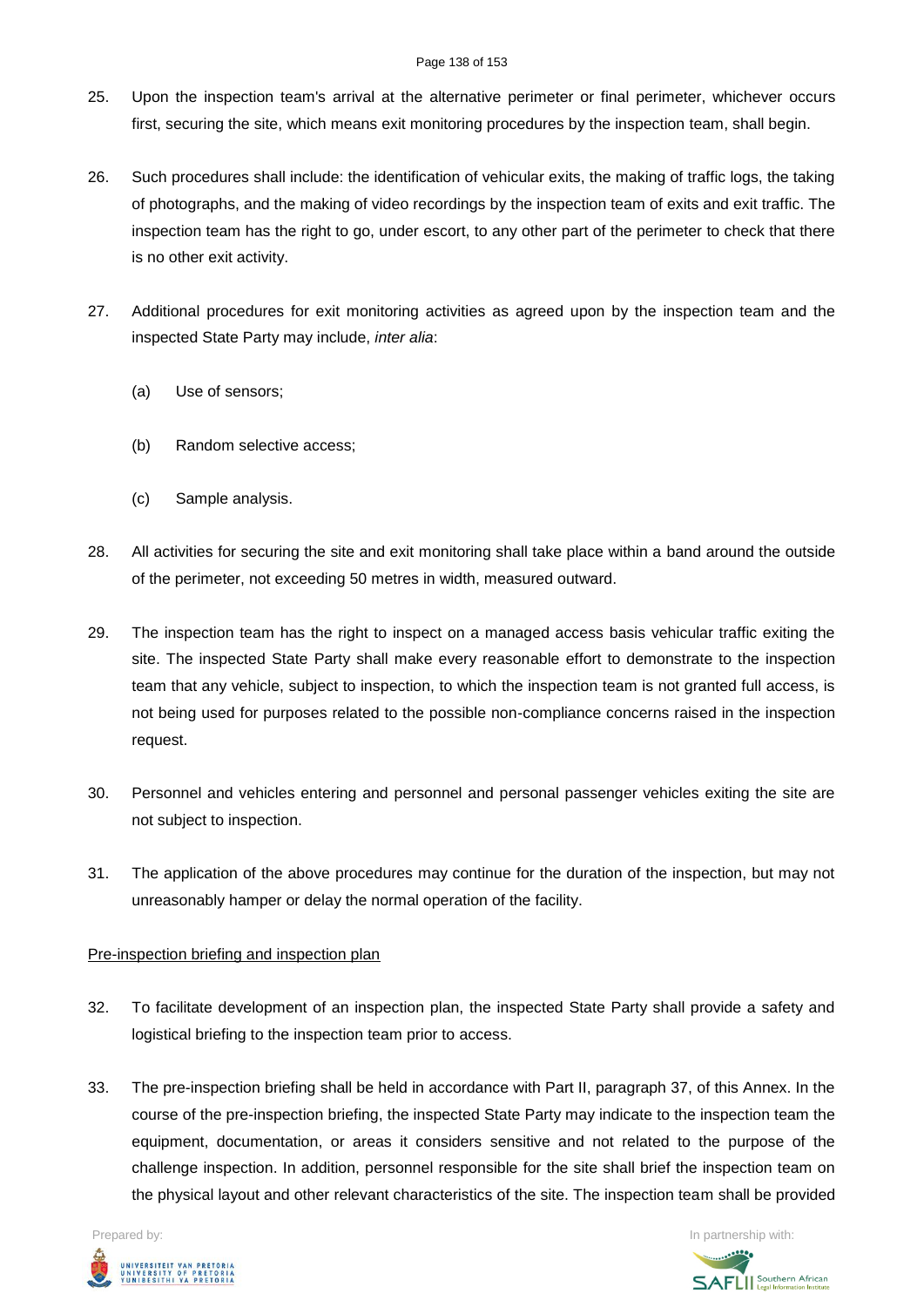with a map or sketch drawn to scale showing all structures and significant geographic features at the site. The inspection team shall also be briefed on the availability of facility personnel and records.

34. After the pre-inspection briefing, the inspection team shall prepare, on the basis of the information available and appropriate to it, an initial inspection plan which specifies the activities to be carried out by the inspection team, including the specific areas of the site to which access is desired. The inspection plan shall also specify whether the inspection team will be divided into subgroups. The inspection plan shall be made available to the representatives of the inspected State Party and the inspection site. Its implementation shall be consistent with the provisions of Section C, including those related to access and activities.

## Perimeter activities

- 35. Upon the inspection team's arrival at the final or alternative perimeter, whichever occurs first, the team shall have the right to commence immediately perimeter activities in accordance with the procedures set forth under this Section, and to continue these activities until the completion of the challenge inspection.
- 36. In conducting the perimeter activities, the inspection team shall have the right to:
	- (a) Use monitoring instruments in accordance with Part II, paragraphs 27 to 30, of this Annex;
	- (b) Take wipes, air, soil or effluent samples; and
	- (c) Conduct any additional activities which may be agreed between the inspection team and the inspected State Party.
- 37. The perimeter activities of the inspection team may be conducted within a band around the outside of the perimeter up to 50 metres in width measured outward from the perimeter. If the inspected State Party agrees, the inspection team may also have access to any building or structure within the perimeter band. All directional monitoring shall be oriented inward. For declared facilities, at the discretion of the inspected State Party, the band could run inside, outside, or on both sides of the declared perimeter.

# **C. CONDUCT OF INSPECTIONS**

## General rules

38. The inspected State Party shall provide access within the requested perimeter as well as, if different, the final perimeter. The extent and nature of access to a particular place or places within these perimeters shall be negotiated between the inspection team and the inspected State Party on a managed access basis.



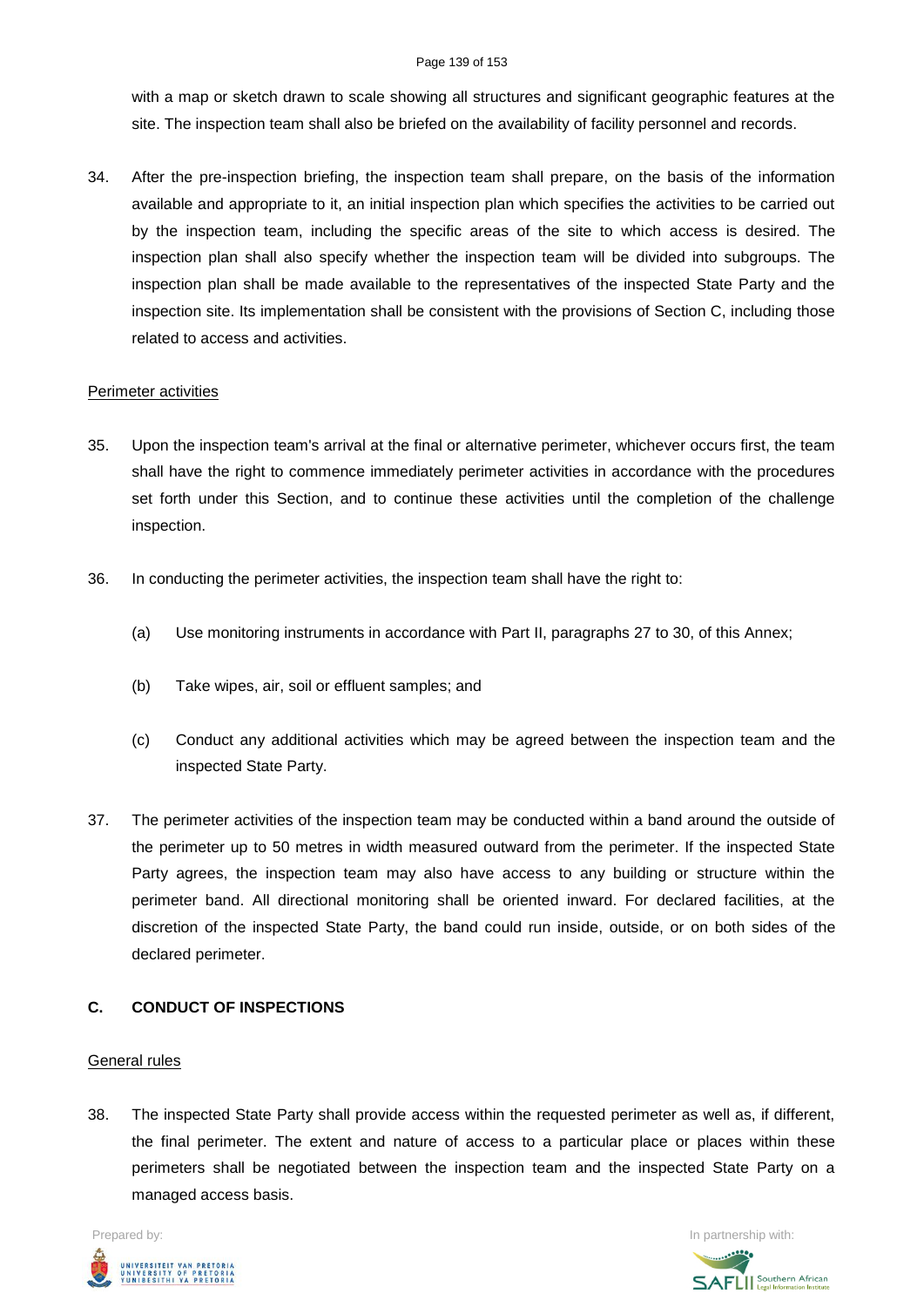- 39. The inspected State Party shall provide access within the requested perimeter as soon as possible, but in any case not later than 108 hours after the arrival of the inspection team at the point of entry in order to clarify the concern regarding possible non-compliance with this Convention raised in the inspection request.
- 40. Upon the request of the inspection team, the inspected State Party may provide aerial access to the inspection site.
- 41. In meeting the requirement to provide access as specified in paragraph 38, the inspected State Party shall be under the obligation to allow the greatest degree of access taking into account any constitutional obligations it may have with regard to proprietary rights or searches and seizures. The inspected State Party has the right under managed access to take such measures as are necessary to protect national security. The provisions in this paragraph may not be invoked by the inspected State Party to conceal evasion of its obligations not to engage in activities prohibited under this Convention.
- 42. If the inspected State Party provides less than full access to places, activities, or information, it shall be under the obligation to make every reasonable effort to provide alternative means to clarify the possible non-compliance concern that generated the challenge inspection.
- 43. Upon arrival at the final perimeter of facilities declared pursuant to Articles IV, V and VI, access shall be granted following the pre-inspection briefing and discussion of the inspection plan which shall be limited to the minimum necessary and in any event shall not exceed three hours. For facilities declared pursuant to Article III, paragraph 1 (d), negotiations shall be conducted and managed access commenced not later than 12 hours after arrival at the final perimeter.
- 44. In carrying out the challenge inspection in accordance with the inspection request, the inspection team shall use only those methods necessary to provide sufficient relevant facts to clarify the concern about possible non-compliance with the provisions of this Convention, and shall refrain from activities not relevant thereto. It shall collect and document such facts as are related to the possible noncompliance with this Convention by the inspected State Party, but shall neither seek nor document information which is clearly not related thereto, unless the inspected State Party expressly requests it to do so. Any material collected and subsequently found not to be relevant shall not be retained.
- 45. The inspection team shall be guided by the principle of conducting the challenge inspection in the least intrusive manner possible, consistent with the effective and timely accomplishment of its mission. Wherever possible, it shall begin with the least intrusive procedures it deems acceptable and proceed to more intrusive procedures only as it deems necessary.

#### Managed access



**SAFLI** Southern African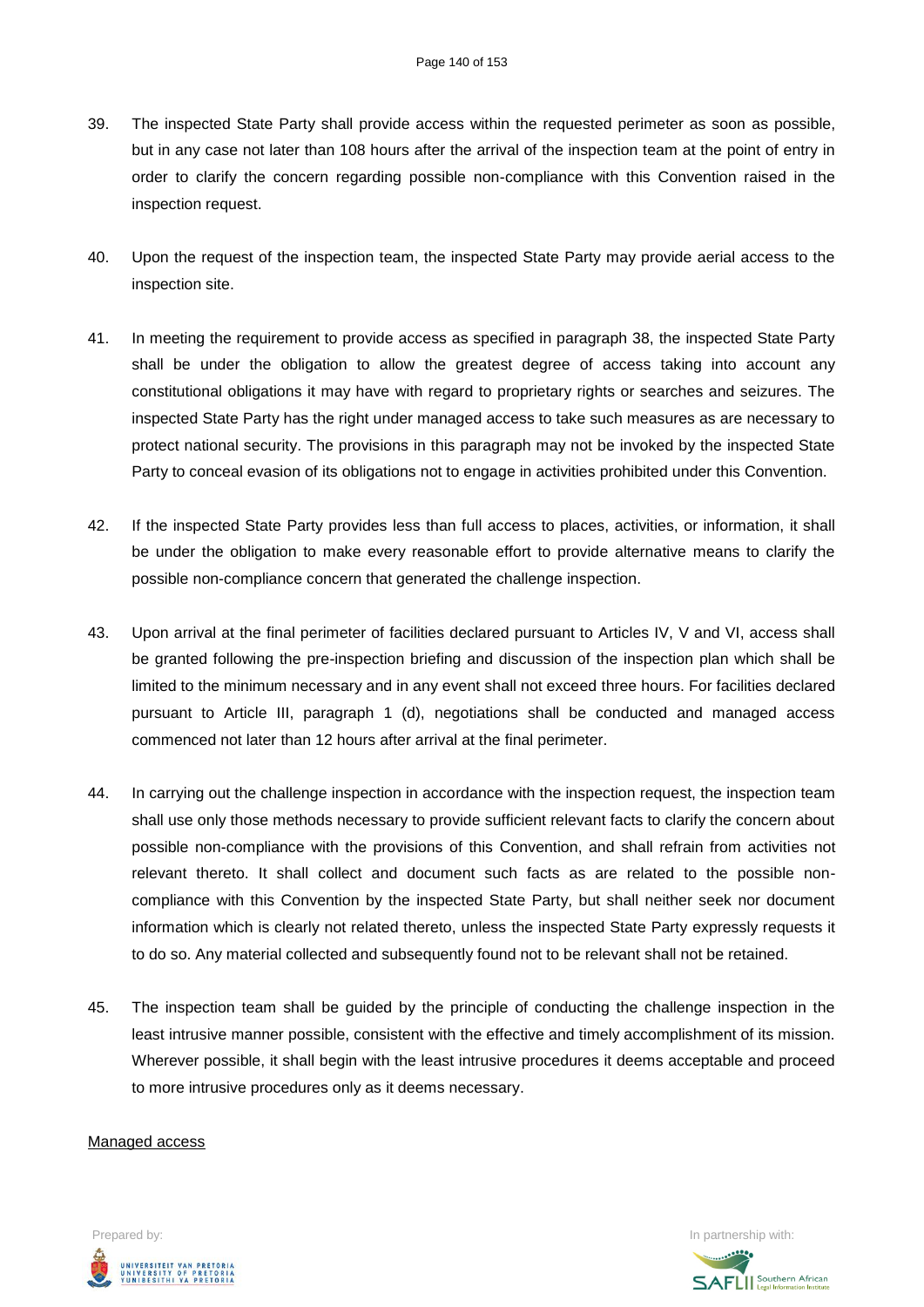#### Page 141 of 153

- 46. The inspection team shall take into consideration suggested modifications of the inspection plan and proposals which may be made by the inspected State Party, at whatever stage of the inspection including the pre-inspection briefing, to ensure that sensitive equipment, information or areas, not related to chemical weapons, are protected.
- 47. The inspected State Party shall designate the perimeter entry/exit points to be used for access. The inspection team and the inspected State Party shall negotiate: the extent of access to any particular place or places within the final and requested perimeters as provided in paragraph 48; the particular inspection activities, including sampling, to be conducted by the inspection team; the performance of particular activities by the inspected State Party; and the provision of particular information by the inspected State Party.
- 48. In conformity with the relevant provisions in the Confidentiality Annex the inspected State Party shall have the right to take measures to protect sensitive installations and prevent disclosure of confidential information and data not related to chemical weapons. Such measures may include, *inter alia*:
	- (a) Removal of sensitive papers from office spaces;
	- (b) Shrouding of sensitive displays, stores, and equipment;
	- (c) Shrouding of sensitive pieces of equipment, such as computer or electronic systems;
	- (d) Logging off of computer systems and turning off of data indicating devices;
	- (e) Restriction of sample analysis to presence or absence of chemicals listed in Schedules 1, 2 and 3 or appropriate degradation products;
	- (f) Using random selective access techniques whereby the inspectors are requested to select a given percentage or number of buildings of their choice to inspect; the same principle can apply to the interior and content of sensitive buildings;
	- (g) In exceptional cases, giving only individual inspectors access to certain parts of the inspection site.
- 49. The inspected State Party shall make every reasonable effort to demonstrate to the inspection team that any object, building, structure, container or vehicle to which the inspection team has not had full access, or which has been protected in accordance with paragraph 48, is not used for purposes related to the possible non-compliance concerns raised in the inspection request.
- 50. This may be accomplished by means of, *inter alia*, the partial removal of a shroud or environmental protection cover, at the discretion of the inspected State Party, by means of a visual inspection of the interior of an enclosed space from its, entrance, or by other methods.



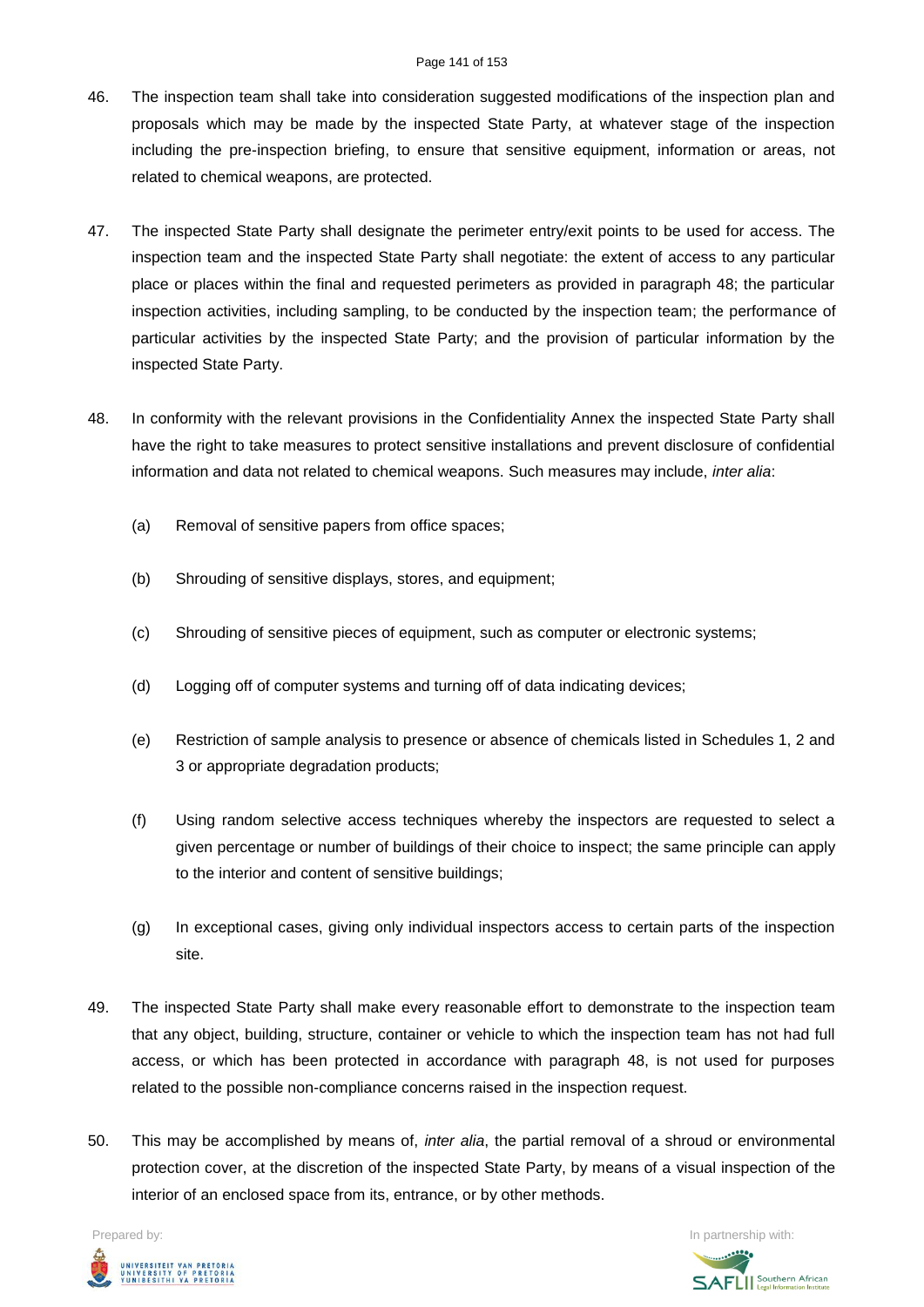- 51. In the case of facilities declared pursuant to Articles IV, V and VI, the following shall apply:
	- (a) For facilities with facility agreements, access and activities within the final perimeter shall be unimpeded within the boundaries established by the agreements;
	- (b) For facilities without facility agreements, negotiation of access and activities shall be governed by the applicable general inspection guidelines established under this Convention;
	- (c) Access beyond that granted for inspections under Articles IV, V and VI shall be managed in accordance with procedures of this section.
- 52. In the case of facilities declared pursuant to Article III, paragraph 1 (d), the following shall apply: if the inspected State Party, using procedures of paragraphs 47 and 48, has not granted full access to areas or structures not related to chemical weapons, it shall make every reasonable effort to demonstrate to the inspection team that such areas or structures are not used for purposes related to the possible non-compliance concerns raised in the inspection request.

#### **Observer**

- 53. In accordance with the provisions of Article IX, paragraph 12, on the participation of an observer in the challenge inspection, the requesting State Party shall liaise with the Technical Secretariat to coordinate the arrival of the observer at the same point of entry as the inspection team within a reasonable period of the inspection team's arrival.
- 54. The observer shall have the right throughout the period of inspection to be in communication with the embassy of the requesting State Party located in the inspected State Party or in the Host State or, in the case of absence of an embassy, with the requesting State Party itself. The inspected State Party shall provide means of communication to the observer.
- 55. The observer shall have the right to arrive at the alternative or final perimeter of the inspection site, wherever the inspection team arrives first, and to have access to the inspection site as granted by the inspected State Party. The observer shall have the right to make recommendations to the inspection team, which the team shall take into account to the extent it deems appropriate. Throughout the inspection, the inspection team shall keep the observer informed about the conduct of the inspection and the findings.
- 56. Throughout the in-country period, the inspected State Party shall provide or arrange for the amenities necessary for the observer such as communication means, interpretation services, transportation, working space, lodging, meals and medical care. All the costs in connection with the stay of the observer on the territory of the inspected State Party or the Host State shall be borne by the requesting State Party.



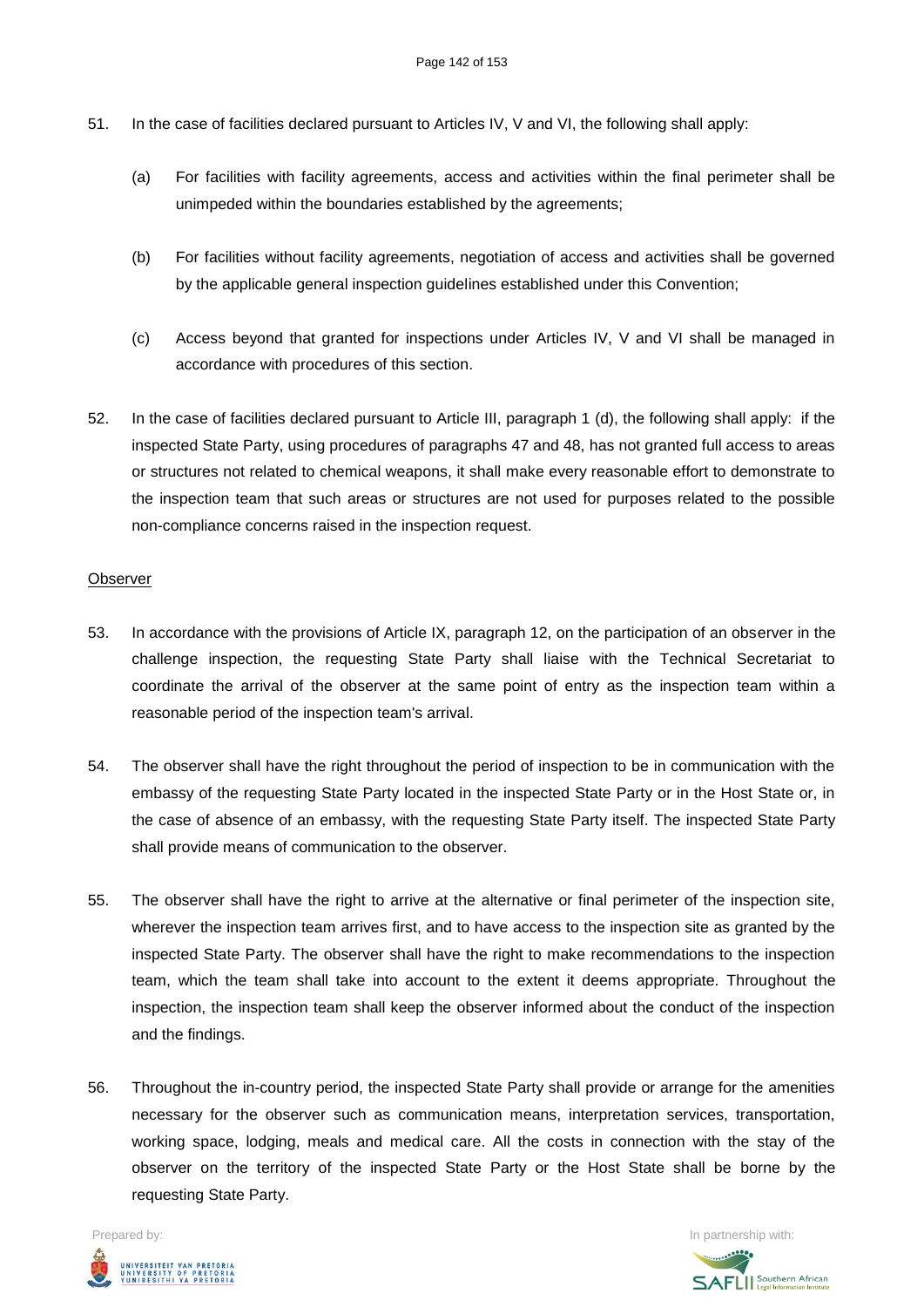## Duration of inspection

57. The period of inspection shall not exceed 84 hours, unless extended by agreement with the inspected State Party.

# **D. POST-INSPECTION ACTIVITIES**

## Departure

58. Upon completion of the post-inspection procedures at the inspection site, the inspection team and the observer of the requesting State Party shall proceed promptly to a point of entry and shall then leave the territory of the inspected State Party in the minimum time possible.

## Reports

- 59. The inspection report shall summarize in a general way the activities conducted by the inspection team and the factual findings of the inspection team, particularly with regard to the concerns regarding possible non-compliance with this Convention cited in the request for the challenge inspection, and shall be limited to information directly related to this Convention. It shall also include an assessment by the inspection team of the degree and nature of access and cooperation granted to the inspectors and the extent to which this enabled them to fulfil the inspection mandate. Detailed information relating to the concerns regarding possible non-compliance with this Convention cited in the request for the challenge inspection shall be submitted as an Appendix to the final report and be retained within the Technical Secretariat under appropriate safeguards to protect sensitive information.
- 60. The inspection team shall, not later than 72 hours after its return to its primary work location, submit a preliminary inspection report, having taken into account, *inter alia*, paragraph 17 of the Confidentiality Annex, to the Director-General. The Director-General shall promptly transmit the preliminary inspection report to the requesting State Party, the inspected State Party and to the Executive Council.
- 61. A draft final inspection report shall be made available to the inspected State Party not later than 20 days after the completion of the challenge inspection. The inspected State Party has the right to identify any information and data not related to chemical weapons which should, in its view, due to its confidential character, not be circulated outside the Technical Secretariat. The Technical Secretariat shall consider proposals for changes to the draft final inspection report made by the inspected State Party and, using its own discretion, wherever possible, adopt them. The final report shall then be submitted not later than 30 days after the completion of the challenge inspection to the Director-General for further distribution and consideration in accordance with Article IX, paragraphs 21 to 25.





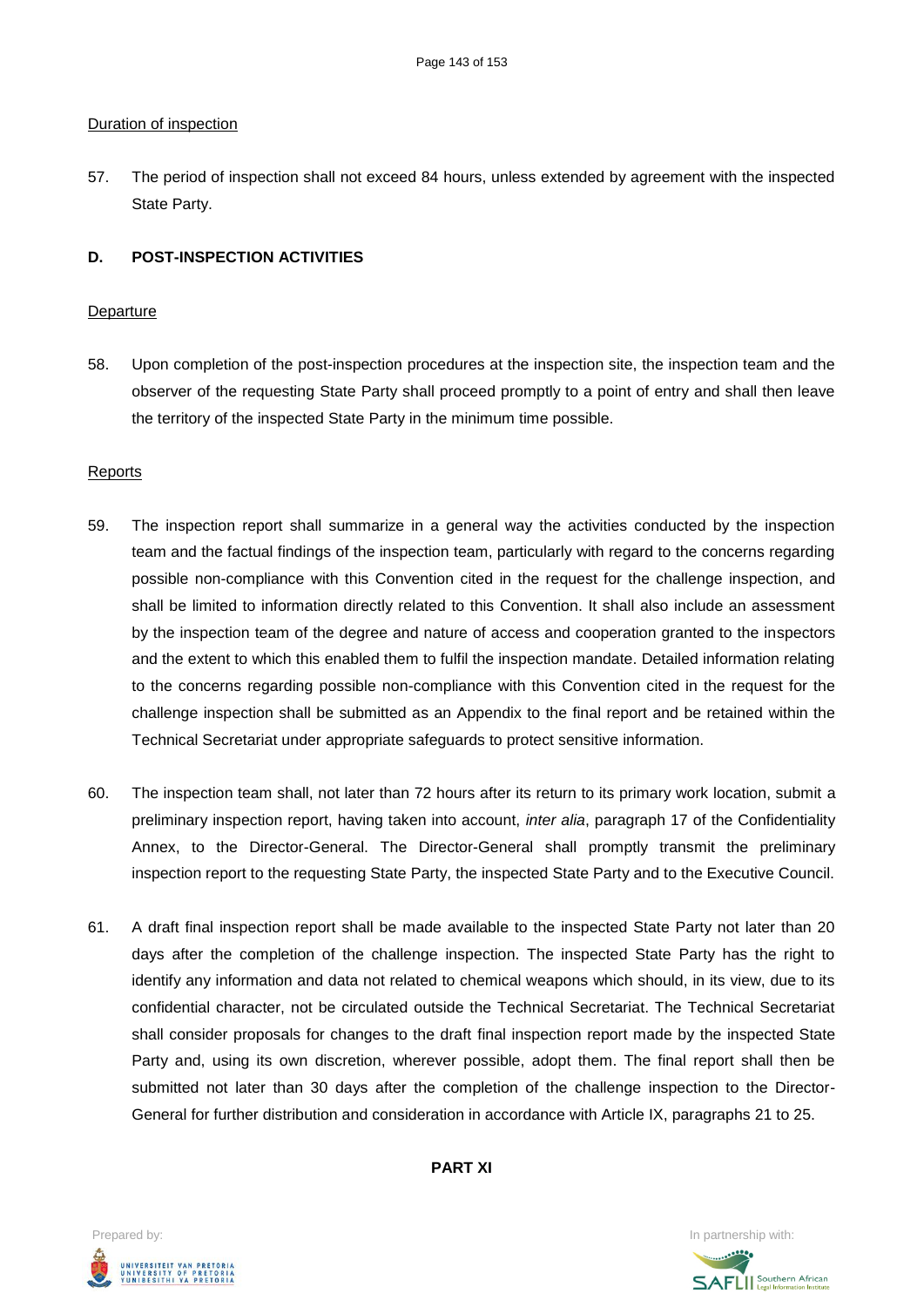## **INVESTIGATIONS IN CASES OF ALLEGED USE OF CHEMICAL WEAPONS**

# **A. GENERAL**

- 1. Investigations of alleged use of chemical weapons, or of alleged use of riot control agents as a method of warfare, initiated pursuant to Articles IX or X, shall be conducted in accordance with this Annex and detailed procedures to be established by the Director-General.
- 2. The following additional provisions address specific procedures required in cases of alleged use of chemical weapons.

## **B. PRE-INSPECTION ACTIVITIES**

## Request for an investigation

- 3. The request for an investigation of an alleged use of chemical weapons to be submitted to the Director-General, to the extent possible, should include the following information:
	- (a) The State Party on whose territory use of chemical weapons is alleged to have taken place;
	- (b) The point of entry or other suggested safe routes of access;
	- (c) Location and characteristics of the areas where chemical weapons are alleged to have been used;
	- (d) When chemical weapons are alleged to have been used;
	- (e) Types of chemical weapons believed to have been used;
	- (f) Extent of alleged use;
	- (g) Characteristics of the possible toxic chemicals;
	- (h) Effects on humans, animals and vegetation;
	- (i) Request for specific assistance, if applicable.
- 4. The State Party which has requested an investigation may submit at any time any additional information it deems necessary.

## **Notification**



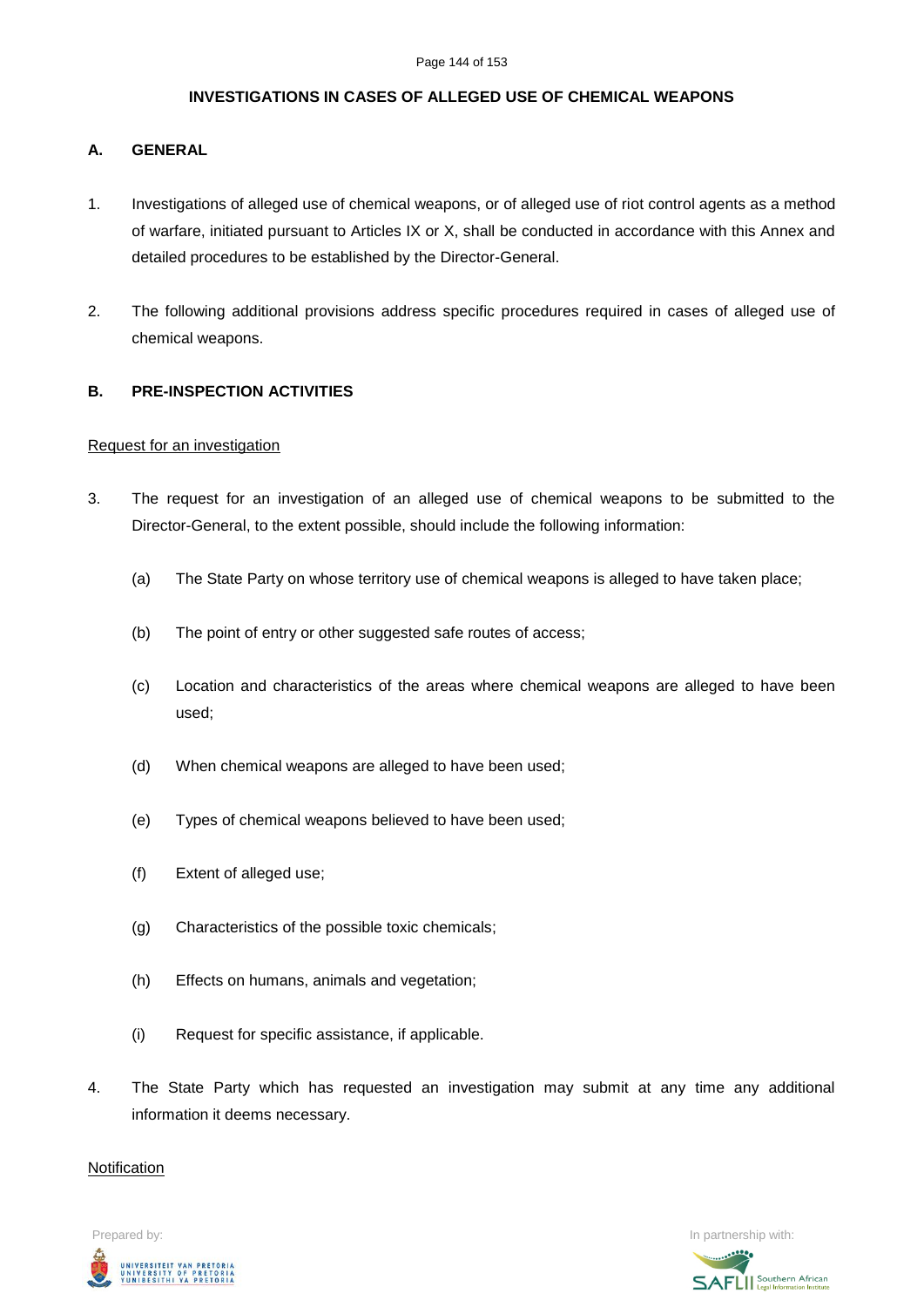- 5. The Director-General shall immediately acknowledge receipt to the requesting State Party of its request and inform the Executive Council and all States Parties.
- 6. If applicable, the Director-General shall notify the State Party on whose territory an investigation has been requested. The Director-General shall also notify other States Parties if access to their territories might

# Assignment of inspection team

- 7. The Director-General shall prepare a list of qualified experts whose particular field of expertise could be required in an investigation of alleged use of chemical weapons and constantly keep this list updated. This list shall be communicated, in writing, to each State Party not later than 30 days after entry into force of this Convention and after each change to the list. Any qualified expert included in this list shall be regarded as designated unless a State Party, not later than 30 days after its receipt of the list, declares its non-acceptance in writing.
- 8. The Director-General shall select the leader and members of an inspection team from the inspectors and inspection assistants already designated for challenge inspections taking into account the circumstances and specific nature of a particular request. In addition, members of the inspection team may be selected from the list of qualified experts when, in the view of the Director-General, expertise not available among inspectors already designated is required for the proper conduct of a particular investigation.
- 9. When briefing the inspection team, the Director-General shall include any additional information provided by the requesting State Party, or any other sources, to ensure that the inspection can be carried out in the most effective and expedient manner.

## Dispatch of inspection team

- 10. Immediately upon the receipt of a request for an investigation of alleged use of chemical weapons the Director-General shall, through contacts with the relevant States Parties, request and confirm arrangements for the safe reception of the team.
- 11. The Director-General shall dispatch the team at the earliest opportunity, taking into account the safety of the team.
- 12. If the inspection team has not been dispatched within 24 hours from the receipt of the request, the Director-General shall inform the Executive Council and the States Parties concerned about the reasons for the delay.

## **Briefings**



**SAFLI** Southern African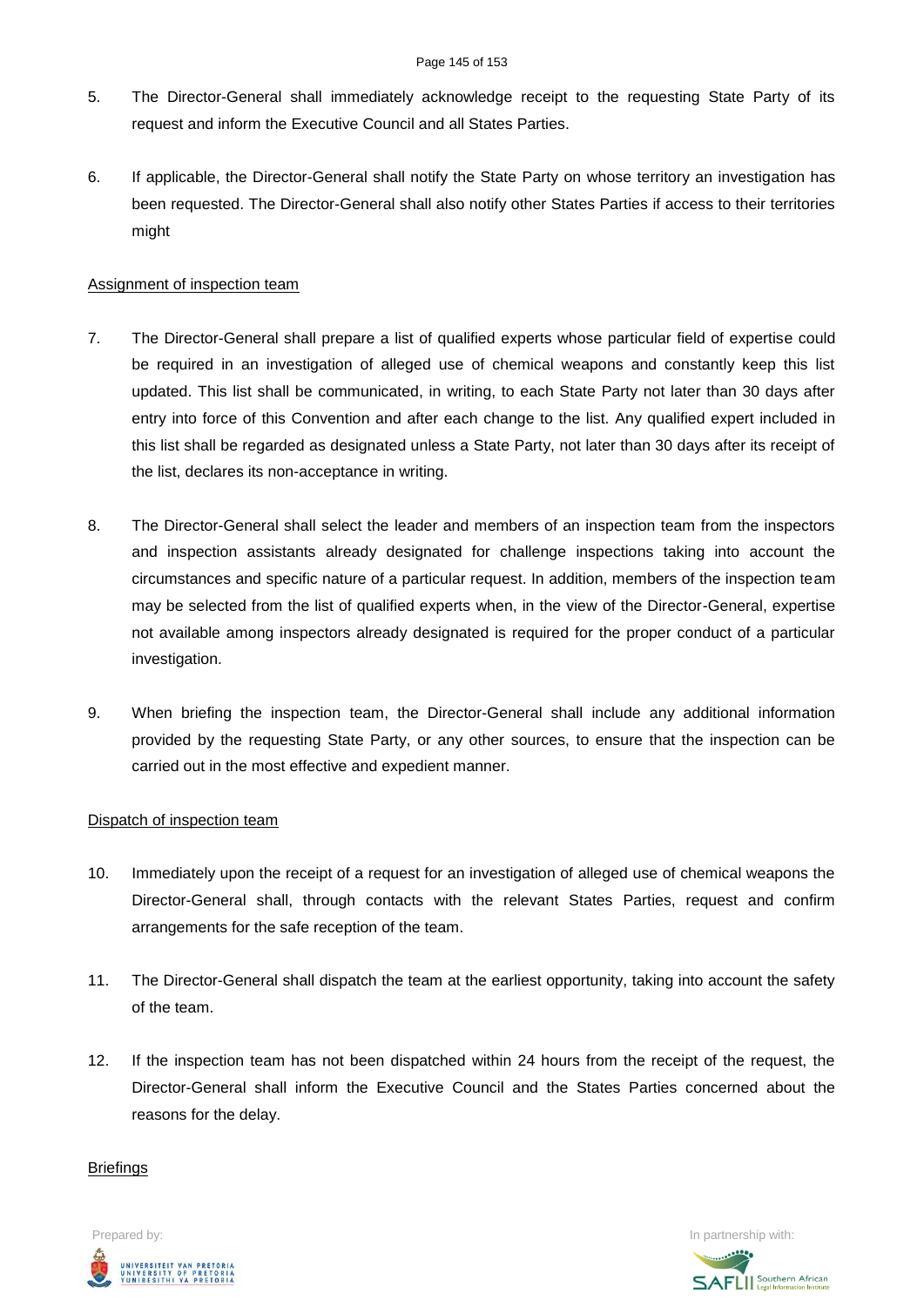- 13. The inspection team shall have the right to be briefed by representatives of the inspected State Party upon arrival and at any time during the inspection.
- 14. Before the commencement of the inspection the inspection team shall prepare an inspection plan to serve, *inter alia*, as a basis for logistic and safety arrangements. The inspection plan shall be updated as need arises.

# **C. CONDUCT OF INSPECTIONS**

## Access

15. The inspection team shall have the right of access to any and all areas which could be affected by the alleged use of chemical weapons. It shall also have the right of access to hospitals, refugee camps and other locations it deems relevant to the effective investigation of the alleged use of chemical weapons. For such access, the inspection team shall consult with the inspected State Party.

## Sampling

- 16. The inspection team shall have the right to collect samples of types, and in quantities it considers necessary. If the inspection team deems it necessary, and if so requested by it, the inspected State Party shall assist in the collection of samples under the supervision of inspectors or inspection assistants. The inspected State Party shall also permit and cooperate in the collection of appropriate control samples from areas neighbouring the site of the alleged use and from other areas as requested by the inspection team.
- 17. Samples of importance in the investigation of alleged use include toxic chemicals, munitions and devices, remnants of munitions and devices, environmental samples (air, soil, vegetation, water, snow, etc.) and biomedical samples from human or animal sources (blood, urine, excreta, tissue etc.).
- 18. If duplicate samples cannot be taken and the analysis is performed at off-site laboratories, any remaining sample shall, if so requested, be returned to the inspected State Party after the completion of the analysis.

## Extension of inspection site

19. If the inspection team during an inspection deems it necessary to extend the investigation into a neighbouring State Party, the Director-General shall notify that State Party about the need for access to its territory and request and confirm arrangements for the safe reception of the team.

## Extension of inspection duration



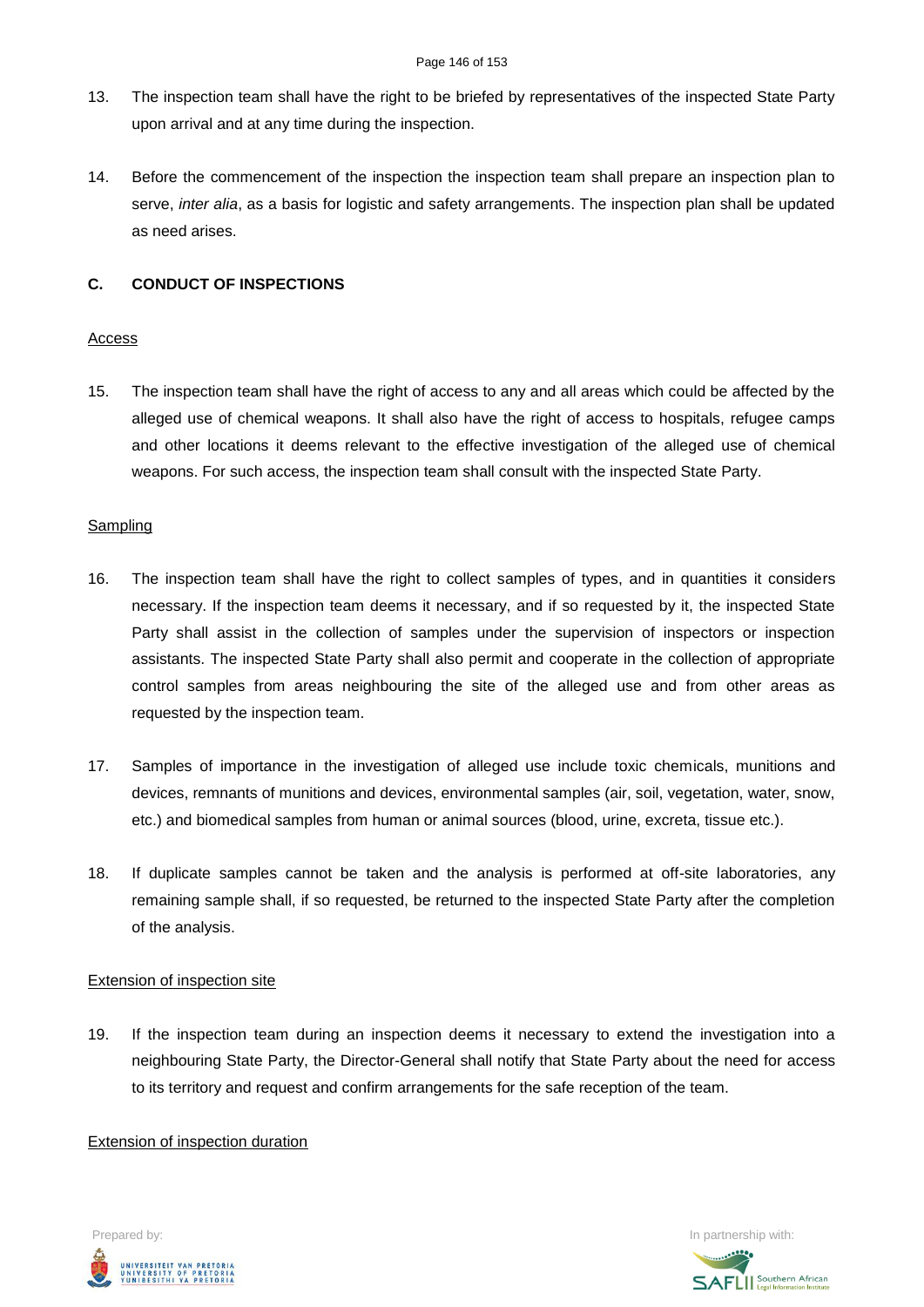20. If the inspection team deems that safe access to a specific area relevant to the investigation is not possible, the requesting State Party shall be informed immediately. If necessary, the period of inspection shall be extended until safe access can be provided and the inspection team will have concluded its mission.

#### Interviews

21. The inspection team shall have the right to interview and examine persons who may have been affected by the alleged use of chemical weapons. It shall also have the right to interview eyewitnesses of the alleged use of chemical weapons and medical personnel, and other persons who have treated or have come into contact with persons who may have been affected by the alleged use of chemical weapons. The inspection team shall have access to medical histories, if available, and be permitted to participate in autopsies, as appropriate, of persons who may have been affected by the alleged use of chemical weapons.

## **D. REPORTS**

#### Procedures

- 22. The inspection team shall, not later than 24 hours after its arrival on the territory of the inspected State Party, send a situation report to the Director-General. It shall further throughout the investigation send progress reports as necessary.
- 23. The inspection team shall, not later than 72 hours after its return to its primary work location, submit a preliminary report to the Director-General. The final report shall be submitted to the Director-General not later than 30 days after its return to its primary work location. The Director-General shall promptly transmit the preliminary and final reports to the Executive Council and to all States Parties.

#### **Contents**

- 24. The situation report shall indicate any urgent need for assistance and any other relevant information. The progress reports shall indicate any further need for assistance that might be identified during the course of the investigation.
- 25. The final report shall summarize the factual findings of the inspection, particularly with regard to the alleged use cited in the request. In addition, a report of an investigation of an alleged use shall include a description of the investigation process, tracing its various stages, with special reference to:
	- (a) The locations and time of sampling and on-site analyses; and
	- (b) Supporting evidence, such as the records of interviews, the results of medical examinations and scientific analyses, and the documents examined by the inspection team.

UNIVERSITEIT VAN PRETORIA<br>UNIVERSITY OF PRETORIA<br>YUNIBESITHI YA PRETORIA

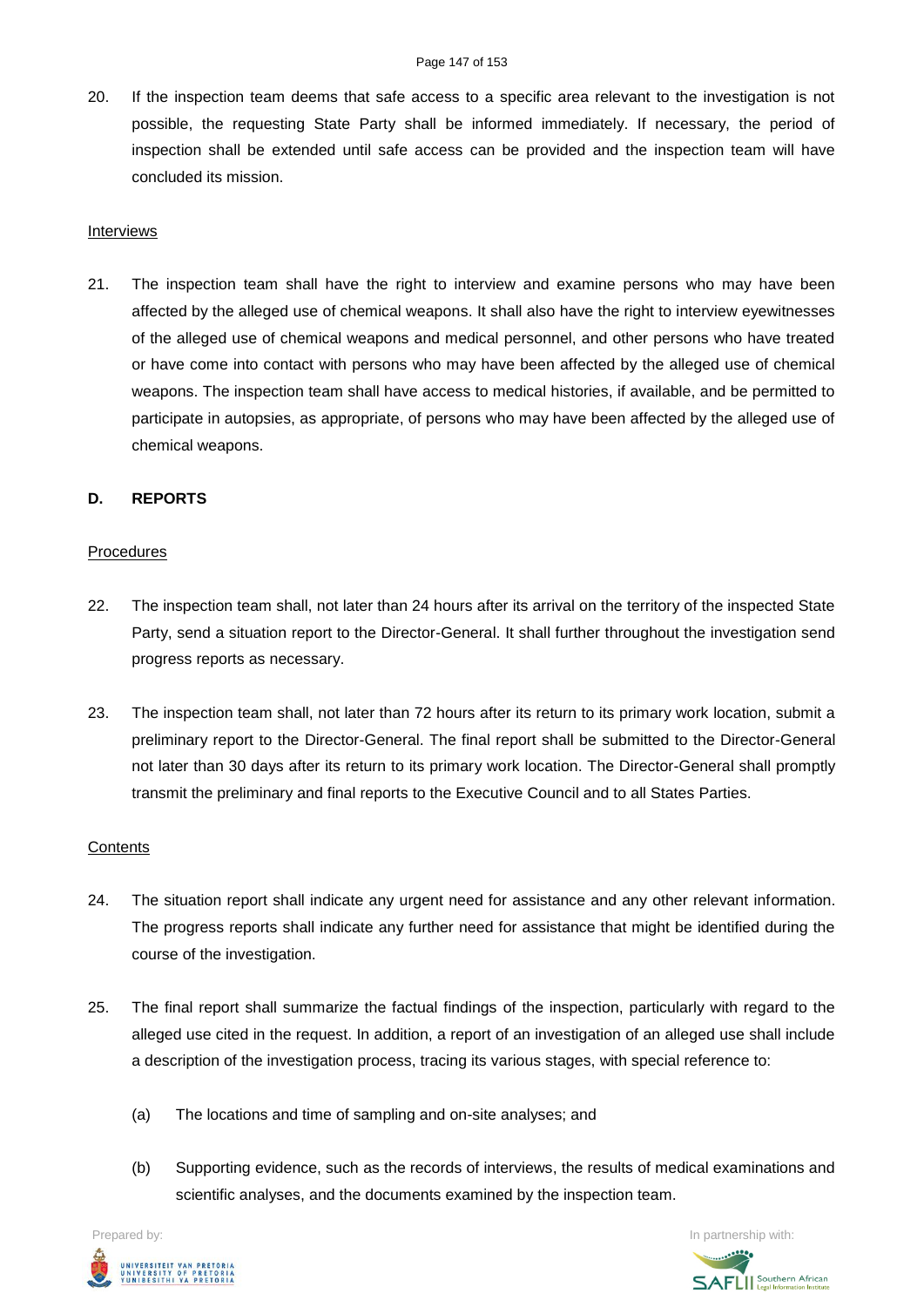26. If the inspection team collects through, *inter alia*, identification of any impurities or other substances during laboratory analysis of samples taken, any information in the course of its investigation that might serve to identify the origin of any chemical weapons used, that information shall be included in the report.

# **E. STATES NOT PARTY TO THIS CONVENTION**

27. In the case of alleged use of chemical weapons involving a State not Party to this Convention or in territory not controlled by a State Party, the Organization shall closely cooperate with the Secretary-General of the United Nations. If so requested, the Organization shall put its resources at the disposal of the Secretary-General of the United Nations.

# **ANNEX ON THE PROTECTION OF CONFIDENTIAL INFORMATION ("CONFIDENTIALITY ANNEX")**

# **CONTENTS**

- **A. GENERAL PRINCIPLES FOR THE HANDLING OF CONFIDENTIAL INFORMATION**
- **B. EMPLOYMENT AND CONDUCT OF PERSONNEL IN THE TECHNICAL SECRETARIAT**
- **C. MEASURES TO PROTECT SENSITIVE INSTALLATIONS AND PREVENT DISCLOSURE OF CONFIDENTIAL DATA IN THE COURSE OF ON-SITE VERIFICATION ACTIVITIES**
- **D. PROCEDURES IN CASE OF BREACHES OR ALLEGED BREACHES OF CONFIDENTIALITY**

## **A. GENERAL PRINCIPLES FOR THE HANDLING OF CONFIDENTIAL INFORMATION**

- 1. The obligation to protect confidential information shall pertain to the verification of both civil and military activities and facilities. Pursuant to the general obligations set forth in Article VIII, the Organization shall:
	- (a) Require only the minimum amount of information and data necessary for the timely and efficient carrying out of its responsibilities under this Convention;
	- (b) Take the necessary measures to ensure that inspectors and other staff members of the Technical Secretariat meet the highest standards of efficiency, competence, and integrity;
	- (c) Develop agreements and regulations to implement the provisions of this Convention and shall specify as precisely as possible the information to which the Organization shall be given access by a State Party.



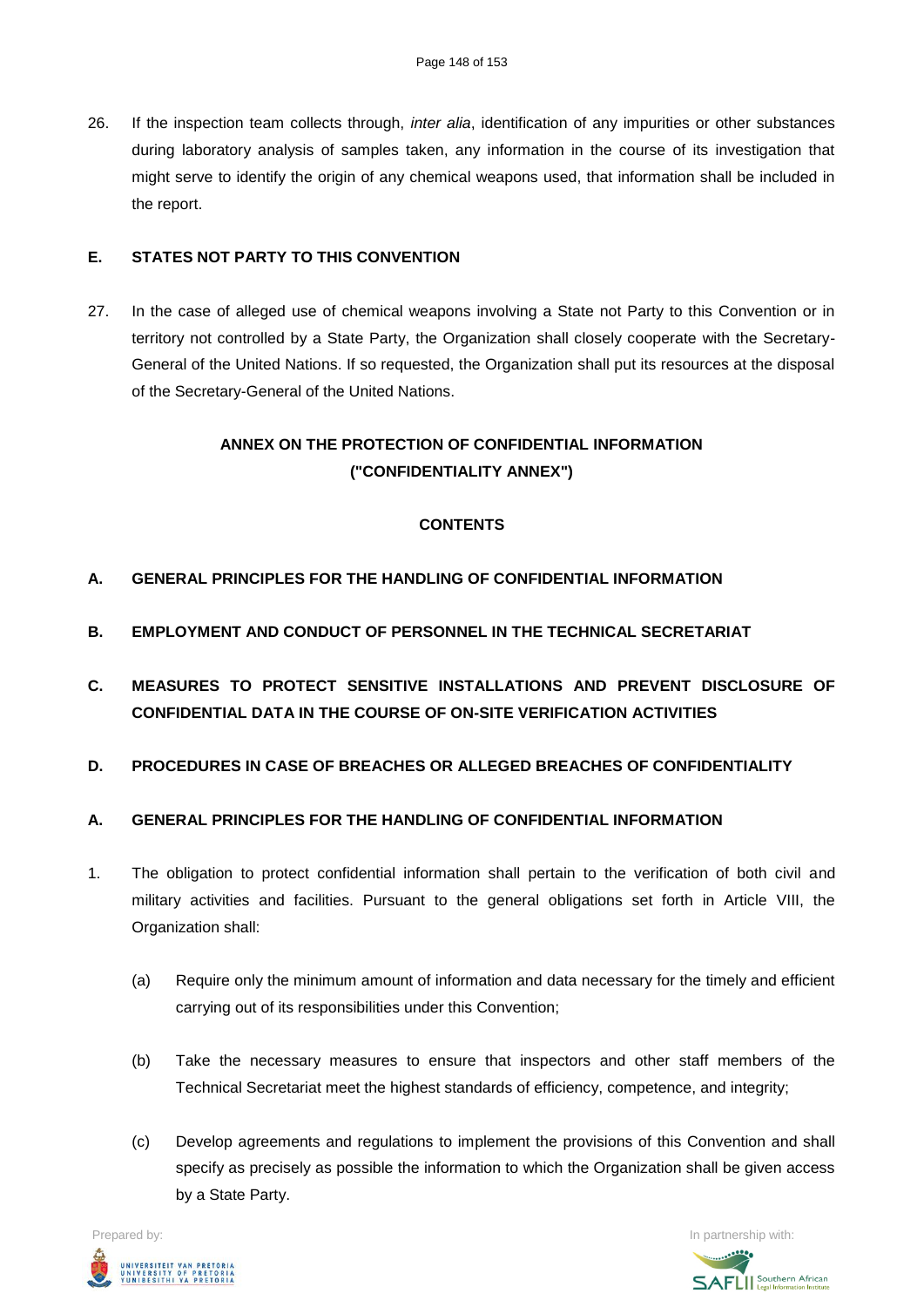- 2. The Director-General shall have the primary responsibility for ensuring the protection of confidential information. The Director-General shall establish a stringent regime governing the handling of confidential information by the Technical Secretariat, and in doing so, shall observe the following guidelines:
	- (a) Information shall be considered confidential if:
		- (i) It is so designated by the State Party from which the information was obtained and to which the information refers; or
		- (ii) In the judgement of the Director-General, its unauthorized disclosure could reasonably be expected to cause damage to the State Party to which it refers or to the mechanisms for implementation of this Convention;
	- (b) All data and documents obtained by the Technical Secretariat shall be evaluated by the appropriate unit of the Technical Secretariat in order to establish whether they contain confidential information. Data required by States Parties to be assured of the continued compliance with this Convention by other States Parties shall be routinely provided to them. Such data shall encompass:
		- (i) The initial and annual reports and declarations provided by States Parties under Articles III, IV, V and VI, in accordance with the provisions set forth in the Verification Annex;
		- (ii) General reports on the results and effectiveness of verification activities; and
		- (iii) Information to be supplied to all States Parties in accordance with the provisions of this Convention;
	- (c) No information obtained by the Organization in connection with the implementation of this Convention shall be published or otherwise released, except, as follows:
		- (i) General information on the implementation of this Convention may be compiled and released publicly in accordance with the decisions of the Conference or the Executive Council;
		- (ii) Any information may be released with the express consent of the State Party to which the information refers;
		- (iii) Information classified as confidential shall be released by the Organization only through procedures which ensure that the release of information only occurs in strict conformity



**SAFLI** Southern African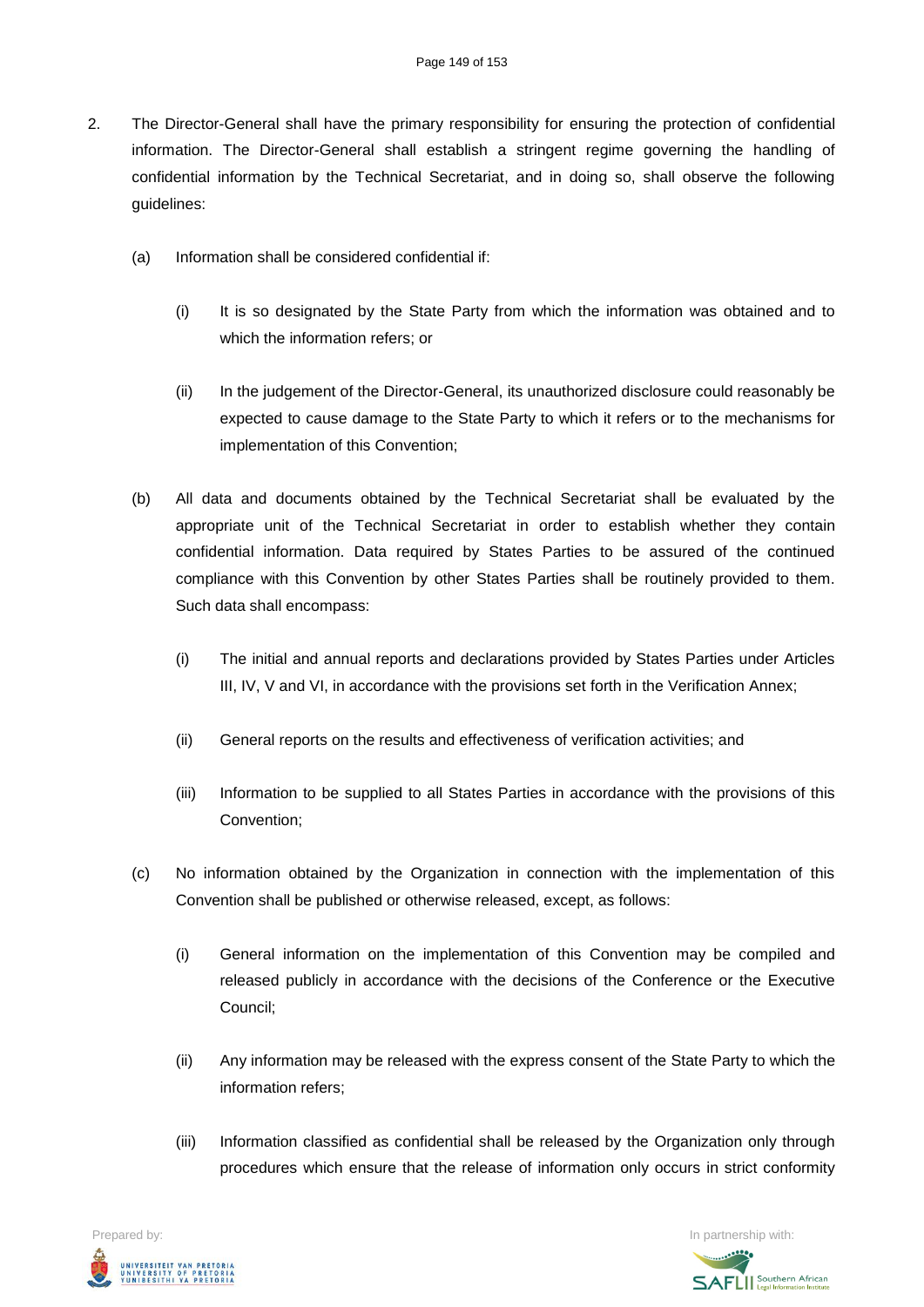with the needs of this Convention. Such procedures shall be considered and approved by the Conference pursuant to Article VIII, paragraph 21 (i);

- (d) The level of sensitivity of confidential data or documents shall be established, based on criteria to be applied uniformly in order to ensure their appropriate handling and protection. For this purpose, a classification system shall be introduced, which by taking account of relevant work undertaken in the preparation of this Convention shall provide for clear criteria ensuring the inclusion of information into appropriate categories of confidentiality and the justified durability of the confidential nature of information. While providing for the necessary flexibility in its implementation the classification system shall protect the rights of States Parties providing confidential information. A classification system shall be considered and approved by the Conference pursuant to Article VIII, paragraph 21 (i);
- (e) Confidential information shall be stored securely at the premises of the Organization. Some data or documents may also be stored with the National Authority of a State Party. Sensitive information, including, *inter alia*, photographs, plans and other documents required only for the inspection of a specific facility may be kept under lock and key at this facility;
- (f) To the greatest extent consistent with the effective implementation of the verification provisions of this Convention, information shall be handled and stored by the Technical Secretariat in a form that precludes direct identification of the facility to which it pertains;
- (g) The amount of confidential information removed from a facility shall be kept to the minimum necessary for the timely and effective implementation of the verification provisions of this Convention; and
- (h) Access to confidential information shall be regulated in accordance with its classification. The dissemination of confidential information within the Organization shall be strictly on a need-toknow basis.
- 3. The Director-General shall report annually to the Conference on the implementation of the regime governing the handling of confidential information by the Technical Secretariat.
- 4. Each State Party shall treat information which it receives from the Organization in accordance with the level of confidentiality established for that information. Upon request, a State Party shall provide details on the handling of information provided to it by the Organization.

# **B. EMPLOYMENT AND CONDUCT OF PERSONNEL IN THE TECHNICAL SECRETARIAT**

5. Conditions of staff employment shall be such as to ensure that access to and handling of confidential information shall be in conformity with the procedures established by the Director-General in accordance with Section A.

Prepared by: **In partnership with:**  $\blacksquare$  **In partnership with:**  $\blacksquare$  **In partnership with:**  $\blacksquare$ UNIVERSITEIT VAN PRETORIA<br>UNIVERSITY OF PRETORIA<br>YUNIBESITHI YA PRETORIA

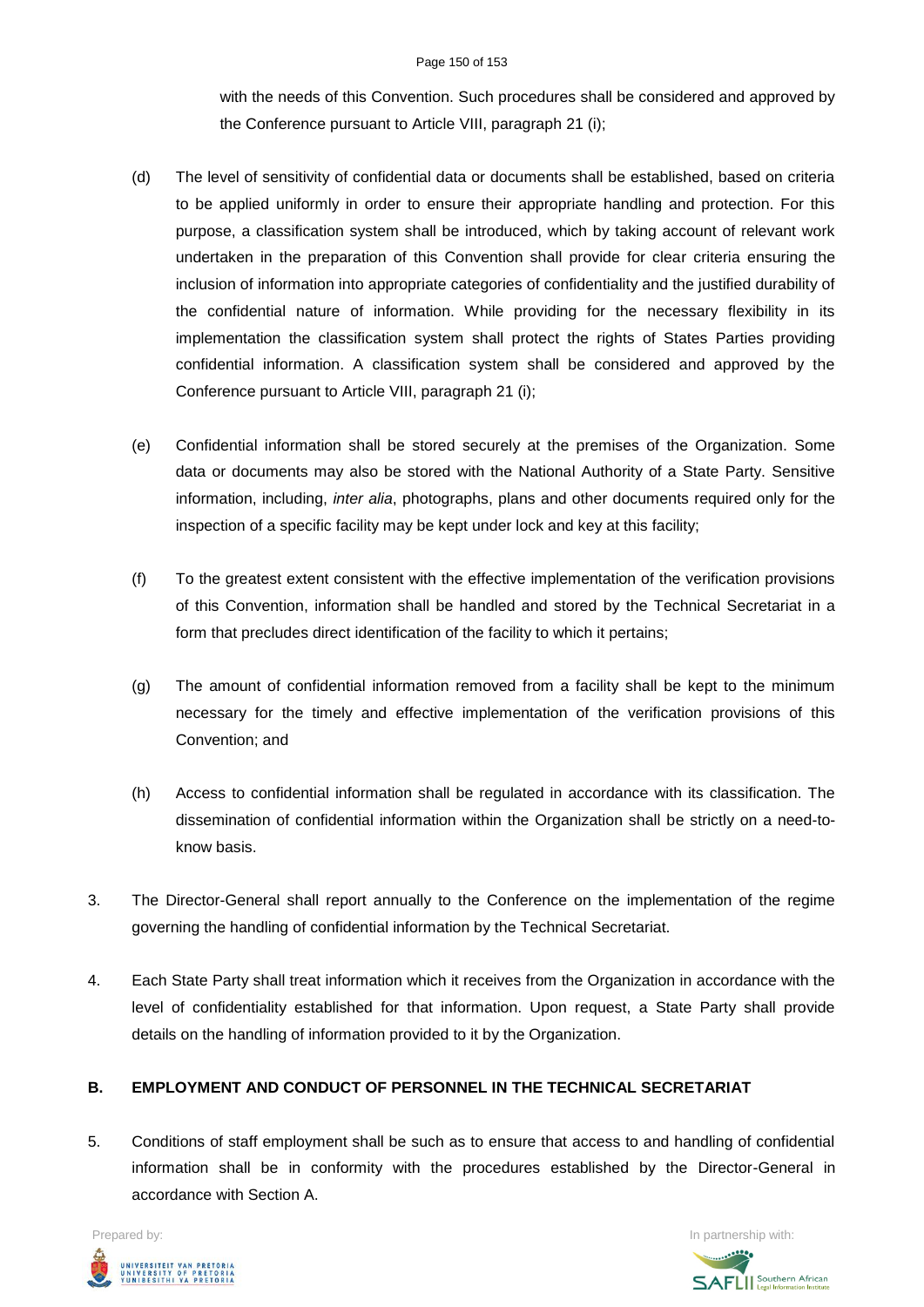- 6. Each position in the Technical Secretariat shall be governed by a formal position description that specifies the scope of access to confidential information, if any, needed in that position.
- 7. The Director-General, the inspectors and the other members of the staff shall not disclose even after termination of their functions to any unauthorized persons any confidential information coming to their knowledge in the performance of their official duties. They shall not communicate to any State, organization or person outside the Technical Secretariat any information to which they have access in connection with their activities in relation to any State Party.
- 8. In the discharge of their functions inspectors shall only request the information and data which are necessary to fulfil their mandate. They shall not make any records of information collected incidentally and not related to verification of compliance with this Convention.
- 9. The staff shall enter into individual secrecy agreements with the Technical Secretariat covering their period of employment and a period of five years after it is terminated.
- 10. In order to avoid improper disclosures, inspectors and staff members shall be appropriately advised and reminded about security considerations and of the possible penalties that they would incur in the event of improper disclosure.
- 11. Not less than 30 days before an employee is given clearance for access to confidential information that refers to activities on the territory or in any other place under the jurisdiction or control of a State Party, the State Party concerned shall be notified of the proposed clearance. For inspectors the notification of a proposed designation shall fulfil this requirement.
- 12. In evaluating the performance of inspectors and any other employees of the Technical Secretariat, specific attention shall be given to the employee's record regarding protection of confidential information.

# **C. MEASURES TO PROTECT SENSITIVE INSTALLATIONS AND PREVENT DISCLOSURE OF CONFIDENTIAL DATA IN THE COURSE OF ON-SITE VERIFICATION ACTIVITIES**

- 13. States Parties may take such measures as they deem necessary to protect confidentiality, provided that they fulfil their obligations to demonstrate compliance in accordance with the relevant Articles and the Verification Annex. When receiving an inspection, the State Party may indicate to the inspection team the equipment, documentation or areas that it considers sensitive and not related to the purpose of the inspection.
- 14. Inspection teams shall be guided by the principle of conducting on-site inspections in the least intrusive manner possible consistent with the effective and timely accomplishment of their mission. They shall take into consideration proposals which may be made by the State Party receiving the

UNIVERSITEIT VAN PRETORIA<br>UNIVERSITY OF PRETORIA<br>YUNIBESITHI YA PRETORIA

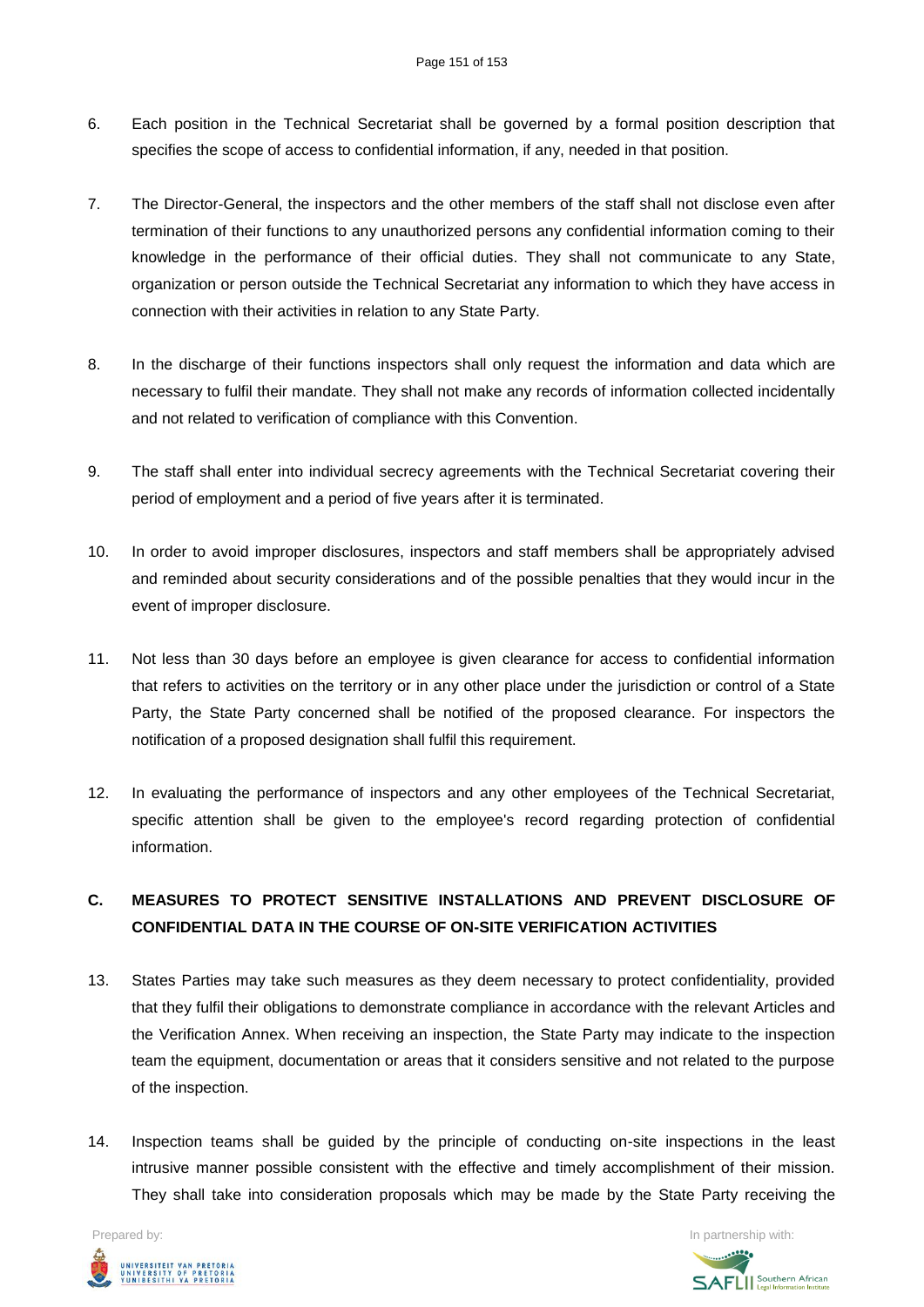inspection, at whatever stage of the inspection, to ensure that sensitive equipment or information, not related to chemical weapons, is protected.

- 15. Inspection teams shall strictly abide by the provisions set forth in the relevant Articles and Annexes governing the conduct of inspections. They shall fully respect the procedures designed to protect sensitive installations and to prevent the disclosure of confidential data.
- 16. In the elaboration of arrangements and facility agreements, due regard shall be paid to the requirement of protecting confidential information. Agreements on inspection procedures for individual facilities shall also include specific and detailed arrangements with regard to the determination of those areas of the facility to which inspectors are granted access, the storage of confidential information on-site, the scope of the inspection effort in agreed areas, the taking of samples and their analysis, the access to records and the use of instruments and continuous monitoring equipment.
- 17. The report to be prepared after each inspection shall only contain facts relevant to compliance with this Convention. The report shall be handled in accordance with the regulations established by the Organization governing the handling of confidential information. If necessary, the information contained in the report shall be processed into less sensitive forms before it is transmitted outside the Technical Secretariat and the inspected State Party.

# **D. PROCEDURES IN CASE OF BREACHES OR ALLEGED BREACHES OF CONFIDENTIALITY**

- 18. The Director-General shall establish necessary procedures to be followed in case of breaches or alleged breaches of confidentiality, taking into account recommendations to be considered and approved by the Conference pursuant to Article VIII, paragraph 21 (i).
- 19. The Director-General shall oversee the implementation of individual secrecy agreements. The Director-General shall promptly initiate an investigation if, in his judgement, there is sufficient indication that obligations concerning the protection of confidential information have been violated. The Director-General shall also promptly initiate an investigation if an allegation concerning a breach of confidentiality is made by a State Party.
- 20. The Director-General shall impose appropriate punitive and disciplinary measures on staff members who have violated their obligations to protect confidential information. In cases of serious breaches, the immunity from jurisdiction may be waived by the Director-General.
- 21. States Parties shall, to the extent possible, cooperate and support the Director-General in investigating any breach or alleged breach of confidentiality and in taking appropriate action in case a breach has been established.
- 22. The Organization shall not be held liable for any breach of confidentiality committed by members of the Technical Secretariat.